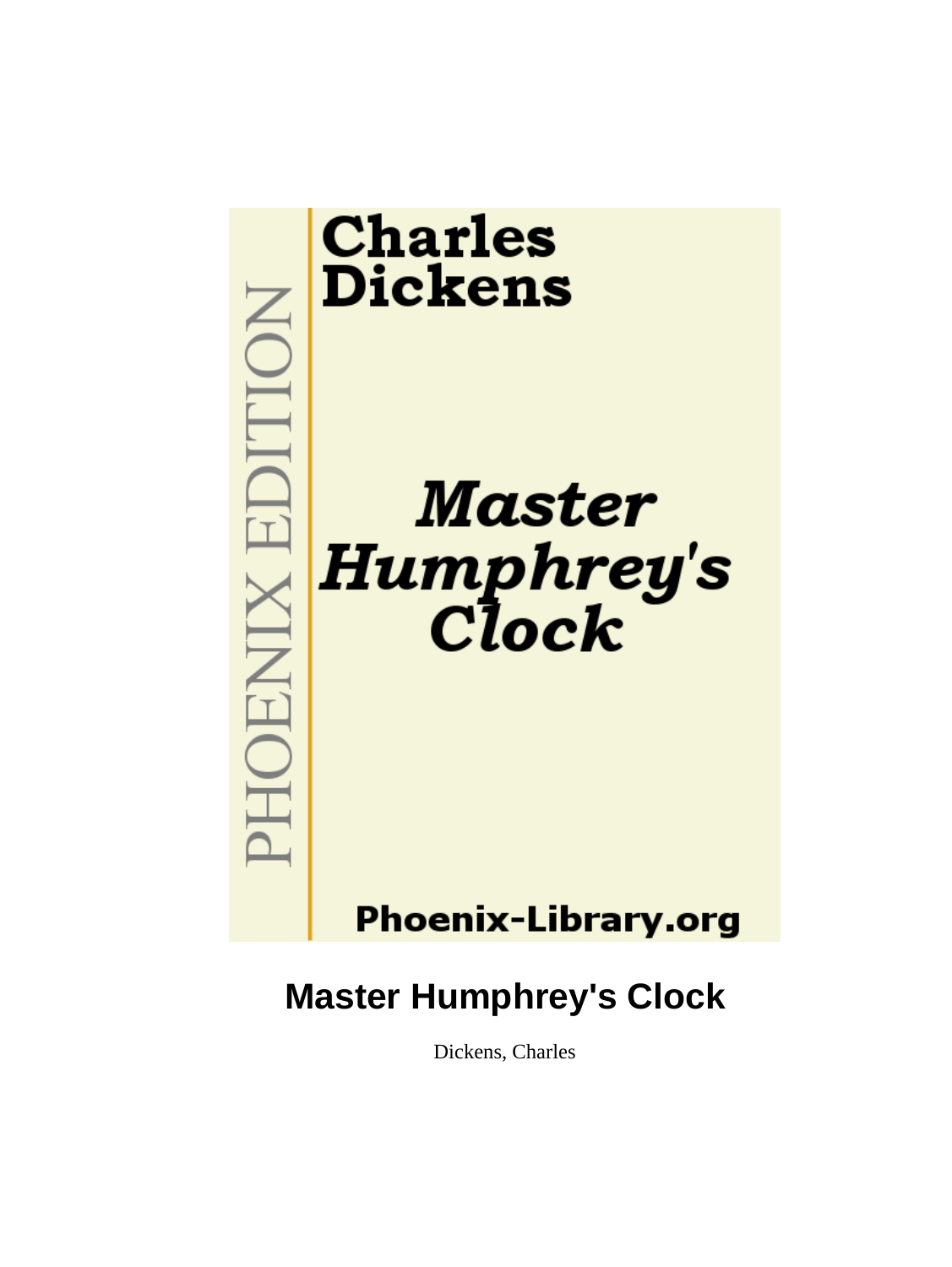[Table Of Content](#page-93-0) [About Phoenix−Edition](#page-94-0) **[Copyright](#page-97-0)**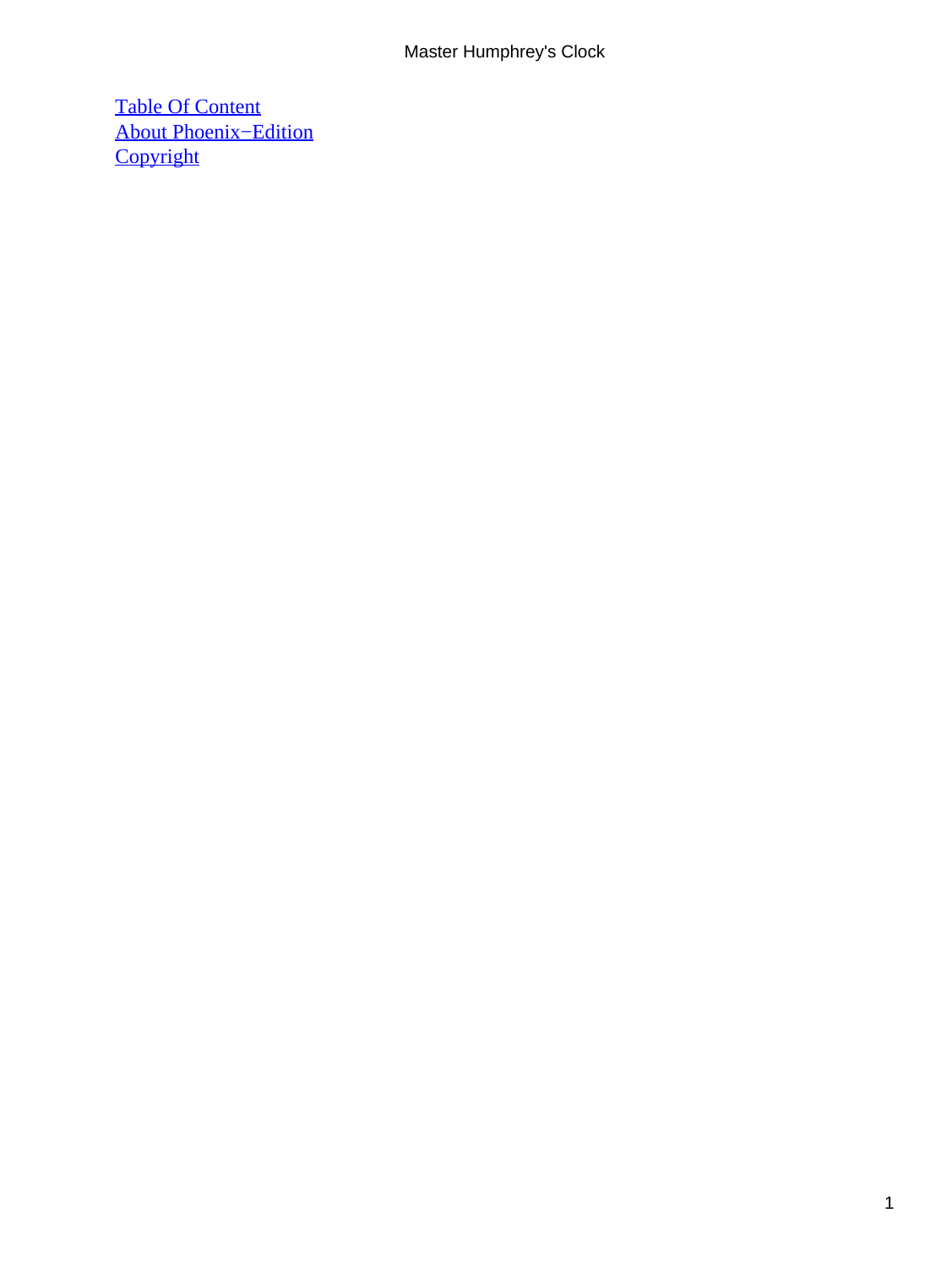by Charles Dickens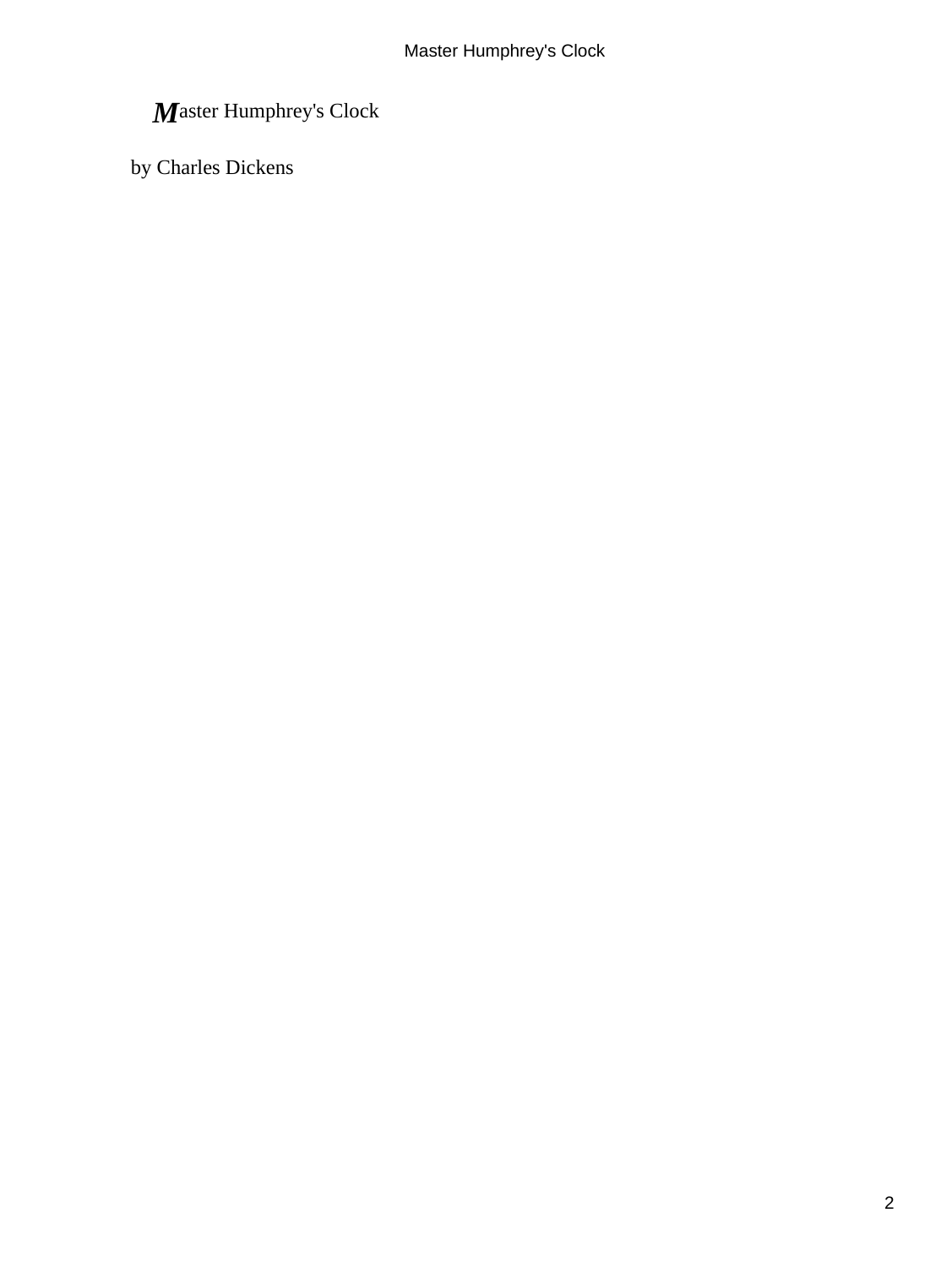# **[CHAPTER I − MASTER Humphrey, From his CLOCK−SIDE In the](#page-93-0) [chimney CORNER](#page-93-0)**

**THE reader must not expect to know where I live. At present, it is true, my abode may** be a question of little or no import to anybody; but if I should carry my readers with me, as I hope to do, and there should spring up between them and me feelings of homely affection and regard attaching something of interest to matters ever so slightly connected with my fortunes or my speculations, even my place of residence might one day have a kind of charm for them. Bearing this possible contingency in mind, I wish them to understand, in the outset, that they must never expect to know it.

 I am not a churlish old man. Friendless I can never be, for all mankind are my kindred, and I am on ill terms with no one member of my great family. But for many years I have led a lonely, solitary life; − what wound I sought to heal, what sorrow to forget, originally, matters not now; it is sufficient that retirement has become a habit with me, and that I am unwilling to break the spell which for so long a time has shed its quiet influence upon my home and heart.

 I live in a venerable suburb of London, in an old house which in bygone days was a famous resort for merry roysterers and peerless ladies, long since departed. It is a silent, shady place, with a paved courtyard so full of echoes, that sometimes I am tempted to believe that faint responses to the noises of old times linger there yet, and that these ghosts of sound haunt my footsteps as I pace it up and down. I am the more confirmed in this belief, because, of late years, the echoes that attend my walks have been less loud and marked than they were wont to be; and it is pleasanter to imagine in them the rustling of silk brocade, and the light step of some lovely girl, than to recognise in their altered note the failing tread of an old man.

 Those who like to read of brilliant rooms and gorgeous furniture would derive but little pleasure from a minute description of my simple dwelling. It is dear to me for the same reason that they would hold it in slight regard. Its worm−eaten doors, and low ceilings crossed by clumsy beams; its walls of wainscot, dark stairs, and gaping closets; its small chambers, communicating with each other by winding passages or narrow steps; its many nooks, scarce larger than its corner−cupboards; its very dust and dulness, are all dear to me. The moth and spider are my constant tenants; for in my house the one basks in his long sleep, and the other plies his busy loom secure and undisturbed. I have a pleasure in thinking on a summer's day how many butterflies have sprung for the first time into light and sunshine from some dark corner of these old walls.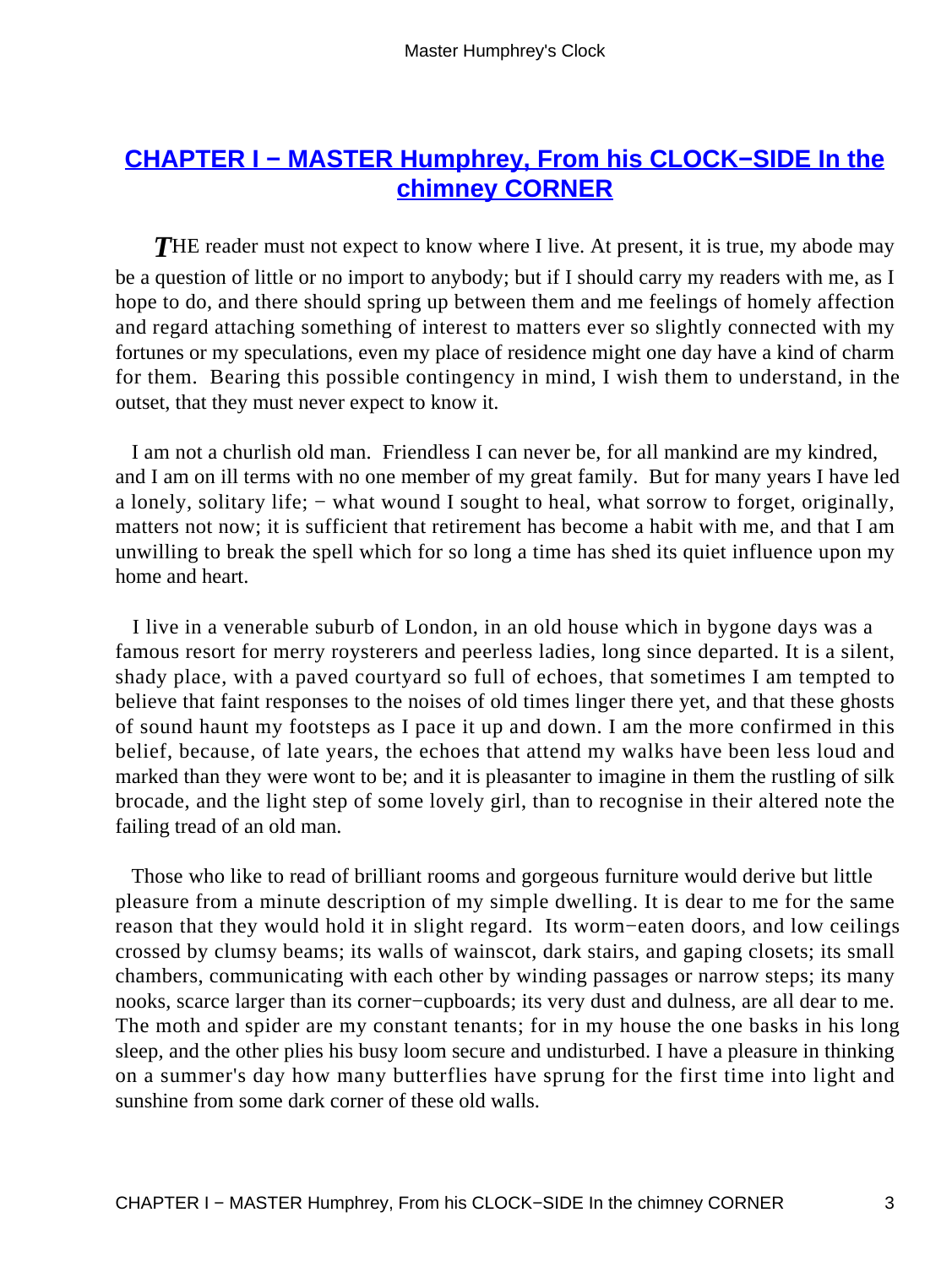When I first came to live here, which was many years ago, the neighbours were curious to know who I was, and whence I came, and why I lived so much alone. As time went on, and they still remained unsatisfied on these points, I became the centre of a popular ferment, extending for half a mile round, and in one direction for a full mile. Various rumours were circulated to my prejudice. I was a spy, an infidel, a conjurer, a kidnapper of children, a refugee, a priest, a monster. Mothers caught up their infants and ran into their houses as I passed; men eyed me spitefully, and muttered threats and curses. I was the object of suspicion and distrust  $- ay$ , of downright hatred too.

 But when in course of time they found I did no harm, but, on the contrary, inclined towards them despite their unjust usage, they began to relent. I found my footsteps no longer dogged, as they had often been before, and observed that the women and children no longer retreated, but would stand and gaze at me as I passed their doors. I took this for a good omen, and waited patiently for better times. By degrees I began to make friends among these humble folks; and though they were yet shy of speaking, would give them 'good day,' and so pass on. In a little time, those whom I had thus accosted would make a point of coming to their doors and windows at the usual hour, and nod or courtesy to me; children, too, came timidly within my reach, and ran away quite scared when I patted their heads and bade them be good at school. These little people soon grew more familiar. From exchanging mere words of course with my older neighbours, I gradually became their friend and adviser, the depositary of their cares and sorrows, and sometimes, it may be, the reliever, in my small way, of their distresses. And now I never walk abroad but pleasant recognitions and smiling faces wait on Master Humphrey.

 It was a whim of mine, perhaps as a whet to the curiosity of my neighbours, and a kind of retaliation upon them for their suspicions − it was, I say, a whim of mine, when I first took up my abode in this place, to acknowledge no other name than Humphrey. With my detractors, I was Ugly Humphrey. When I began to convert them into friends, I was Mr. Humphrey and Old Mr. Humphrey. At length I settled down into plain Master Humphrey, which was understood to be the title most pleasant to my ear; and so completely a matter of course has it become, that sometimes when I am taking my morning walk in my little courtyard, I overhear my barber − who has a profound respect for me, and would not, I am sure, abridge my honours for the world – holding forth on the other side of the wall, touching the state of 'Master Humphrey's' health, and communicating to some friend the substance of the conversation that he and Master Humphrey have had together in the course of the shaving which he has just concluded.

 That I may not make acquaintance with my readers under false pretences, or give them cause to complain hereafter that I have withheld any matter which it was essential for them to have learnt at first, I wish them to know − and I smile sorrowfully to think that the time has been when the confession would have given me pain – that I am a misshapen, deformed old man.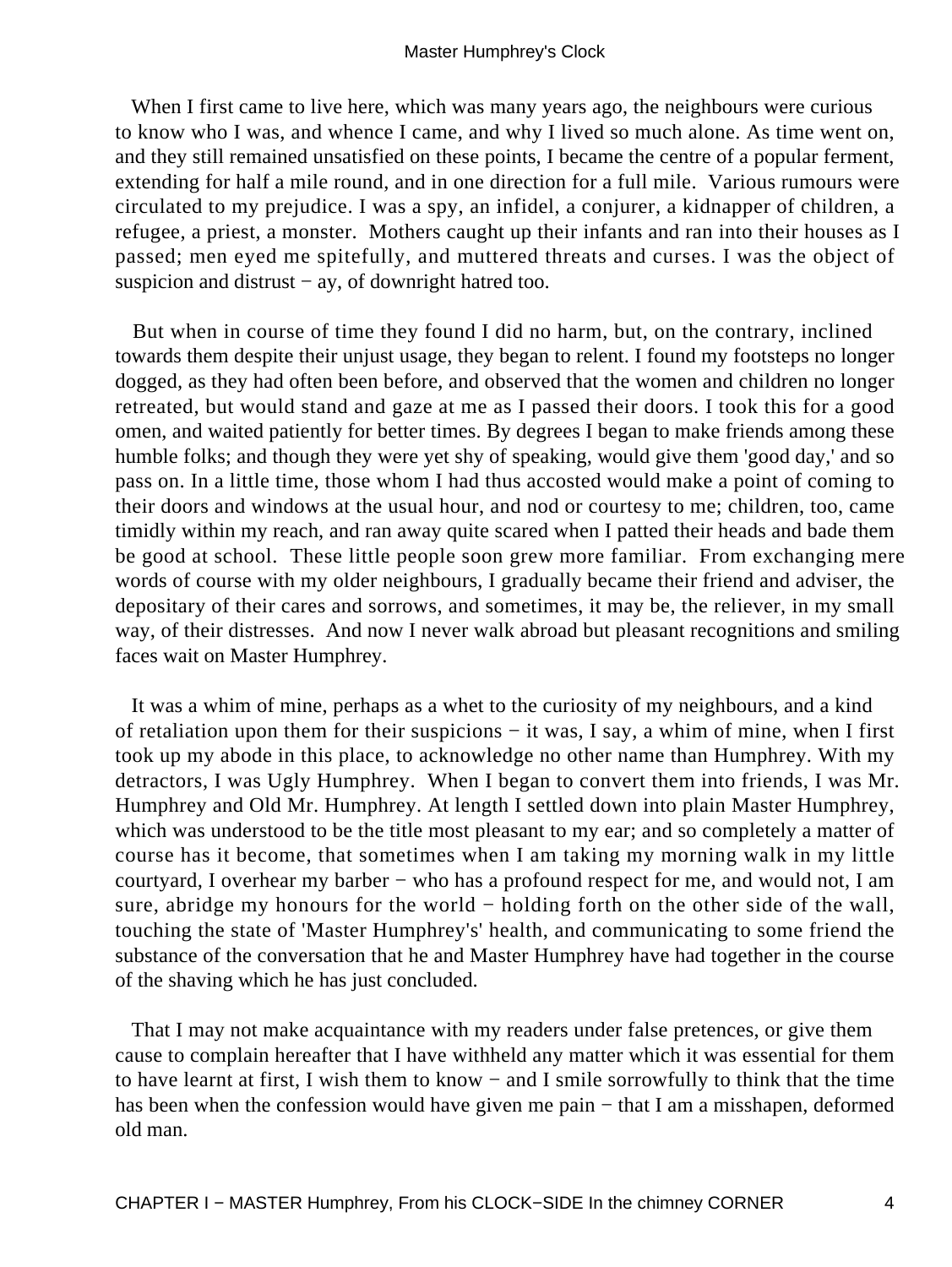I have never been made a misanthrope by this cause. I have never been stung by any insult, nor wounded by any jest upon my crooked figure. As a child I was melancholy and timid, but that was because the gentle consideration paid to my misfortune sunk deep into my spirit and made me sad, even in those early days. I was but a very young creature when my poor mother died, and yet I remember that often when I hung around her neck, and oftener still when I played about the room before her, she would catch me to her bosom, and bursting into tears, would soothe me with every term of fondness and affection. God knows I was a happy child at those times, – happy to nestle in her breast, – happy to weep when she did, − happy in not knowing why.

 These occasions are so strongly impressed upon my memory, that they seem to have occupied whole years. I had numbered very, very few when they ceased for ever, but before then their meaning had been revealed to me.

 I do not know whether all children are imbued with a quick perception of childish grace and beauty, and a strong love for it, but I was. I had no thought that I remember, either that I possessed it myself or that I lacked it, but I admired it with an intensity that I cannot describe. A little knot of playmates – they must have been beautiful, for I see them now – were clustered one day round my mother's knee in eager admiration of some picture representing a group of infant angels, which she held in her hand. Whose the picture was, whether it was familiar to me or otherwise, or how all the children came to be there, I forget; I have some dim thought it was my birthday, but the beginning of my recollection is that we were all together in a garden, and it was summer weather,  $- I$  am sure of that, for one of the little girls had roses in her sash. There were many lovely angels in this picture, and I remember the fancy coming upon me to point out which of them represented each child there, and that when I had gone through my companions, I stopped and hesitated, wondering which was most like me. I remember the children looking at each other, and my turning red and hot, and their crowding round to kiss me, saying that they loved me all the same; and then, and when the old sorrow came into my dear mother's mild and tender look, the truth broke upon me for the first time, and I knew, while watching my awkward and ungainly sports, how keenly she had felt for her poor crippled boy.

 I used frequently to dream of it afterwards, and now my heart aches for that child as if I had never been he, when I think how often he awoke from some fairy change to his own old form, and sobbed himself to sleep again.

Well, well, – all these sorrows are past. My glancing at them may not be without its use, for it may help in some measure to explain why I have all my life been attached to the inanimate objects that people my chamber, and how I have come to look upon them rather in the light of old and constant friends, than as mere chairs and tables which a little money could replace at will.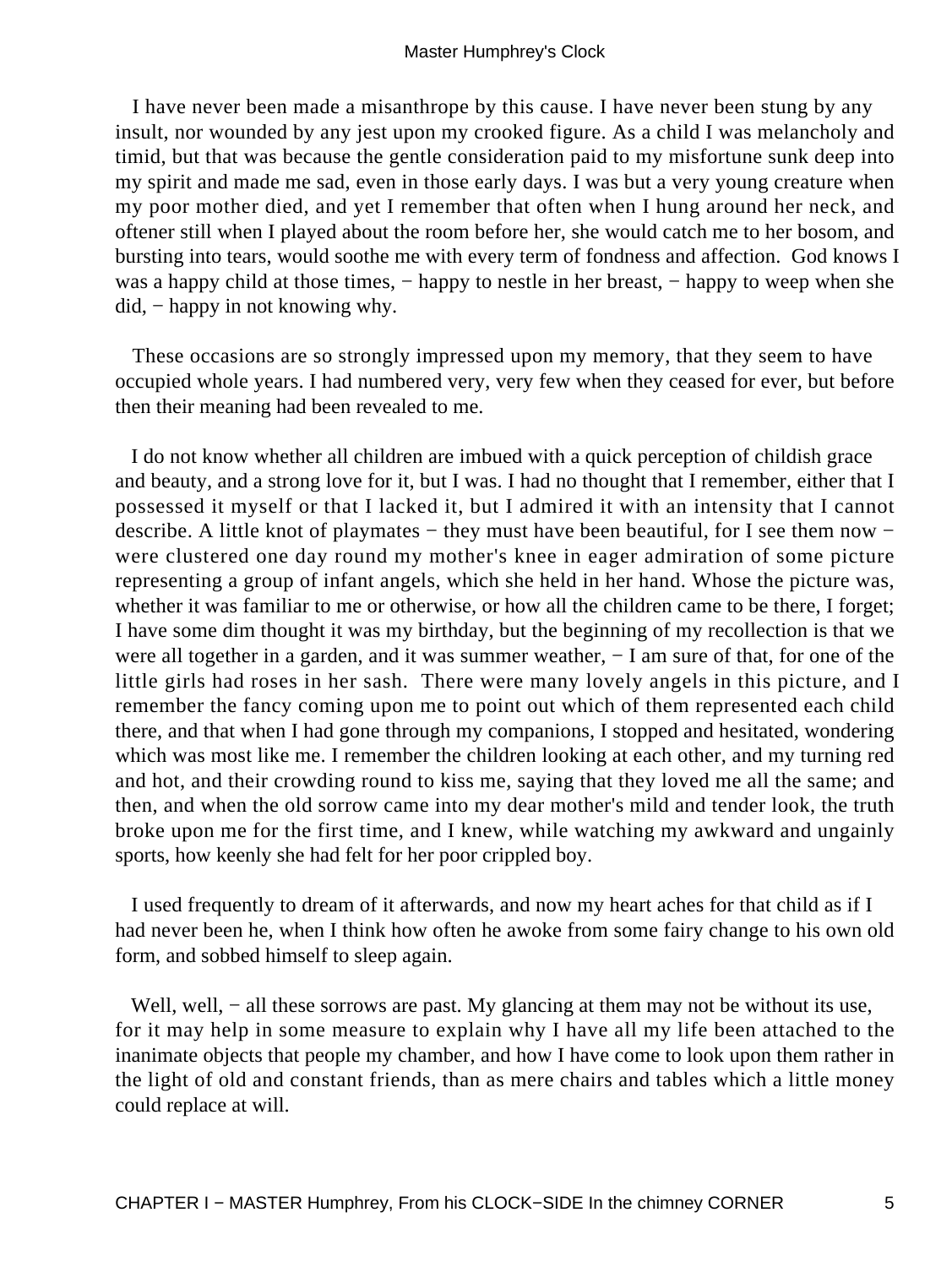Chief and first among all these is my Clock, − my old, cheerful, companionable Clock. How can I ever convey to others an idea of the comfort and consolation that this old Clock has been for years to me!

 It is associated with my earliest recollections. It stood upon the staircase at home (I call it home still mechanically), nigh sixty years ago. I like it for that; but it is not on that account, nor because it is a quaint old thing in a huge oaken case curiously and richly carved, that I prize it as I do. I incline to it as if it were alive, and could understand and give me back the love I bear it.

 And what other thing that has not life could cheer me as it does? what other thing that has not life (I will not say how few things that have) could have proved the same patient, true, untiring friend? How often have I sat in the long winter evenings feeling such society in its cricket−voice, that raising my eyes from my book and looking gratefully towards it, the face reddened by the glow of the shining fire has seemed to relax from its staid expression and to regard me kindly! how often in the summer twilight, when my thoughts have wandered back to a melancholy past, have its regular whisperings recalled them to the calm and peaceful present! how often in the dead tranquillity of night has its bell broken the oppressive silence, and seemed to give me assurance that the old clock was still a faithful watcher at my chamber−door! My easy−chair, my desk, my ancient furniture, my very books, I can scarcely bring myself to love even these last like my old clock.

 It stands in a snug corner, midway between the fireside and a low arched door leading to my bedroom. Its fame is diffused so extensively throughout the neighbourhood, that I have often the satisfaction of hearing the publican, or the baker, and sometimes even the parish−clerk, petitioning my housekeeper (of whom I shall have much to say by−and−by) to inform him the exact time by Master Humphrey's clock. My barber, to whom I have referred, would sooner believe it than the sun. Nor are these its only distinctions. It has acquired, I am happy to say, another, inseparably connecting it not only with my enjoyments and reflections, but with those of other men; as I shall now relate.

 I lived alone here for a long time without any friend or acquaintance. In the course of my wanderings by night and day, at all hours and seasons, in city streets and quiet country parts, I came to be familiar with certain faces, and to take it to heart as quite a heavy disappointment if they failed to present themselves each at its accustomed spot. But these were the only friends I knew, and beyond them I had none.

 It happened, however, when I had gone on thus for a long time, that I formed an acquaintance with a deaf gentleman, which ripened into intimacy and close companionship. To this hour, I am ignorant of his name. It is his humour to conceal it, or he has a reason and purpose for so doing. In either case, I feel that he has a right to require a return of the trust he has reposed; and as he has never sought to discover my secret, I have never sought to penetrate his. There may have been something in this tacit confidence in each other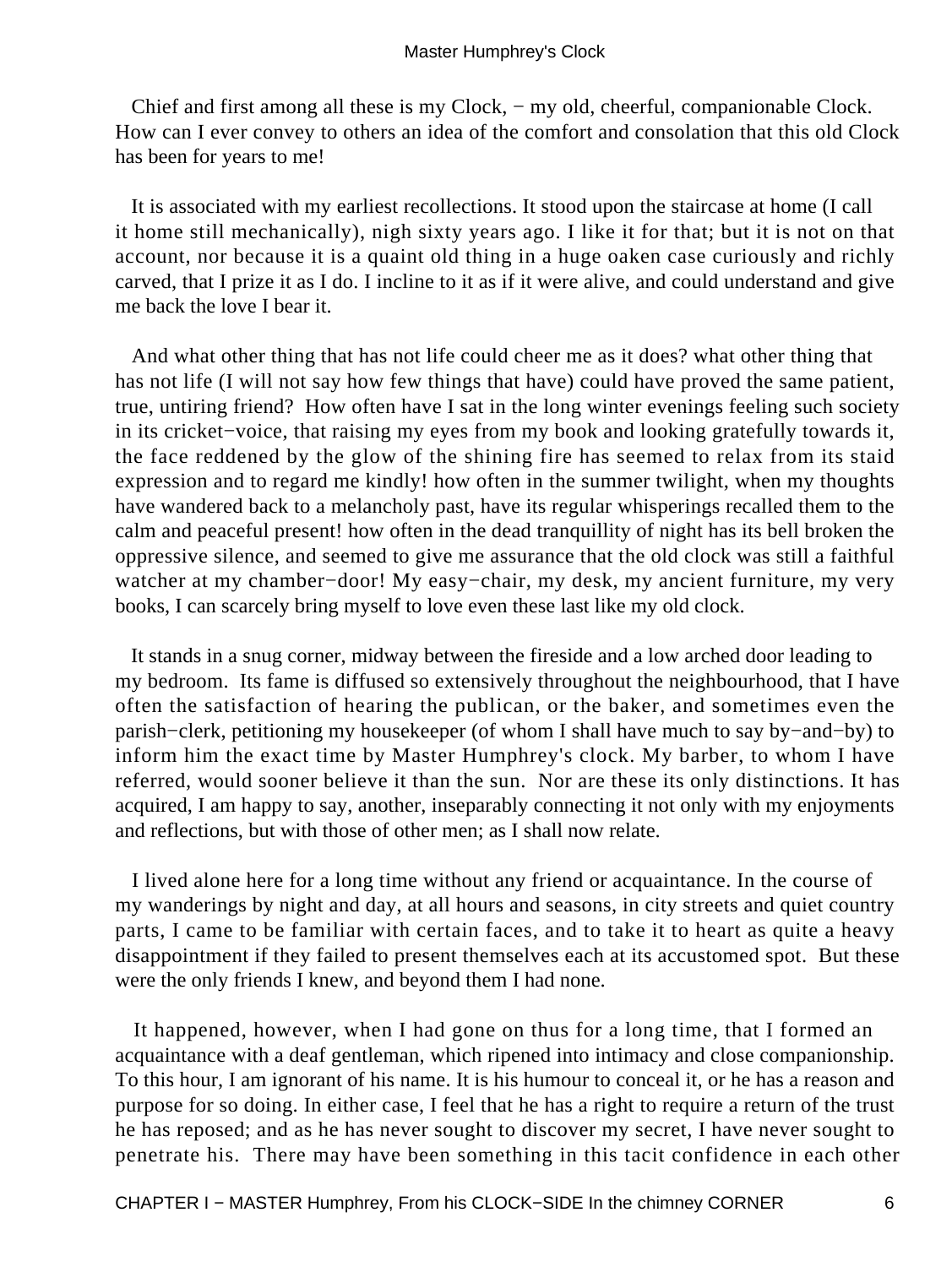flattering and pleasant to us both, and it may have imparted in the beginning an additional zest, perhaps, to our friendship. Be this as it may, we have grown to be like brothers, and still I only know him as the deaf gentleman.

 I have said that retirement has become a habit with me. When I add, that the deaf gentleman and I have two friends, I communicate nothing which is inconsistent with that declaration. I spend many hours of every day in solitude and study, have no friends or change of friends but these, only see them at stated periods, and am supposed to be of a retired spirit by the very nature and object of our association.

We are men of secluded habits, with something of a cloud upon our early fortunes, whose enthusiasm, nevertheless, has not cooled with age, whose spirit of romance is not yet quenched, who are content to ramble through the world in a pleasant dream, rather than ever waken again to its harsh realities. We are alchemists who would extract the essence of perpetual youth from dust and ashes, tempt coy Truth in many light and airy forms from the bottom of her well, and discover one crumb of comfort or one grain of good in the commonest and least−regarded matter that passes through our crucible. Spirits of past times, creatures of imagination, and people of to−day are alike the objects of our seeking, and, unlike the objects of search with most philosophers, we can insure their coming at our command.

 The deaf gentleman and I first began to beguile our days with these fancies, and our nights in communicating them to each other. We are now four. But in my room there are six old chairs, and we have decided that the two empty seats shall always be placed at our table when we meet, to remind us that we may yet increase our company by that number, if we should find two men to our mind. When one among us dies, his chair will always be set in its usual place, but never occupied again; and I have caused my will to be so drawn out, that when we are all dead the house shall be shut up, and the vacant chairs still left in their accustomed places. It is pleasant to think that even then our shades may, perhaps, assemble together as of yore we did, and join in ghostly converse.

 One night in every week, as the clock strikes ten, we meet. At the second stroke of two, I am alone.

 And now shall I tell how that my old servant, besides giving us note of time, and ticking cheerful encouragement of our proceedings, lends its name to our society, which for its punctuality and my love is christened 'Master Humphrey's Clock'? Now shall I tell how that in the bottom of the old dark closet, where the steady pendulum throbs and beats with healthy action, though the pulse of him who made it stood still long ago, and never moved again, there are piles of dusty papers constantly placed there by our hands, that we may link our enjoyments with my old friend, and draw means to beguile time from the heart of time itself? Shall I, or can I, tell with what a secret pride I open this repository when we meet at night, and still find new store of pleasure in my dear old Clock?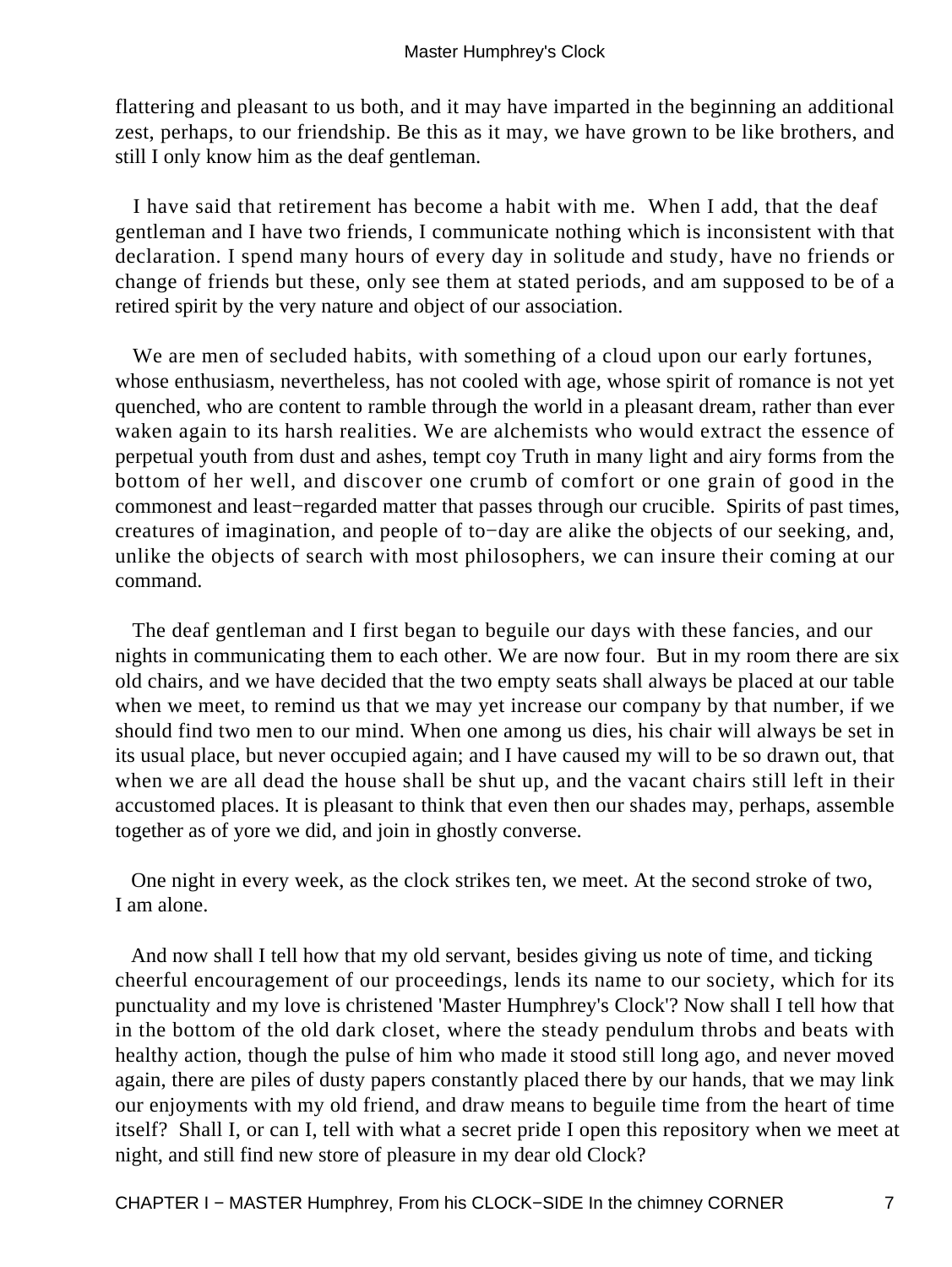Friend and companion of my solitude! mine is not a selfish love; I would not keep your merits to myself, but disperse something of pleasant association with your image through the whole wide world; I would have men couple with your name cheerful and healthy thoughts; I would have them believe that you keep true and honest time; and how it would gladden me to know that they recognised some hearty English work in Master Humphrey's clock!

#### THE CLOCK−CASE

 It is my intention constantly to address my readers from the chimney−corner, and I would fain hope that such accounts as I shall give them of our histories and proceedings, our quiet speculations or more busy adventures, will never be unwelcome. Lest, however, I should grow prolix in the outset by lingering too long upon our little association, confounding the enthusiasm with which I regard this chief happiness of my life with that minor degree of interest which those to whom I address myself may be supposed to feel for it, I have deemed it expedient to break off as they have seen.

 But, still clinging to my old friend, and naturally desirous that all its merits should be known, I am tempted to open (somewhat irregularly and against our laws, I must admit) the clock−case. The first roll of paper on which I lay my hand is in the writing of the deaf gentleman. I shall have to speak of him in my next paper; and how can I better approach that welcome task than by prefacing it with a production of his own pen, consigned to the safe keeping of my honest Clock by his own hand?

The manuscript runs thus **Introduction to the giant chronicles**

 Once upon a time, that is to say, in this our time, − the exact year, month, and day are of no matter, – there dwelt in the city of London a substantial citizen, who united in his single person the dignities of wholesale fruiterer, alderman, common−councilman, and member of the worshipful Company of Patten−makers; who had superadded to these extraordinary distinctions the important post and title of Sheriff, and who at length, and to crown all, stood next in rotation for the high and honourable office of Lord Mayor.

 He was a very substantial citizen indeed. His face was like the full moon in a fog, with two little holes punched out for his eyes, a very ripe pear stuck on for his nose, and a wide gash to serve for a mouth. The girth of his waistcoat was hung up and lettered in his tailor's shop as an extraordinary curiosity. He breathed like a heavy snorer, and his voice in speaking came thickly forth, as if it were oppressed and stifled by feather−beds. He trod the ground like an elephant, and eat and drank like − like nothing but an alderman, as he was.

 This worthy citizen had risen to his great eminence from small beginnings. He had once been a very lean, weazen little boy, never dreaming of carrying such a weight of flesh upon his bones or of money in his pockets, and glad enough to take his dinner at a baker's door, and his tea at a pump. But he had long ago forgotten all this, as it was proper that a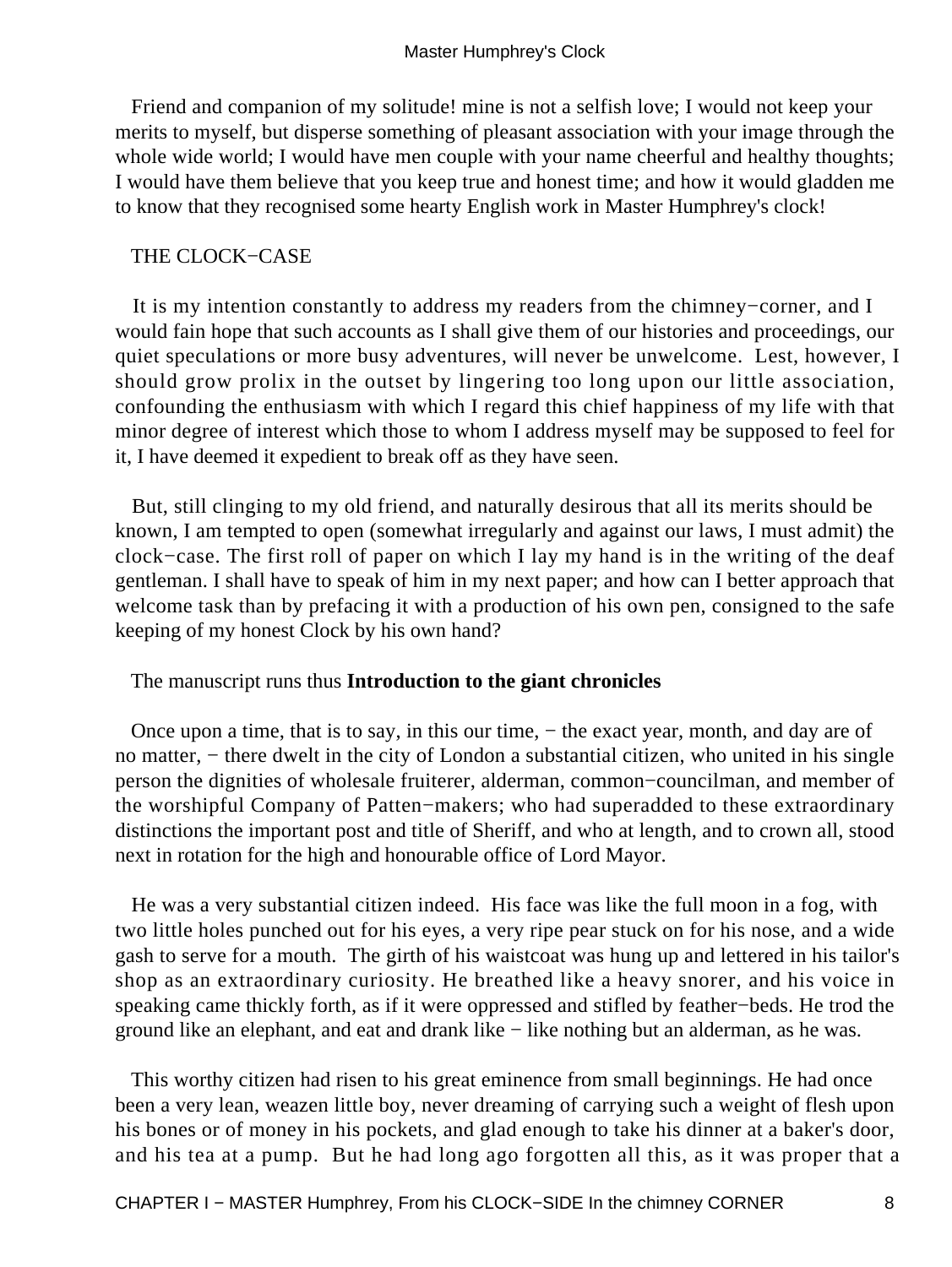wholesale fruiterer, alderman, common−councilman, member of the worshipful Company of Patten− makers, past sheriff, and, above all, a Lord Mayor that was to be, should; and he never forgot it more completely in all his life than on the eighth of November in the year of his election to the great golden civic chair, which was the day before his grand dinner at Guildhall.

 It happened that as he sat that evening all alone in his counting− house, looking over the bill of fare for next day, and checking off the fat capons in fifties, and the turtle−soup by the hundred quarts, for his private amusement, − it happened that as he sat alone occupied in these pleasant calculations, a strange man came in and asked him how he did, adding, 'If I am half as much changed as you, sir, you have no recollection of me, I am sure.'

 The strange man was not over and above well dressed, and was very far from being fat or rich−looking in any sense of the word, yet he spoke with a kind of modest confidence, and assumed an easy, gentlemanly sort of an air, to which nobody but a rich man can lawfully presume. Besides this, he interrupted the good citizen just as he had reckoned three hundred and seventy−two fat capons, and was carrying them over to the next column; and as if that were not aggravation enough, the learned recorder for the city of London had only ten minutes previously gone out at that very same door, and had turned round and said, 'Good night, my lord.' Yes, he had said, 'my lord;' − he, a man of birth and education, of the Honourable Society of the Middle Temple, Barrister−at−Law, − he who had an uncle in the House of Commons, and an aunt almost but not quite in the House of Lords (for she had married a feeble peer, and made him vote as she liked), – he, this man, this learned recorder, had said, 'my lord.' 'I'll not wait till to−morrow to give you your title, my Lord Mayor,' says he, with a bow and a smile; 'you are Lord Mayor **De facto,** if not **De jure.** Good night, my lord.'

 The Lord Mayor elect thought of this, and turning to the stranger, and sternly bidding him 'go out of his private counting−house,' brought forward the three hundred and seventy−two fat capons, and went on with his account.

 'Do you remember,' said the other, stepping forward, − 'DO you remember little Joe Toddyhigh?'

 The port wine fled for a moment from the fruiterer's nose as he muttered, 'Joe Toddyhigh! What about Joe Toddyhigh?'

 'I am Joe Toddyhigh,' cried the visitor. 'Look at me, look hard at me, − harder, harder. You know me now? You know little Joe again? What a happiness to us both, to meet the very night before your grandeur! O! give me your hand, Jack, − both hands, − both, for the sake of old times.'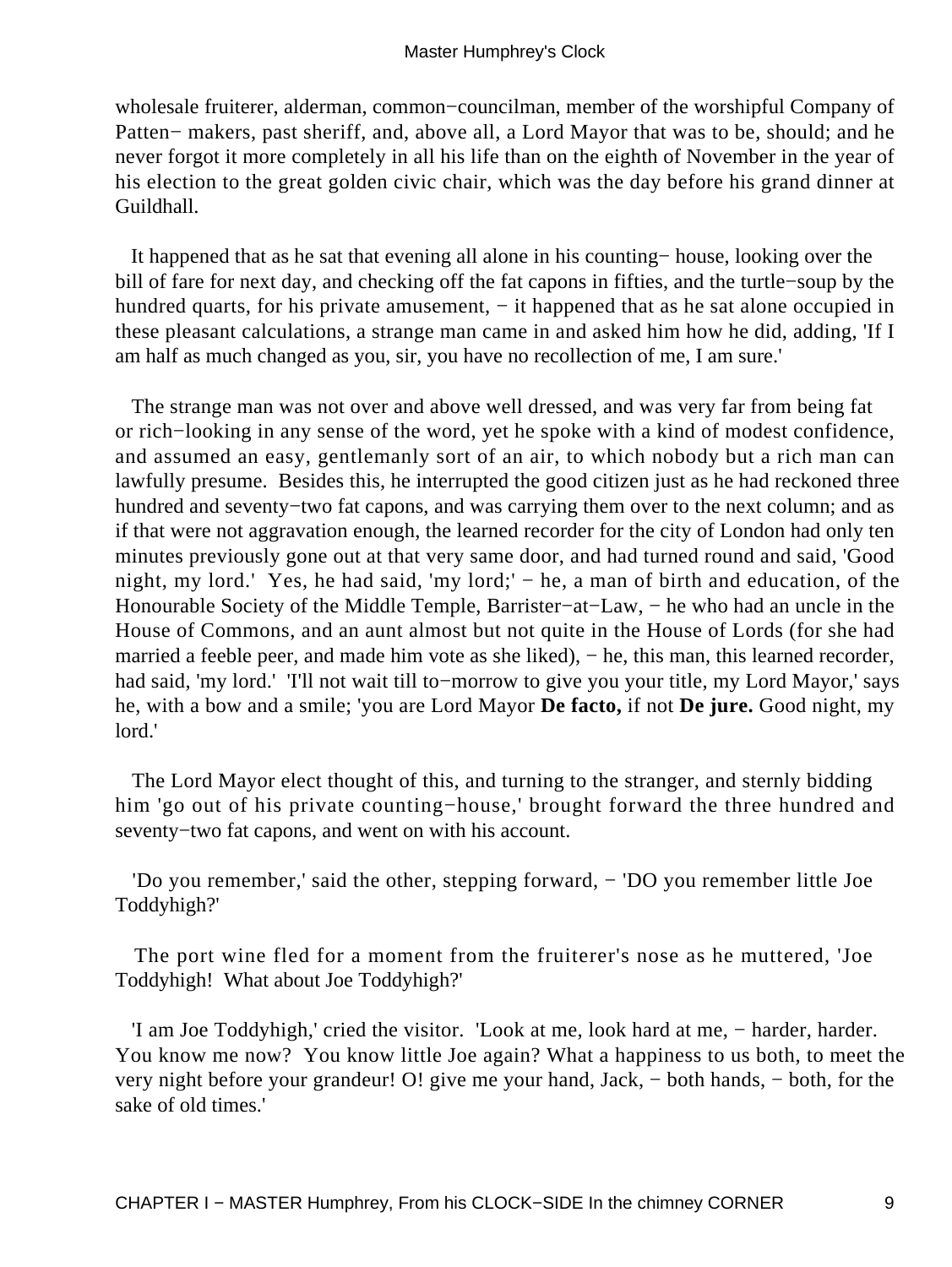'You pinch me, sir. You're a−hurting of me,' said the Lord Mayor elect pettishly. 'Don't, − suppose anybody should come, − Mr. Toddyhigh, sir.'

'Mr. Toddyhigh!' repeated the other ruefully.

 'O, don't bother,' said the Lord Mayor elect, scratching his head. 'Dear me! Why, I thought you was dead. What a fellow you are!'

 Indeed, it was a pretty state of things, and worthy the tone of vexation and disappointment in which the Lord Mayor spoke. Joe Toddyhigh had been a poor boy with him at Hull, and had oftentimes divided his last penny and parted his last crust to relieve his wants; for though Joe was a destitute child in those times, he was as faithful and affectionate in his friendship as ever man of might could be. They parted one day to seek their fortunes in different directions. Joe went to sea, and the now wealthy citizen begged his way to London, They separated with many tears, like foolish fellows as they were, and agreed to remain fast friends, and if they lived, soon to communicate again.

 When he was an errand−boy, and even in the early days of his apprenticeship, the citizen had many a time trudged to the Post− office to ask if there were any letter from poor little Joe, and had gone home again with tears in his eyes, when he found no news of his only friend. The world is a wide place, and it was a long time before the letter came; when it did, the writer was forgotten. It turned from white to yellow from lying in the Post−office with nobody to claim it, and in course of time was torn up with five hundred others, and sold for waste−paper. And now at last, and when it might least have been expected, here was this Joe Toddyhigh turning up and claiming acquaintance with a great public character, who on the morrow would be cracking jokes with the Prime Minister of England, and who had only, at any time during the next twelve months, to say the word, and he could shut up Temple Bar, and make it no thoroughfare for the king himself!

 'I am sure I don't know what to say, Mr. Toddyhigh,' said the Lord Mayor elect; 'I really don't. It's very inconvenient. I'd sooner have given twenty pound, − it's very inconvenient, really.' − A thought had come into his mind, that perhaps his old friend might say something passionate which would give him an excuse for being angry himself. No such thing. Joe looked at him steadily, but very mildly, and did not open his lips.

 'Of course I shall pay you what I owe you,' said the Lord Mayor elect, fidgeting in his chair. 'You lent me − I think it was a shilling or some small coin − when we parted company, and that of course I shall pay with good interest. I can pay my way with any man, and always have done. If you look into the Mansion House the day after to−morrow, − some time after dusk, − and ask for my private clerk, you'll find he has a draft for you. I haven't got time to say anything more just now, unless,' − he hesitated, for, coupled with a strong desire to glitter for once in all his glory in the eyes of his former companion, was a distrust of his appearance, which might be more shabby than he could tell by that feeble light, −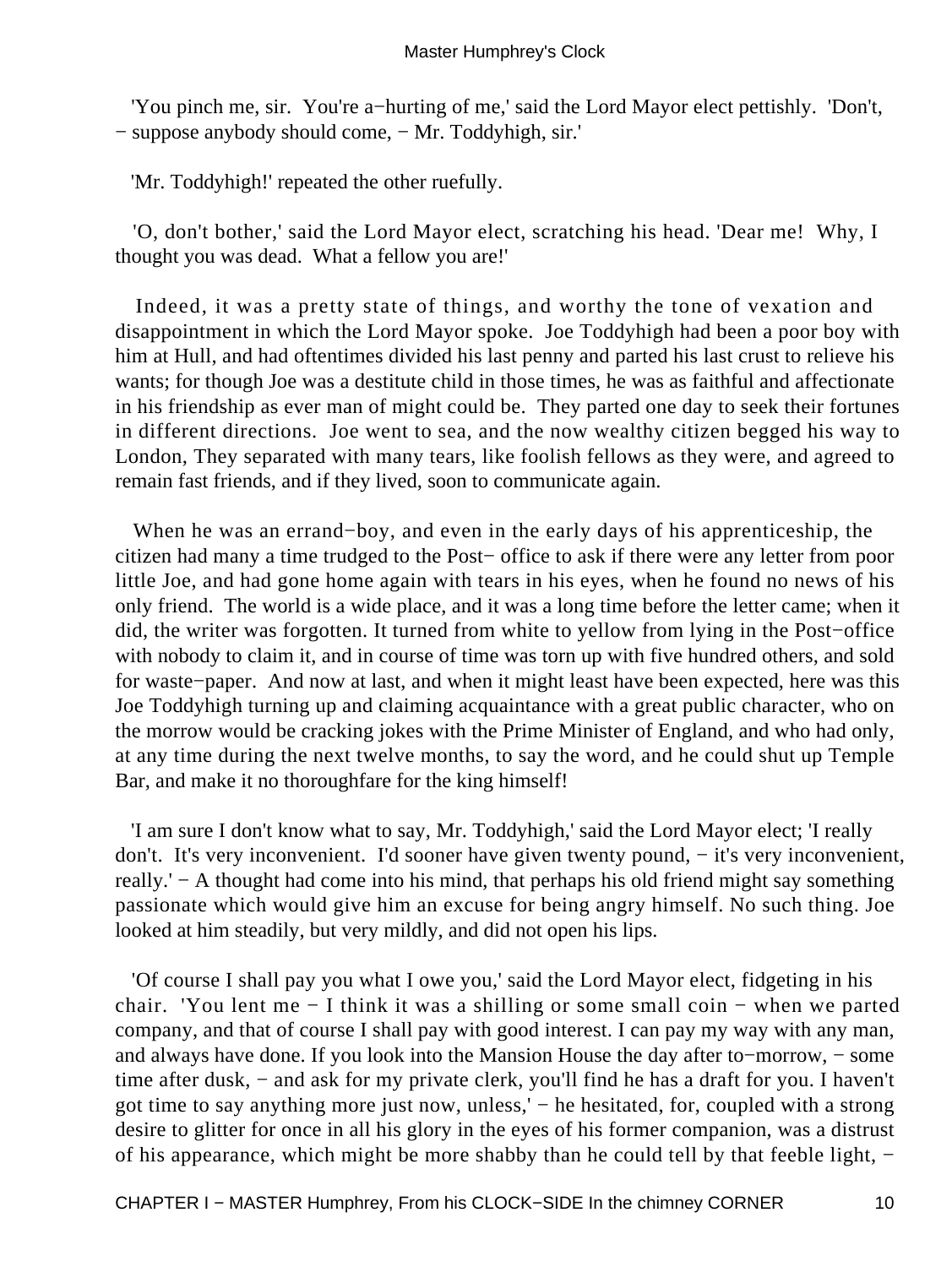'unless you'd like to come to the dinner to−morrow. I don't mind your having this ticket, if you like to take it. A great many people would give their ears for it, I can tell you.'

 His old friend took the card without speaking a word, and instantly departed. His sunburnt face and gray hair were present to the citizen's mind for a moment; but by the time he reached three hundred and eighty−one fat capons, he had quite forgotten him.

 Joe Toddyhigh had never been in the capital of Europe before, and he wandered up and down the streets that night amazed at the number of churches and other public buildings, the splendour of the shops, the riches that were heaped up on every side, the glare of light in which they were displayed, and the concourse of people who hurried to and fro, indifferent, apparently, to all the wonders that surrounded them. But in all the long streets and broad squares, there were none but strangers; it was quite a relief to turn down a by−way and hear his own footsteps on the pavement. He went home to his inn, thought that London was a dreary, desolate place, and felt disposed to doubt the existence of one true−hearted man in the whole worshipful Company of Patten−makers. Finally, he went to bed, and dreamed that he and the Lord Mayor elect were boys again.

 He went next day to the dinner; and when in a burst of light and music, and in the midst of splendid decorations and surrounded by brilliant company, his former friend appeared at the head of the Hall, and was hailed with shouts and cheering, he cheered and shouted with the best, and for the moment could have cried. The next moment he cursed his weakness in behalf of a man so changed and selfish, and quite hated a jolly−looking old gentleman opposite for declaring himself in the pride of his heart a Patten−maker.

 As the banquet proceeded, he took more and more to heart the rich citizen's unkindness; and that, not from any envy, but because he felt that a man of his state and fortune could all the better afford to recognise an old friend, even if he were poor and obscure. The more he thought of this, the more lonely and sad he felt. When the company dispersed and adjourned to the ball−room, he paced the hall and passages alone, ruminating in a very melancholy condition upon the disappointment he had experienced.

 It chanced, while he was lounging about in this moody state, that he stumbled upon a flight of stairs, dark, steep, and narrow, which he ascended without any thought about the matter, and so came into a little music−gallery, empty and deserted. From this elevated post, which commanded the whole hall, he amused himself in looking down upon the attendants who were clearing away the fragments of the feast very lazily, and drinking out of all the bottles and glasses with most commendable perseverance.

His attention gradually relaxed, and he fell fast asleep.

 When he awoke, he thought there must be something the matter with his eyes; but, rubbing them a little, he soon found that the moonlight was really streaming through the east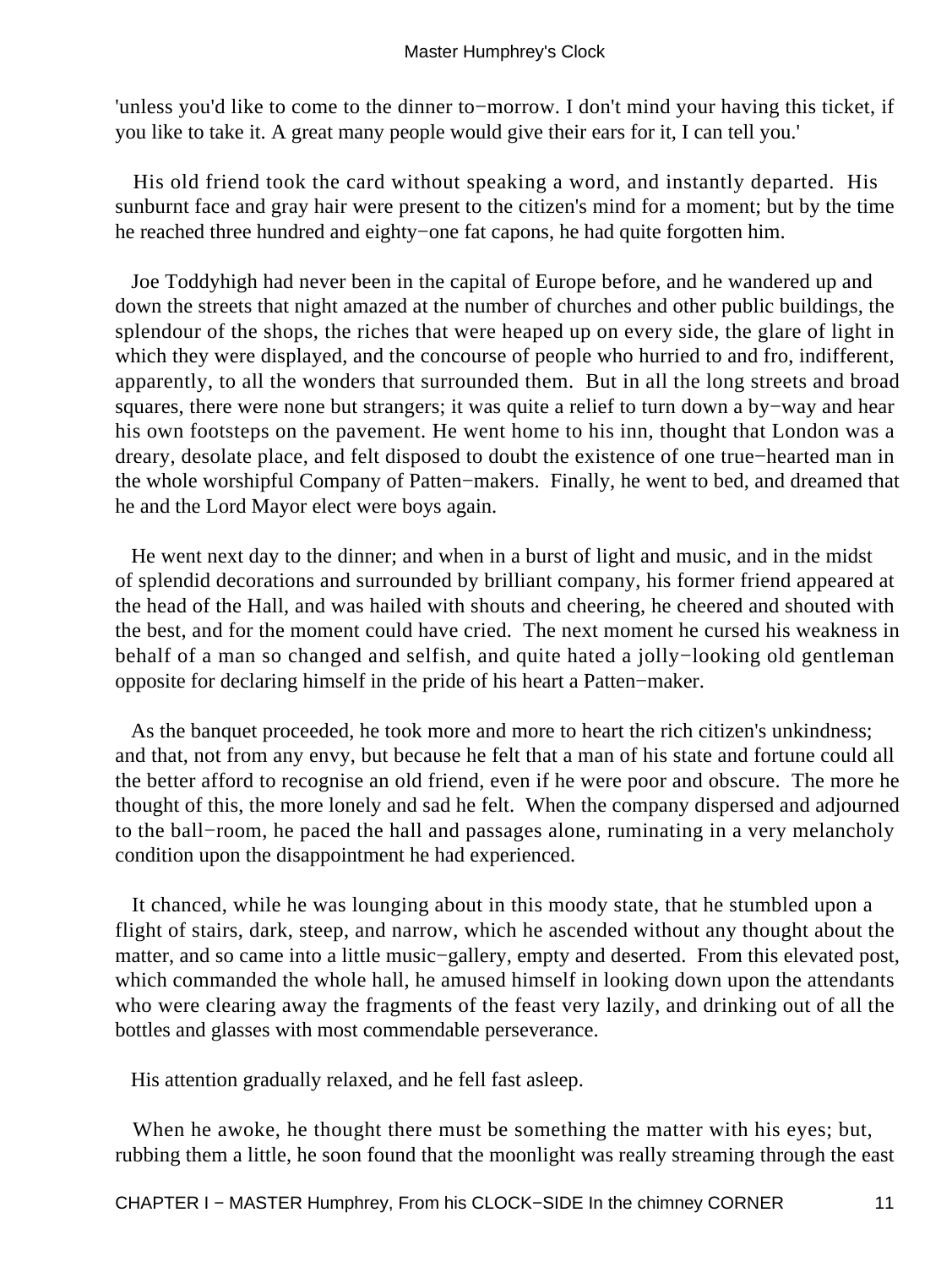window, that the lamps were all extinguished, and that he was alone. He listened, but no distant murmur in the echoing passages, not even the shutting of a door, broke the deep silence; he groped his way down the stairs, and found that the door at the bottom was locked on the other side. He began now to comprehend that he must have slept a long time, that he had been overlooked, and was shut up there for the night.

 His first sensation, perhaps, was not altogether a comfortable one, for it was a dark, chilly, earthy−smelling place, and something too large, for a man so situated, to feel at home in. However, when the momentary consternation of his surprise was over, he made light of the accident, and resolved to feel his way up the stairs again, and make himself as comfortable as he could in the gallery until morning. As he turned to execute this purpose, he heard the clocks strike three.

 Any such invasion of a dead stillness as the striking of distant clocks, causes it to appear the more intense and insupportable when the sound has ceased. He listened with strained attention in the hope that some clock, lagging behind its fellows, had yet to strike, − looking all the time into the profound darkness before him, until it seemed to weave itself into a black tissue, patterned with a hundred reflections of his own eyes. But the bells had all pealed out their warning for that once, and the gust of wind that moaned through the place seemed cold and heavy with their iron breath.

 The time and circumstances were favourable to reflection. He tried to keep his thoughts to the current, unpleasant though it was, in which they had moved all day, and to think with what a romantic feeling he had looked forward to shaking his old friend by the hand before he died, and what a wide and cruel difference there was between the meeting they had had, and that which he had so often and so long anticipated. Still, he was disordered by waking to such sudden loneliness, and could not prevent his mind from running upon odd tales of people of undoubted courage, who, being shut up by night in vaults or churches, or other dismal places, had scaled great heights to get out, and fled from silence as they had never done from danger. This brought to his mind the moonlight through the window, and bethinking himself of it, he groped his way back up the crooked stairs, − but very stealthily, as though he were fearful of being overheard.

 He was very much astonished when he approached the gallery again, to see a light in the building: still more so, on advancing hastily and looking round, to observe no visible source from which it could proceed. But how much greater yet was his astonishment at the spectacle which this light revealed.

 The statues of the two giants, Gog and Magog, each above fourteen feet in height, those which succeeded to still older and more barbarous figures, after the Great Fire of London, and which stand in the Guildhall to this day, were endowed with life and motion. These guardian genii of the City had quitted their pedestals, and reclined in easy attitudes in the great stained glass window. Between them was an ancient cask, which seemed to be full of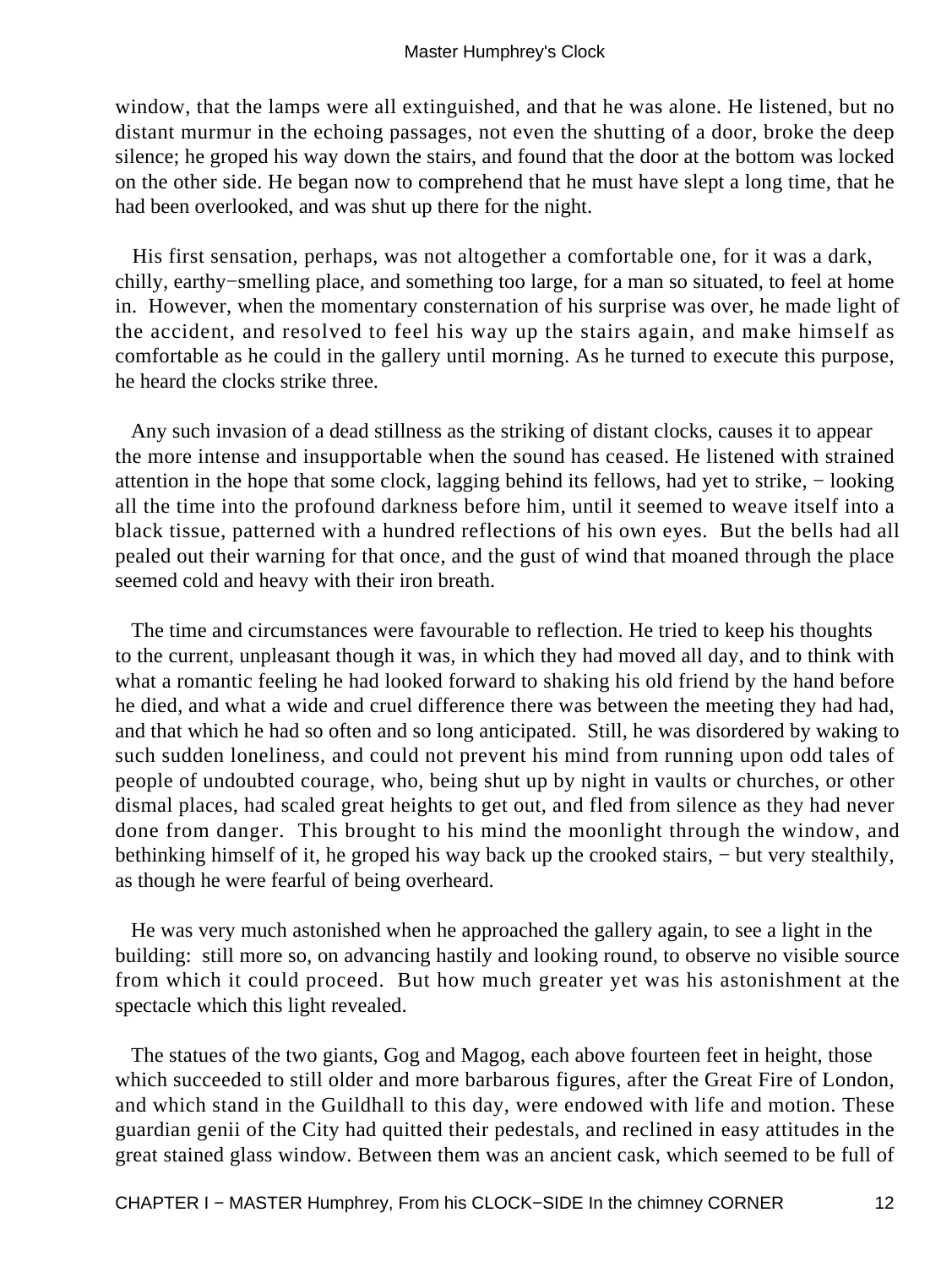wine; for the younger Giant, clapping his huge hand upon it, and throwing up his mighty leg, burst into an exulting laugh, which reverberated through the hall like thunder.

 Joe Toddyhigh instinctively stooped down, and, more dead than alive, felt his hair stand on end, his knees knock together, and a cold damp break out upon his forehead. But even at that minute curiosity prevailed over every other feeling, and somewhat reassured by the good−humour of the Giants and their apparent unconsciousness of his presence, he crouched in a corner of the gallery, in as small a space as he could, and, peeping between the rails, observed them closely.

 It was then that the elder Giant, who had a flowing gray beard, raised his thoughtful eyes to his companion's face, and in a grave and solemn voice addressed him thus:

### **First Night of the giant chronicles**

 Turning towards his companion the elder Giant uttered these words in a grave, majestic tone:

 'Magog, does boisterous mirth beseem the Giant Warder of this ancient city? Is this becoming demeanour for a watchful spirit over whose bodiless head so many years have rolled, so many changes swept like empty air − in whose impalpable nostrils the scent of blood and crime, pestilence, cruelty, and horror, has been familiar as breath to mortals − in whose sight Time has gathered in the harvest of centuries, and garnered so many crops of human pride, affections, hopes, and sorrows? Bethink you of our compact. The night wanes; feasting, revelry, and music have encroached upon our usual hours of solitude, and morning will be here apace. Ere we are stricken mute again, bethink you of our compact.'

 Pronouncing these latter words with more of impatience than quite accorded with his apparent age and gravity, the Giant raised a long pole (which he still bears in his hand) and tapped his brother Giant rather smartly on the head; indeed, the blow was so smartly administered, that the latter quickly withdrew his lips from the cask, to which they had been applied, and, catching up his shield and halberd, assumed an attitude of defence. His irritation was but momentary, for he laid these weapons aside as hastily as he had assumed them, and said as he did so:

 'You know, Gog, old friend, that when we animate these shapes which the Londoners of old assigned (and not unworthily) to the guardian genii of their city, we are susceptible of some of the sensations which belong to human kind. Thus when I taste wine, I feel blows; when I relish the one, I disrelish the other. Therefore, Gog, the more especially as your arm is none of the lightest, keep your good staff by your side, else we may chance to differ. Peace be between us!'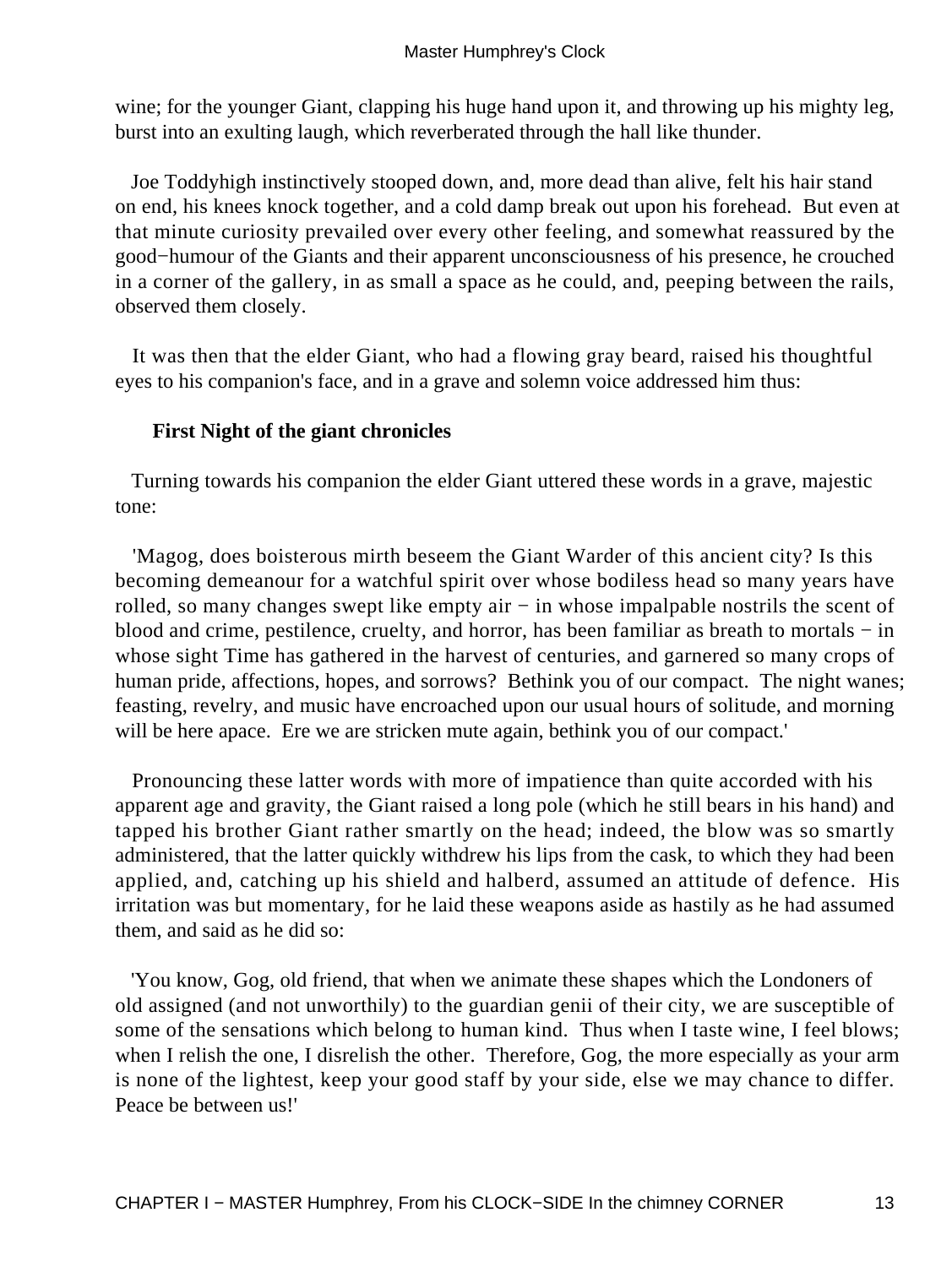'Amen!' said the other, leaning his staff in the window−corner. 'Why did you laugh just now?'

 'To think,' replied the Giant Magog, laying his hand upon the cask, 'of him who owned this wine, and kept it in a cellar hoarded from the light of day, for thirty years, – «till it should be fit to drink,» quoth he. He was twoscore and ten years old when he buried it beneath his house, and yet never thought that he might be scarcely «fit to drink» when the wine became so. I wonder it never occurred to him to make himself unfit to be eaten. There is very little of him left by this time.'

'The night is waning,' said Gog mournfully.

 'I know it,' replied his companion, 'and I see you are impatient. But look. Through the eastern window – placed opposite to us, that the first beams of the rising sun may every morning gild our giant faces – the moon–rays fall upon the pavement in a stream of light that to my fancy sinks through the cold stone and gushes into the old crypt below. The night is scarcely past its noon, and our great charge is sleeping heavily.'

 They ceased to speak, and looked upward at the moon. The sight of their large, black, rolling eyes filled Joe Toddyhigh with such horror that he could scarcely draw his breath. Still they took no note of him, and appeared to believe themselves quite alone.

 'Our compact,' said Magog after a pause, 'is, if I understand it, that, instead of watching here in silence through the dreary nights, we entertain each other with stories of our past experience; with tales of the past, the present, and the future; with legends of London and her sturdy citizens from the old simple times. That every night at midnight, when St. Paul's bell tolls out one, and we may move and speak, we thus discourse, nor leave such themes till the first gray gleam of day shall strike us dumb. Is that our bargain, brother?'

 'Yes,' said the Giant Gog, 'that is the league between us who guard this city, by day in spirit, and by night in body also; and never on ancient holidays have its conduits run wine more merrily than we will pour forth our legendary lore. We are old chroniclers from this time hence. The crumbled walls encircle us once more, the postern−gates are closed, the drawbridge is up, and pent in its narrow den beneath, the water foams and struggles with the sunken starlings. Jerkins and quarter−staves are in the streets again, the nightly watch is set, the rebel, sad and lonely in his Tower dungeon, tries to sleep and weeps for home and children. Aloft upon the gates and walls are noble heads glaring fiercely down upon the dreaming city, and vexing the hungry dogs that scent them in the air, and tear the ground beneath with dismal howlings. The axe, the block, the rack, in their dark chambers give signs of recent use. The Thames, floating past long lines of cheerful windows whence come a burst of music and a stream of light, bears suddenly to the Palace wall the last red stain brought on the tide from Traitor's Gate. But your pardon, brother. The night wears, and I am talking idly.'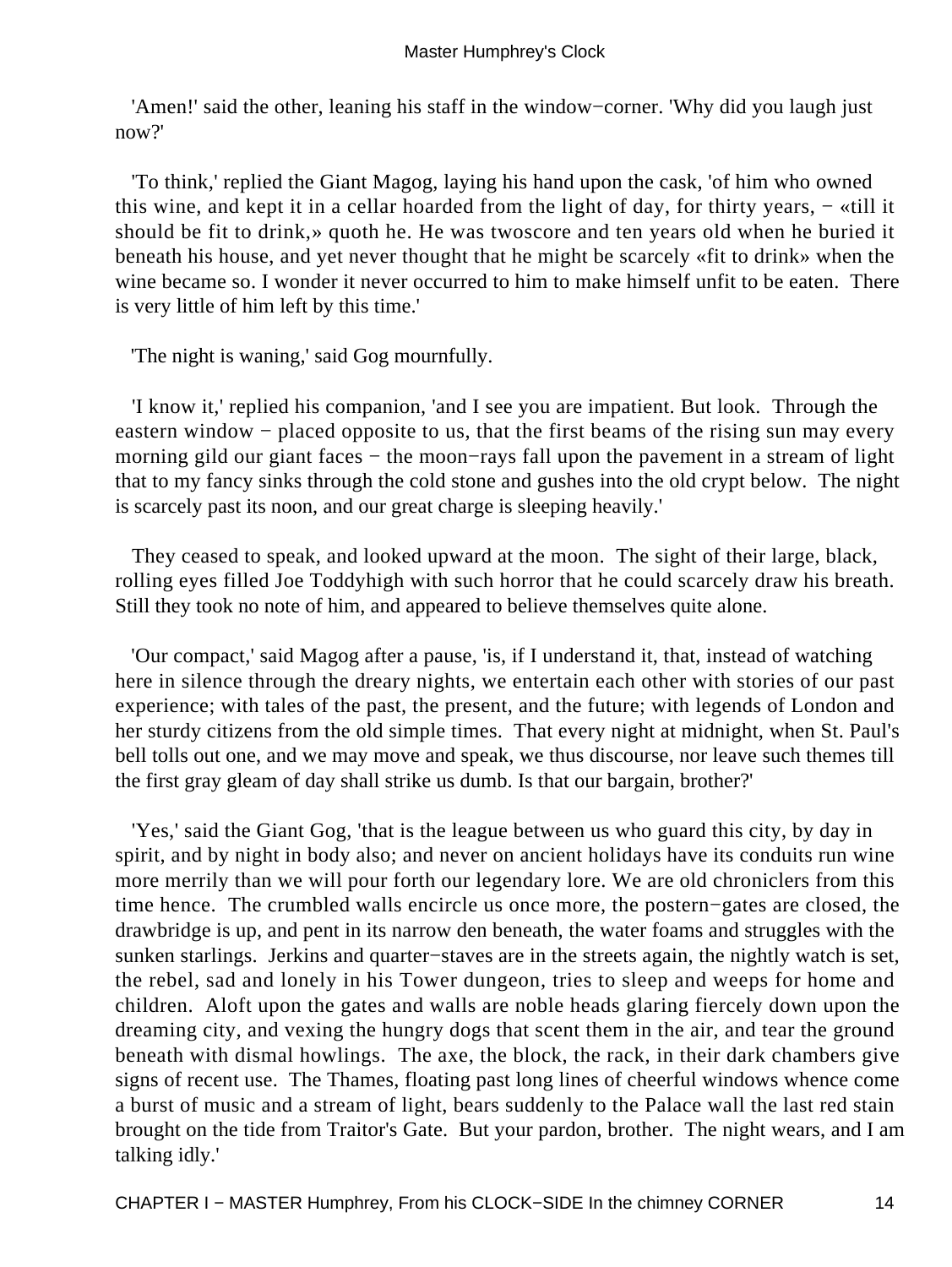The other Giant appeared to be entirely of this opinion, for during the foregoing rhapsody of his fellow−sentinel he had been scratching his head with an air of comical uneasiness, or rather with an air that would have been very comical if he had been a dwarf or an ordinary−sized man. He winked too, and though it could not be doubted for a moment that he winked to himself, still he certainly cocked his enormous eye towards the gallery where the listener was concealed. Nor was this all, for he gaped; and when he gaped, Joe was horribly reminded of the popular prejudice on the subject of giants, and of their fabled power of smelling out Englishmen, however closely concealed.

 His alarm was such that he nearly swooned, and it was some little time before his power of sight or hearing was restored. When he recovered he found that the elder Giant was pressing the younger to commence the Chronicles, and that the latter was endeavouring to excuse himself on the ground that the night was far spent, and it would be better to wait until the next. Well assured by this that he was certainly about to begin directly, the listener collected his faculties by a great effort, and distinctly heard Magog express himself to the following effect:

 In the sixteenth century and in the reign of Queen Elizabeth of glorious memory (albeit her golden days are sadly rusted with blood), there lived in the city of London a bold young 'prentice who loved his master's daughter. There were no doubt within the walls a great many 'prentices in this condition, but I speak of only one, and his name was Hugh Graham.

 This Hugh was apprenticed to an honest Bowyer who dwelt in the ward of Cheype, and was rumoured to possess great wealth. Rumour was quite as infallible in those days as at the present time, but it happened then as now to be sometimes right by accident. It stumbled upon the truth when it gave the old Bowyer a mint of money. His trade had been a profitable one in the time of King Henry the Eighth, who encouraged English archery to the utmost, and he had been prudent and discreet. Thus it came to pass that Mistress Alice, his only daughter, was the richest heiress in all his wealthy ward. Young Hugh had often maintained with staff and cudgel that she was the handsomest. To do him justice, I believe she was.

 If he could have gained the heart of pretty Mistress Alice by knocking this conviction into stubborn people's heads, Hugh would have had no cause to fear. But though the Bowyer's daughter smiled in secret to hear of his doughty deeds for her sake, and though her little waiting−woman reported all her smiles (and many more) to Hugh, and though he was at a vast expense in kisses and small coin to recompense her fidelity, he made no progress in his love. He durst not whisper it to Mistress Alice save on sure encouragement, and that she never gave him. A glance of her dark eye as she sat at the door on a summer's evening after prayer−time, while he and the neighbouring 'prentices exercised themselves in the street with blunted sword and buckler, would fire Hugh's blood so that none could stand before him; but then she glanced at others quite as kindly as on him, and where was the use of cracking crowns if Mistress Alice smiled upon the cracked as well as on the cracker?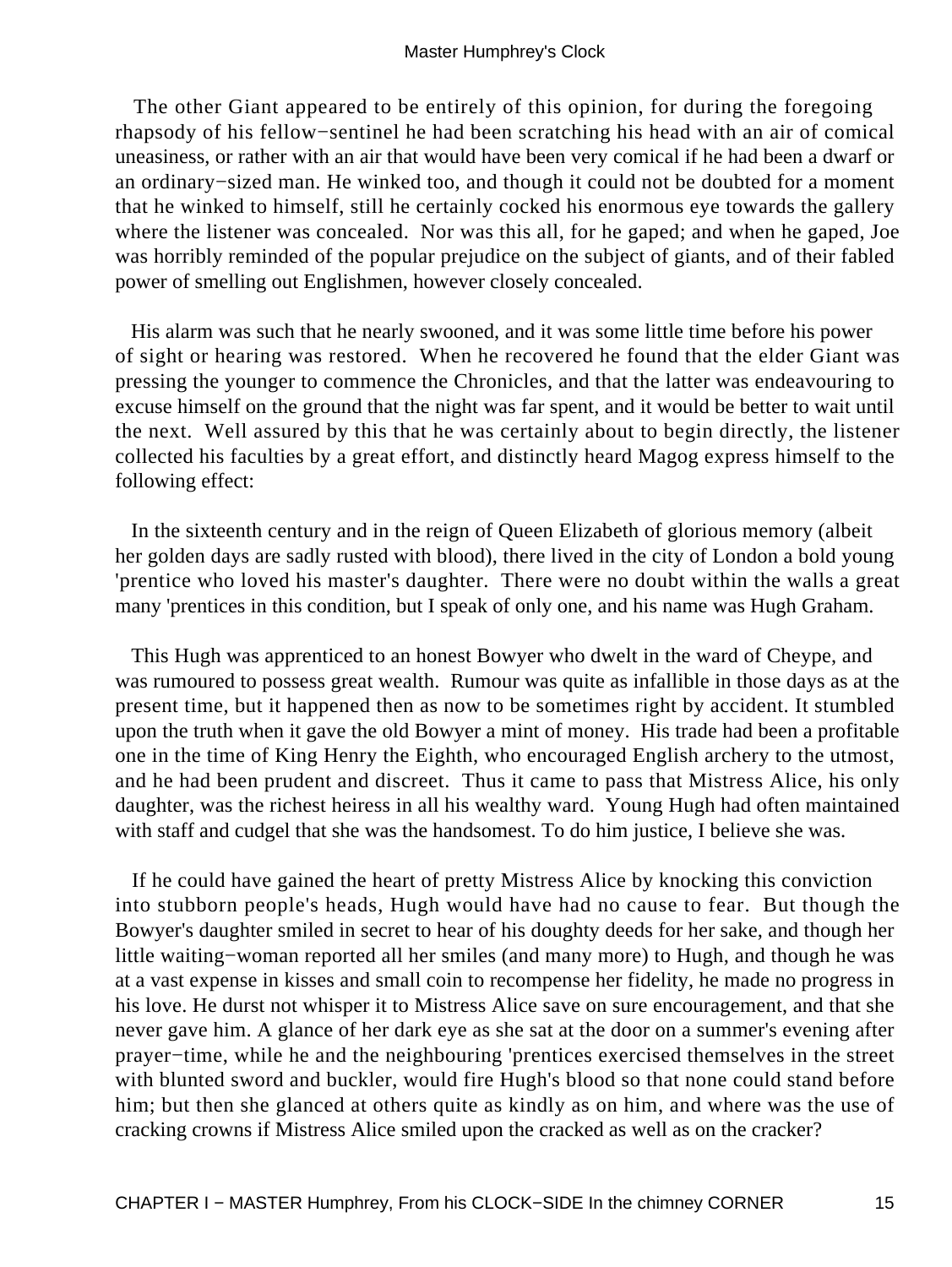Still Hugh went on, and loved her more and more. He thought of her all day, and dreamed of her all night long. He treasured up her every word and gesture, and had a palpitation of the heart whenever he heard her footstep on the stairs or her voice in an adjoining room. To him, the old Bowyer's house was haunted by an angel; there was enchantment in the air and space in which she moved. It would have been no miracle to Hugh if flowers had sprung from the rush−strewn floors beneath the tread of lovely Mistress Alice.

 Never did 'prentice long to distinguish himself in the eyes of his lady−love so ardently as Hugh. Sometimes he pictured to himself the house taking fire by night, and he, when all drew back in fear, rushing through flame and smoke, and bearing her from the ruins in his arms. At other times he thought of a rising of fierce rebels, an attack upon the city, a strong assault upon the Bowyer's house in particular, and he falling on the threshold pierced with numberless wounds in defence of Mistress Alice. If he could only enact some prodigy of valour, do some wonderful deed, and let her know that she had inspired it, he thought he could die contented.

 Sometimes the Bowyer and his daughter would go out to supper with a worthy citizen at the fashionable hour of six o'clock, and on such occasions Hugh, wearing his blue 'prentice cloak as gallantly as 'prentice might, would attend with a lantern and his trusty club to escort them home. These were the brightest moments of his life. To hold the light while Mistress Alice picked her steps, to touch her hand as he helped her over broken ways, to have her leaning on his arm, – it sometimes even came to that, – this was happiness indeed!

 When the nights were fair, Hugh followed in the rear, his eyes riveted on the graceful figure of the Bowyer's daughter as she and the old man moved on before him. So they threaded the narrow winding streets of the city, now passing beneath the overhanging gables of old wooden houses whence creaking signs projected into the street, and now emerging from some dark and frowning gateway into the clear moonlight. At such times, or when the shouts of straggling brawlers met her ear, the Bowyer's daughter would look timidly back at Hugh, beseeching him to draw nearer; and then how he grasped his club and longed to do battle with a dozen rufflers, for the love of Mistress Alice!

 The old Bowyer was in the habit of lending money on interest to the gallants of the Court, and thus it happened that many a richly− dressed gentleman dismounted at his door. More waving plumes and gallant steeds, indeed, were seen at the Bowyer's house, and more embroidered silks and velvets sparkled in his dark shop and darker private closet, than at any merchants in the city. In those times no less than in the present it would seem that the richest−looking cavaliers often wanted money the most.

 Of these glittering clients there was one who always came alone. He was nobly mounted, and, having no attendant, gave his horse in charge to Hugh while he and the Bowyer were closeted within. Once as he sprung into the saddle Mistress Alice was seated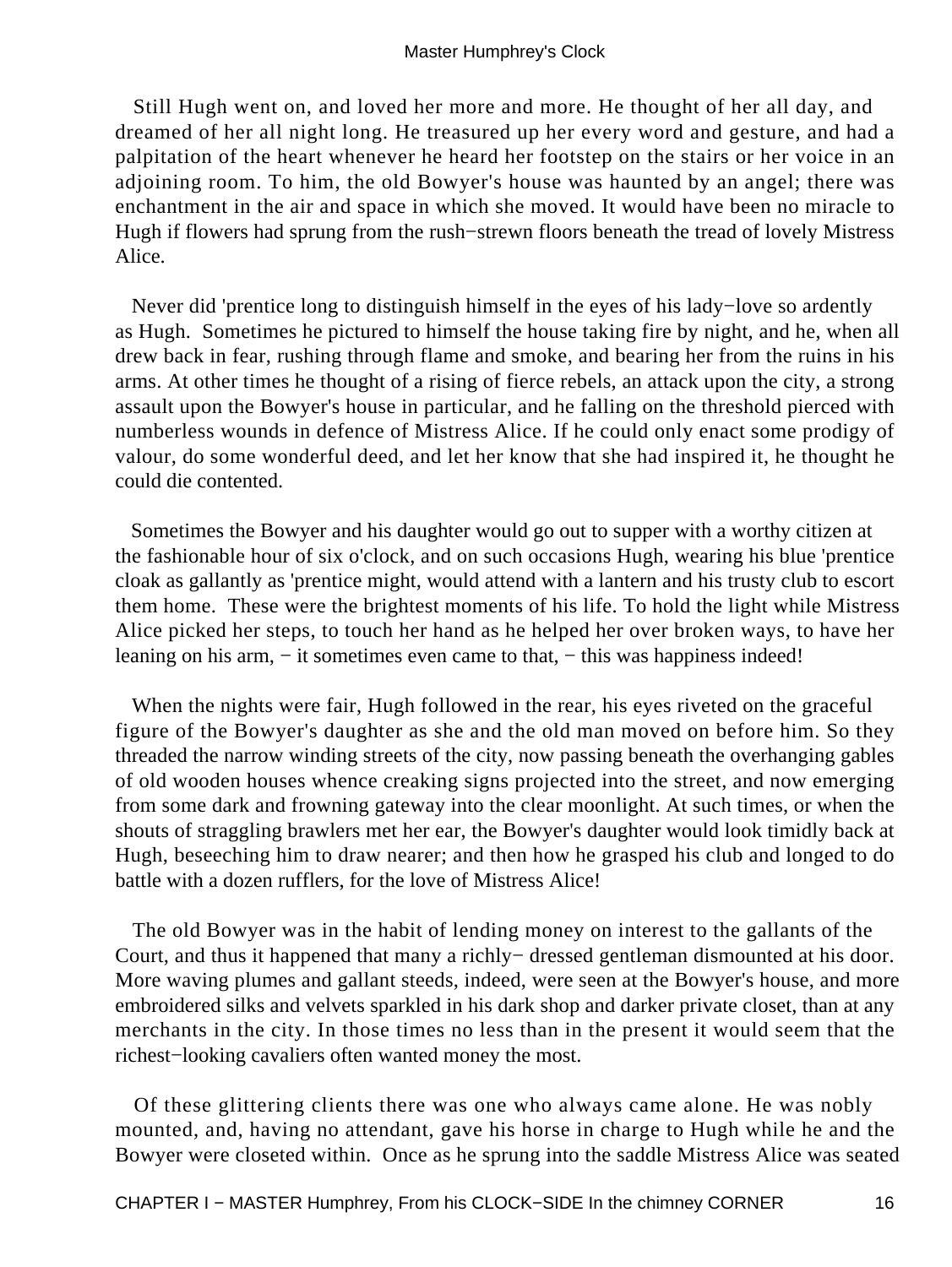at an upper window, and before she could withdraw he had doffed his jewelled cap and kissed his hand. Hugh watched him caracoling down the street, and burnt with indignation. But how much deeper was the glow that reddened in his cheeks when, raising his eyes to the casement, he saw that Alice watched the stranger too!

 He came again and often, each time arrayed more gaily than before, and still the little casement showed him Mistress Alice. At length one heavy day, she fled from home. It had cost her a hard struggle, for all her old father's gifts were strewn about her chamber as if she had parted from them one by one, and knew that the time must come when these tokens of his love would wring her heart, – yet she was gone.

 She left a letter commanding her poor father to the care of Hugh, and wishing he might be happier than ever he could have been with her, for he deserved the love of a better and a purer heart than she had to bestow. The old man's forgiveness (she said) she had no power to ask, but she prayed God to bless him, − and so ended with a blot upon the paper where her tears had fallen.

 At first the old man's wrath was kindled, and he carried his wrong to the Queen's throne itself; but there was no redress he learnt at Court, for his daughter had been conveyed abroad. This afterwards appeared to be the truth, as there came from France, after an interval of several years, a letter in her hand. It was written in trembling characters, and almost illegible. Little could be made out save that she often thought of home and her old dear pleasant room, − and that she had dreamt her father was dead and had not blessed her, − and that her heart was breaking.

 The poor old Bowyer lingered on, never suffering Hugh to quit his sight, for he knew now that he had loved his daughter, and that was the only link that bound him to earth. It broke at length and he died, − bequeathing his old 'prentice his trade and all his wealth, and solemnly charging him with his last breath to revenge his child if ever he who had worked her misery crossed his path in life again.

 From the time of Alice's flight, the tilting−ground, the fields, the fencing−school, the summer−evening sports, knew Hugh no more. His spirit was dead within him. He rose to great eminence and repute among the citizens, but was seldom seen to smile, and never mingled in their revelries or rejoicings. Brave, humane, and generous, he was beloved by all. He was pitied too by those who knew his story, and these were so many that when he walked along the streets alone at dusk, even the rude common people doffed their caps and mingled a rough air of sympathy with their respect.

 One night in May − it was her birthnight, and twenty years since she had left her home − Hugh Graham sat in the room she had hallowed in his boyish days. He was now a gray−haired man, though still in the prime of life. Old thoughts had borne him company for many hours, and the chamber had gradually grown quite dark, when he was roused by a low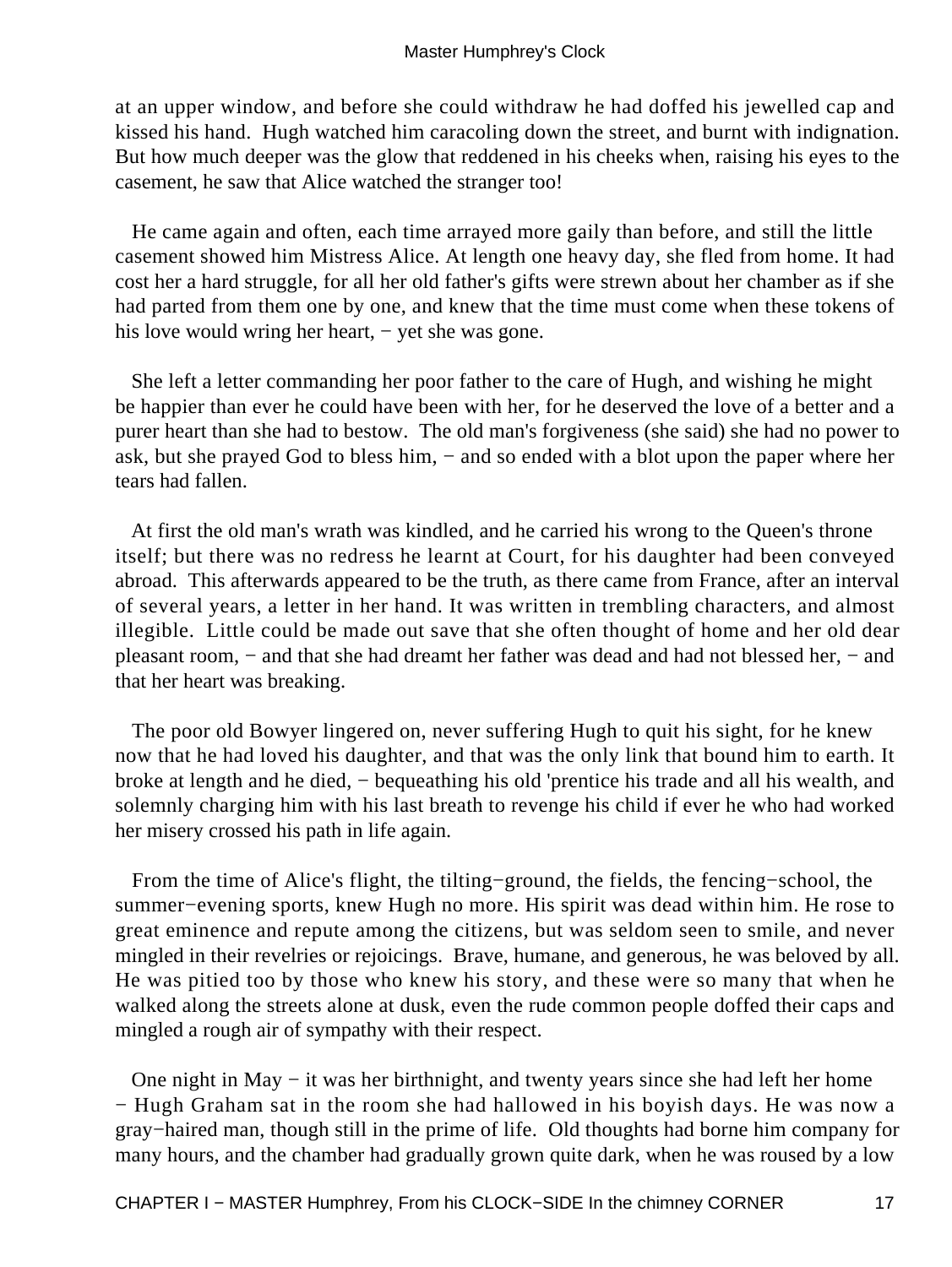knocking at the outer door.

 He hastened down, and opening it saw by the light of a lamp which he had seized upon the way, a female figure crouching in the portal. It hurried swiftly past him and glided up the stairs. He looked for pursuers. There were none in sight. No, not one.

 He was inclined to think it a vision of his own brain, when suddenly a vague suspicion of the truth flashed upon his mind. He barred the door, and hastened wildly back. Yes, there she was, – there, in the chamber he had quitted, – there in her old innocent, happy home, so changed that none but he could trace one gleam of what she had been, − there upon her knees, − with her hands clasped in agony and shame before her burning face.

 'My God, my God!' she cried, 'now strike me dead! Though I have brought death and shame and sorrow on this roof, O, let me die at home in mercy!'

 There was no tear upon her face then, but she trembled and glanced round the chamber. Everything was in its old place. Her bed looked as if she had risen from it but that morning. The sight of these familiar objects, marking the dear remembrance in which she had been held, and the blight she had brought upon herself, was more than the woman's better nature that had carried her there could bear. She wept and fell upon the ground.

 A rumour was spread about, in a few days' time, that the Bowyer's cruel daughter had come home, and that Master Graham had given her lodging in his house. It was rumoured too that he had resigned her fortune, in order that she might bestow it in acts of charity, and that he had vowed to guard her in her solitude, but that they were never to see each other more. These rumours greatly incensed all virtuous wives and daughters in the ward, especially when they appeared to receive some corroboration from the circumstance of Master Graham taking up his abode in another tenement hard by. The estimation in which he was held, however, forbade any questioning on the subject; and as the Bowyer's house was close shut up, and nobody came forth when public shows and festivities were in progress, or to flaunt in the public walks, or to buy new fashions at the mercers' booths, all the well−conducted females agreed among themselves that there could be no woman there.

 These reports had scarcely died away when the wonder of every good citizen, male and female, was utterly absorbed and swallowed up by a Royal Proclamation, in which her Majesty, strongly censuring the practice of wearing long Spanish rapiers of preposterous length (as being a bullying and swaggering custom, tending to bloodshed and public disorder), commanded that on a particular day therein named, certain grave citizens should repair to the city gates, and there, in public, break all rapiers worn or carried by persons claiming admission, that exceeded, though it were only by a quarter of an inch, three standard feet in length.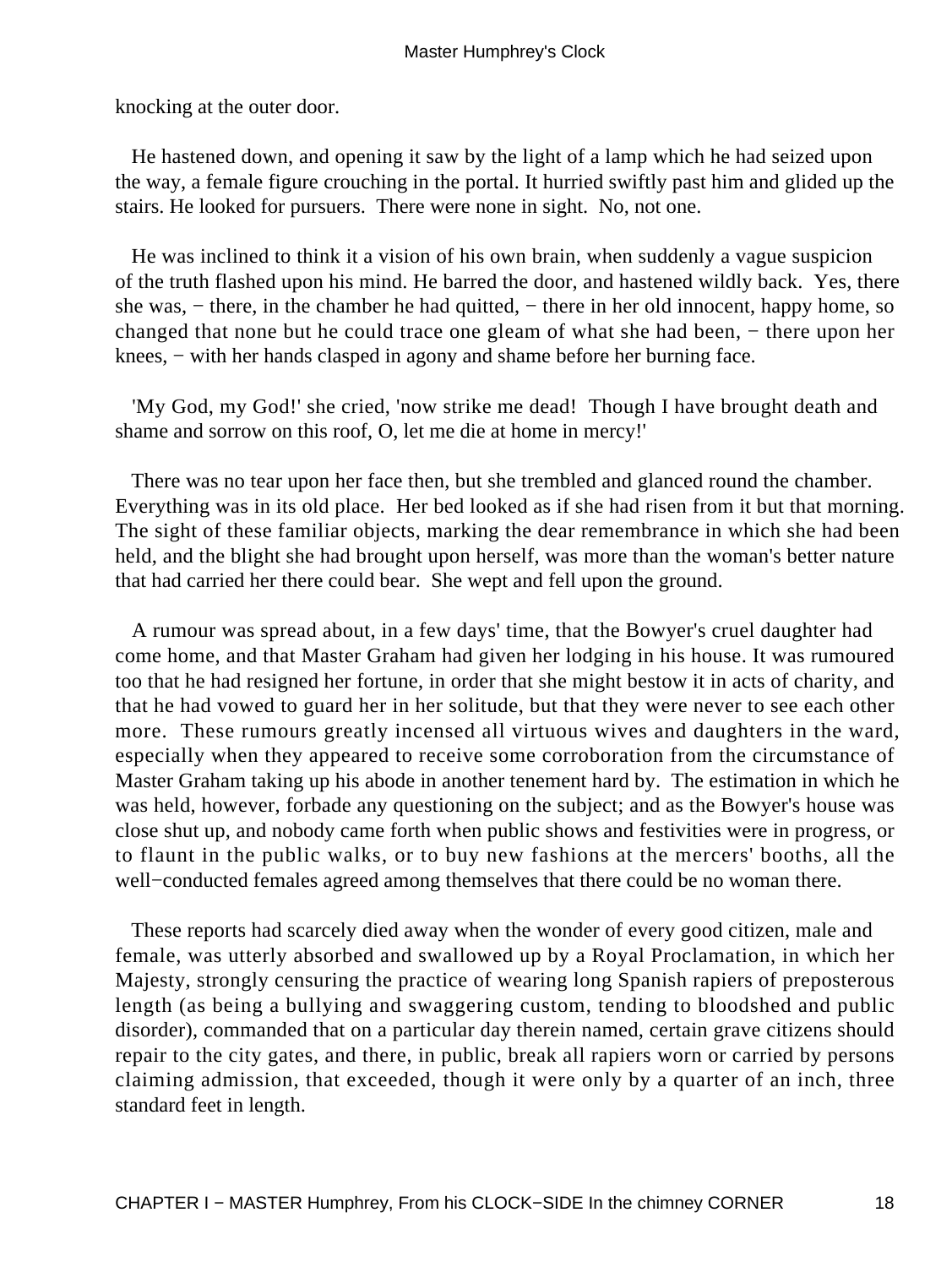Royal Proclamations usually take their course, let the public wonder never so much. On the appointed day two citizens of high repute took up their stations at each of the gates, attended by a party of the city guard, the main body to enforce the Queen's will, and take custody of all such rebels (if any) as might have the temerity to dispute it: and a few to bear the standard measures and instruments for reducing all unlawful sword−blades to the prescribed dimensions. In pursuance of these arrangements, Master Graham and another were posted at Lud Gate, on the hill before St. Paul's.

 A pretty numerous company were gathered together at this spot, for, besides the officers in attendance to enforce the proclamation, there was a motley crowd of lookers−on of various degrees, who raised from time to time such shouts and cries as the circumstances called forth. A spruce young courtier was the first who approached: he unsheathed a weapon of burnished steel that shone and glistened in the sun, and handed it with the newest air to the officer, who, finding it exactly three feet long, returned it with a bow. Thereupon the gallant raised his hat and crying, 'God save the Queen!' passed on amidst the plaudits of the mob. Then came another – a better courtier still – who wore a blade but two feet long, whereat the people laughed, much to the disparagement of his honour's dignity. Then came a third, a sturdy old officer of the army, girded with a rapier at least a foot and a half beyond her Majesty's pleasure; at him they raised a great shout, and most of the spectators (but especially those who were armourers or cutlers) laughed very heartily at the breakage which would ensue. But they were disappointed; for the old campaigner, coolly unbuckling his sword and bidding his servant carry it home again, passed through unarmed, to the great indignation of all the beholders. They relieved themselves in some degree by hooting a tall blustering fellow with a prodigious weapon, who stopped short on coming in sight of the preparations, and after a little consideration turned back again. But all this time no rapier had been broken, although it was high noon, and all cavaliers of any quality or appearance were taking their way towards Saint Paul's churchyard.

 During these proceedings, Master Graham had stood apart, strictly confining himself to the duty imposed upon him, and taking little heed of anything beyond. He stepped forward now as a richly− dressed gentleman on foot, followed by a single attendant, was seen advancing up the hill.

 As this person drew nearer, the crowd stopped their clamour, and bent forward with eager looks. Master Graham standing alone in the gateway, and the stranger coming slowly towards him, they seemed, as it were, set face to face. The nobleman (for he looked one) had a haughty and disdainful air, which bespoke the slight estimation in which he held the citizen. The citizen, on the other hand, preserved the resolute bearing of one who was not to be frowned down or daunted, and who cared very little for any nobility but that of worth and manhood. It was perhaps some consciousness on the part of each, of these feelings in the other, that infused a more stern expression into their regards as they came closer together.

'Your rapier, worthy sir!'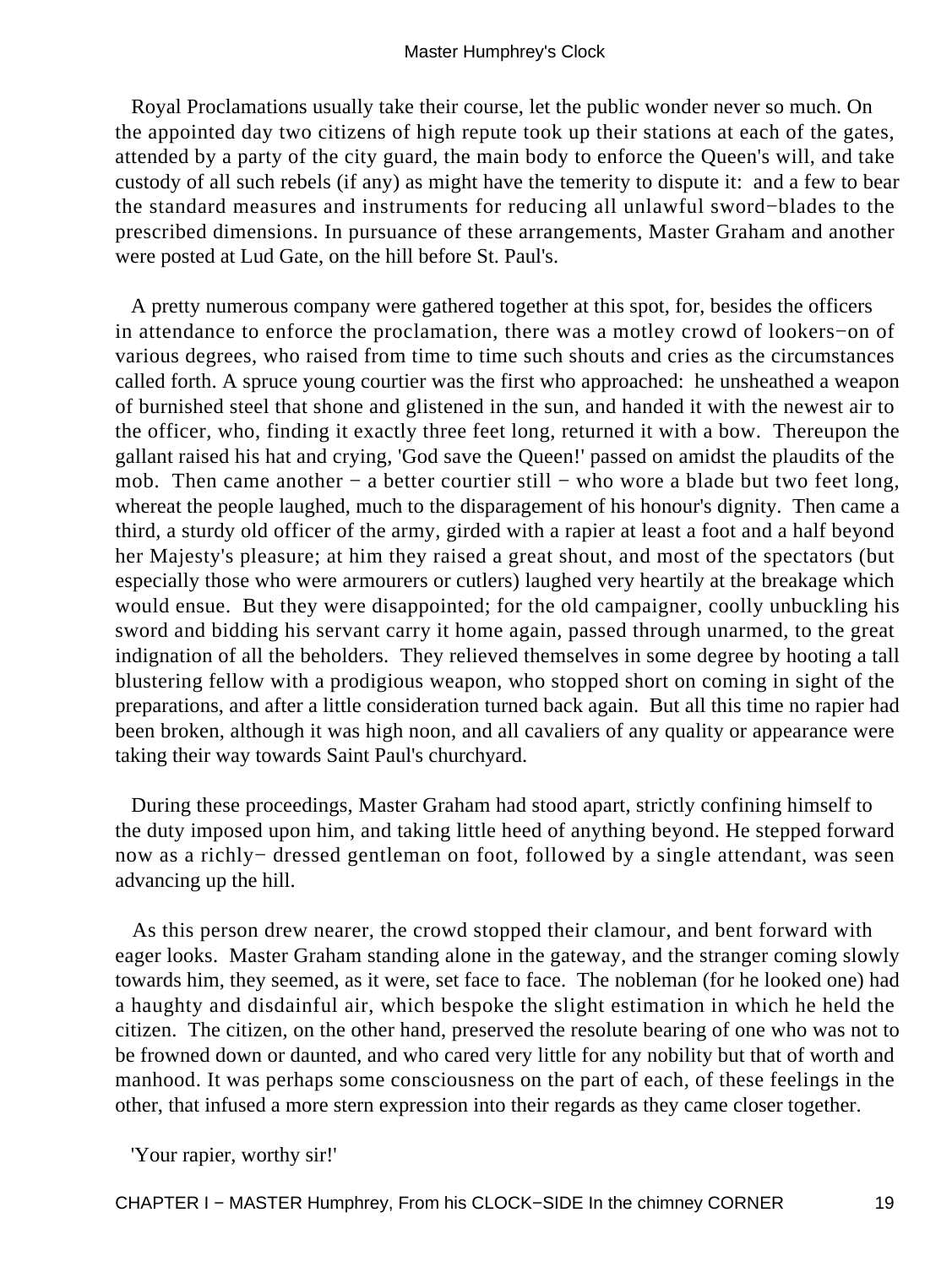At the instant that he pronounced these words Graham started, and falling back some paces, laid his hand upon the dagger in his belt.

 'You are the man whose horse I used to hold before the Bowyer's door? You are that man? Speak!'

'Out, you 'prentice hound!' said the other.

 'You are he! I know you well now!' cried Graham. 'Let no man step between us two, or I shall be his murderer.' With that he drew his dagger, and rushed in upon him.

 The stranger had drawn his weapon from the scabbard ready for the scrutiny, before a word was spoken. He made a thrust at his assailant, but the dagger which Graham clutched in his left hand being the dirk in use at that time for parrying such blows, promptly turned the point aside. They closed. The dagger fell rattling on the ground, and Graham, wresting his adversary's sword from his grasp, plunged it through his heart. As he drew it out it snapped in two, leaving a fragment in the dead man's body.

 All this passed so swiftly that the bystanders looked on without an effort to interfere; but the man was no sooner down than an uproar broke forth which rent the air. The attendant rushing through the gate proclaimed that his master, a nobleman, had been set upon and slain by a citizen; the word quickly spread from mouth to mouth; Saint Paul's Cathedral, and every book−shop, ordinary, and smoking− house in the churchyard poured out its stream of cavaliers and their followers, who mingling together in a dense tumultuous body, struggled, sword in hand, towards the spot.

 With equal impetuosity, and stimulating each other by loud cries and shouts, the citizens and common people took up the quarrel on their side, and encircling Master Graham a hundred deep, forced him from the gate. In vain he waved the broken sword above his head, crying that he would die on London's threshold for their sacred homes. They bore him on, and ever keeping him in the midst, so that no man could attack him, fought their way into the city.

 The clash of swords and roar of voices, the dust and heat and pressure, the trampling under foot of men, the distracted looks and shrieks of women at the windows above as they recognised their relatives or lovers in the crowd, the rapid tolling of alarm−bells, the furious rage and passion of the scene, were fearful. Those who, being on the outskirts of each crowd, could use their weapons with effect, fought desperately, while those behind, maddened with baffled rage, struck at each other over the heads of those before them, and crushed their own fellows. Wherever the broken sword was seen above the people's heads, towards that spot the cavaliers made a new rush. Every one of these charges was marked by sudden gaps in the throng where men were trodden down, but as fast as they were made, the tide swept over them, and still the multitude pressed on again, a confused mass of swords,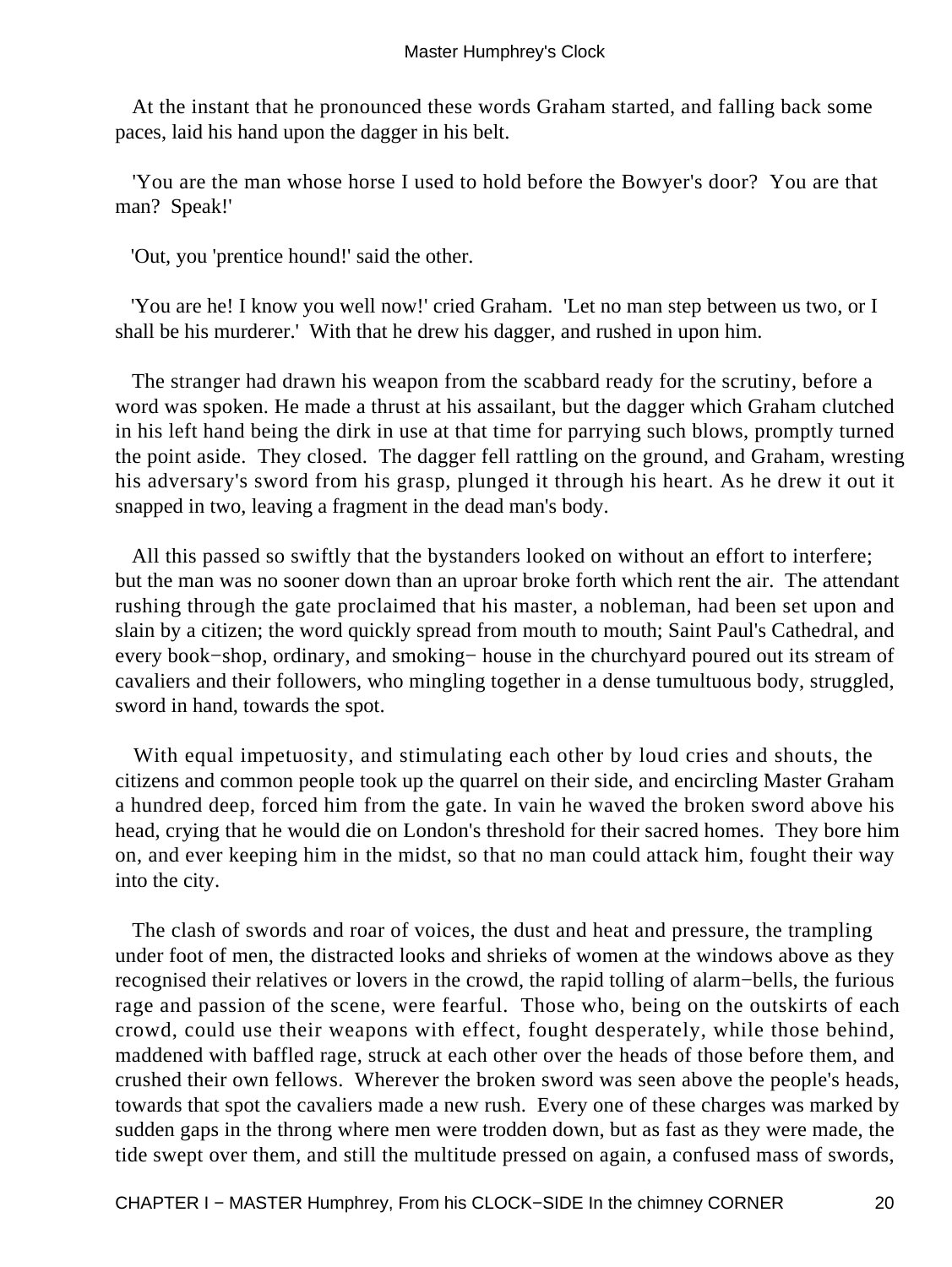clubs, staves, broken plumes, fragments of rich cloaks and doublets, and angry, bleeding faces, all mixed up together in inextricable disorder.

 The design of the people was to force Master Graham to take refuge in his dwelling, and to defend it until the authorities could interfere, or they could gain time for parley. But either from ignorance or in the confusion of the moment they stopped at his old house, which was closely shut. Some time was lost in beating the doors open and passing him to the front. About a score of the boldest of the other party threw themselves into the torrent while this was being done, and reaching the door at the same moment with himself cut him off from his defenders.

 'I never will turn in such a righteous cause, so help me Heaven!' cried Graham, in a voice that at last made itself heard, and confronting them as he spoke. 'Least of all will I turn upon this threshold which owes its desolation to such men as ye. I give no quarter, and I will have none! Strike!'

 For a moment they stood at bay. At that moment a shot from an unseen hand, apparently fired by some person who had gained access to one of the opposite houses, struck Graham in the brain, and he fell dead. A low wail was heard in the air, − many people in the concourse cried that they had seen a spirit glide across the little casement window of the Bowyer's house −

 A dead silence succeeded. After a short time some of the flushed and heated throng laid down their arms and softly carried the body within doors. Others fell off or slunk away in knots of two or three, others whispered together in groups, and before a numerous guard which then rode up could muster in the street, it was nearly empty.

 Those who carried Master Graham to the bed up−stairs were shocked to see a woman lying beneath the window with her hands clasped together. After trying to recover her in vain, they laid her near the citizen, who still retained, tightly grasped in his right hand, the first and last sword that was broken that day at Lud Gate.

 The Giant uttered these concluding words with sudden precipitation; and on the instant the strange light which had filled the hall faded away. Joe Toddyhigh glanced involuntarily at the eastern window, and saw the first pale gleam of morning. He turned his head again towards the other window in which the Giants had been seated. It was empty. The cask of wine was gone, and he could dimly make out that the two great figures stood mute and motionless upon their pedestals.

 After rubbing his eyes and wondering for full half an hour, during which time he observed morning come creeping on apace, he yielded to the drowsiness which overpowered him and fell into a refreshing slumber. When he awoke it was broad day; the building was open, and workmen were busily engaged in removing the vestiges of last night's feast.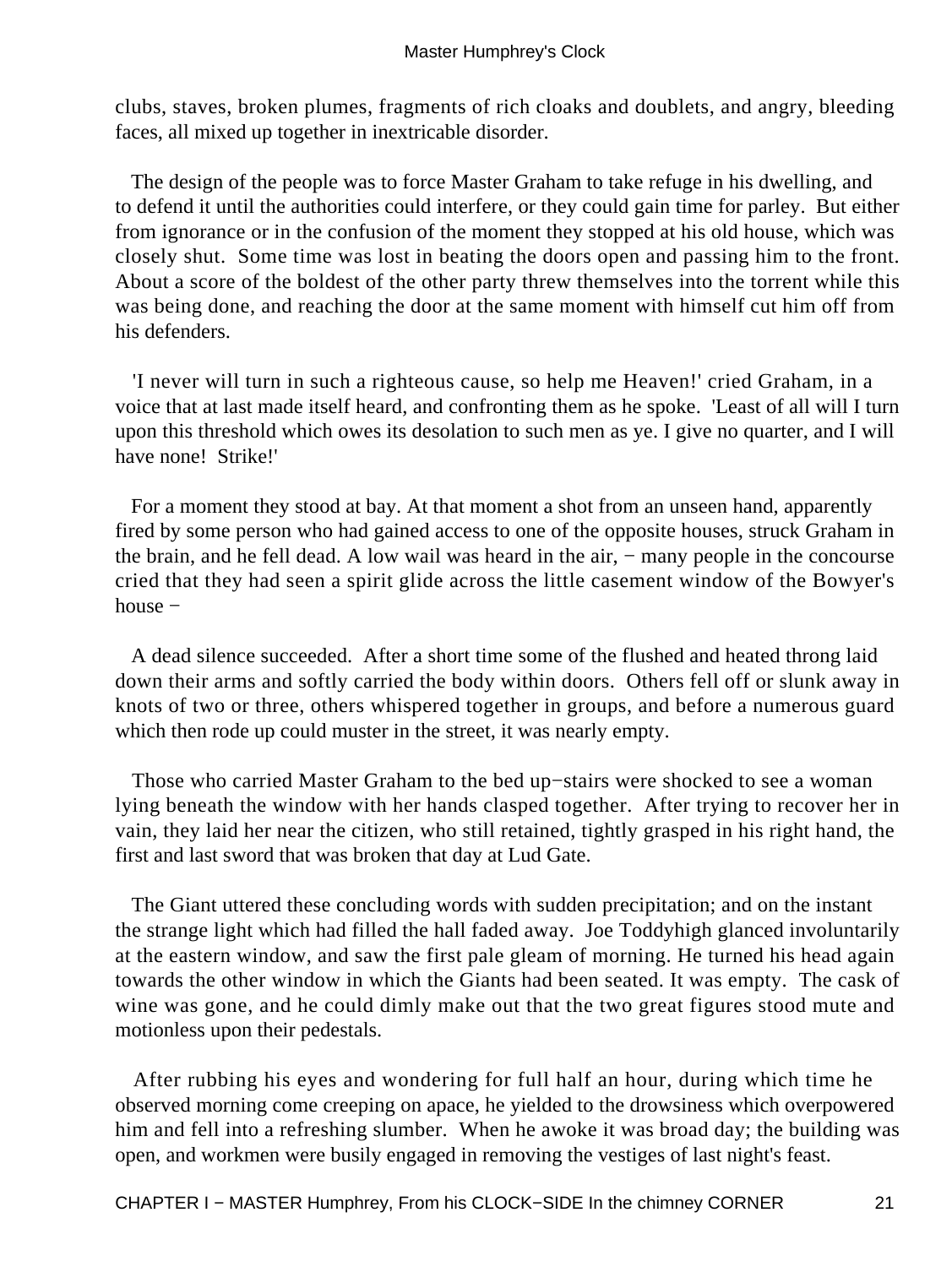Stealing gently down the little stairs, and assuming the air of some early lounger who had dropped in from the street, he walked up to the foot of each pedestal in turn, and attentively examined the figure it supported. There could be no doubt about the features of either; he recollected the exact expression they had worn at different passages of their conversation, and recognised in every line and lineament the Giants of the night. Assured that it was no vision, but that he had heard and seen with his own proper senses, he walked forth, determining at all hazards to conceal himself in the Guildhall again that evening. He further resolved to sleep all day, so that he might be very wakeful and vigilant, and above all that he might take notice of the figures at the precise moment of their becoming animated and subsiding into their old state, which he greatly reproached himself for not having done already.

#### **Correspondence To master humphrey**

 'SIR, − Before you proceed any further in your account of your friends and what you say and do when you meet together, excuse me if I proffer my claim to be elected to one of the vacant chairs in that old room of yours. Don't reject me without full consideration; for if you do, you will be sorry for it afterwards − you will, upon my life.

 'I enclose my card, sir, in this letter. I never was ashamed of my name, and I never shall be. I am considered a devilish gentlemanly fellow, and I act up to the character. If you want a reference, ask any of the men at our club. Ask any fellow who goes there to write his letters, what sort of conversation mine is. Ask him if he thinks I have the sort of voice that will suit your deaf friend and make him hear, if he can hear anything at all. Ask the servants what they think of me. There's not a rascal among 'em, sir, but will tremble to hear my name. That reminds me − don't you say too much about that housekeeper of yours; it's a low subject, damned low.

 'I tell you what, sir. If you vote me into one of those empty chairs, you'll have among you a man with a fund of gentlemanly information that'll rather astonish you. I can let you into a few anecdotes about some fine women of title, that are quite high life, sir − the tiptop sort of thing. I know the name of every man who has been out on an affair of honour within the last five−and−twenty years; I know the private particulars of every cross and squabble that has taken place upon the turf, at the gaming−table, or elsewhere, during the whole of that time. I have been called the gentlemanly chronicle. You may consider yourself a lucky dog; upon my soul, you may congratulate yourself, though I say so.

 'It's an uncommon good notion that of yours, not letting anybody know where you live. I have tried it, but there has always been an anxiety respecting me, which has found me out. Your deaf friend is a cunning fellow to keep his name so close. I have tried that too, but have always failed. I shall be proud to make his acquaintance − tell him so, with my compliments.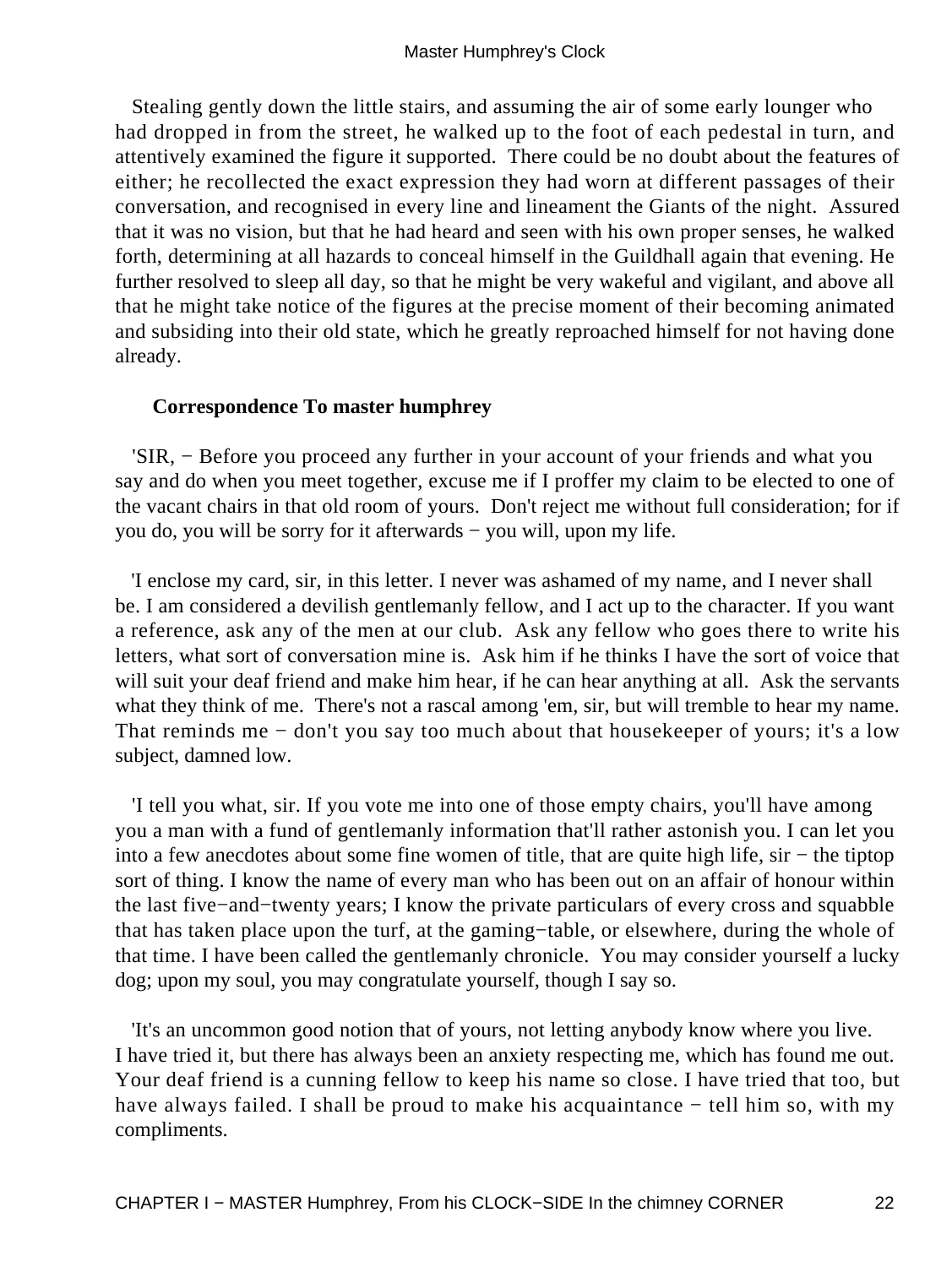'You must have been a queer fellow when you were a child, confounded queer. It's odd, all that about the picture in your first paper − prosy, but told in a devilish gentlemanly sort of way. In places like that I could come in with great effect with a touch of life − don't you feel that?

 'I am anxiously waiting for your next paper to know whether your friends live upon the premises, and at your expense, which I take it for granted is the case. If I am right in this impression, I know a charming fellow (an excellent companion and most delightful company) who will be proud to join you. Some years ago he seconded a great many prize−fighters, and once fought an amateur match himself; since then he has driven several mails, broken at different periods all the lamps on the right−hand side of Oxford− street, and six times carried away every bell−handle in Bloomsbury− square, besides turning off the gas in various thoroughfares. In point of gentlemanliness he is unrivalled, and I should say that next to myself he is of all men the best suited to your purpose.

'Expecting your reply,

'I am,

'

 Master Humphrey informs this gentleman that his application, both as it concerns himself and his friend, is rejected.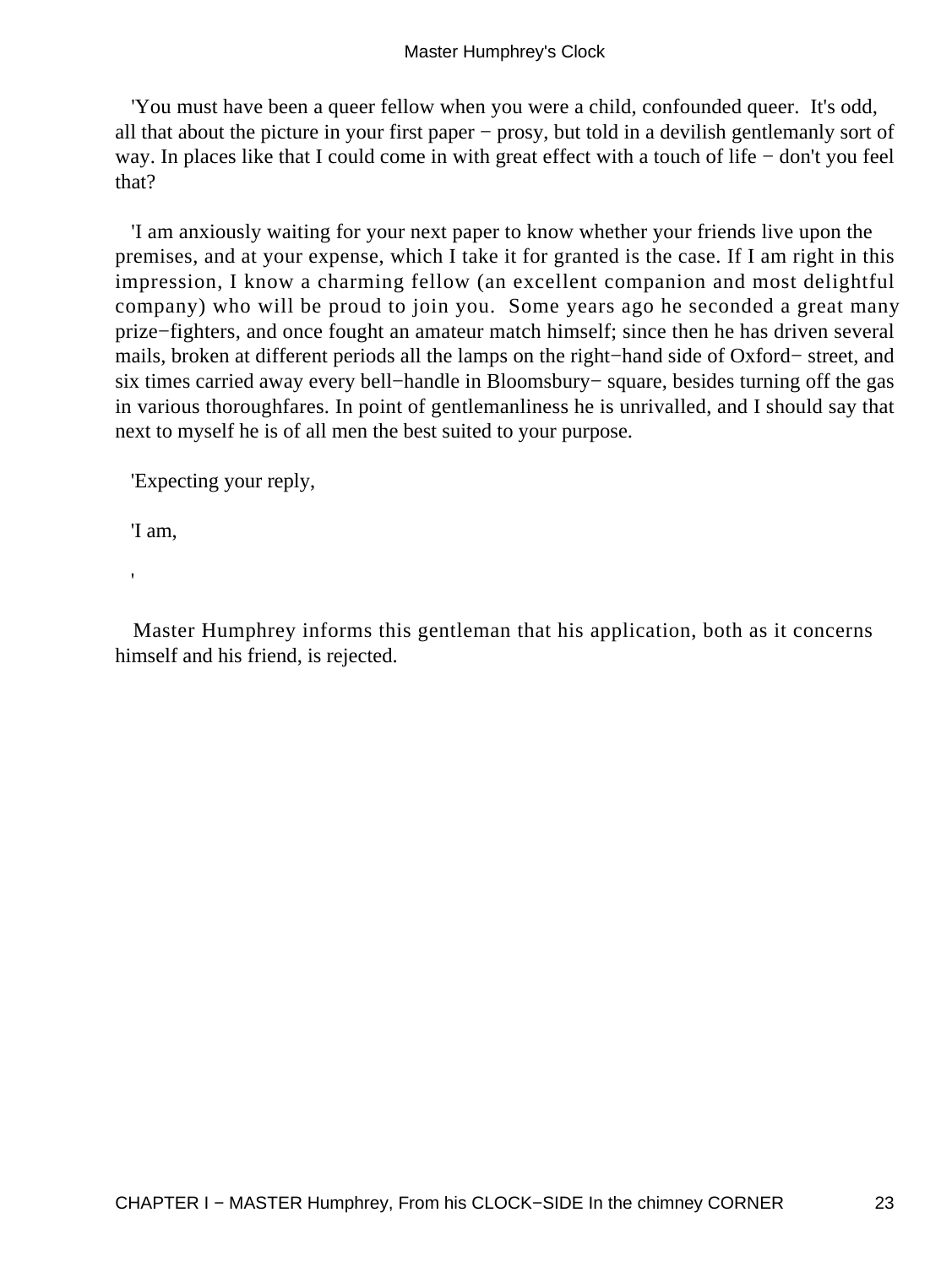# **[CHAPTER Ii − Master Humphrey, From his CLOCK−SIDE In](#page-93-0) [the CHIMNEY−CORNER](#page-93-0)**

*MY* old companion tells me it is midnight. The fire glows brightly, crackling with a sharp and cheerful sound, as if it loved to burn. The merry cricket on the hearth (my constant visitor), this ruddy blaze, my clock, and I, seem to share the world among us, and to be the only things awake. The wind, high and boisterous but now, has died away and hoarsely mutters in its sleep. I love all times and seasons each in its turn, and am apt, perhaps, to think the present one the best; but past or coming I always love this peaceful time of night, when long−buried thoughts, favoured by the gloom and silence, steal from their graves, and haunt the scenes of faded happiness and hope.

 The popular faith in ghosts has a remarkable affinity with the whole current of our thoughts at such an hour as this, and seems to be their necessary and natural consequence. For who can wonder that man should feel a vague belief in tales of disembodied spirits wandering through those places which they once dearly affected, when he himself, scarcely less separated from his old world than they, is for ever lingering upon past emotions and bygone times, and hovering, the ghost of his former self, about the places and people that warmed his heart of old? It is thus that at this quiet hour I haunt the house where I was born, the rooms I used to tread, the scenes of my infancy, my boyhood, and my youth; it is thus that I prowl around my buried treasure (though not of gold or silver), and mourn my loss; it is thus that I revisit the ashes of extinguished fires, and take my silent stand at old bedsides. If my spirit should ever glide back to this chamber when my body is mingled with the dust, it will but follow the course it often took in the old man's lifetime, and add but one more change to the subjects of its contemplation.

 In all my idle speculations I am greatly assisted by various legends connected with my venerable house, which are current in the neighbourhood, and are so numerous that there is scarce a cupboard or corner that has not some dismal story of its own. When I first entertained thoughts of becoming its tenant, I was assured that it was haunted from roof to cellar, and I believe that the bad opinion in which my neighbours once held me, had its rise in my not being torn to pieces, or at least distracted with terror, on the night I took possession; in either of which cases I should doubtless have arrived by a short cut at the very summit of popularity.

 But traditions and rumours all taken into account, who so abets me in every fancy and chimes with my every thought, as my dear deaf friend? and how often have I cause to bless the day that brought us two together! Of all days in the year I rejoice to think that it should have been Christmas Day, with which from childhood we associate something friendly, hearty, and sincere.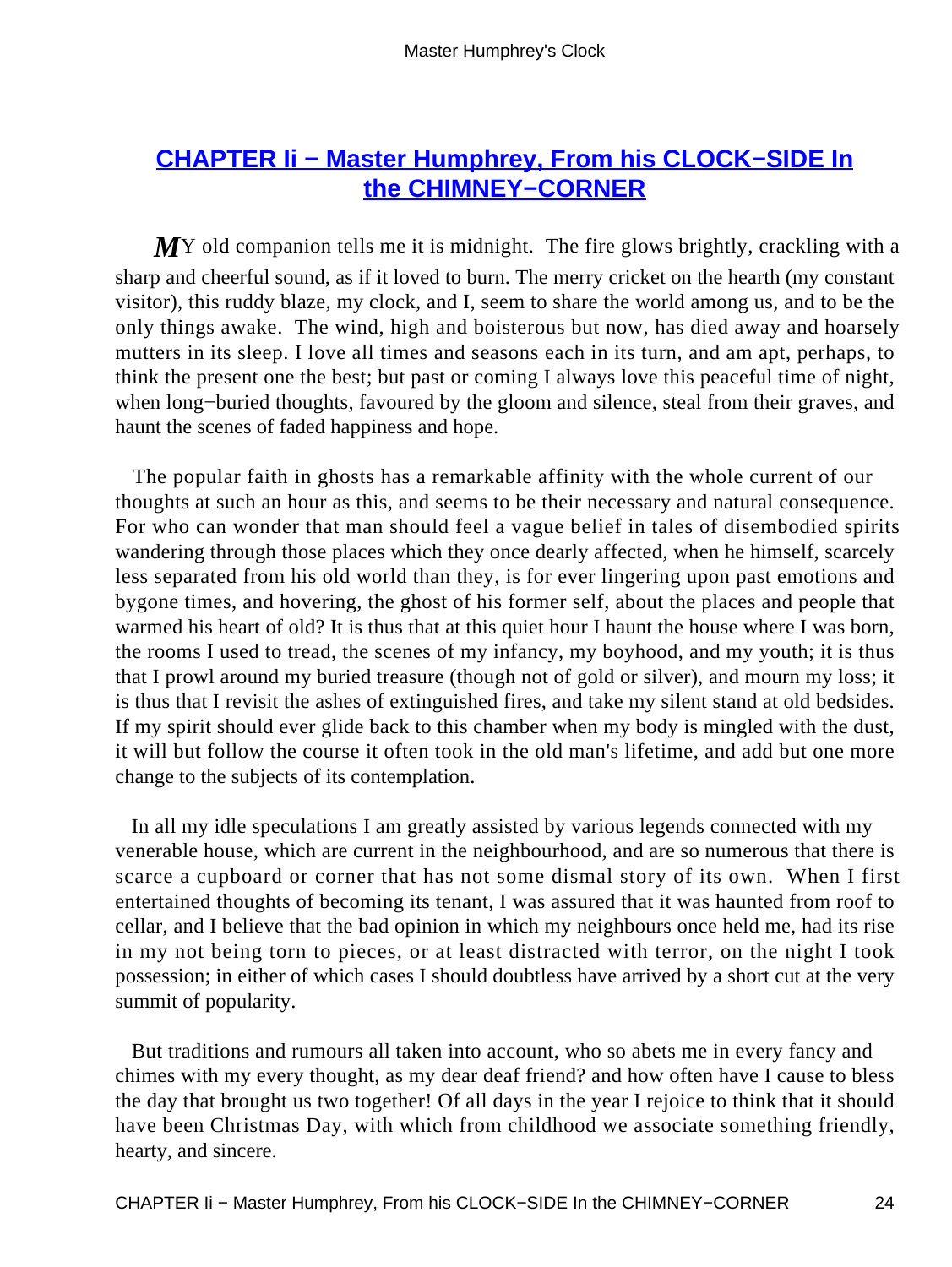I had walked out to cheer myself with the happiness of others, and, in the little tokens of festivity and rejoicing, of which the streets and houses present so many upon that day, had lost some hours. Now I stopped to look at a merry party hurrying through the snow on foot to their place of meeting, and now turned back to see a whole coachful of children safely deposited at the welcome house. At one time, I admired how carefully the working man carried the baby in its gaudy hat and feathers, and how his wife, trudging patiently on behind, forgot even her care of her gay clothes, in exchanging greeting with the child as it crowed and laughed over the father's shoulder; at another, I pleased myself with some passing scene of gallantry or courtship, and was glad to believe that for a season half the world of poverty was gay.

 As the day closed in, I still rambled through the streets, feeling a companionship in the bright fires that cast their warm reflection on the windows as I passed, and losing all sense of my own loneliness in imagining the sociality and kind−fellowship that everywhere prevailed. At length I happened to stop before a Tavern, and, encountering a Bill of Fare in the window, it all at once brought it into my head to wonder what kind of people dined alone in Taverns upon Christmas Day.

 Solitary men are accustomed, I suppose, unconsciously to look upon solitude as their own peculiar property. I had sat alone in my room on many, many anniversaries of this great holiday, and had never regarded it but as one of universal assemblage and rejoicing. I had excepted, and with an aching heart, a crowd of prisoners and beggars; but **These** were not the men for whom the Tavern doors were open. Had they any customers, or was it a mere form? − a form, no doubt.

 Trying to feel quite sure of this, I walked away; but before I had gone many paces, I stopped and looked back. There was a provoking air of business in the lamp above the door which I could not overcome. I began to be afraid there might be many customers − young men, perhaps, struggling with the world, utter strangers in this great place, whose friends lived at a long distance off, and whose means were too slender to enable them to make the journey. The supposition gave rise to so many distressing little pictures, that in preference to carrying them home with me, I determined to encounter the realities. So I turned and walked in.

 I was at once glad and sorry to find that there was only one person in the dining−room; glad to know that there were not more, and sorry that he should be there by himself. He did not look so old as I, but like me he was advanced in life, and his hair was nearly white. Though I made more noise in entering and seating myself than was quite necessary, with the view of attracting his attention and saluting him in the good old form of that time of year, he did not raise his head, but sat with it resting on his hand, musing over his half−finished meal.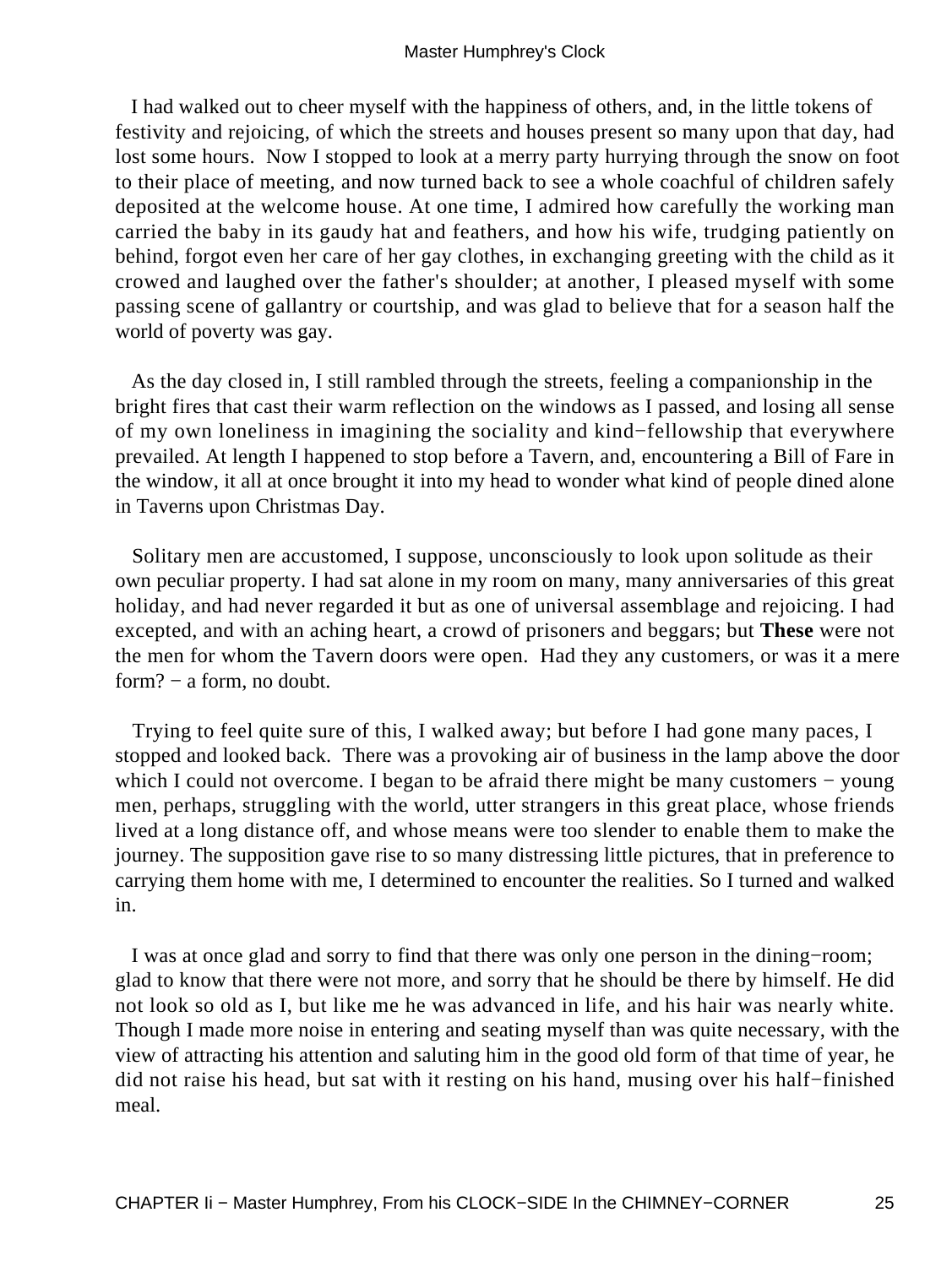I called for something which would give me an excuse for remaining in the room (I had dined early, as my housekeeper was engaged at night to partake of some friend's good cheer), and sat where I could observe without intruding on him. After a time he looked up. He was aware that somebody had entered, but could see very little of me, as I sat in the shade and he in the light. He was sad and thoughtful, and I forbore to trouble him by speaking.

 Let me believe it was something better than curiosity which riveted my attention and impelled me strongly towards this gentleman. I never saw so patient and kind a face. He should have been surrounded by friends, and yet here he sat dejected and alone when all men had their friends about them. As often as he roused himself from his reverie he would fall into it again, and it was plain that, whatever were the subject of his thoughts, they were of a melancholy kind, and would not be controlled.

 He was not used to solitude. I was sure of that; for I know by myself that if he had been, his manner would have been different, and he would have taken some slight interest in the arrival of another. I could not fail to mark that he had no appetite; that he tried to eat in vain; that time after time the plate was pushed away, and he relapsed into his former posture.

 His mind was wandering among old Christmas days, I thought. Many of them sprung up together, not with a long gap between each, but in unbroken succession like days of the week. It was a great change to find himself for the first time (I quite settled that it WAS the first) in an empty silent room with no soul to care for. I could not help following him in imagination through crowds of pleasant faces, and then coming back to that dull place with its bough of mistletoe sickening in the gas, and sprigs of holly parched up already by a Simoom of roast and boiled. The very waiter had gone home; and his representative, a poor, lean, hungry man, was keeping Christmas in his jacket.

 I grew still more interested in my friend. His dinner done, a decanter of wine was placed before him. It remained untouched for a long time, but at length with a quivering hand he filled a glass and raised it to his lips. Some tender wish to which he had been accustomed to give utterance on that day, or some beloved name that he had been used to pledge, trembled upon them at the moment. He put it down very hastily − took it up once more − again put it down − pressed his hand upon his face − yes − and tears stole down his cheeks, I am certain.

 Without pausing to consider whether I did right or wrong, I stepped across the room, and sitting down beside him laid my hand gently on his arm.

 'My friend,' I said, 'forgive me if I beseech you to take comfort and consolation from the lips of an old man. I will not preach to you what I have not practised, indeed. Whatever be your grief, be of a good heart − be of a good heart, pray!'

'I see that you speak earnestly,' he replied, 'and kindly I am very sure, but − '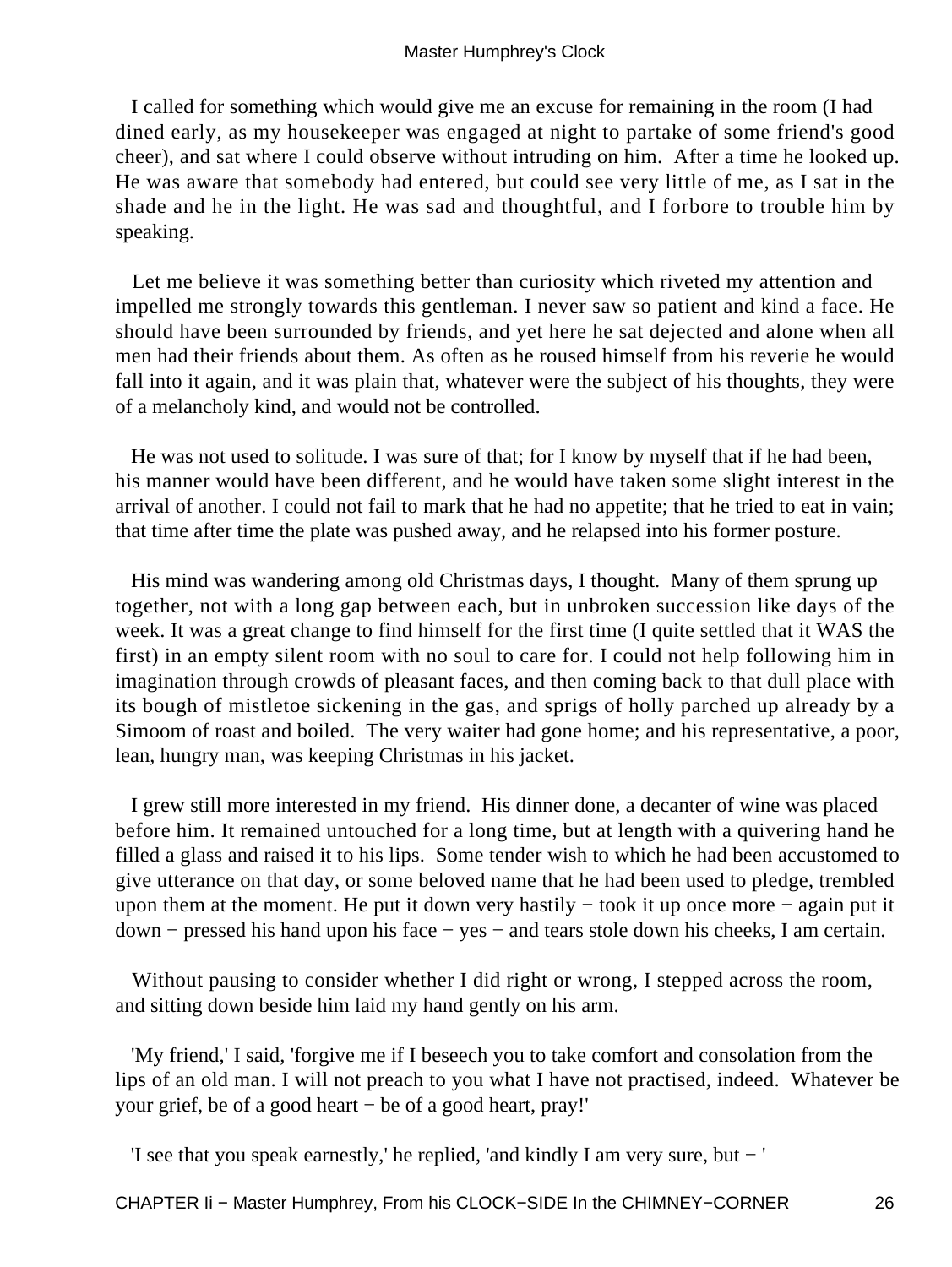I nodded my head to show that I understood what he would say; for I had already gathered, from a certain fixed expression in his face, and from the attention with which he watched me while I spoke, that his sense of hearing was destroyed. 'There should be a freemasonry between us,' said I, pointing from himself to me to explain my meaning; 'if not in our gray hairs, at least in our misfortunes. You see that I am but a poor cripple.'

 I never felt so happy under my affliction since the trying moment of my first becoming conscious of it, as when he took my hand in his with a smile that has lighted my path in life from that day, and we sat down side by side.

 This was the beginning of my friendship with the deaf gentleman; and when was ever the slight and easy service of a kind word in season repaid by such attachment and devotion as he has shown to me!

 He produced a little set of tablets and a pencil to facilitate our conversation, on that our first acquaintance; and I well remember how awkward and constrained I was in writing down my share of the dialogue, and how easily he guessed my meaning before I had written half of what I had to say. He told me in a faltering voice that he had not been accustomed to be alone on that day − that it had always been a little festival with him; and seeing that I glanced at his dress in the expectation that he wore mourning, he added hastily that it was not that; if it had been he thought he could have borne it better. From that time to the present we have never touched upon this theme. Upon every return of the same day we have been together; and although we make it our annual custom to drink to each other hand in hand after dinner, and to recall with affectionate garrulity every circumstance of our first meeting, we always avoid this one as if by mutual consent.

 Meantime we have gone on strengthening in our friendship and regard and forming an attachment which, I trust and believe, will only be interrupted by death, to be renewed in another existence. I scarcely know how we communicate as we do; but he has long since ceased to be deaf to me. He is frequently my companion in my walks, and even in crowded streets replies to my slightest look or gesture, as though he could read my thoughts. From the vast number of objects which pass in rapid succession before our eyes, we frequently select the same for some particular notice or remark; and when one of these little coincidences occurs, I cannot describe the pleasure which animates my friend, or the beaming countenance he will preserve for half−an−hour afterwards at least.

 He is a great thinker from living so much within himself, and, having a lively imagination, has a facility of conceiving and enlarging upon odd ideas, which renders him invaluable to our little body, and greatly astonishes our two friends. His powers in this respect are much assisted by a large pipe, which he assures us once belonged to a German Student. Be this as it may, it has undoubtedly a very ancient and mysterious appearance, and is of such capacity that it takes three hours and a half to smoke it out. I have reason to believe that my barber, who is the chief authority of a knot of gossips, who congregate every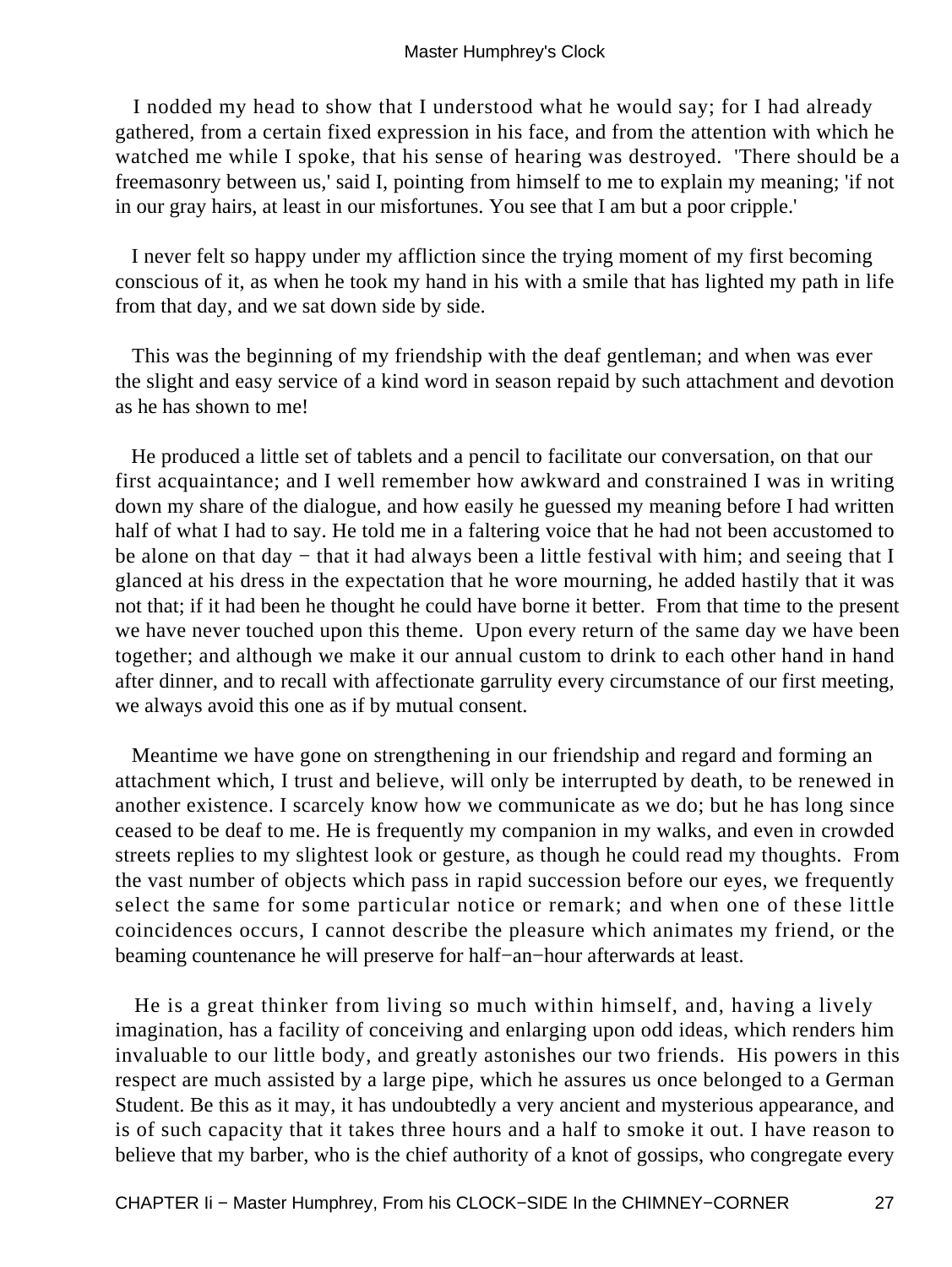evening at a small tobacconist's hard by, has related anecdotes of this pipe and the grim figures that are carved upon its bowl, at which all the smokers in the neighbourhood have stood aghast; and I know that my housekeeper, while she holds it in high veneration, has a superstitious feeling connected with it which would render her exceedingly unwilling to be left alone in its company after dark.

 Whatever sorrow my dear friend has known, and whatever grief may linger in some secret corner of his heart, he is now a cheerful, placid, happy creature. Misfortune can never have fallen upon such a man but for some good purpose; and when I see its traces in his gentle nature and his earnest feeling, I am the less disposed to murmur at such trials as I may have undergone myself. With regard to the pipe, I have a theory of my own; I cannot help thinking that it is in some manner connected with the event that brought us together; for I remember that it was a long time before he even talked about it; that when he did, he grew reserved and melancholy; and that it was a long time yet before he brought it forth. I have no curiosity, however, upon this subject; for I know that it promotes his tranquillity and comfort, and I need no other inducement to regard it with my utmost favour.

 Such is the deaf gentleman. I can call up his figure now, clad in sober gray, and seated in the chimney−corner. As he puffs out the smoke from his favourite pipe, he casts a look on me brimful of cordiality and friendship, and says all manner of kind and genial things in a cheerful smile; then he raises his eyes to my clock, which is just about to strike, and, glancing from it to me and back again, seems to divide his heart between us. For myself, it is not too much to say that I would gladly part with one of my poor limbs, could he but hear the old clock's voice.

 Of our two friends, the first has been all his life one of that easy, wayward, truant class whom the world is accustomed to designate as nobody's enemies but their own. Bred to a profession for which he never qualified himself, and reared in the expectation of a fortune he has never inherited, he has undergone every vicissitude of which such an existence is capable. He and his younger brother, both orphans from their childhood, were educated by a wealthy relative, who taught them to expect an equal division of his property; but too indolent to court, and too honest to flatter, the elder gradually lost ground in the affections of a capricious old man, and the younger, who did not fail to improve his opportunity, now triumphs in the possession of enormous wealth. His triumph is to hoard it in solitary wretchedness, and probably to feel with the expenditure of every shilling a greater pang than the loss of his whole inheritance ever cost his brother.

 Jack Redburn − he was Jack Redburn at the first little school he went to, where every other child was mastered and surnamed, and he has been Jack Redburn all his life, or he would perhaps have been a richer man by this time − has been an inmate of my house these eight years past. He is my librarian, secretary, steward, and first minister; director of all my affairs, and inspector−general of my household. He is something of a musician, something of an author, something of an actor, something of a painter, very much of a carpenter, and an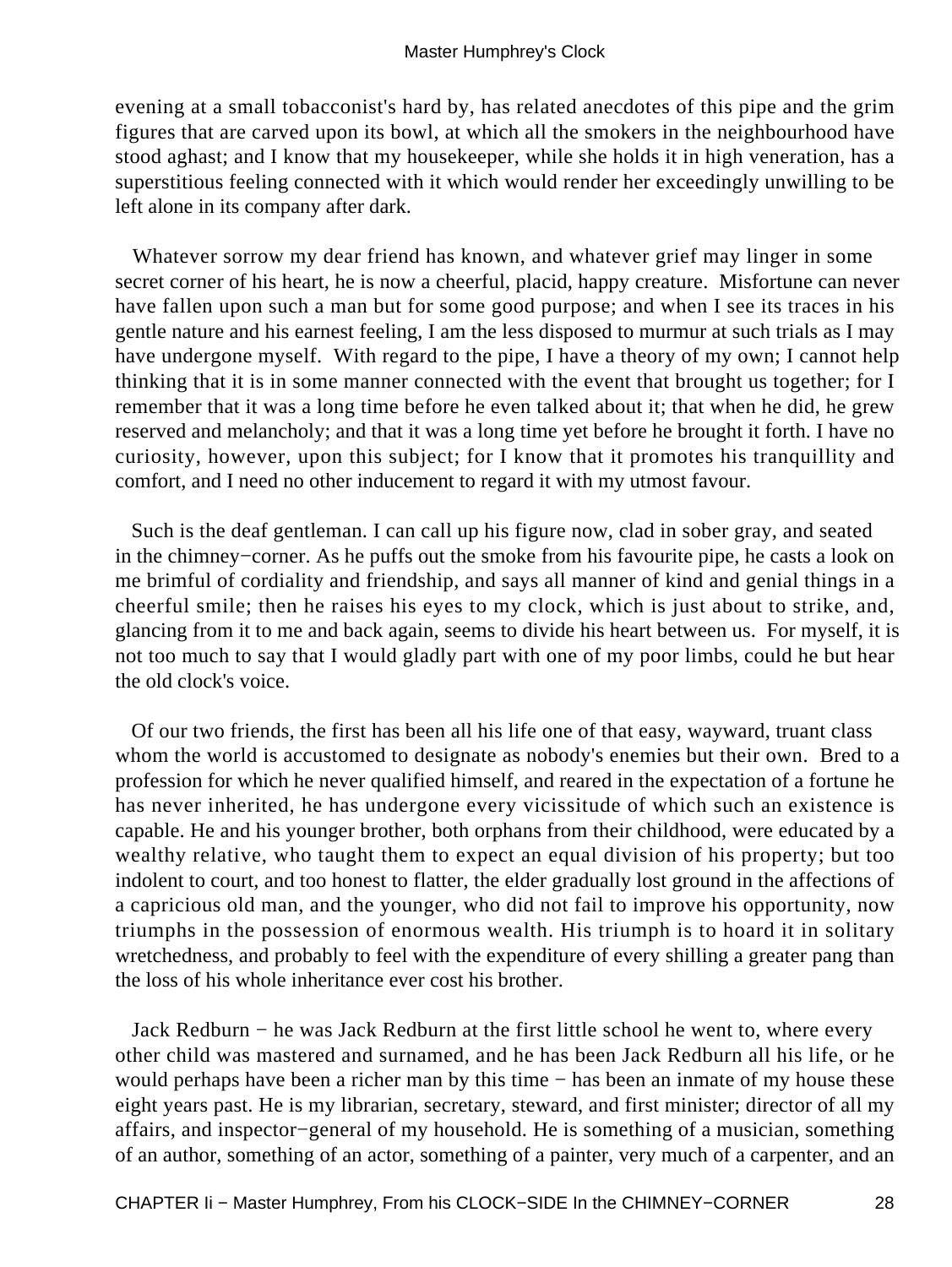extraordinary gardener, having had all his life a wonderful aptitude for learning everything that was of no use to him. He is remarkably fond of children, and is the best and kindest nurse in sickness that ever drew the breath of life. He has mixed with every grade of society, and known the utmost distress; but there never was a less selfish, a more tender− hearted, a more enthusiastic, or a more guileless man; and I dare say, if few have done less good, fewer still have done less harm in the world than he. By what chance Nature forms such whimsical jumbles I don't know; but I do know that she sends them among us very often, and that the king of the whole race is Jack Redburn.

 I should be puzzled to say how old he is. His health is none of the best, and he wears a quantity of iron−gray hair, which shades his face and gives it rather a worn appearance; but we consider him quite a young fellow notwithstanding; and if a youthful spirit, surviving the roughest contact with the world, confers upon its possessor any title to be considered young, then he is a mere child. The only interruptions to his careless cheerfulness are on a wet Sunday, when he is apt to be unusually religious and solemn, and sometimes of an evening, when he has been blowing a very slow tune on the flute. On these last−named occasions he is apt to incline towards the mysterious, or the terrible. As a specimen of his powers in this mood, I refer my readers to the extract from the clock−case which follows this paper: he brought it to me not long ago at midnight, and informed me that the main incident had been suggested by a dream of the night before.

 His apartments are two cheerful rooms looking towards the garden, and one of his great delights is to arrange and rearrange the furniture in these chambers, and put it in every possible variety of position. During the whole time he has been here, I do not think he has slept for two nights running with the head of his bed in the same place; and every time he moves it, is to be the last. My housekeeper was at first well−nigh distracted by these frequent changes; but she has become quite reconciled to them by degrees, and has so fallen in with his humour, that they often consult together with great gravity upon the next final alteration. Whatever his arrangements are, however, they are always a pattern of neatness; and every one of the manifold articles connected with his manifold occupations is to be found in its own particular place. Until within the last two or three years he was subject to an occasional fit (which usually came upon him in very fine weather), under the influence of which he would dress himself with peculiar care, and, going out under pretence of taking a walk, disappeared for several days together. At length, after the interval between each outbreak of this disorder had gradually grown longer and longer, it wholly disappeared; and now he seldom stirs abroad, except to stroll out a little way on a summer's evening. Whether he yet mistrusts his own constancy in this respect, and is therefore afraid to wear a coat, I know not; but we seldom see him in any other upper garment than an old spectral−looking dressing− gown, with very disproportionate pockets, full of a miscellaneous collection of odd matters, which he picks up wherever he can lay his hands upon them.

 Everything that is a favourite with our friend is a favourite with us; and thus it happens that the fourth among us is Mr. Owen Miles, a most worthy gentleman, who had treated Jack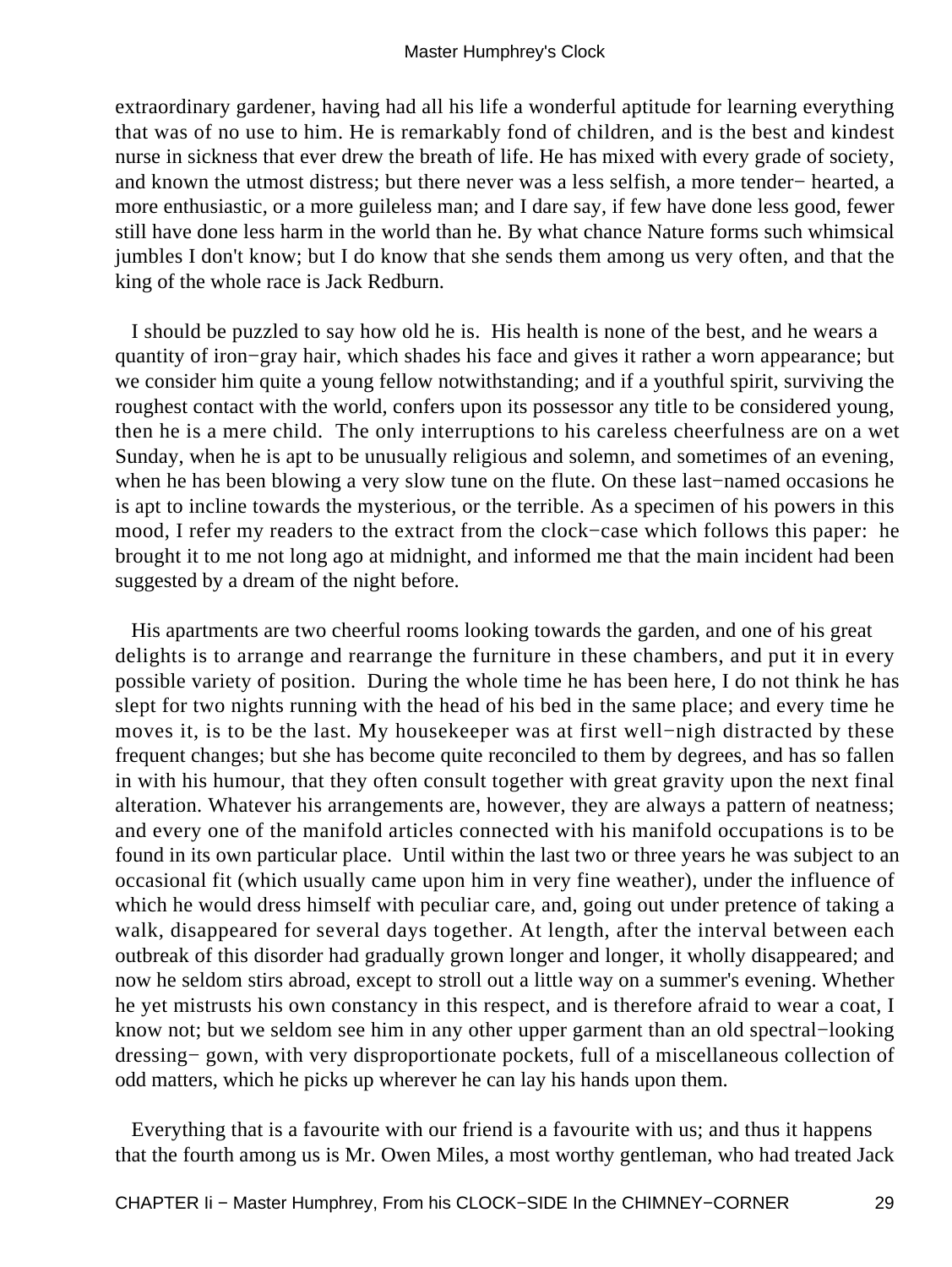with great kindness before my deaf friend and I encountered him by an accident, to which I may refer on some future occasion. Mr. Miles was once a very rich merchant; but receiving a severe shock in the death of his wife, he retired from business, and devoted himself to a quiet, unostentatious life. He is an excellent man, of thoroughly sterling character: not of quick apprehension, and not without some amusing prejudices, which I shall leave to their own development. He holds us all in profound veneration; but Jack Redburn he esteems as a kind of pleasant wonder, that he may venture to approach familiarly. He believes, not only that no man ever lived who could do so many things as Jack, but that no man ever lived who could do anything so well; and he never calls my attention to any of his ingenious proceedings, but he whispers in my ear, nudging me at the same time with his elbow: 'If he had only made it his trade, sir – if he had only made it his trade!'

 They are inseparable companions; one would almost suppose that, although Mr. Miles never by any chance does anything in the way of assistance, Jack could do nothing without him. Whether he is reading, writing, painting, carpentering, gardening, flute−playing, or what not, there is Mr. Miles beside him, buttoned up to the chin in his blue coat, and looking on with a face of incredulous delight, as though he could not credit the testimony of his own senses, and had a misgiving that no man could be so clever but in a dream.

These are my friends; I have now introduced myself and them.

# THE CLOCK−CASE

## A **Confession found in a prison in the time of charles the second**

 I held a lieutenant's commission in his Majesty's army, and served abroad in the campaigns of 1677 and 1678. The treaty of Nimeguen being concluded, I returned home, and retiring from the service, withdrew to a small estate lying a few miles east of London, which I had recently acquired in right of my wife.

 This is the last night I have to live, and I will set down the naked truth without disguise. I was never a brave man, and had always been from my childhood of a secret, sullen, distrustful nature. I speak of myself as if I had passed from the world; for while I write this, my grave is digging, and my name is written in the black−book of death.

 Soon after my return to England, my only brother was seized with mortal illness. This circumstance gave me slight or no pain; for since we had been men, we had associated but very little together. He was open−hearted and generous, handsomer than I, more accomplished, and generally beloved. Those who sought my acquaintance abroad or at home, because they were friends of his, seldom attached themselves to me long, and would usually say, in our first conversation, that they were surprised to find two brothers so unlike in their manners and appearance. It was my habit to lead them on to this avowal; for I knew what comparisons they must draw between us; and having a rankling envy in my heart, I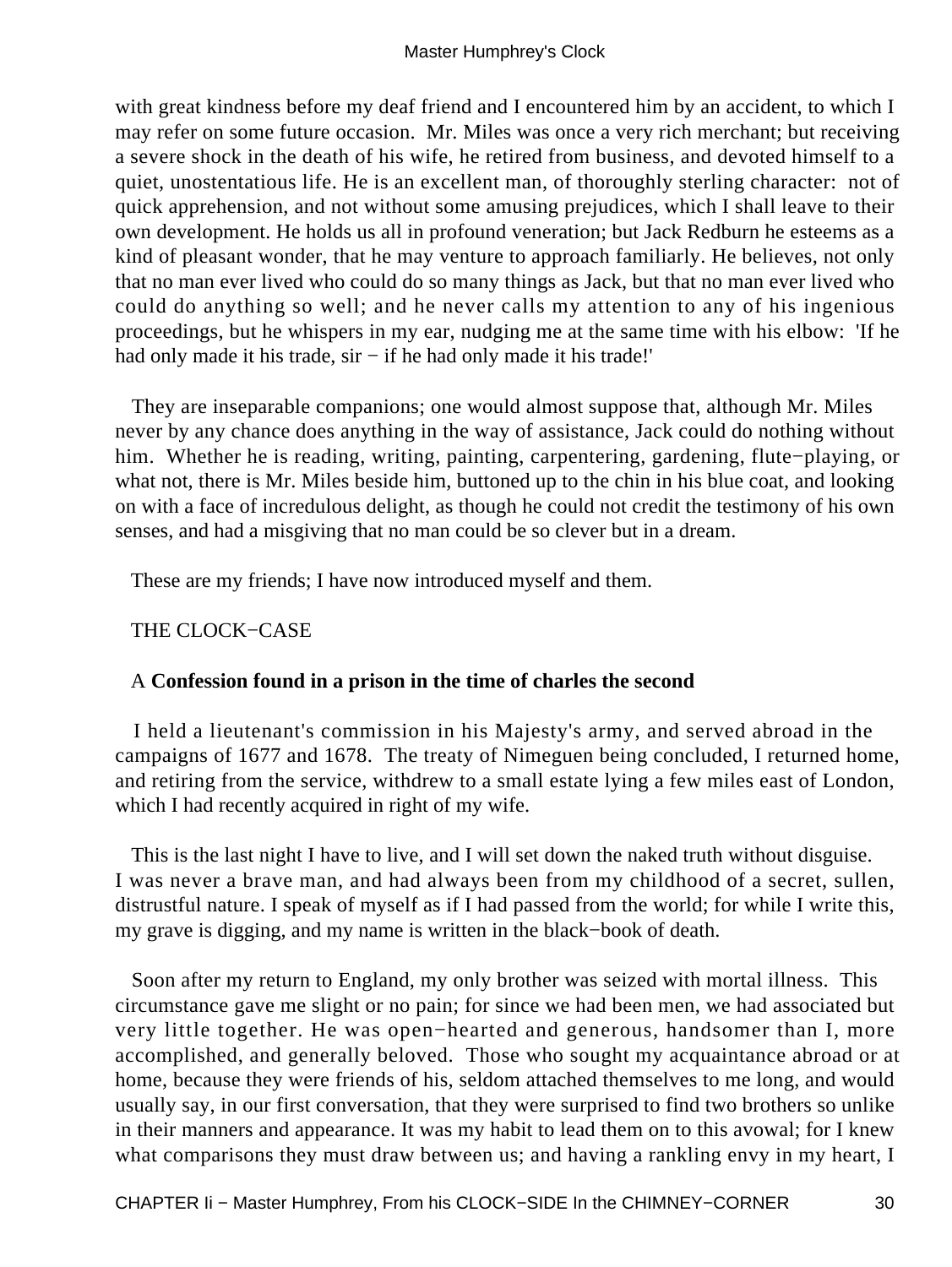sought to justify it to myself.

 We had married two sisters. This additional tie between us, as it may appear to some, only estranged us the more. His wife knew me well. I never struggled with any secret jealousy or gall when she was present but that woman knew it as well as I did. I never raised my eyes at such times but I found hers fixed upon me; I never bent them on the ground or looked another way but I felt that she overlooked me always. It was an inexpressible relief to me when we quarrelled, and a greater relief still when I heard abroad that she was dead. It seems to me now as if some strange and terrible foreshadowing of what has happened since must have hung over us then. I was afraid of her; she haunted me; her fixed and steady look comes back upon me now, like the memory of a dark dream, and makes my blood run cold.

 She died shortly after giving birth to a child − a boy. When my brother knew that all hope of his own recovery was past, he called my wife to his bedside, and confided this orphan, a child of four years old, to her protection. He bequeathed to him all the property he had, and willed that, in case of his child's death, it should pass to my wife, as the only acknowledgment he could make her for her care and love. He exchanged a few brotherly words with me, deploring our long separation; and being exhausted, fell into a slumber, from which he never awoke.

 We had no children; and as there had been a strong affection between the sisters, and my wife had almost supplied the place of a mother to this boy, she loved him as if he had been her own. The child was ardently attached to her; but he was his mother's image in face and spirit, and always mistrusted me.

 I can scarcely fix the date when the feeling first came upon me; but I soon began to be uneasy when this child was by. I never roused myself from some moody train of thought but I marked him looking at me; not with mere childish wonder, but with something of the purpose and meaning that I had so often noted in his mother. It was no effort of my fancy, founded on close resemblance of feature and expression. I never could look the boy down. He feared me, but seemed by some instinct to despise me while he did so; and even when he drew back beneath my gaze – as he would when we were alone, to get nearer to the door – he would keep his bright eyes upon me still.

 Perhaps I hide the truth from myself, but I do not think that, when this began, I meditated to do him any wrong. I may have thought how serviceable his inheritance would be to us, and may have wished him dead; but I believe I had no thought of compassing his death. Neither did the idea come upon me at once, but by very slow degrees, presenting itself at first in dim shapes at a very great distance, as men may think of an earthquake or the last day; then drawing nearer and nearer, and losing something of its horror and improbability; then coming to be part and parcel − nay nearly the whole sum and substance − of my daily thoughts, and resolving itself into a question of means and safety; not of doing or abstaining from the deed.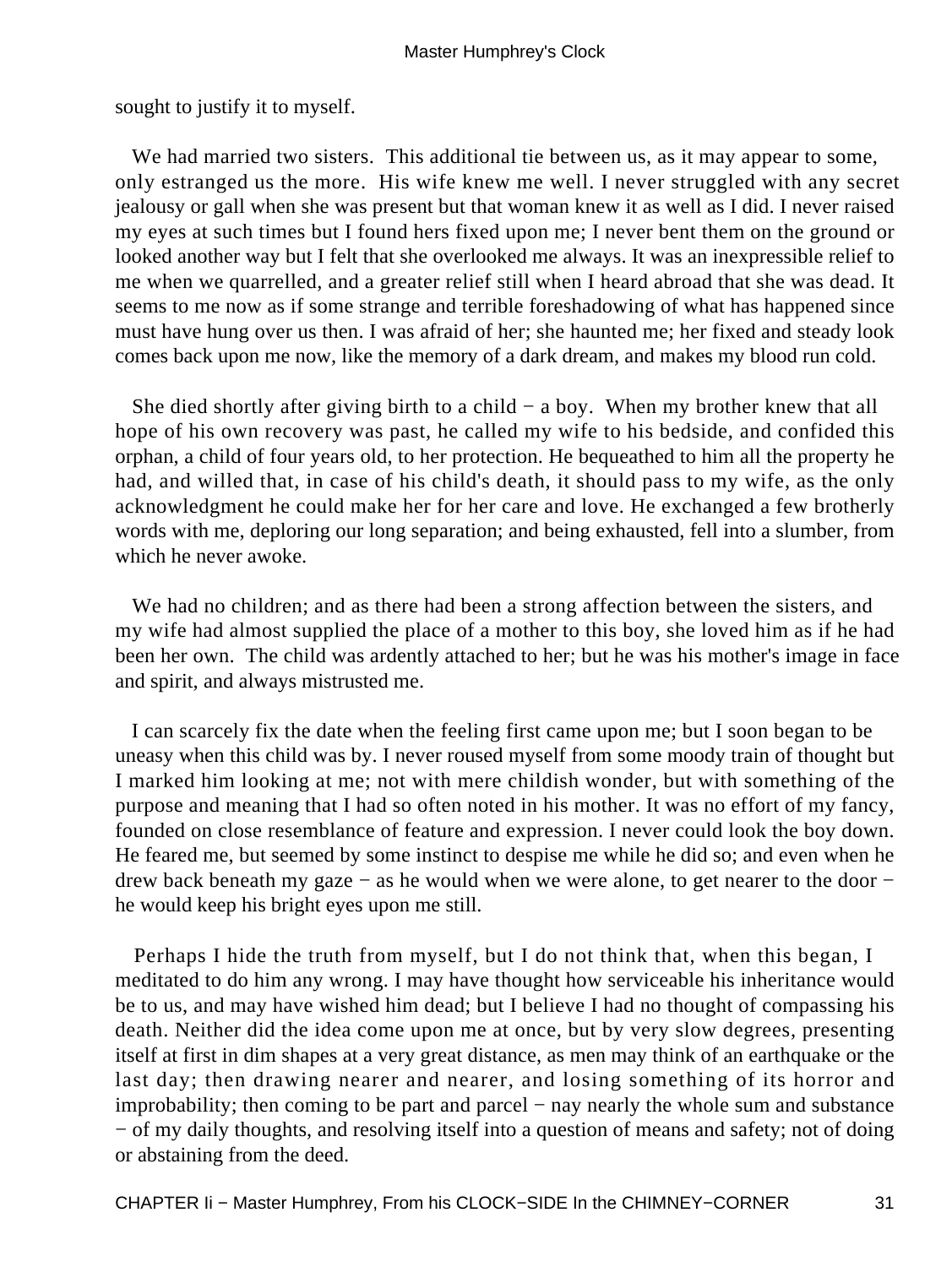While this was going on within me, I never could bear that the child should see me looking at him, and yet I was under a fascination which made it a kind of business with me to contemplate his slight and fragile figure and think how easily it might be done. Sometimes I would steal up−stairs and watch him as he slept; but usually I hovered in the garden near the window of the room in which he learnt his little tasks; and there, as he sat upon a low seat beside my wife, I would peer at him for hours together from behind a tree; starting, like the guilty wretch I was, at every rustling of a leaf, and still gliding back to look and start again.

 Hard by our cottage, but quite out of sight, and (if there were any wind astir) of hearing too, was a deep sheet of water. I spent days in shaping with my pocket−knife a rough model of a boat, which I finished at last and dropped in the child's way. Then I withdrew to a secret place, which he must pass if he stole away alone to swim this bauble, and lurked there for his coming. He came neither that day nor the next, though I waited from noon till nightfall. I was sure that I had him in my net, for I had heard him prattling of the toy, and knew that in his infant pleasure he kept it by his side in bed. I felt no weariness or fatigue, but waited patiently, and on the third day he passed me, running joyously along, with his silken hair streaming in the wind, and he singing – God have mercy upon me! – singing a merry ballad, − who could hardly lisp the words.

 I stole down after him, creeping under certain shrubs which grow in that place, and none but devils know with what terror I, a strong, full−grown man, tracked the footsteps of that baby as he approached the water's brink. I was close upon him, had sunk upon my knee and raised my hand to thrust him in, when he saw my shadow in the stream and turned him round.

His mother's ghost was looking from his eyes. The sun burst forth from behind a cloud; it shone in the bright sky, the glistening earth, the clear water, the sparkling drops of rain upon the leaves. There were eyes in everything. The whole great universe of light was there to see the murder done. I know not what he said; he came of bold and manly blood, and, child as he was, he did not crouch or fawn upon me. I heard him cry that he would try to love me, − not that he did, − and then I saw him running back towards the house. The next I saw was my own sword naked in my hand, and he lying at my feet stark dead, – dabbled here and there with blood, but otherwise no different from what I had seen him in his sleep − in the same attitude too, with his cheek resting upon his little hand.

 I took him in my arms and laid him − very gently now that he was dead − in a thicket. My wife was from home that day, and would not return until the next. Our bedroom window, the only sleeping−room on that side of the house, was but a few feet from the ground, and I resolved to descend from it at night and bury him in the garden. I had no thought that I had failed in my design, no thought that the water would be dragged and nothing found, that the money must now lie waste, since I must encourage the idea that the child was lost or stolen. All my thoughts were bound up and knotted together in the one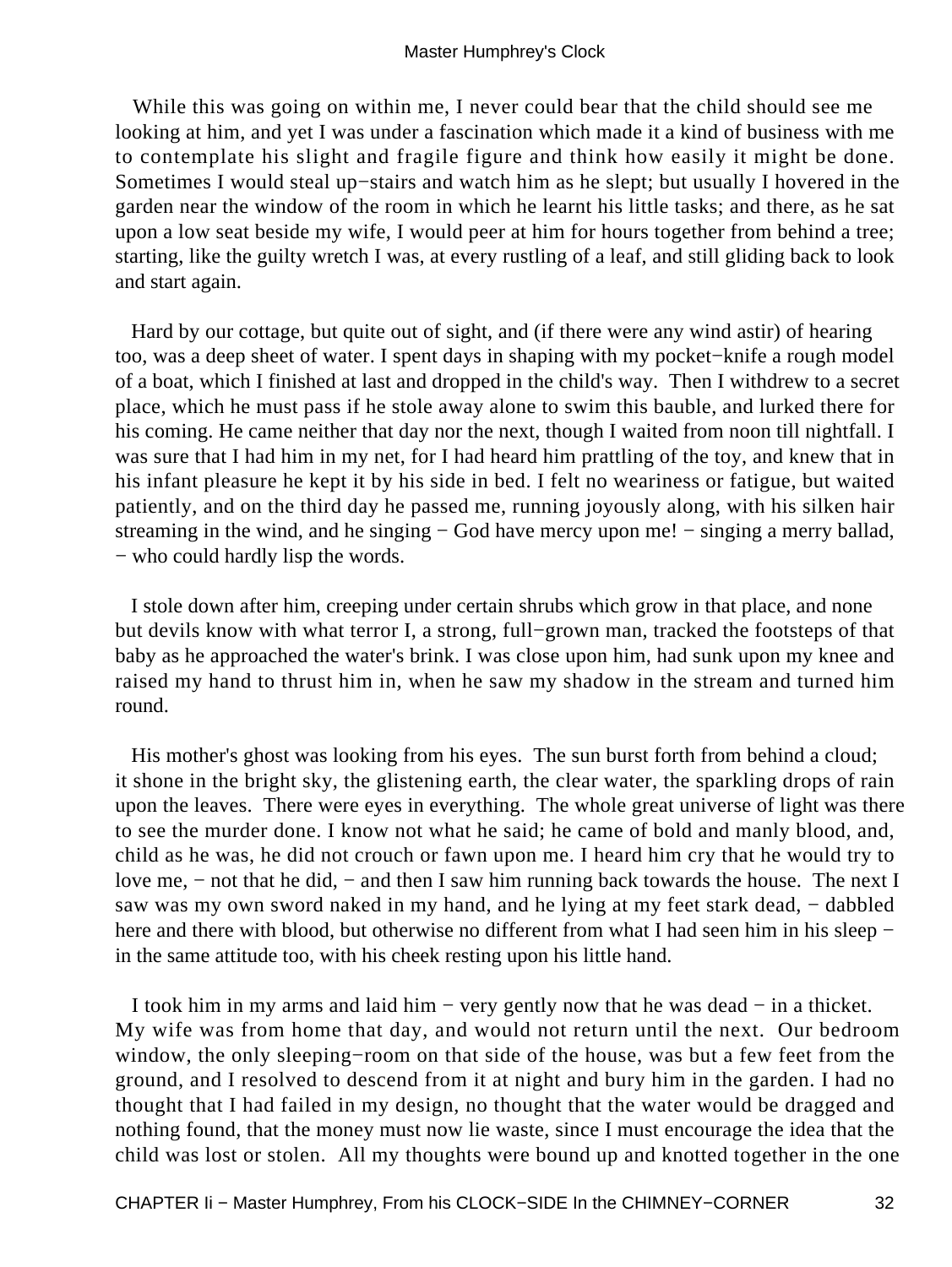absorbing necessity of hiding what I had done.

 How I felt when they came to tell me that the child was missing, when I ordered scouts in all directions, when I gasped and trembled at every one's approach, no tongue can tell or mind of man conceive. I buried him that night. When I parted the boughs and looked into the dark thicket, there was a glow−worm shining like the visible spirit of God upon the murdered child. I glanced down into his grave when I had placed him there, and still it gleamed upon his breast; an eye of fire looking up to Heaven in supplication to the stars that watched me at my work.

 I had to meet my wife, and break the news, and give her hope that the child would soon be found. All this I did, − with some appearance, I suppose, of being sincere, for I was the object of no suspicion. This done, I sat at the bedroom window all day long, and watched the spot where the dreadful secret lay.

 It was in a piece of ground which had been dug up to be newly turfed, and which I had chosen on that account, as the traces of my spade were less likely to attract attention. The men who laid down the grass must have thought me mad. I called to them continually to expedite their work, ran out and worked beside them, trod down the earth with my feet, and hurried them with frantic eagerness. They had finished their task before night, and then I thought myself comparatively safe.

 I slept, − not as men do who awake refreshed and cheerful, but I did sleep, passing from vague and shadowy dreams of being hunted down, to visions of the plot of grass, through which now a hand, and now a foot, and now the head itself was starting out. At this point I always woke and stole to the window, to make sure that it was not really so. That done, I crept to bed again; and thus I spent the night in fits and starts, getting up and lying down full twenty times, and dreaming the same dream over and over again, – which was far worse than lying awake, for every dream had a whole night's suffering of its own. Once I thought the child was alive, and that I had never tried to kill him. To wake from that dream was the most dreadful agony of all.

 The next day I sat at the window again, never once taking my eyes from the place, which, although it was covered by the grass, was as plain to me − its shape, its size, its depth, its jagged sides, and all − as if it had been open to the light of day. When a servant walked across it, I felt as if he must sink in; when he had passed, I looked to see that his feet had not worn the edges. If a bird lighted there, I was in terror lest by some tremendous interposition it should be instrumental in the discovery; if a breath of air sighed across it, to me it whispered murder. There was not a sight or a sound – how ordinary, mean, or unimportant soever – but was fraught with fear. And in this state of ceaseless watching I spent three days.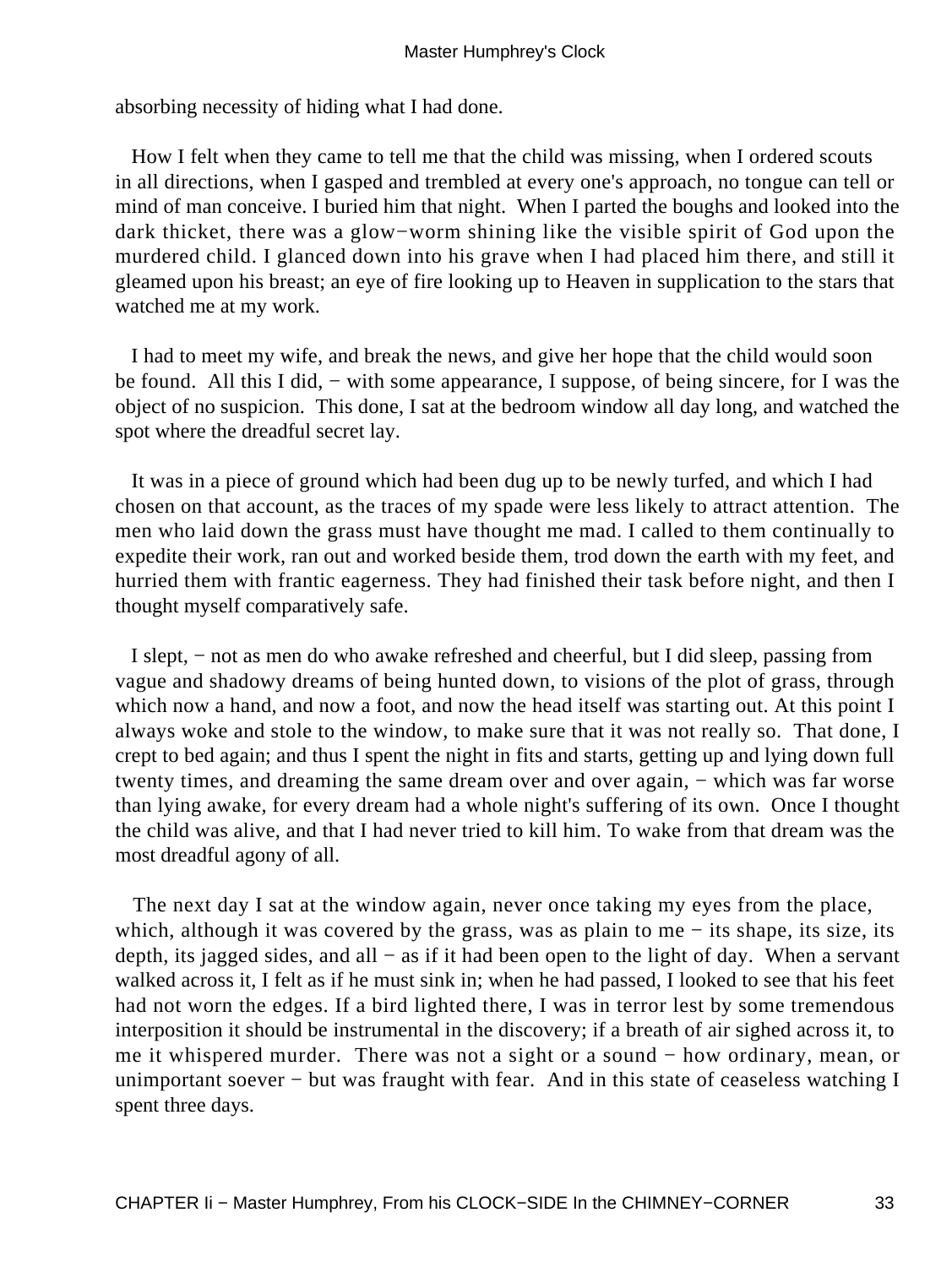On the fourth there came to the gate one who had served with me abroad, accompanied by a brother officer of his whom I had never seen. I felt that I could not bear to be out of sight of the place. It was a summer evening, and I bade my people take a table and a flask of wine into the garden. Then I sat down **With my chair upon the grave,** and being assured that nobody could disturb it now without my knowledge, tried to drink and talk.

They hoped that my wife was well, – that she was not obliged to keep her chamber, – that they had not frightened her away. What could I do but tell them with a faltering tongue about the child? The officer whom I did not know was a down−looking man, and kept his eyes upon the ground while I was speaking. Even that terrified me. I could not divest myself of the idea that he saw something there which caused him to suspect the truth. I asked him hurriedly if he supposed that − and stopped. 'That the child has been murdered?' said he, looking mildly at me: 'O no! what could a man gain by murdering a poor child?' I could have told him what a man gained by such a deed, no one better: but I held my peace and shivered as with an ague.

 Mistaking my emotion, they were endeavouring to cheer me with the hope that the boy would certainly be found, – great cheer that was for me! – when we heard a low deep howl, and presently there sprung over the wall two great dogs, who, bounding into the garden, repeated the baying sound we had heard before.

'Bloodhounds!' cried my visitors.

What need to tell me that! I had never seen one of that kind in all my life, but I knew what they were and for what purpose they had come. I grasped the elbows of my chair, and neither spoke nor moved.

 'They are of the genuine breed,' said the man whom I had known abroad, 'and being out for exercise have no doubt escaped from their keeper.'

 Both he and his friend turned to look at the dogs, who with their noses to the ground moved restlessly about, running to and fro, and up and down, and across, and round in circles, careering about like wild things, and all this time taking no notice of us, but ever and again repeating the yell we had heard already, then dropping their noses to the ground again and tracking earnestly here and there. They now began to snuff the earth more eagerly than they had done yet, and although they were still very restless, no longer beat about in such wide circuits, but kept near to one spot, and constantly diminished the distance between themselves and me.

 At last they came up close to the great chair on which I sat, and raising their frightful howl once more, tried to tear away the wooden rails that kept them from the ground beneath. I saw how I looked, in the faces of the two who were with me.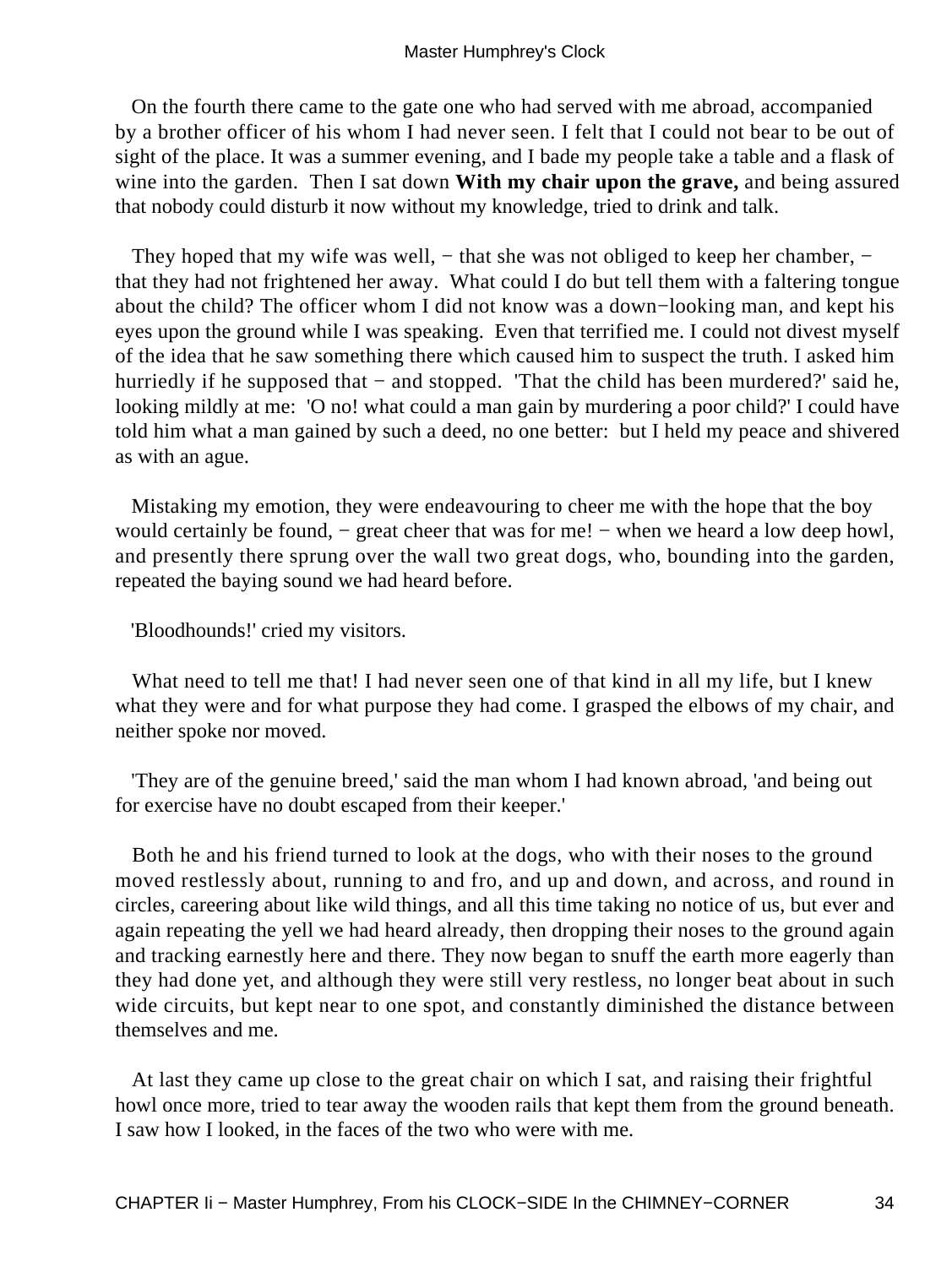'They scent some prey,' said they, both together.

'They scent no prey!' cried I.

 'In Heaven's name, move!' said the one I knew, very earnestly, 'or you will be torn to pieces.'

 'Let them tear me from limb to limb, I'll never leave this place!' cried I. 'Are dogs to hurry men to shameful deaths? Hew them down, cut them in pieces.'

 'There is some foul mystery here!' said the officer whom I did not know, drawing his sword. 'In King Charles's name, assist me to secure this man.'

 They both set upon me and forced me away, though I fought and bit and caught at them like a madman. After a struggle, they got me quietly between them; and then, my God! I saw the angry dogs tearing at the earth and throwing it up into the air like water.

What more have I to tell? That I fell upon my knees, and with chattering teeth confessed the truth, and prayed to be forgiven. That I have since denied, and now confess to it again. That I have been tried for the crime, found guilty, and sentenced. That I have not the courage to anticipate my doom, or to bear up manfully against it. That I have no compassion, no consolation, no hope, no friend. That my wife has happily lost for the time those faculties which would enable her to know my misery or hers. That I am alone in this stone dungeon with my evil spirit, and that I die to− morrow.

### **Correspondence**

 Master Humphrey has been favoured with the following letter written on strongly−scented paper, and sealed in light−blue wax with the representation of two very plump doves interchanging beaks. It does not commence with any of the usual forms of address, but begins as is here set forth.

Bath, Wednesday night.

 Heavens! into what an indiscretion do I suffer myself to be betrayed! To address these faltering lines to a total stranger, and that stranger one of a conflicting sex! – and yet I am precipitated into the abyss, and have no power of self−snatchation (forgive me if I coin that phrase) from the yawning gulf before me.

 Yes, I am writing to a man; but let me not think of that, for madness is in the thought. You will understand my feelings? O yes, I am sure you will; and you will respect them too, and not despise them, − will you?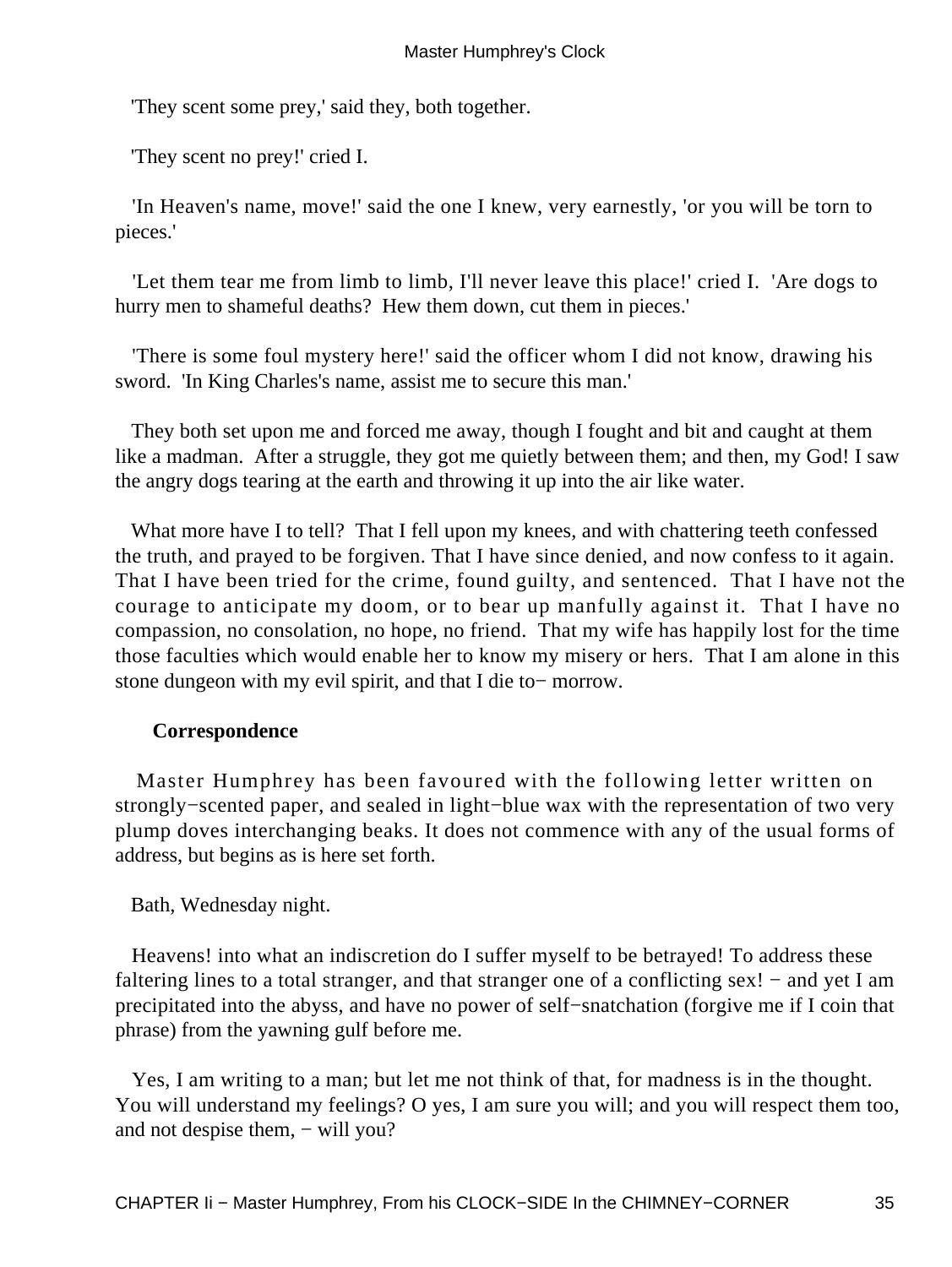Let me be calm. That portrait, – smiling as once he smiled on me; that cane, – dangling as I have seen it dangle from his hand I know not how oft; those legs that have glided through my nightly dreams and never stopped to speak; the perfectly gentlemanly, though false original,  $-$  can I be mistaken? O no, no.

 Let me be calmer yet; I would be calm as coffins. You have published a letter from one whose likeness is engraved, but whose name (and wherefore?) is suppressed. Shall I breathe that name! Is it − but why ask when my heart tells me too truly that it is!

 I would not upbraid him with his treachery; I would not remind him of those times when he plighted the most eloquent of vows, and procured from me a small pecuniary accommodation; and yet I would see him – see him did I say – HIM – alas! such is woman's nature. For as the poet beautifully says – but you will already have anticipated the sentiment. Is it not sweet? O yes!

 It was in this city (hallowed by the recollection) that I met him first; and assuredly if mortal happiness be recorded anywhere, then those rubbers with their three−and−sixpenny points are scored on tablets of celestial brass. He always held an honour − generally two. On that eventful night we stood at eight. He raised his eyes (luminous in their seductive sweetness) to my agitated face. 'CAN you?' said he, with peculiar meaning. I felt the gentle pressure of his foot on mine; our corns throbbed in unison. 'CAN you?' he said again; and every lineament of his expressive countenance added the words 'resist me?' I murmured 'No,' and fainted.

 They said, when I recovered, it was the weather. I said it was the nutmeg in the negus. How little did they suspect the truth! How little did they guess the deep mysterious meaning of that inquiry! He called next morning on his knees; I do not mean to say that he actually came in that position to the house−door, but that he went down upon those joints directly the servant had retired. He brought some verses in his hat, which he said were original, but which I have since found were Milton's; likewise a little bottle labelled laudanum; also a pistol and a sword−stick. He drew the latter, uncorked the former, and clicked the trigger of the pocket fire−arm. He had come, he said, to conquer or to die. He did not die. He wrested from me an avowal of my love, and let off the pistol out of a back window previous to partaking of a slight repast.

 Faithless, inconstant man! How many ages seem to have elapsed since his unaccountable and perfidious disappearance! Could I still forgive him both that and the borrowed lucre that he promised to pay next week! Could I spurn him from my feet if he approached in penitence, and with a matrimonial object! Would the blandishing enchanter still weave his spells around me, or should I burst them all and turn away in coldness! I dare not trust my weakness with the thought.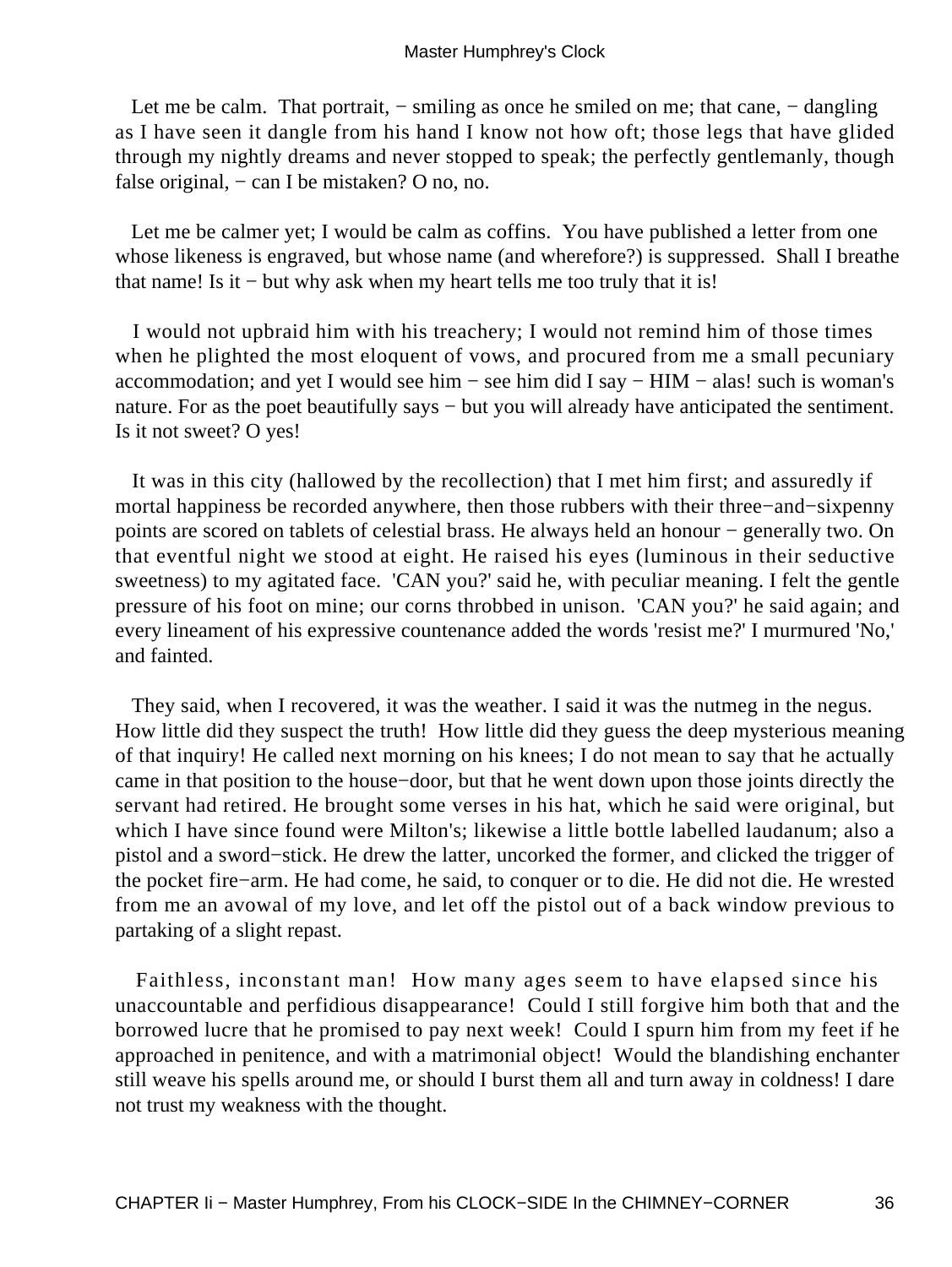My brain is in a whirl again. You know his address, his occupations, his mode of life, − are acquainted, perhaps, with his inmost thoughts. You are a humane and philanthropic character; reveal all you know − all; but especially the street and number of his lodgings. The post is departing, the bellman rings, – pray Heaven it be not the knell of love and hope to

# **Belinda.**

 P.S. Pardon the wanderings of a bad pen and a distracted mind. Address to the Post–office. The bellman, rendered impatient by delay, is ringing dreadfully in the passage.

 P.P.S. I open this to say that the bellman is gone, and that you must not expect it till the next post; so don't be surprised when you don't get it.

 Master Humphrey does not feel himself at liberty to furnish his fair correspondent with the address of the gentleman in question, but he publishes her letter as a public appeal to his faith and gallantry.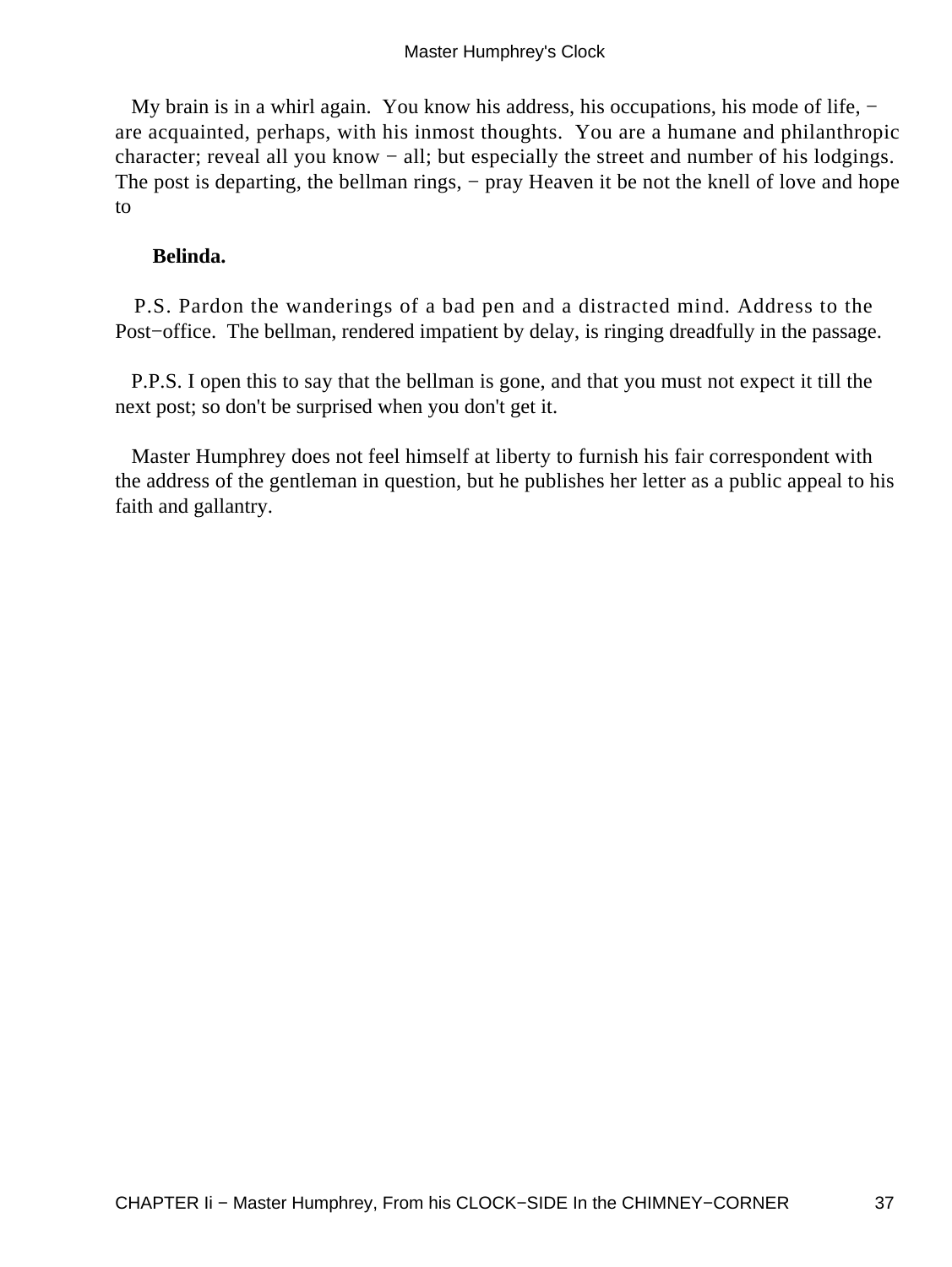# **[CHAPTER Iii − Master HUMPHREY'S VISITOR](#page-93-0)**

*W*HEN I am in a thoughtful mood, I often succeed in diverting the current of some mournful reflections, by conjuring up a number of fanciful associations with the objects that surround me, and dwelling upon the scenes and characters they suggest.

 I have been led by this habit to assign to every room in my house and every old staring portrait on its walls a separate interest of its own. Thus, I am persuaded that a stately dame, terrible to behold in her rigid modesty, who hangs above the chimney−piece of my bedroom, is the former lady of the mansion. In the courtyard below is a stone face of surpassing ugliness, which I have somehow − in a kind of jealousy, I am afraid − associated with her husband. Above my study is a little room with ivy peeping through the lattice, from which I bring their daughter, a lovely girl of eighteen or nineteen years of age, and dutiful in all respects save one, that one being her devoted attachment to a young gentleman on the stairs, whose grandmother (degraded to a disused laundry in the garden) piques herself upon an old family quarrel, and is the implacable enemy of their love. With such materials as these I work out many a little drama, whose chief merit is, that I can bring it to a happy end at will. I have so many of them on hand, that if on my return home one of these evenings I were to find some bluff old wight of two centuries ago comfortably seated in my easy chair, and a lovelorn damsel vainly appealing to his heart, and leaning her white arm upon my clock itself, I verily believe I should only express my surprise that they had kept me waiting so long, and never honoured me with a call before.

 I was in such a mood as this, sitting in my garden yesterday morning under the shade of a favourite tree, revelling in all the bloom and brightness about me, and feeling every sense of hope and enjoyment quickened by this most beautiful season of Spring, when my meditations were interrupted by the unexpected appearance of my barber at the end of the walk, who I immediately saw was coming towards me with a hasty step that betokened something remarkable.

 My barber is at all times a very brisk, bustling, active little man, − for he is, as it were, chubby all over, without being stout or unwieldy, − but yesterday his alacrity was so very uncommon that it quite took me by surprise. For could I fail to observe when he came up to me that his gray eyes were twinkling in a most extraordinary manner, that his little red nose was in an unusual glow, that every line in his round bright face was twisted and curved into an expression of pleased surprise, and that his whole countenance was radiant with glee? I was still more surprised to see my housekeeper, who usually preserves a very staid air, and stands somewhat upon her dignity, peeping round the hedge at the bottom of the walk, and exchanging nods and smiles with the barber, who twice or thrice looked over his shoulder for that purpose. I could conceive no announcement to which these appearances could be the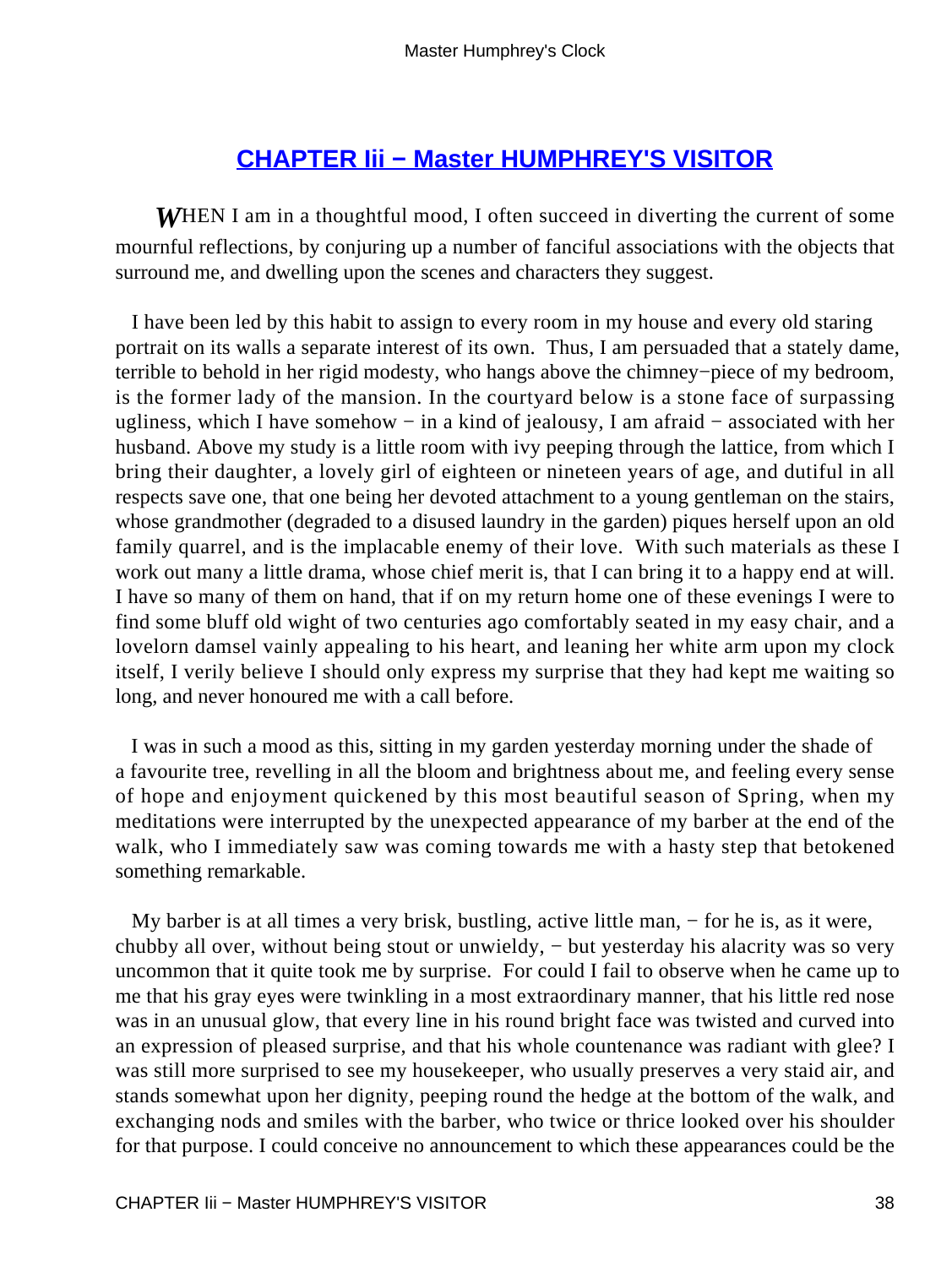prelude, unless it were that they had married each other that morning.

 I was, consequently, a little disappointed when it only came out that there was a gentleman in the house who wished to speak with me.

'And who is it?' said I.

 The barber, with his face screwed up still tighter than before, replied that the gentleman would not send his name, but wished to see me. I pondered for a moment, wondering who this visitor might be, and I remarked that he embraced the opportunity of exchanging another nod with the housekeeper, who still lingered in the distance.

'Well!' said I, 'bid the gentleman come here.'

 This seemed to be the consummation of the barber's hopes, for he turned sharp round, and actually ran away.

 Now, my sight is not very good at a distance, and therefore when the gentleman first appeared in the walk, I was not quite clear whether he was a stranger to me or otherwise. He was an elderly gentleman, but came tripping along in the pleasantest manner conceivable, avoiding the garden−roller and the borders of the beds with inimitable dexterity, picking his way among the flower−pots, and smiling with unspeakable good humour. Before he was half−way up the walk he began to salute me; then I thought I knew him; but when he came towards me with his hat in his hand, the sun shining on his bald head, his bland face, his bright spectacles, his fawn− coloured tights, and his black gaiters, − then my heart warmed towards him, and I felt quite certain that it was Mr. Pickwick.

 'My dear sir,' said that gentleman as I rose to receive him, 'pray be seated. Pray sit down. Now, do not stand on my account. I must insist upon it, really.' With these words Mr. Pickwick gently pressed me down into my seat, and taking my hand in his, shook it again and again with a warmth of manner perfectly irresistible. I endeavoured to express in my welcome something of that heartiness and pleasure which the sight of him awakened, and made him sit down beside me. All this time he kept alternately releasing my hand and grasping it again, and surveying me through his spectacles with such a beaming countenance as I never till then beheld.

 'You knew me directly!' said Mr. Pickwick. 'What a pleasure it is to think that you knew me directly!'

 I remarked that I had read his adventures very often, and his features were quite familiar to me from the published portraits. As I thought it a good opportunity of adverting to the circumstance, I condoled with him upon the various libels on his character which had found their way into print. Mr. Pickwick shook his head, and for a moment looked very indignant,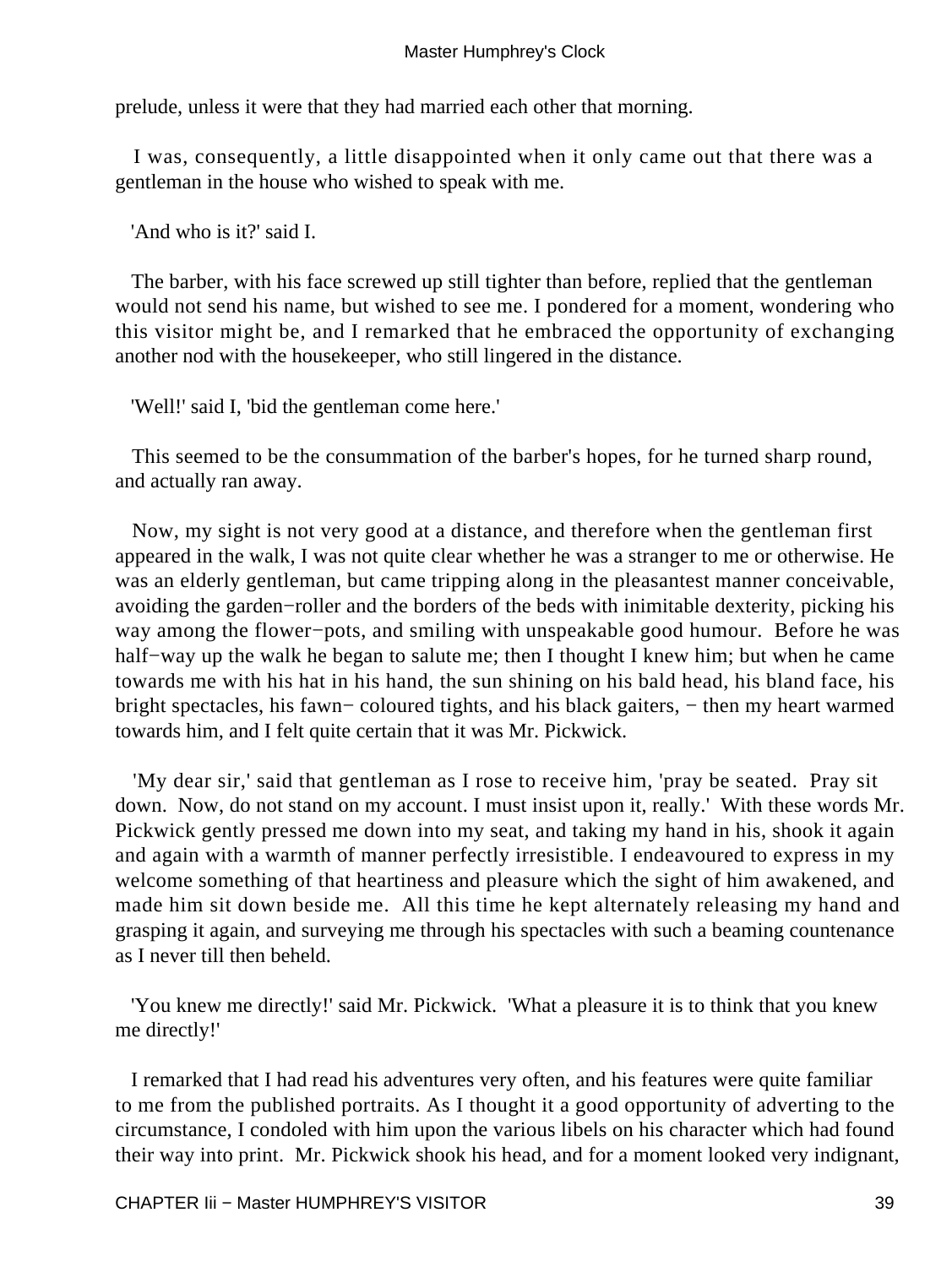but smiling again directly, added that no doubt I was acquainted with Cervantes's introduction to the second part of Don Quixote, and that it fully expressed his sentiments on the subject.

'But now,' said Mr. Pickwick, 'don't you wonder how I found you out?'

 'I shall never wonder, and, with your good leave, never know,' said I, smiling in my turn. 'It is enough for me that you give me this gratification. I have not the least desire that you should tell me by what means I have obtained it.'

 'You are very kind,' returned Mr. Pickwick, shaking me by the hand again; 'you are so exactly what I expected! But for what particular purpose do you think I have sought you, my dear sir? Now what DO you think I have come for?'

 Mr. Pickwick put this question as though he were persuaded that it was morally impossible that I could by any means divine the deep purpose of his visit, and that it must be hidden from all human ken. Therefore, although I was rejoiced to think that I had anticipated his drift, I feigned to be quite ignorant of it, and after a brief consideration shook my head despairingly.

 'What should you say,' said Mr. Pickwick, laying the forefinger of his left hand upon my coat−sleeve, and looking at me with his head thrown back, and a little on one side, − 'what should you say if I confessed that after reading your account of yourself and your little society, I had come here, a humble candidate for one of those empty chairs?'

 'I should say,' I returned, 'that I know of only one circumstance which could still further endear that little society to me, and that would be the associating with it my old friend, – for you must let me call you so, − my old friend, Mr. Pickwick.'

 As I made him this answer every feature of Mr. Pickwick's face fused itself into one all−pervading expression of delight. After shaking me heartily by both hands at once, he patted me gently on the back, and then − I well understood why − coloured up to the eyes, and hoped with great earnestness of manner that he had not hurt me.

 If he had, I would have been content that he should have repeated the offence a hundred times rather than suppose so; but as he had not, I had no difficulty in changing the subject by making an inquiry which had been upon my lips twenty times already.

'You have not told me,' said I, 'anything about Sam Weller.'

 'O! Sam,' replied Mr. Pickwick, 'is the same as ever. The same true, faithful fellow that he ever was. What should I tell you about Sam, my dear sir, except that he is more indispensable to my happiness and comfort every day of my life?'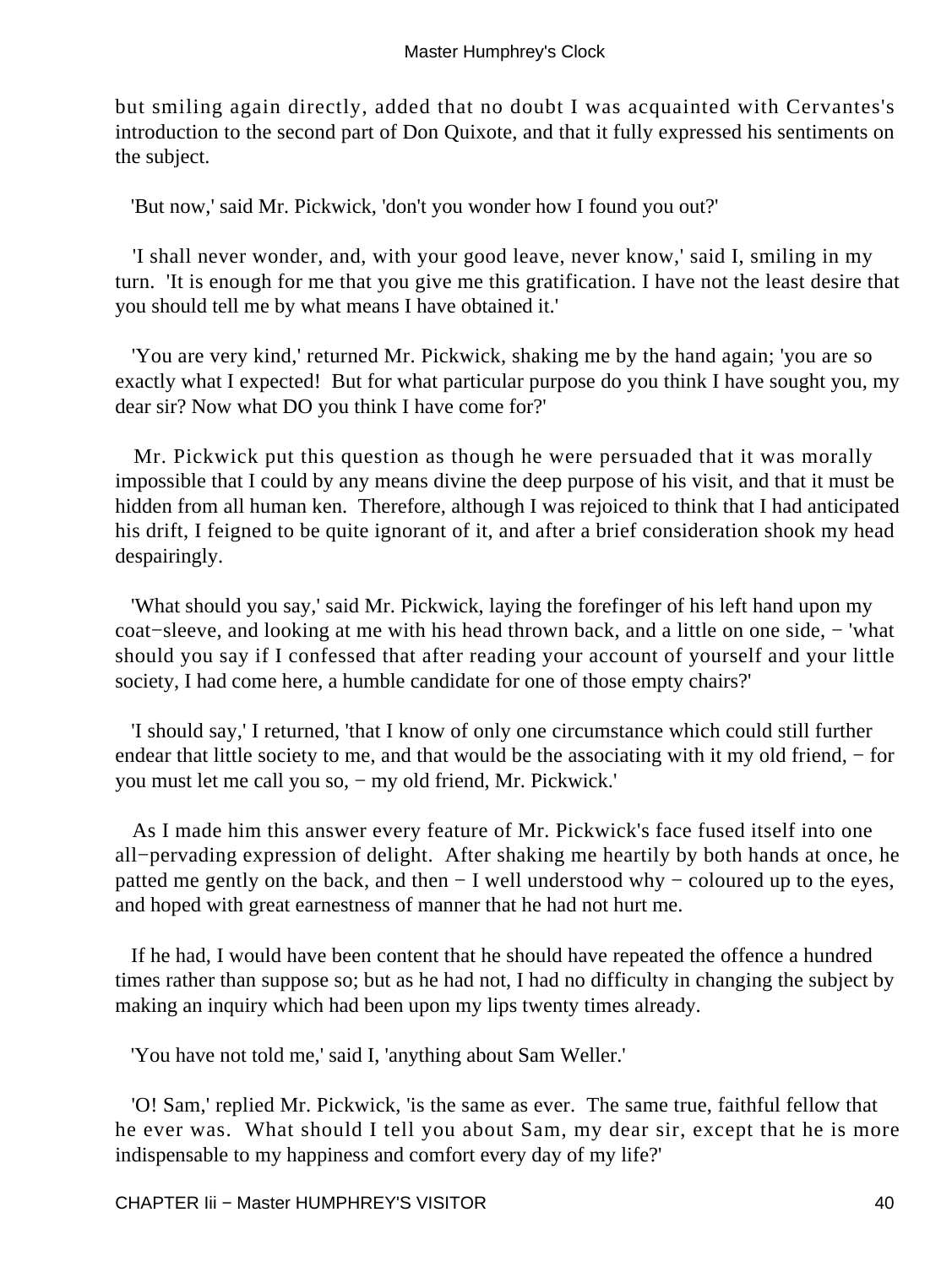'And Mr. Weller senior?' said I.

 'Old Mr. Weller,' returned Mr. Pickwick, 'is in no respect more altered than Sam, unless it be that he is a little more opinionated than he was formerly, and perhaps at times more talkative. He spends a good deal of his time now in our neighbourhood, and has so constituted himself a part of my bodyguard, that when I ask permission for Sam to have a seat in your kitchen on clock nights (supposing your three friends think me worthy to fill one of the chairs), I am afraid I must often include Mr. Weller too.'

 I very readily pledged myself to give both Sam and his father a free admission to my house at all hours and seasons, and this point settled, we fell into a lengthy conversation which was carried on with as little reserve on both sides as if we had been intimate friends from our youth, and which conveyed to me the comfortable assurance that Mr. Pickwick's buoyancy of spirit, and indeed all his old cheerful characteristics, were wholly unimpaired. As he had spoken of the consent of my friends as being yet in abeyance, I repeatedly assured him that his proposal was certain to receive their most joyful sanction, and several times entreated that he would give me leave to introduce him to Jack Redburn and Mr. Miles (who were near at hand) without further ceremony.

 To this proposal, however, Mr. Pickwick's delicacy would by no means allow him to accede, for he urged that his eligibility must be formally discussed, and that, until this had been done, he could not think of obtruding himself further. The utmost I could obtain from him was a promise that he would attend upon our next night of meeting, that I might have the pleasure of presenting him immediately on his election.

 Mr. Pickwick, having with many blushes placed in my hands a small roll of paper, which he termed his 'qualification,' put a great many questions to me touching my friends, and particularly Jack Redburn, whom he repeatedly termed 'a fine fellow,' and in whose favour I could see he was strongly predisposed. When I had satisfied him on these points, I took him up into my room, that he might make acquaintance with the old chamber which is our place of meeting.

 'And this,' said Mr. Pickwick, stopping short, 'is the clock! Dear me! And this is really the old clock!'

 I thought he would never have come away from it. After advancing towards it softly, and laying his hand upon it with as much respect and as many smiling looks as if it were alive, he set himself to consider it in every possible direction, now mounting on a chair to look at the top, now going down upon his knees to examine the bottom, now surveying the sides with his spectacles almost touching the case, and now trying to peep between it and the wall to get a slight view of the back. Then he would retire a pace or two and look up at the dial to see it go, and then draw near again and stand with his head on one side to hear it tick: never failing to glance towards me at intervals of a few seconds each, and nod his head with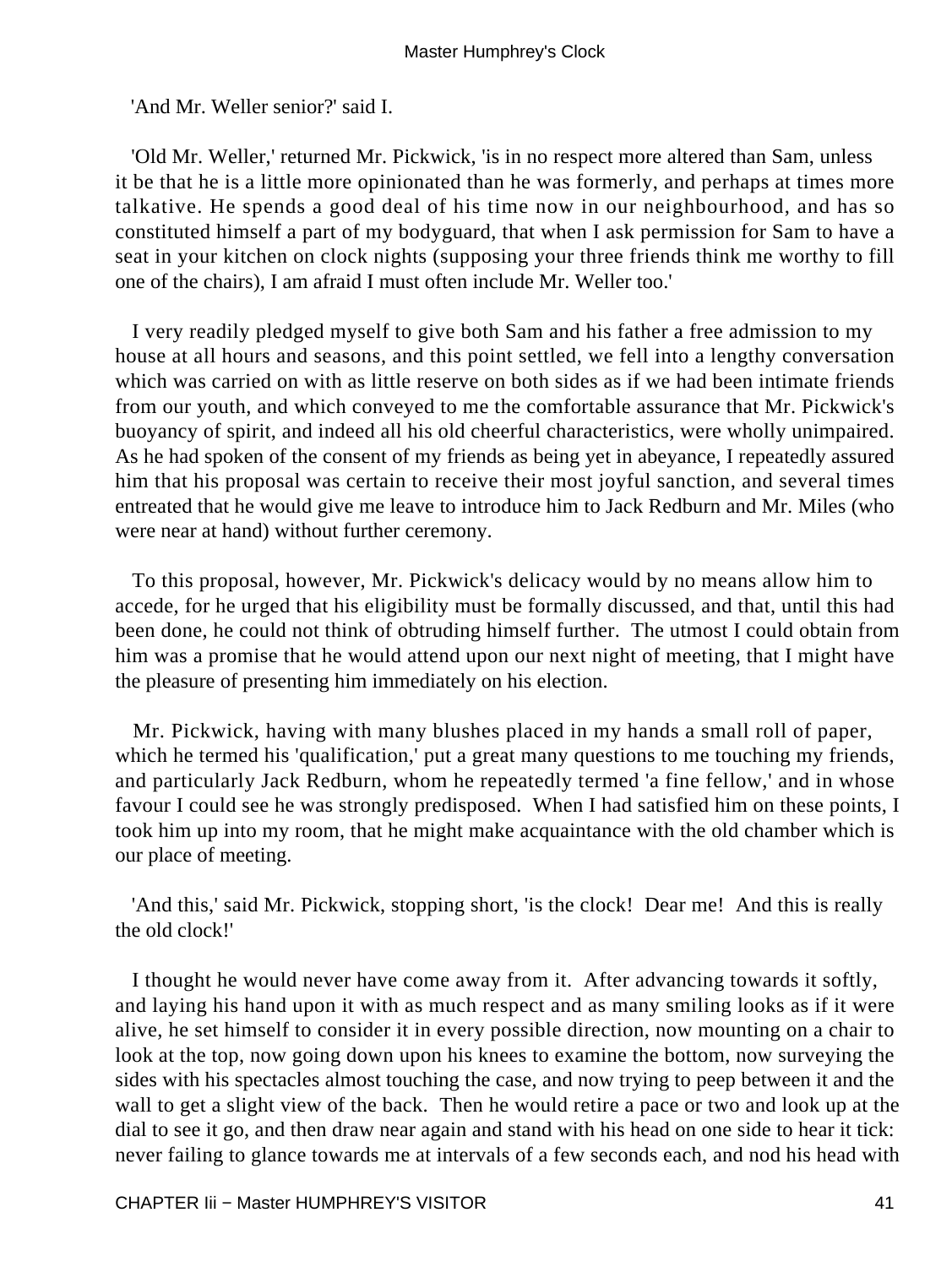such complacent gratification as I am quite unable to describe. His admiration was not confined to the clock either, but extended itself to every article in the room; and really, when he had gone through them every one, and at last sat himself down in all the six chairs, one after another, to try how they felt, I never saw such a picture of good−humour and happiness as he presented, from the top of his shining head down to the very last button of his gaiters.

 I should have been well pleased, and should have had the utmost enjoyment of his company, if he had remained with me all day, but my favourite, striking the hour, reminded him that he must take his leave. I could not forbear telling him once more how glad he had made me, and we shook hands all the way down−stairs.

 We had no sooner arrived in the Hall than my housekeeper, gliding out of her little room (she had changed her gown and cap, I observed), greeted Mr. Pickwick with her best smile and courtesy; and the barber, feigning to be accidentally passing on his way out, made him a vast number of bows. When the housekeeper courtesied, Mr. Pickwick bowed with the utmost politeness, and when he bowed, the housekeeper courtesied again; between the housekeeper and the barber, I should say that Mr. Pickwick faced about and bowed with undiminished affability fifty times at least.

 I saw him to the door; an omnibus was at the moment passing the corner of the lane, which Mr. Pickwick hailed and ran after with extraordinary nimbleness. When he had got about half−way, he turned his head, and seeing that I was still looking after him and that I waved my hand, stopped, evidently irresolute whether to come back and shake hands again, or to go on. The man behind the omnibus shouted, and Mr. Pickwick ran a little way towards him: then he looked round at me, and ran a little way back again. Then there was another shout, and he turned round once more and ran the other way. After several of these vibrations, the man settled the question by taking Mr. Pickwick by the arm and putting him into the carriage; but his last action was to let down the window and wave his hat to me as it drove off.

 I lost no time in opening the parcel he had left with me. The following were its contents:−

# MR. PICKWICK'S **Tale**

 A good many years have passed away since old John Podgers lived in the town of Windsor, where he was born, and where, in course of time, he came to be comfortably and snugly buried. You may be sure that in the time of King James the First, Windsor was a very quaint queer old town, and you may take it upon my authority that John Podgers was a very quaint queer old fellow; consequently he and Windsor fitted each other to a nicety, and seldom parted company even for half a day.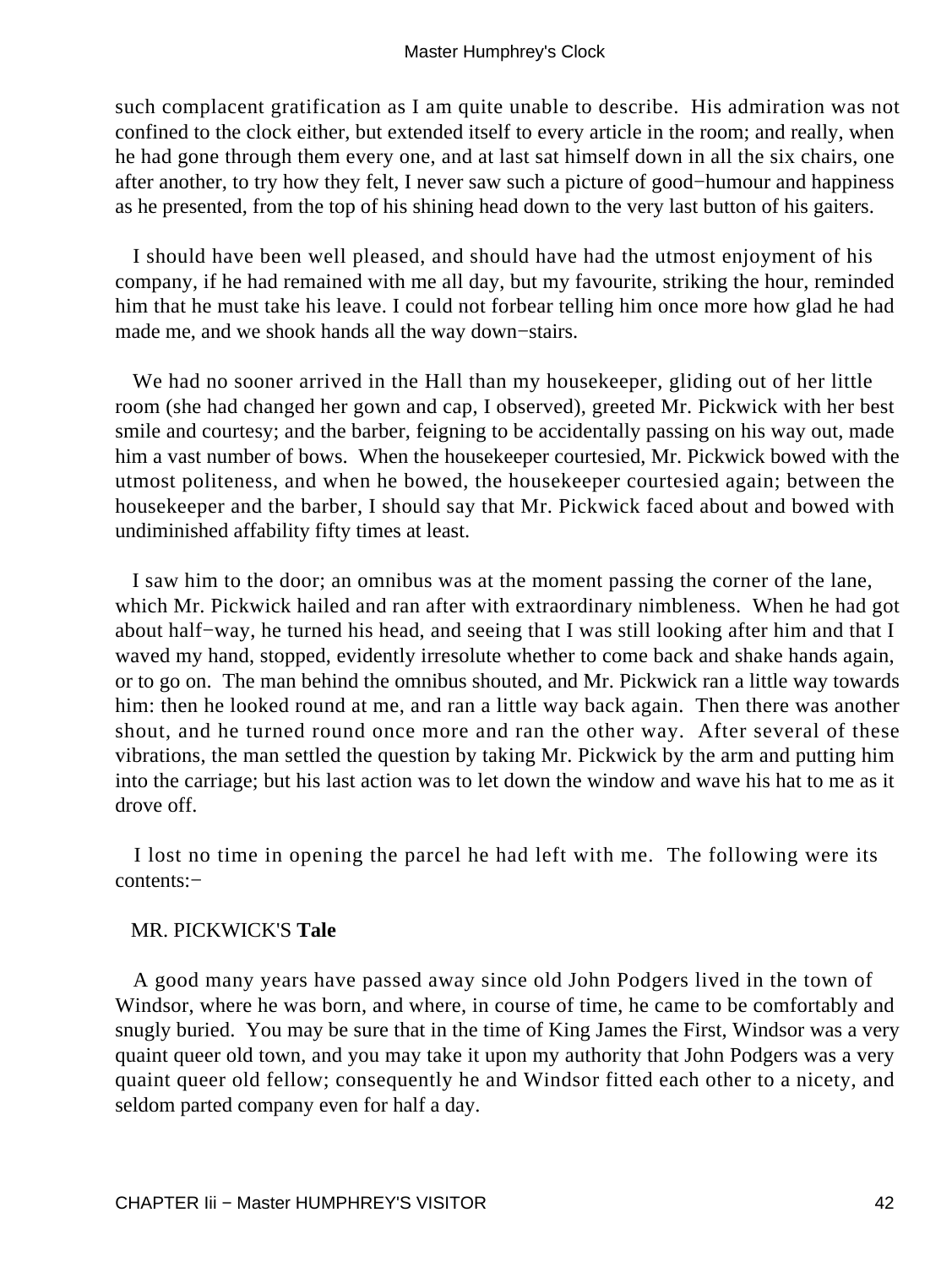John Podgers was broad, sturdy, Dutch−built, short, and a very hard eater, as men of his figure often are. Being a hard sleeper likewise, he divided his time pretty equally between these two recreations, always falling asleep when he had done eating, and always taking another turn at the trencher when he had done sleeping, by which means he grew more corpulent and more drowsy every day of his life. Indeed it used to be currently reported that when he sauntered up and down the sunny side of the street before dinner (as he never failed to do in fair weather), he enjoyed his soundest nap; but many people held this to be a fiction, as he had several times been seen to look after fat oxen on market−days, and had even been heard, by persons of good credit and reputation, to chuckle at the sight, and say to himself with great glee, 'Live beef, live beef!' It was upon this evidence that the wisest people in Windsor (beginning with the local authorities of course) held that John Podgers was a man of strong, sound sense, not what is called smart, perhaps, and it might be of a rather lazy and apoplectic turn, but still a man of solid parts, and one who meant much more than he cared to show. This impression was confirmed by a very dignified way he had of shaking his head and imparting, at the same time, a pendulous motion to his double chin; in short, he passed for one of those people who, being plunged into the Thames, would make no vain efforts to set it afire, but would straightway flop down to the bottom with a deal of gravity, and be highly respected in consequence by all good men.

Being well to do in the world, and a peaceful widower, – having a great appetite, which, as he could afford to gratify it, was a luxury and no inconvenience, and a power of going to sleep, which, as he had no occasion to keep awake, was a most enviable faculty, – you will readily suppose that John Podgers was a happy man. But appearances are often deceptive when they least seem so, and the truth is that, notwithstanding his extreme sleekness, he was rendered uneasy in his mind and exceedingly uncomfortable by a constant apprehension that beset him night and day.

 You know very well that in those times there flourished divers evil old women who, under the name of Witches, spread great disorder through the land, and inflicted various dismal tortures upon Christian men; sticking pins and needles into them when they least expected it, and causing them to walk in the air with their feet upwards, to the great terror of their wives and families, who were naturally very much disconcerted when the master of the house unexpectedly came home, knocking at the door with his heels and combing his hair on the scraper. These were their commonest pranks, but they every day played a hundred others, of which none were less objectionable, and many were much more so, being improper besides; the result was that vengeance was denounced against all old women, with whom even the king himself had no sympathy (as he certainly ought to have had), for with his own most Gracious hand he penned a most Gracious consignment of them to everlasting wrath, and devised most Gracious means for their confusion and slaughter, in virtue whereof scarcely a day passed but one witch at the least was most graciously hanged, drowned, or roasted in some part of his dominions. Still the press teemed with strange and terrible news from the North or the South, or the East or the West, relative to witches and their unhappy victims in some corner of the country, and the Public's hair stood on end to that degree that it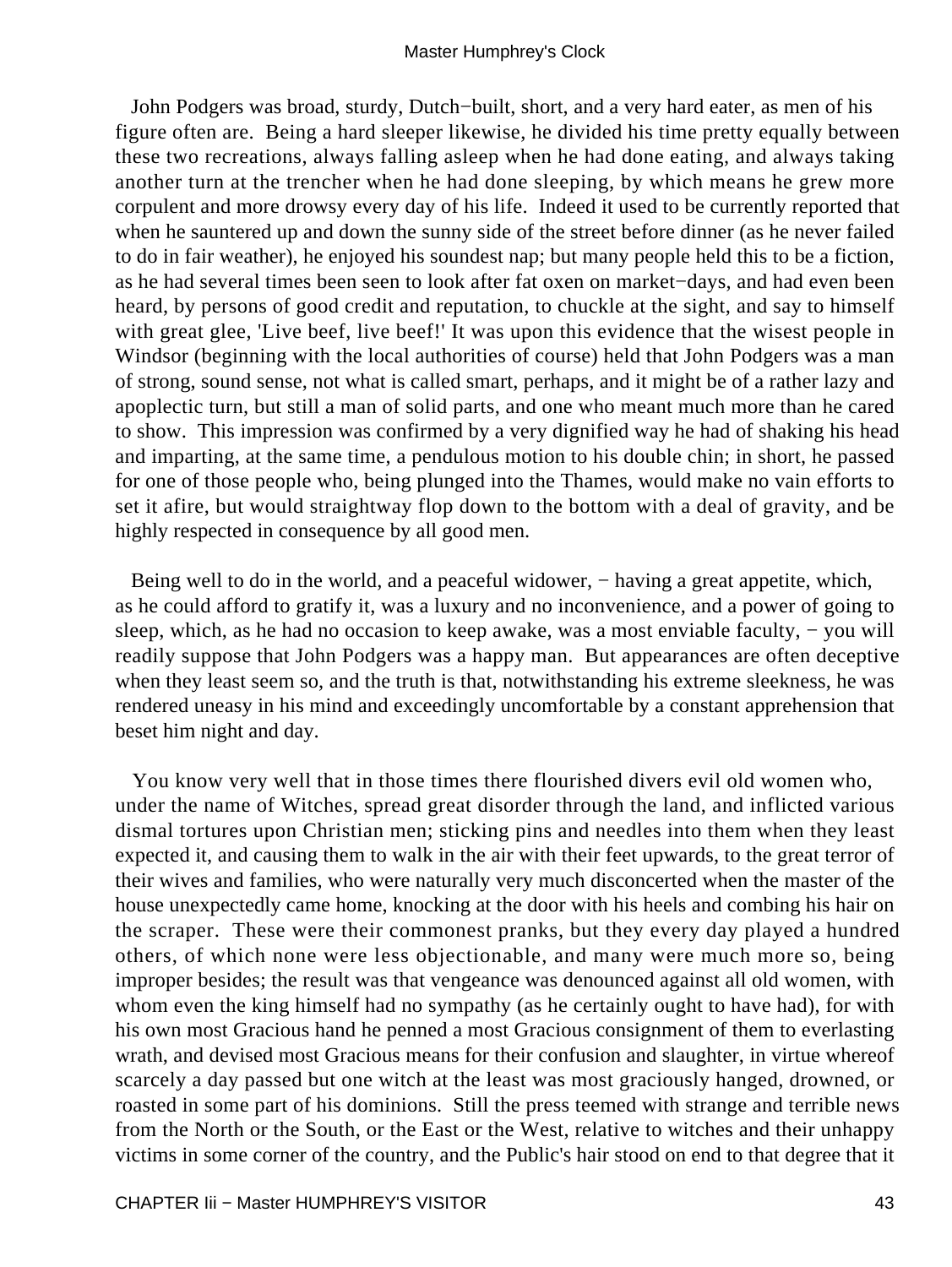lifted its hat off its head, and made its face pale with terror.

 You may believe that the little town of Windsor did not escape the general contagion. The inhabitants boiled a witch on the king's birthday and sent a bottle of the broth to court, with a dutiful address expressive of their loyalty. The king, being rather frightened by the present, piously bestowed it upon the Archbishop of Canterbury, and returned an answer to the address, wherein he gave them golden rules for discovering witches, and laid great stress upon certain protecting charms, and especially horseshoes. Immediately the towns−people went to work nailing up horseshoes over every door, and so many anxious parents apprenticed their children to farriers to keep them out of harm's way, that it became quite a genteel trade, and flourished exceedingly.

 In the midst of all this bustle John Podgers ate and slept as usual, but shook his head a great deal oftener than was his custom, and was observed to look at the oxen less, and at the old women more. He had a little shelf put up in his sitting−room, whereon was displayed, in a row which grew longer every week, all the witchcraft literature of the time; he grew learned in charms and exorcisms, hinted at certain questionable females on broomsticks whom he had seen from his chamber window, riding in the air at night, and was in constant terror of being bewitched. At length, from perpetually dwelling upon this one idea, which, being alone in his head, had all its own way, the fear of witches became the single passion of his life. He, who up to that time had never known what it was to dream, began to have visions of witches whenever he fell asleep; waking, they were incessantly present to his imagination likewise; and, sleeping or waking, he had not a moment's peace. He began to set witch−traps in the highway, and was often seen lying in wait round the corner for hours together, to watch their effect. These engines were of simple construction, usually consisting of two straws disposed in the form of a cross, or a piece of a Bible cover with a pinch of salt upon it; but they were infallible, and if an old woman chanced to stumble over them (as not unfrequently happened, the chosen spot being a broken and stony place), John started from a doze, pounced out upon her, and hung round her neck till assistance arrived, when she was immediately carried away and drowned. By dint of constantly inveigling old ladies and disposing of them in this summary manner, he acquired the reputation of a great public character; and as he received no harm in these pursuits beyond a scratched face or so, he came, in the course of time, to be considered witch−proof.

 There was but one person who entertained the least doubt of John Podgers's gifts, and that person was his own nephew, a wild, roving young fellow of twenty who had been brought up in his uncle's house and lived there still, − that is to say, when he was at home, which was not as often as it might have been. As he was an apt scholar, it was he who read aloud every fresh piece of strange and terrible intelligence that John Podgers bought; and this he always did of an evening in the little porch in front of the house, round which the neighbours would flock in crowds to hear the direful news, – for people like to be frightened, and when they can be frightened for nothing and at another man's expense, they like it all the better.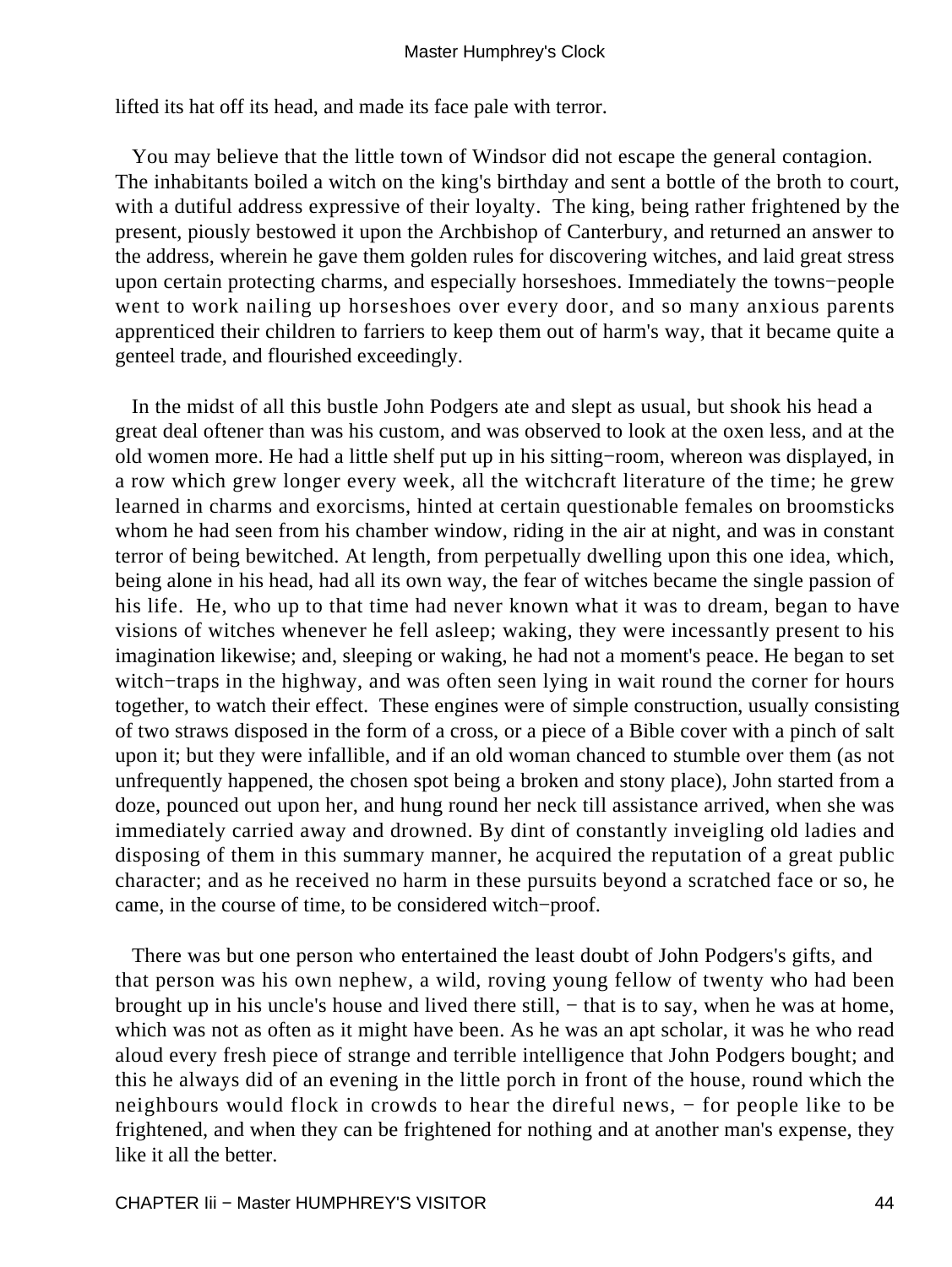One fine midsummer evening, a group of persons were gathered in this place, listening intently to Will Marks (that was the nephew's name), as with his cap very much on one side, his arm coiled slyly round the waist of a pretty girl who sat beside him, and his face screwed into a comical expression intended to represent extreme gravity, he read − with Heaven knows how many embellishments of his own − a dismal account of a gentleman down in Northamptonshire under the influence of witchcraft and taken forcible possession of by the Devil, who was playing his very self with him. John Podgers, in a high sugar−loaf hat and short cloak, filled the opposite seat, and surveyed the auditory with a look of mingled pride and horror very edifying to see; while the hearers, with their heads thrust forward and their mouths open, listened and trembled, and hoped there was a great deal more to come. Sometimes Will stopped for an instant to look round upon his eager audience, and then, with a more comical expression of face than before and a settling of himself comfortably, which included a squeeze of the young lady before mentioned, he launched into some new wonder surpassing all the others.

 The setting sun shed his last golden rays upon this little party, who, absorbed in their present occupation, took no heed of the approach of night, or the glory in which the day went down, when the sound of a horse, approaching at a good round trot, invading the silence of the hour, caused the reader to make a sudden stop, and the listeners to raise their heads in wonder. Nor was their wonder diminished when a horseman dashed up to the porch, and abruptly checking his steed, inquired where one John Podgers dwelt.

 'Here!' cried a dozen voices, while a dozen hands pointed out sturdy John, still basking in the terrors of the pamphlet.

 The rider, giving his bridle to one of those who surrounded him, dismounted, and approached John, hat in hand, but with great haste.

'Whence come ye?' said John.

'From Kingston, master.'

'And wherefore?'

'On most pressing business.'

'Of what nature?'

'Witchcraft.'

Witchcraft! Everybody looked aghast at the breathless messenger, and the breathless messenger looked equally aghast at everybody − except Will Marks, who, finding himself unobserved, not only squeezed the young lady again, but kissed her twice. Surely he must

CHAPTER Iii − Master HUMPHREY'S VISITOR 45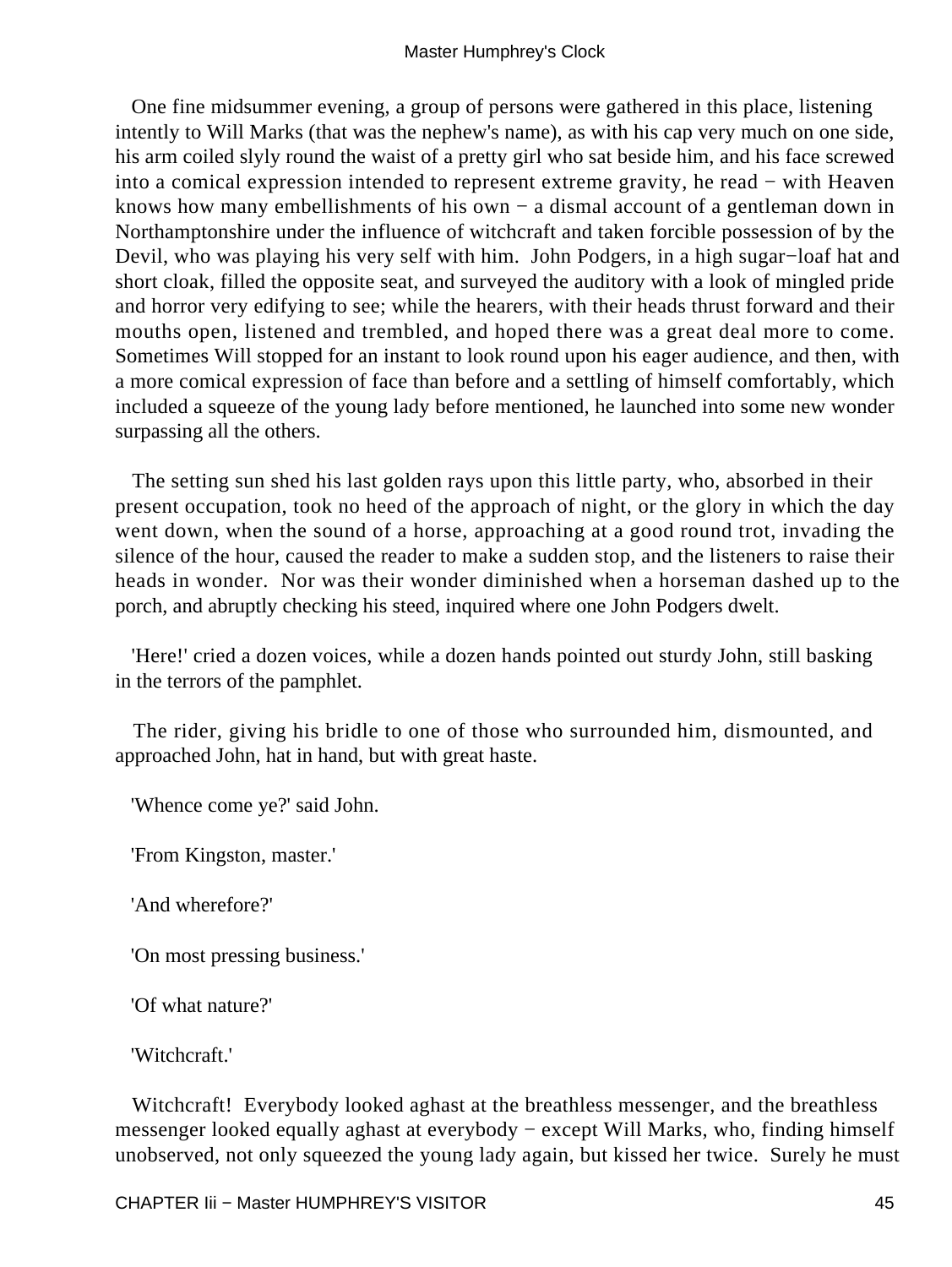have been bewitched himself, or he never could have done it − and the young lady too, or she never would have let him.

 'Witchcraft!' cried Will, drowning the sound of his last kiss, which was rather a loud one.

 The messenger turned towards him, and with a frown repeated the word more solemnly than before; then told his errand, which was, in brief, that the people of Kingston had been greatly terrified for some nights past by hideous revels, held by witches beneath the gibbet within a mile of the town, and related and deposed to by chance wayfarers who had passed within ear−shot of the spot; that the sound of their voices in their wild orgies had been plainly heard by many persons; that three old women laboured under strong suspicion, and that precedents had been consulted and solemn council had, and it was found that to identify the hags some single person must watch upon the spot alone; that no single person had the courage to perform the task; and that he had been despatched express to solicit John Podgers to undertake it that very night, as being a man of great renown, who bore a charmed life, and was proof against unholy spells.

 John received this communication with much composure, and said in a few words, that it would have afforded him inexpressible pleasure to do the Kingston people so slight a service, if it were not for his unfortunate propensity to fall asleep, which no man regretted more than himself upon the present occasion, but which quite settled the question. Nevertheless, he said, there **Was a** gentleman present (and here he looked very hard at a tall farrier), who, having been engaged all his life in the manufacture of horseshoes, must be quite invulnerable to the power of witches, and who, he had no doubt, from his own reputation for bravery and good−nature, would readily accept the commission. The farrier politely thanked him for his good opinion, which it would always be his study to deserve, but added that, with regard to the present little matter, he couldn't think of it on any account, as his departing on such an errand would certainly occasion the instant death of his wife, to whom, as they all knew, he was tenderly attached. Now, so far from this circumstance being notorious, everybody had suspected the reverse, as the farrier was in the habit of beating his lady rather more than tender husbands usually do; all the married men present, however, applauded his resolution with great vehemence, and one and all declared that they would stop at home and die if needful (which happily it was not) in defence of their lawful partners.

 This burst of enthusiasm over, they began to look, as by one consent, toward Will Marks, who, with his cap more on one side than ever, sat watching the proceedings with extraordinary unconcern. He had never been heard openly to express his disbelief in witches, but had often cut such jokes at their expense as left it to be inferred; publicly stating on several occasions that he considered a broomstick an inconvenient charger, and one especially unsuited to the dignity of the female character, and indulging in other free remarks of the same tendency, to the great amusement of his wild companions.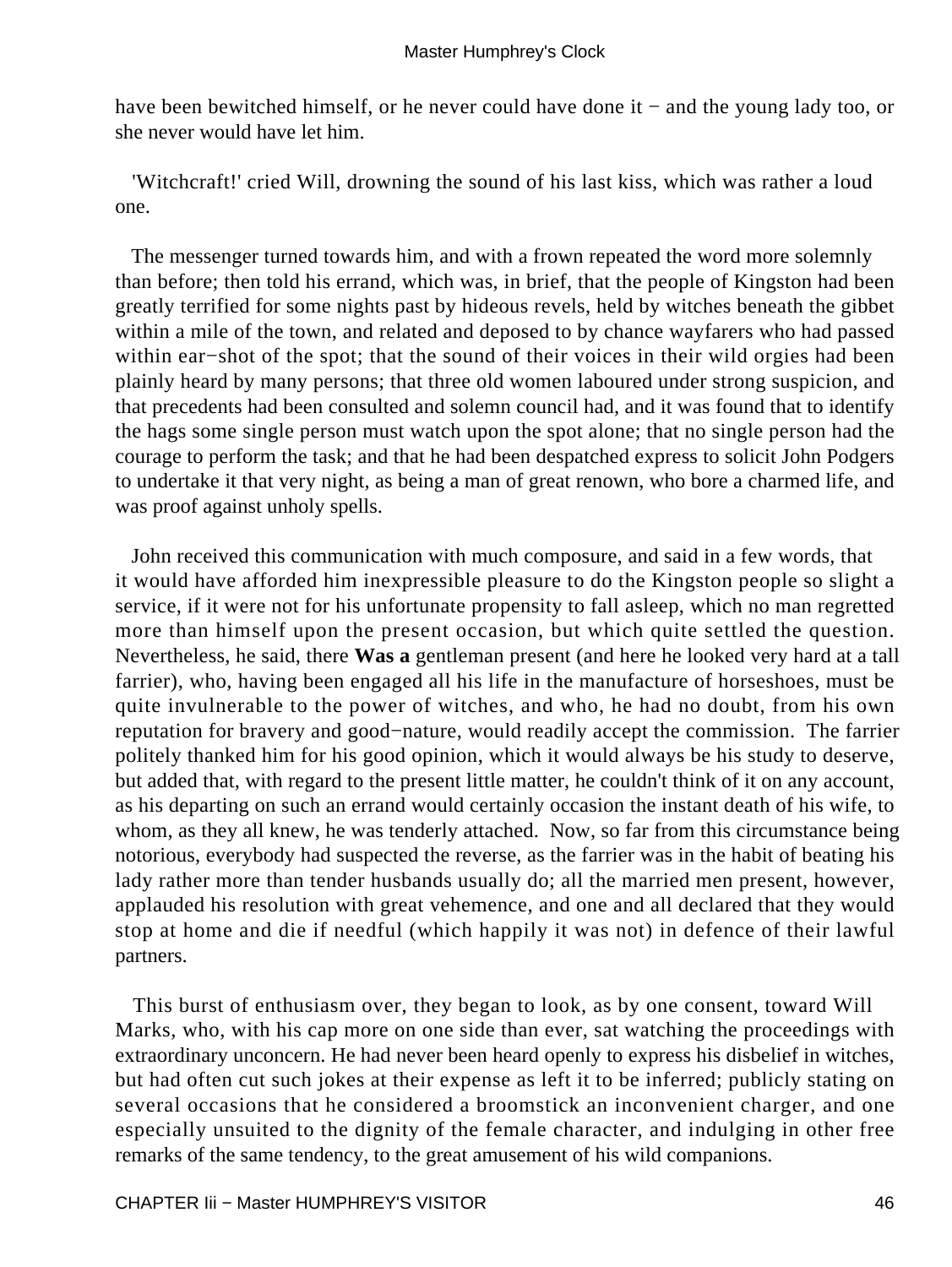As they looked at Will they began to whisper and murmur among themselves, and at length one man cried, 'Why don't you ask Will Marks?'

 As this was what everybody had been thinking of, they all took up the word, and cried in concert, 'Ah! why don't you ask Will?'

'HE don't care,' said the farrier.

'Not he,' added another voice in the crowd.

 'He don't believe in it, you know,' sneered a little man with a yellow face and a taunting nose and chin, which he thrust out from under the arm of a long man before him.

'Besides,' said a red−faced gentleman with a gruff voice, 'he's a single man.'

 'That's the point!' said the farrier; and all the married men murmured, ah! that was it, and they only wished they were single themselves; they would show him what spirit was, very soon.

The messenger looked towards Will Marks beseechingly.

'It will be a wet night, friend, and my gray nag is tired after yesterday's work − '

Here there was a general titter.

 'But,' resumed Will, looking about him with a smile, 'if nobody else puts in a better claim to go, for the credit of the town I am your man, and I would be, if I had to go afoot. In five minutes I shall be in the saddle, unless I am depriving any worthy gentleman here of the honour of the adventure, which I wouldn't do for the world.'

 But here arose a double difficulty, for not only did John Podgers combat the resolution with all the words he had, which were not many, but the young lady combated it too with all the tears she had, which were very many indeed. Will, however, being inflexible, parried his uncle's objections with a joke, and coaxed the young lady into a smile in three short whispers. As it was plain that he set his mind upon it, and would go, John Podgers offered him a few first−rate charms out of his own pocket, which he dutifully declined to accept; and the young lady gave him a kiss, which he also returned.

 'You see what a rare thing it is to be married,' said Will, 'and how careful and considerate all these husbands are. There's not a man among them but his heart is leaping to forestall me in this adventure, and yet a strong sense of duty keeps him back. The husbands in this one little town are a pattern to the world, and so must the wives be too, for that matter, or they could never boast half the influence they have!'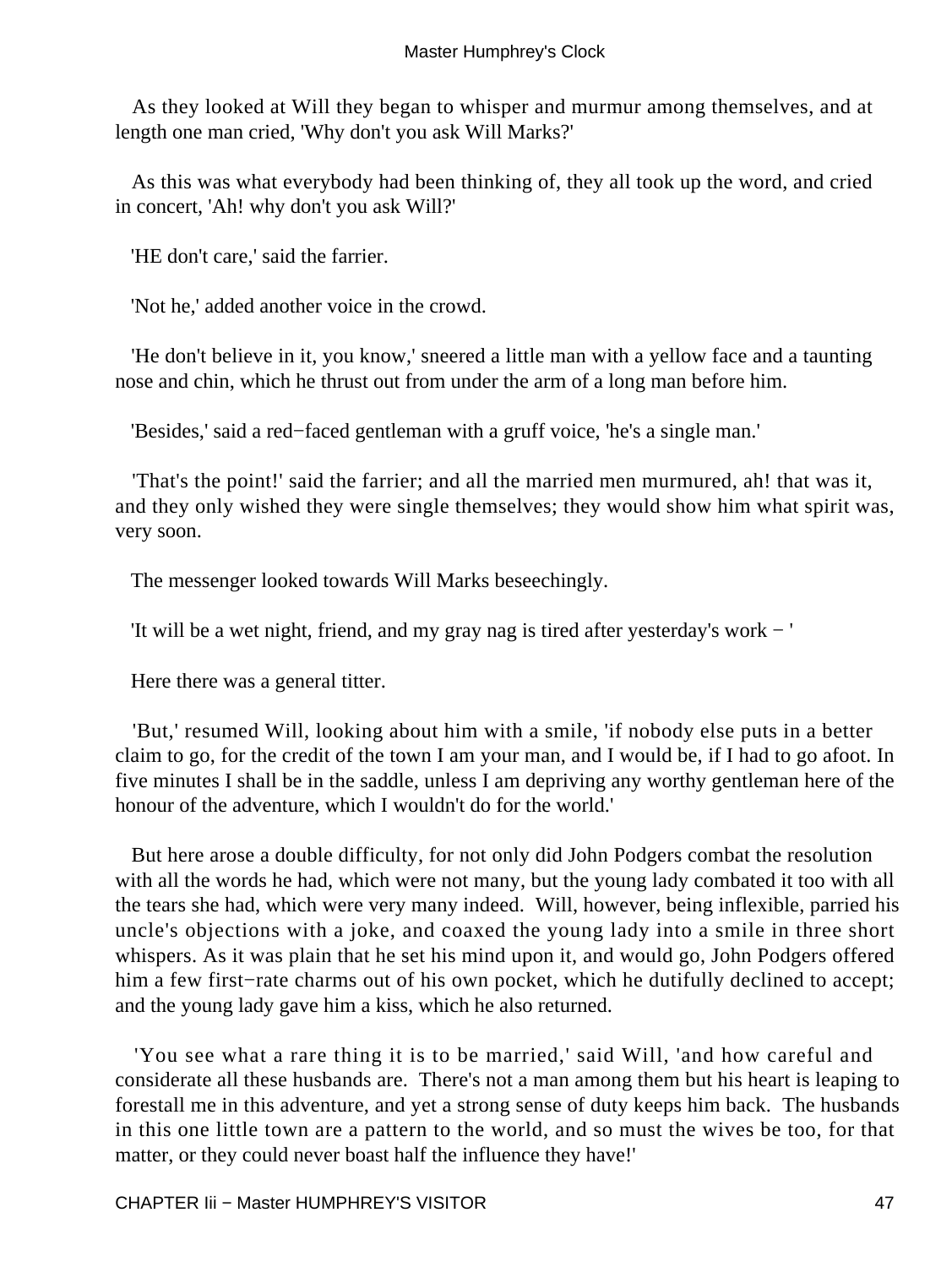Waiting for no reply to this sarcasm, he snapped his fingers and withdrew into the house, and thence into the stable, while some busied themselves in refreshing the messenger, and others in baiting his steed. In less than the specified time he returned by another way, with a good cloak hanging over his arm, a good sword girded by his side, and leading his good horse caparisoned for the journey.

 'Now,' said Will, leaping into the saddle at a bound, 'up and away. Upon your mettle, friend, and push on. Good night!'

He kissed his hand to the girl, nodded to his drowsy uncle, waved his cap to the rest − and off they flew pell−mell, as if all the witches in England were in their horses' legs. They were out of sight in a minute.

 The men who were left behind shook their heads doubtfully, stroked their chins, and shook their heads again. The farrier said that certainly Will Marks was a good horseman, nobody should ever say he denied that: but he was rash, very rash, and there was no telling what the end of it might be; what did he go for, that was what he wanted to know? He wished the young fellow no harm, but why did he go? Everybody echoed these words, and shook their heads again, having done which they wished John Podgers good night, and straggled home to bed.

 The Kingston people were in their first sleep when Will Marks and his conductor rode through the town and up to the door of a house where sundry grave functionaries were assembled, anxiously expecting the arrival of the renowned Podgers. They were a little disappointed to find a gay young man in his place; but they put the best face upon the matter, and gave him full instructions how he was to conceal himself behind the gibbet, and watch and listen to the witches, and how at a certain time he was to burst forth and cut and slash among them vigorously, so that the suspected parties might be found bleeding in their beds next day, and thoroughly confounded. They gave him a great quantity of wholesome advice besides, and − which was more to the purpose with Will − a good supper. All these things being done, and midnight nearly come, they sallied forth to show him the spot where he was to keep his dreary vigil.

 The night was by this time dark and threatening. There was a rumbling of distant thunder, and a low sighing of wind among the trees, which was very dismal. The potentates of the town kept so uncommonly close to Will that they trod upon his toes, or stumbled against his ankles, or nearly tripped up his heels at every step he took, and, besides these annoyances, their teeth chattered so with fear, that he seemed to be accompanied by a dirge of castanets.

 At last they made a halt at the opening of a lonely, desolate space, and, pointing to a black object at some distance, asked Will if he saw that, yonder.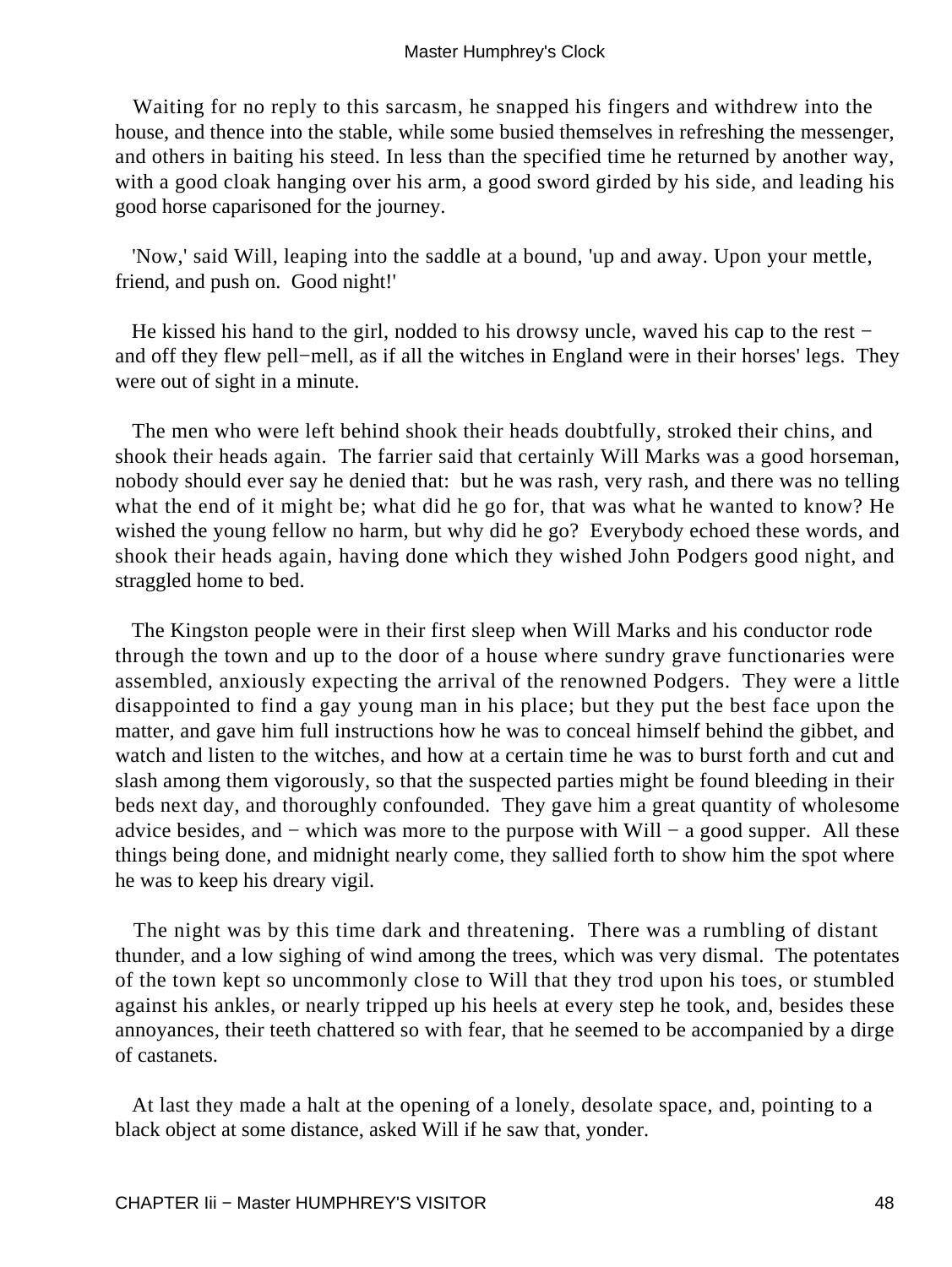'Yes,' he replied. 'What then?'

 Informing him abruptly that it was the gibbet where he was to watch, they wished him good night in an extremely friendly manner, and ran back as fast as their feet would carry them.

Will walked boldly to the gibbet, and, glancing upwards when he came under it, saw − certainly with satisfaction − that it was empty, and that nothing dangled from the top but some iron chains, which swung mournfully to and fro as they were moved by the breeze. After a careful survey of every quarter he determined to take his station with his face towards the town; both because that would place him with his back to the wind, and because, if any trick or surprise were attempted, it would probably come from that direction in the first instance. Having taken these precautions, he wrapped his cloak about him so that it left the handle of his sword free, and ready to his hand, and leaning against the gallows−tree with his cap not quite so much on one side as it had been before, took up his position for the night.

# **Second Chapter of mr.** PICKWICK'S **Tale**

We left Will Marks leaning under the gibbet with his face towards the town, scanning the distance with a keen eye, which sought to pierce the darkness and catch the earliest glimpse of any person or persons that might approach towards him. But all was quiet, and, save the howling of the wind as it swept across the heath in gusts, and the creaking of the chains that dangled above his head, there was no sound to break the sullen stillness of the night. After half an hour or so this monotony became more disconcerting to Will than the most furious uproar would have been, and he heartily wished for some one antagonist with whom he might have a fair stand−up fight, if it were only to warm himself.

 Truth to tell, it was a bitter wind, and seemed to blow to the very heart of a man whose blood, heated but now with rapid riding, was the more sensitive to the chilling blast. Will was a daring fellow, and cared not a jot for hard knocks or sharp blades; but he could not persuade himself to move or walk about, having just that vague expectation of a sudden assault which made it a comfortable thing to have something at his back, even though that something were a gallows−tree. He had no great faith in the superstitions of the age, still such of them as occurred to him did not serve to lighten the time, or to render his situation the more endurable. He remembered how witches were said to repair at that ghostly hour to churchyards and gibbets, and such−like dismal spots, to pluck the bleeding mandrake or scrape the flesh from dead men's bones, as choice ingredients for their spells; how, stealing by night to lonely places, they dug graves with their finger−nails, or anointed themselves before riding in the air, with a delicate pomatum made of the fat of infants newly boiled. These, and many other fabled practices of a no less agreeable nature, and all having some reference to the circumstances in which he was placed, passed and repassed in quick succession through the mind of Will Marks, and adding a shadowy dread to that distrust and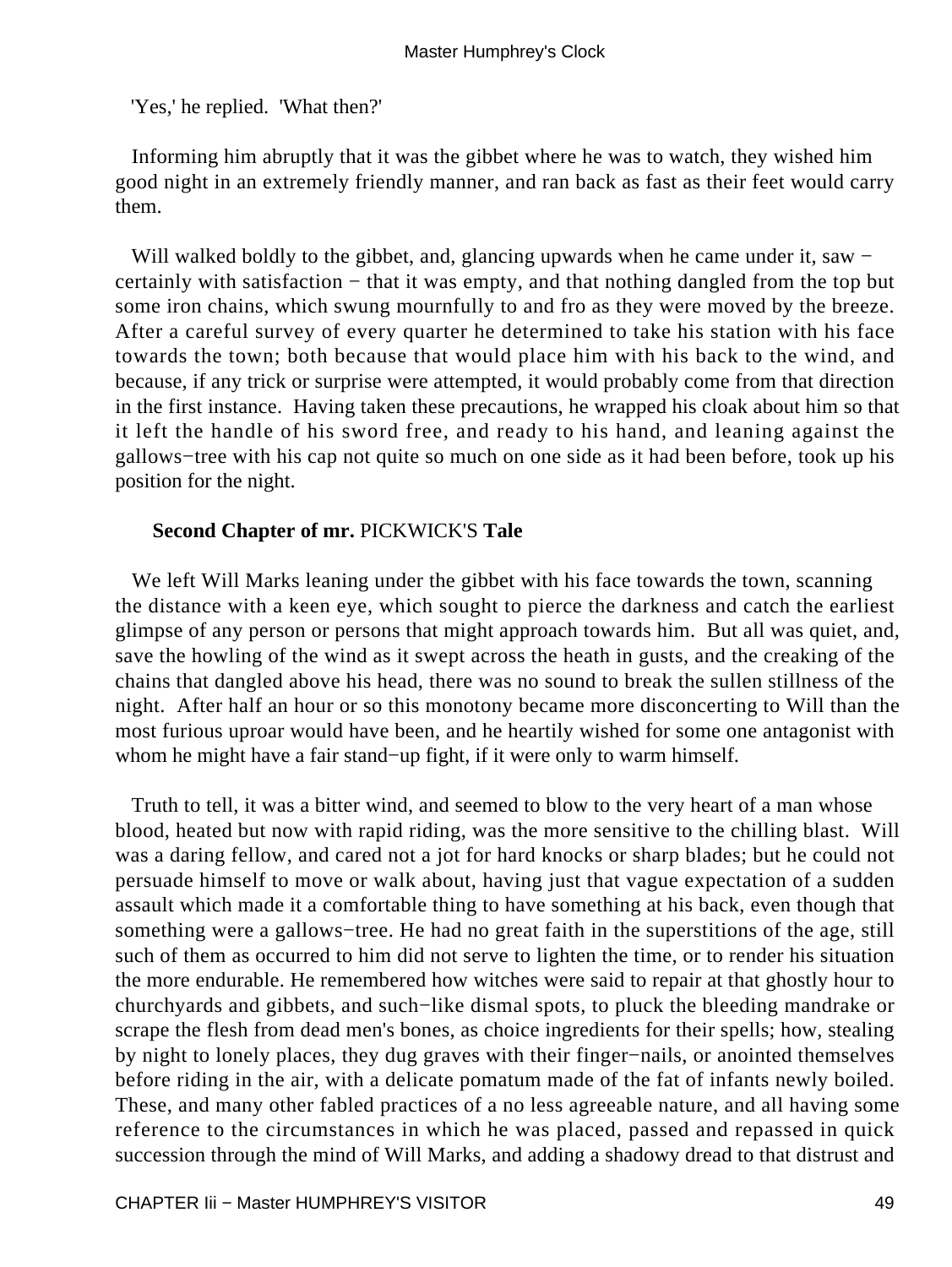watchfulness which his situation inspired, rendered it, upon the whole, sufficiently uncomfortable. As he had foreseen, too, the rain began to descend heavily, and driving before the wind in a thick mist, obscured even those few objects which the darkness of the night had before imperfectly revealed.

 'Look!' shrieked a voice. 'Great Heaven, it has fallen down, and stands erect as if it lived!'

 The speaker was close behind him; the voice was almost at his ear. Will threw off his cloak, drew his sword, and darting swiftly round, seized a woman by the wrist, who, recoiling from him with a dreadful shriek, fell struggling upon her knees. Another woman, clad, like her whom he had grasped, in mourning garments, stood rooted to the spot on which they were, gazing upon his face with wild and glaring eyes that quite appalled him.

'Say,' cried Will, when they had confronted each other thus for some time, 'what are ye?'

 'Say what are YOU,' returned the woman, 'who trouble even this obscene resting−place of the dead, and strip the gibbet of its honoured burden? Where is the body?'

 He looked in wonder and affright from the woman who questioned him to the other whose arm he clutched.

 'Where is the body?' repeated the questioner more firmly than before. 'You wear no livery which marks you for the hireling of the government. You are no friend to us, or I should recognise you, for the friends of such as we are few in number. What are you then, and wherefore are you here?'

 'I am no foe to the distressed and helpless,' said Will. 'Are ye among that number? ye should be by your looks.'

'We are!' was the answer.

'Is it ye who have been wailing and weeping here under cover of the night?' said Will.

 'It is,' replied the woman sternly; and pointing, as she spoke, towards her companion, 'she mourns a husband, and I a brother. Even the bloody law that wreaks its vengeance on the dead does not make that a crime, and if it did 'twould be alike to us who are past its fear or favour.'

 Will glanced at the two females, and could barely discern that the one whom he addressed was much the elder, and that the other was young and of a slight figure. Both were deadly pale, their garments wet and worn, their hair dishevelled and streaming in the wind, themselves bowed down with grief and misery; their whole appearance most dejected,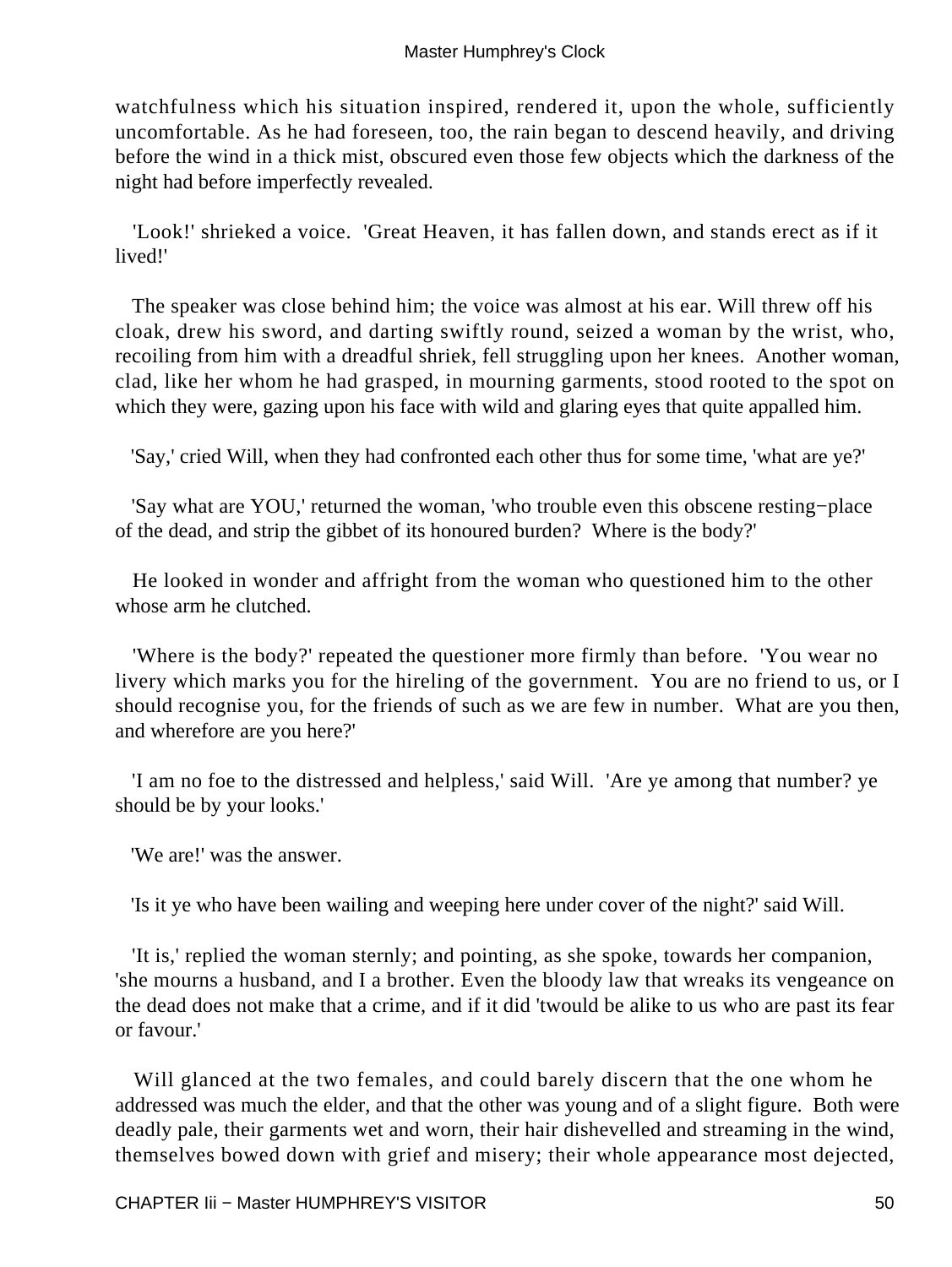wretched, and forlorn. A sight so different from any he had expected to encounter touched him to the quick, and all idea of anything but their pitiable condition vanished before it.

 'I am a rough, blunt yeoman,' said Will. 'Why I came here is told in a word; you have been overheard at a distance in the silence of the night, and I have undertaken a watch for hags or spirits. I came here expecting an adventure, and prepared to go through with any. If there be aught that I can do to help or aid you, name it, and on the faith of a man who can be secret and trusty, I will stand by you to the death.'

'How comes this gibbet to be empty?' asked the elder female.

 'I swear to you,' replied Will, 'that I know as little as yourself. But this I know, that when I came here an hour ago or so, it was as it is now; and if, as I gather from your question, it was not so last night, sure I am that it has been secretly disturbed without the knowledge of the folks in yonder town. Bethink you, therefore, whether you have no friends in league with you or with him on whom the law has done its worst, by whom these sad remains have been removed for burial.'

 The women spoke together, and Will retired a pace or two while they conversed apart. He could hear them sob and moan, and saw that they wrung their hands in fruitless agony. He could make out little that they said, but between whiles he gathered enough to assure him that his suggestion was not very wide of the mark, and that they not only suspected by whom the body had been removed, but also whither it had been conveyed. When they had been in conversation a long time, they turned towards him once more. This time the younger female spoke.

'You have offered us your help?'

'I have.'

'And given a pledge that you are still willing to redeem?'

'Yes. So far as I may, keeping all plots and conspiracies at arm's length.'

'Follow us, friend.'

 Will, whose self−possession was now quite restored, needed no second bidding, but with his drawn sword in his hand, and his cloak so muffled over his left arm as to serve for a kind of shield without offering any impediment to its free action, suffered them to lead the way. Through mud and mire, and wind and rain, they walked in silence a full mile. At length they turned into a dark lane, where, suddenly starting out from beneath some trees where he had taken shelter, a man appeared, having in his charge three saddled horses. One of these (his own apparently), in obedience to a whisper from the women, he consigned to Will, who,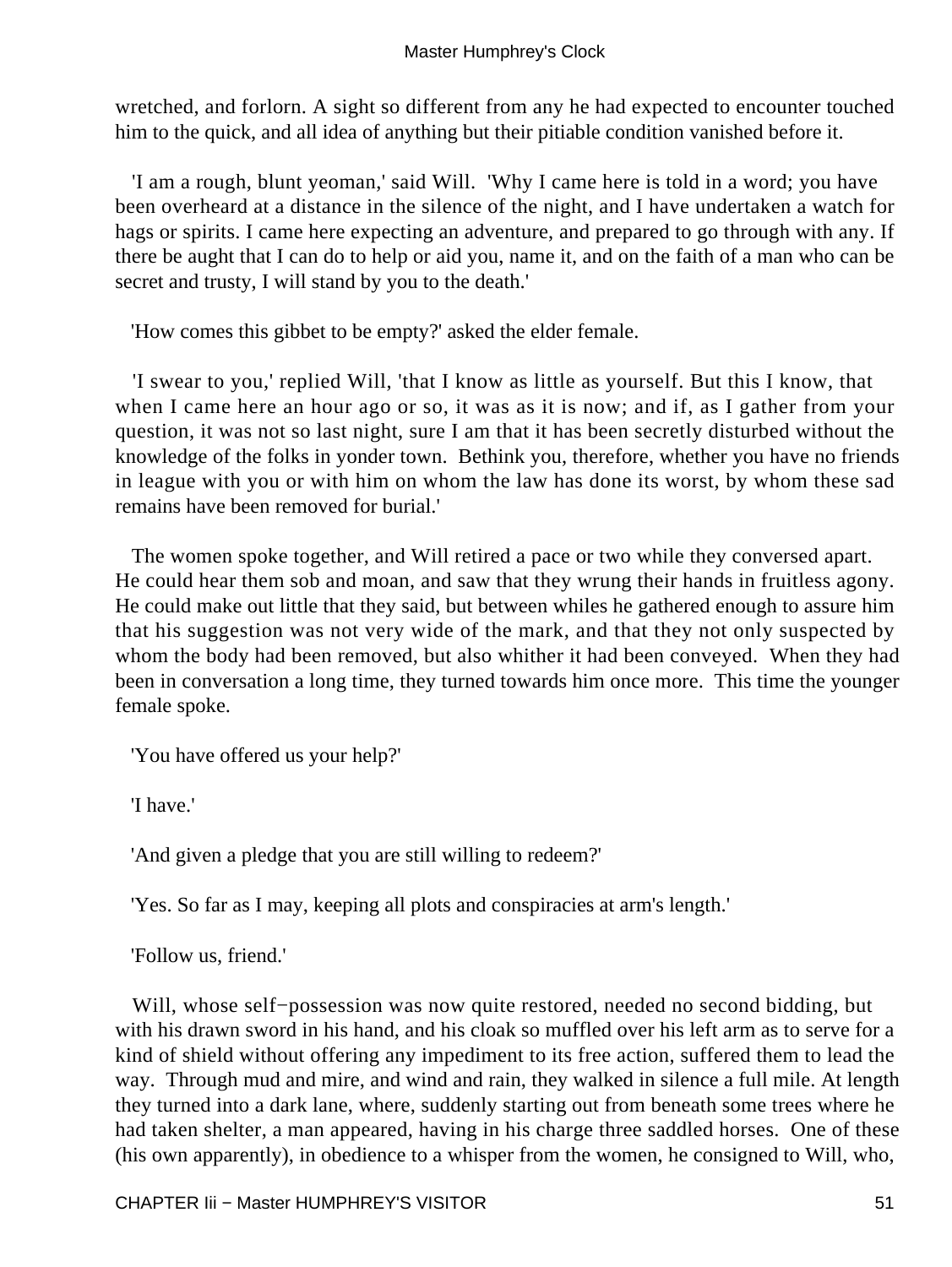seeing that they mounted, mounted also. Then, without a word spoken, they rode on together, leaving the attendant behind.

 They made no halt nor slackened their pace until they arrived near Putney. At a large wooden house which stood apart from any other they alighted, and giving their horses to one who was already waiting, passed in by a side door, and so up some narrow creaking stairs into a small panelled chamber, where Will was left alone. He had not been here very long, when the door was softly opened, and there entered to him a cavalier whose face was concealed beneath a black mask.

 Will stood upon his guard, and scrutinised this figure from head to foot. The form was that of a man pretty far advanced in life, but of a firm and stately carriage. His dress was of a rich and costly kind, but so soiled and disordered that it was scarcely to be recognised for one of those gorgeous suits which the expensive taste and fashion of the time prescribed for men of any rank or station.

 He was booted and spurred, and bore about him even as many tokens of the state of the roads as Will himself. All this he noted, while the eyes behind the mask regarded him with equal attention. This survey over, the cavalier broke silence.

'Thou'rt young and bold, and wouldst be richer than thou art?'

 'The two first I am,' returned Will. 'The last I have scarcely thought of. But be it so. Say that I would be richer than I am; what then?'

'The way lies before thee now,' replied the Mask.

'Show it me.'

 'First let me inform thee, that thou wert brought here to−night lest thou shouldst too soon have told thy tale to those who placed thee on the watch.'

'I thought as much when I followed,' said Will. 'But I am no blab, not I.'

 'Good,' returned the Mask. 'Now listen. He who was to have executed the enterprise of burying that body, which, as thou hast suspected, was taken down to−night, has left us in our need.'

Will nodded, and thought within himself that if the Mask were to attempt to play any tricks, the first eyelet−hole on the left−hand side of his doublet, counting from the buttons up the front, would be a very good place in which to pink him neatly.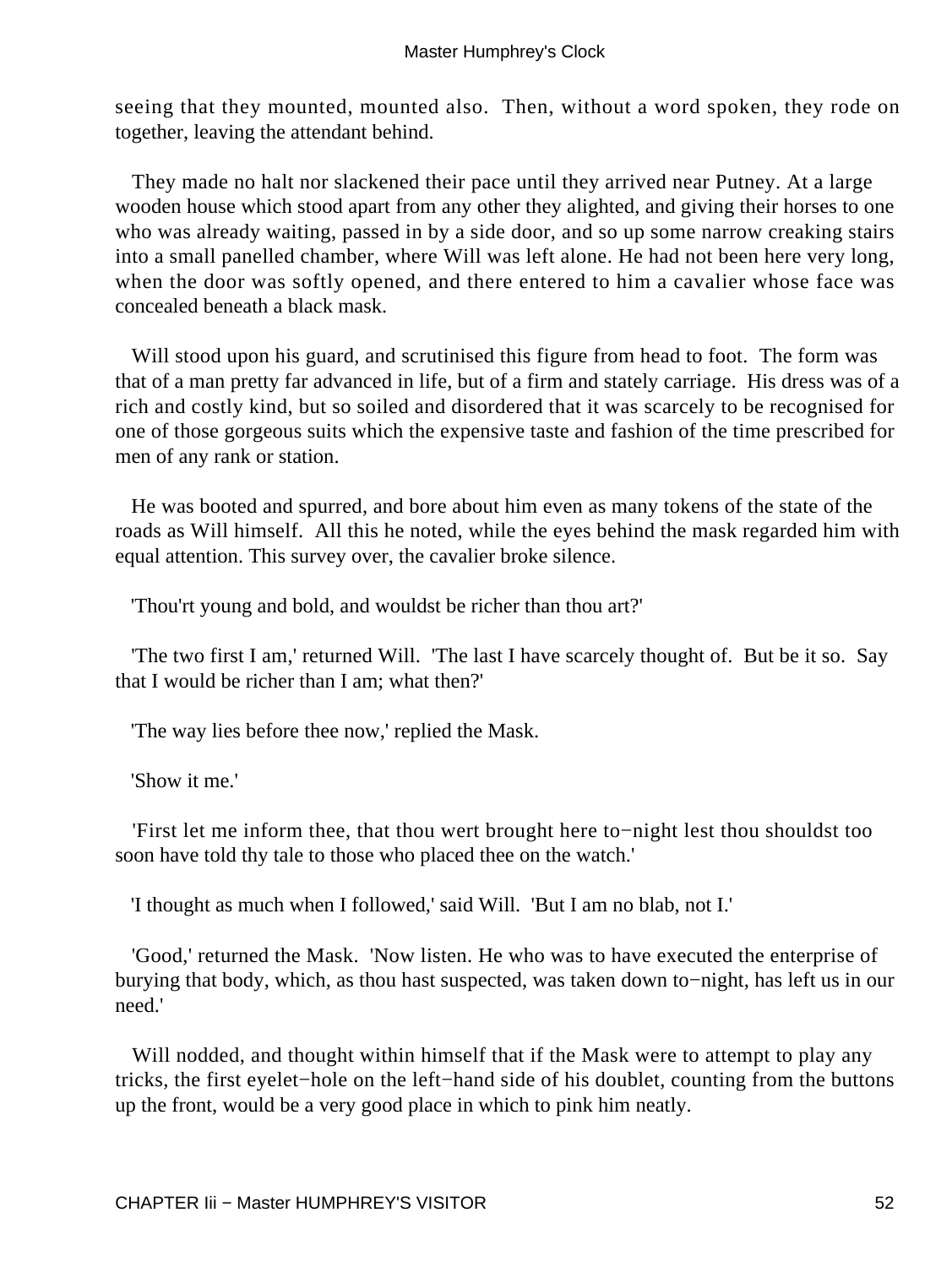'Thou art here, and the emergency is desperate. I propose his task to thee. Convey the body (now coffined in this house), by means that I shall show, to the Church of St. Dunstan in London to−morrow night, and thy service shall be richly paid. Thou'rt about to ask whose corpse it is. Seek not to know. I warn thee, seek not to know. Felons hang in chains on every moor and heath. Believe, as others do, that this was one, and ask no further. The murders of state policy, its victims or avengers, had best remain unknown to such as thee.'

'The mystery of this service,' said Will, 'bespeaks its danger. What is the reward?'

 'One hundred golden unities,' replied the cavalier. 'The danger to one who cannot be recognised as the friend of a fallen cause is not great, but there is some hazard to be run. Decide between that and the reward.'

'What if I refuse?' said Will.

 'Depart in peace, in God's name,' returned the Mask in a melancholy tone, 'and keep our secret, remembering that those who brought thee here were crushed and stricken women, and that those who bade thee go free could have had thy life with one word, and no man the wiser.'

 Men were readier to undertake desperate adventures in those times than they are now. In this case the temptation was great, and the punishment, even in case of detection, was not likely to be very severe, as Will came of a loyal stock, and his uncle was in good repute, and a passable tale to account for his possession of the body and his ignorance of the identity might be easily devised.

 The cavalier explained that a coveted cart had been prepared for the purpose; that the time of departure could be arranged so that he should reach London Bridge at dusk, and proceed through the City after the day had closed in; that people would be ready at his journey's end to place the coffin in a vault without a minute's delay; that officious inquirers in the streets would be easily repelled by the tale that he was carrying for interment the corpse of one who had died of the plague; and in short showed him every reason why he should succeed, and none why he should fail. After a time they were joined by another gentleman, masked like the first, who added new arguments to those which had been already urged; the wretched wife, too, added her tears and prayers to their calmer representations; and in the end, Will, moved by compassion and good−nature, by a love of the marvellous, by a mischievous anticipation of the terrors of the Kingston people when he should be missing next day, and finally, by the prospect of gain, took upon himself the task, and devoted all his energies to its successful execution.

 The following night, when it was quite dark, the hollow echoes of old London Bridge responded to the rumbling of the cart which contained the ghastly load, the object of Will Marks' care. Sufficiently disguised to attract no attention by his garb, Will walked at the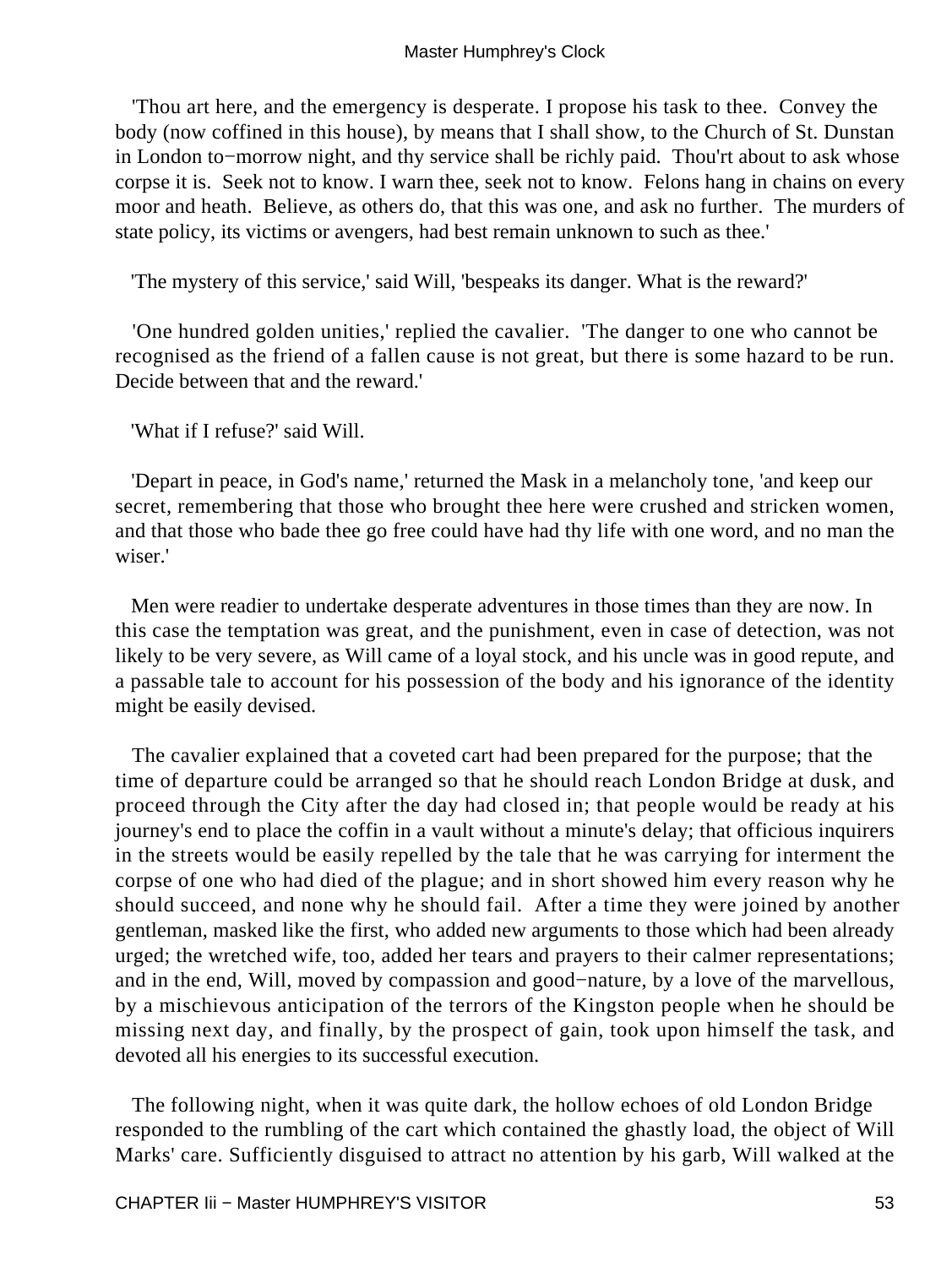horse's head, as unconcerned as a man could be who was sensible that he had now arrived at the most dangerous part of his undertaking, but full of boldness and confidence.

 It was now eight o'clock. After nine, none could walk the streets without danger of their lives, and even at this hour, robberies and murder were of no uncommon occurrence. The shops upon the bridge were all closed; the low wooden arches thrown across the way were like so many black pits, in every one of which ill−favoured fellows lurked in knots of three or four; some standing upright against the wall, lying in wait; others skulking in gateways, and thrusting out their uncombed heads and scowling eyes: others crossing and recrossing, and constantly jostling both horse and man to provoke a quarrel; others stealing away and summoning their companions in a low whistle. Once, even in that short passage, there was the noise of scuffling and the clash of swords behind him, but Will, who knew the City and its ways, kept straight on and scarcely turned his head.

 The streets being unpaved, the rain of the night before had converted them into a perfect quagmire, which the splashing water− spouts from the gables, and the filth and offal cast from the different houses, swelled in no small degree. These odious matters being left to putrefy in the close and heavy air, emitted an insupportable stench, to which every court and passage poured forth a contribution of its own. Many parts, even of the main streets, with their projecting stories tottering overhead and nearly shutting out the sky, were more like huge chimneys than open ways. At the corners of some of these, great bonfires were burning to prevent infection from the plague, of which it was rumoured that some citizens had lately died; and few, who availing themselves of the light thus afforded paused for a moment to look around them, would have been disposed to doubt the existence of the disease, or wonder at its dreadful visitations.

 But it was not in such scenes as these, or even in the deep and miry road, that Will Marks found the chief obstacles to his progress. There were kites and ravens feeding in the streets (the only scavengers the City kept), who, scenting what he carried, followed the cart or fluttered on its top, and croaked their knowledge of its burden and their ravenous appetite for prey. There were distant fires, where the poor wood and plaster tenements wasted fiercely, and whither crowds made their way, clamouring eagerly for plunder, beating down all who came within their reach, and yelling like devils let loose. There were single−handed men flying from bands of ruffians, who pursued them with naked weapons, and hunted them savagely; there were drunken, desperate robbers issuing from their dens and staggering through the open streets where no man dared molest them; there were vagabond servitors returning from the Bear Garden, where had been good sport that day, dragging after them their torn and bleeding dogs, or leaving them to die and rot upon the road. Nothing was abroad but cruelty, violence, and disorder.

 Many were the interruptions which Will Marks encountered from these stragglers, and many the narrow escapes he made. Now some stout bully would take his seat upon the cart, insisting to be driven to his own home, and now two or three men would come down upon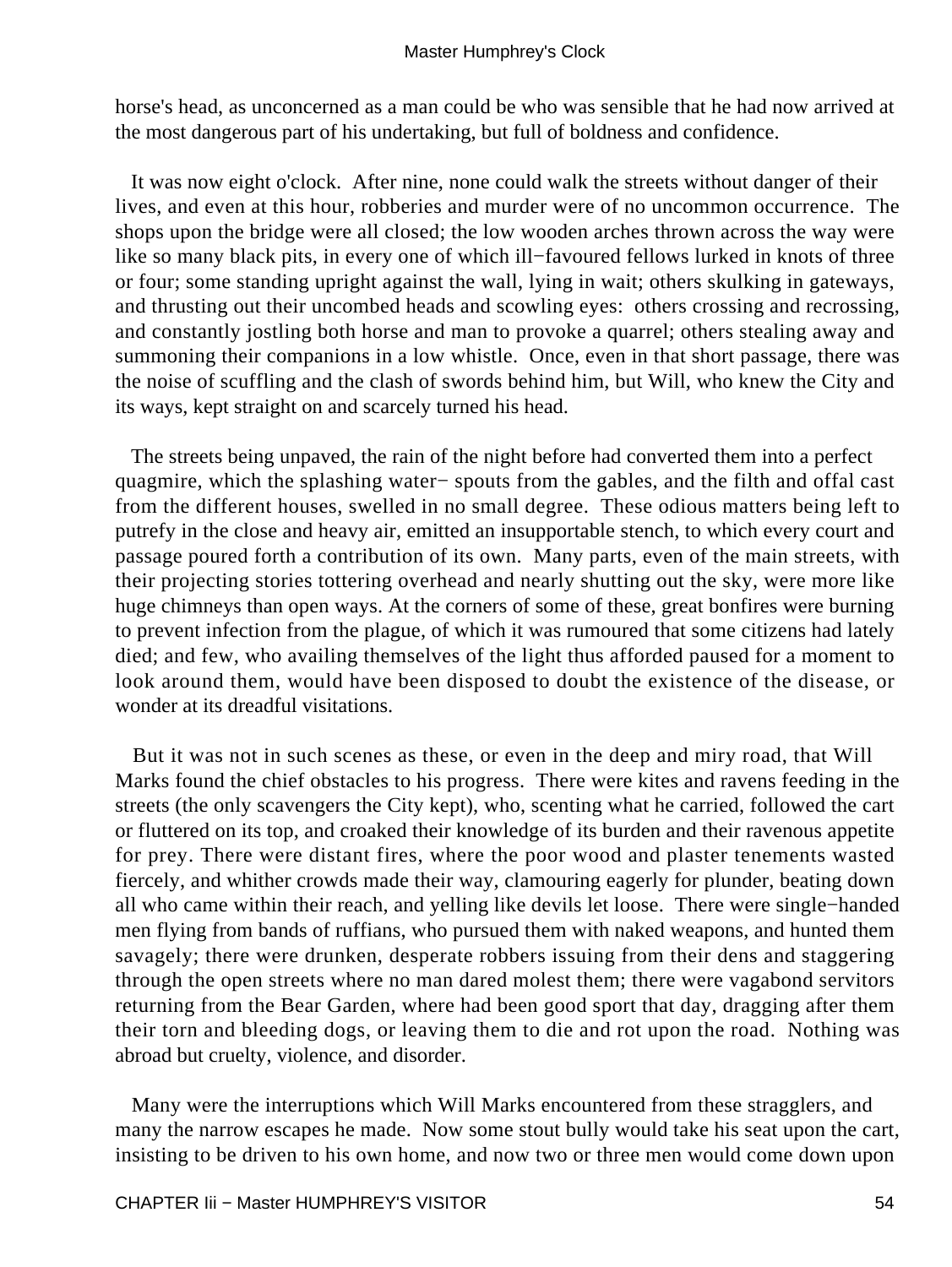him together, and demand that on peril of his life he showed them what he had inside. Then a party of the city watch, upon their rounds, would draw across the road, and not satisfied with his tale, question him closely, and revenge themselves by a little cuffing and hustling for maltreatment sustained at other hands that night. All these assailants had to be rebutted, some by fair words, some by foul, and some by blows. But Will Marks was not the man to be stopped or turned back now he had penetrated so far, and though he got on slowly, still he made his way down Fleet−street and reached the church at last.

 As he had been forewarned, all was in readiness. Directly he stopped, the coffin was removed by four men, who appeared so suddenly that they seemed to have started from the earth. A fifth mounted the cart, and scarcely allowing Will time to snatch from it a little bundle containing such of his own clothes as he had thrown off on assuming his disguise, drove briskly away. Will never saw cart or man again.

 He followed the body into the church, and it was well he lost no time in doing so, for the door was immediately closed. There was no light in the building save that which came from a couple of torches borne by two men in cloaks, who stood upon the brink of a vault. Each supported a female figure, and all observed a profound silence.

 By this dim and solemn glare, which made Will feel as though light itself were dead, and its tomb the dreary arches that frowned above, they placed the coffin in the vault, with uncovered heads, and closed it up. One of the torch−bearers then turned to Will, and stretched forth his hand, in which was a purse of gold. Something told him directly that those were the same eyes which he had seen beneath the mask.

 'Take it,' said the cavalier in a low voice, 'and be happy. Though these have been hasty obsequies, and no priest has blessed the work, there will not be the less peace with thee thereafter, for having laid his bones beside those of his little children. Keep thy own counsel, for thy sake no less than ours, and God be with thee!'

 'The blessing of a widowed mother on thy head, good friend!' cried the younger lady through her tears; 'the blessing of one who has now no hope or rest but in this grave!'

 Will stood with the purse in his hand, and involuntarily made a gesture as though he would return it, for though a thoughtless fellow, he was of a frank and generous nature. But the two gentlemen, extinguishing their torches, cautioned him to be gone, as their common safety would be endangered by a longer delay; and at the same time their retreating footsteps sounded through the church. He turned, therefore, towards the point at which he had entered, and seeing by a faint gleam in the distance that the door was again partially open, groped his way towards it and so passed into the street.

 Meantime the local authorities of Kingston had kept watch and ward all the previous night, fancying every now and then that dismal shrieks were borne towards them on the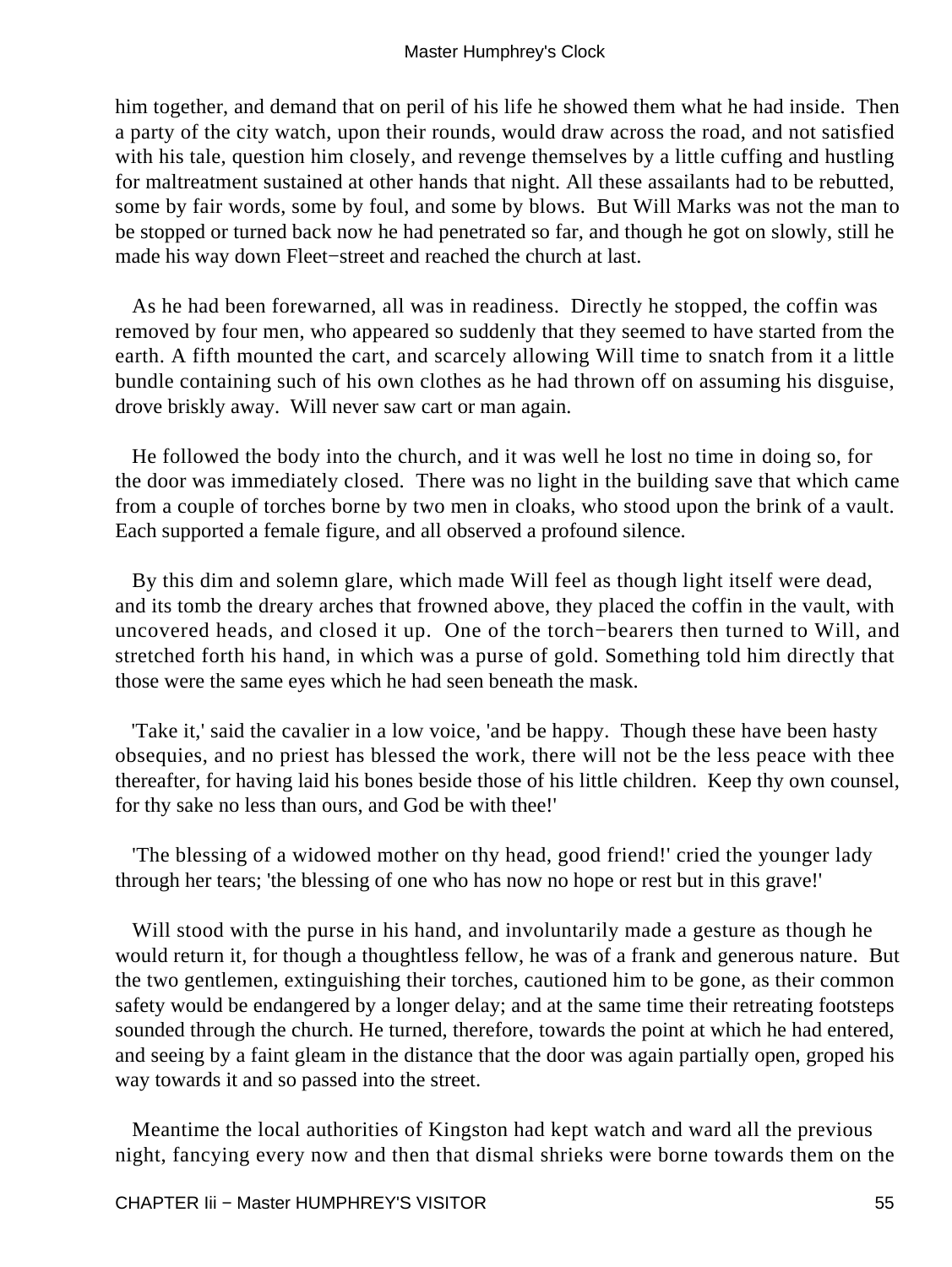wind, and frequently winking to each other, and drawing closer to the fire as they drank the health of the lonely sentinel, upon whom a clerical gentleman present was especially severe by reason of his levity and youthful folly. Two or three of the gravest in company, who were of a theological turn, propounded to him the question, whether such a character was not but poorly armed for single combat with the Devil, and whether he himself would not have been a stronger opponent; but the clerical gentleman, sharply reproving them for their presumption in discussing such questions, clearly showed that a fitter champion than Will could scarcely have been selected, not only for that being a child of Satan, he was the less likely to be alarmed by the appearance of his own father, but because Satan himself would be at his ease in such company, and would not scruple to kick up his heels to an extent which it was quite certain he would never venture before clerical eyes, under whose influence (as was notorious) he became quite a tame and milk−and−water character.

 But when next morning arrived, and with it no Will Marks, and when a strong party repairing to the spot, as a strong party ventured to do in broad day, found Will gone and the gibbet empty, matters grew serious indeed. The day passing away and no news arriving, and the night going on also without any intelligence, the thing grew more tremendous still; in short, the neighbourhood worked itself up to such a comfortable pitch of mystery and horror, that it is a great question whether the general feeling was not one of excessive disappointment, when, on the second morning, Will Marks returned.

 However this may be, back Will came in a very cool and collected state, and appearing not to trouble himself much about anybody except old John Podgers, who, having been sent for, was sitting in the Town Hall crying slowly, and dozing between whiles. Having embraced his uncle and assured him of his safety, Will mounted on a table and told his story to the crowd.

 And surely they would have been the most unreasonable crowd that ever assembled together, if they had been in the least respect disappointed with the tale he told them; for besides describing the Witches' Dance to the minutest motion of their legs, and performing it in character on the table, with the assistance of a broomstick, he related how they had carried off the body in a copper caldron, and so bewitched him, that he lost his senses until he found himself lying under a hedge at least ten miles off, whence he had straightway returned as they then beheld. The story gained such universal applause that it soon afterwards brought down express from London the great witch−finder of the age, the Heaven−born Hopkins, who having examined Will closely on several points, pronounced it the most extraordinary and the best accredited witch− story ever known, under which title it was published at the Three Bibles on London Bridge, in small quarto, with a view of the caldron from an original drawing, and a portrait of the clerical gentleman as he sat by the fire.

 On one point Will was particularly careful: and that was to describe for the witches he had seen, three impossible old females, whose likenesses never were or will be. Thus he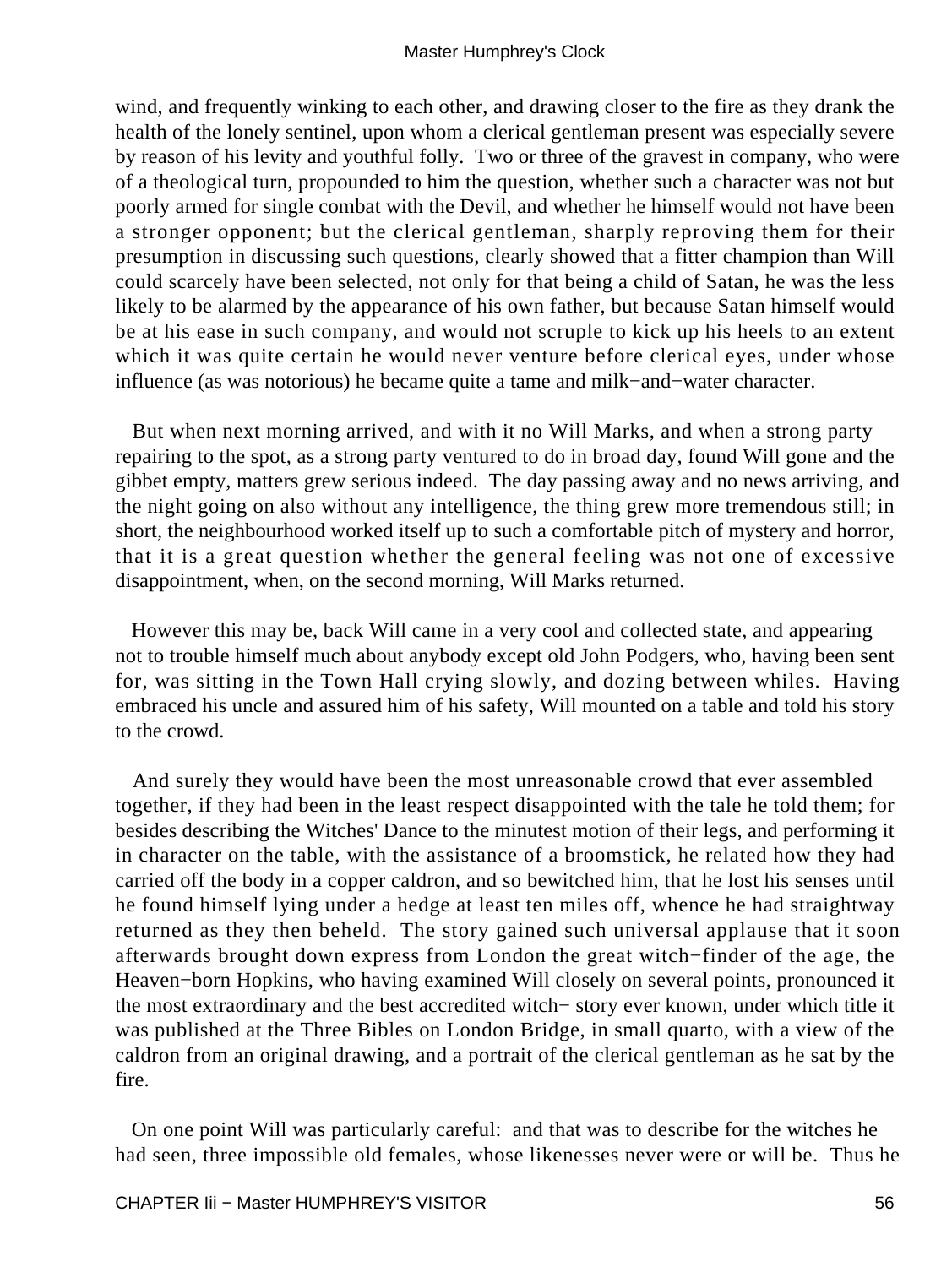saved the lives of the suspected parties, and of all other old women who were dragged before him to be identified.

 This circumstance occasioned John Podgers much grief and sorrow, until happening one day to cast his eyes upon his house−keeper, and observing her to be plainly afflicted with rheumatism, he procured her to be burnt as an undoubted witch. For this service to the state he was immediately knighted, and became from that time Sir John Podgers.

 Will Marks never gained any clue to the mystery in which he had been an actor, nor did any inscription in the church, which he often visited afterwards, nor any of the limited inquiries that he dared to make, yield him the least assistance. As he kept his own secret, he was compelled to spend the gold discreetly and sparingly. In the course of time he married the young lady of whom I have already told you, whose maiden name is not recorded, with whom he led a prosperous and happy life. Years and years after this adventure, it was his wont to tell her upon a stormy night that it was a great comfort to him to think those bones, to whomsoever they might have once belonged, were not bleaching in the troubled air, but were mouldering away with the dust of their own kith and kindred in a quiet grave.

# **Further Particulars of master** HUMPHREY'S **Visitor**

 Being very full of Mr. Pickwick's application, and highly pleased with the compliment he had paid me, it will be readily supposed that long before our next night of meeting I communicated it to my three friends, who unanimously voted his admission into our body. We all looked forward with some impatience to the occasion which would enroll him among us, but I am greatly mistaken if Jack Redburn and myself were not by many degrees the most impatient of the party.

 At length the night came, and a few minutes after ten Mr. Pickwick's knock was heard at the street−door. He was shown into a lower room, and I directly took my crooked stick and went to accompany him up−stairs, in order that he might be presented with all honour and formality.

 'Mr. Pickwick,' said I, on entering the room, 'I am rejoiced to see you, − rejoiced to believe that this is but the opening of a long series of visits to this house, and but the beginning of a close and lasting friendship.'

 That gentleman made a suitable reply with a cordiality and frankness peculiarly his own, and glanced with a smile towards two persons behind the door, whom I had not at first observed, and whom I immediately recognised as Mr. Samuel Weller and his father.

 It was a warm evening, but the elder Mr. Weller was attired, notwithstanding, in a most capacious greatcoat, and his chin enveloped in a large speckled shawl, such as is usually worn by stage coachmen on active service. He looked very rosy and very stout, especially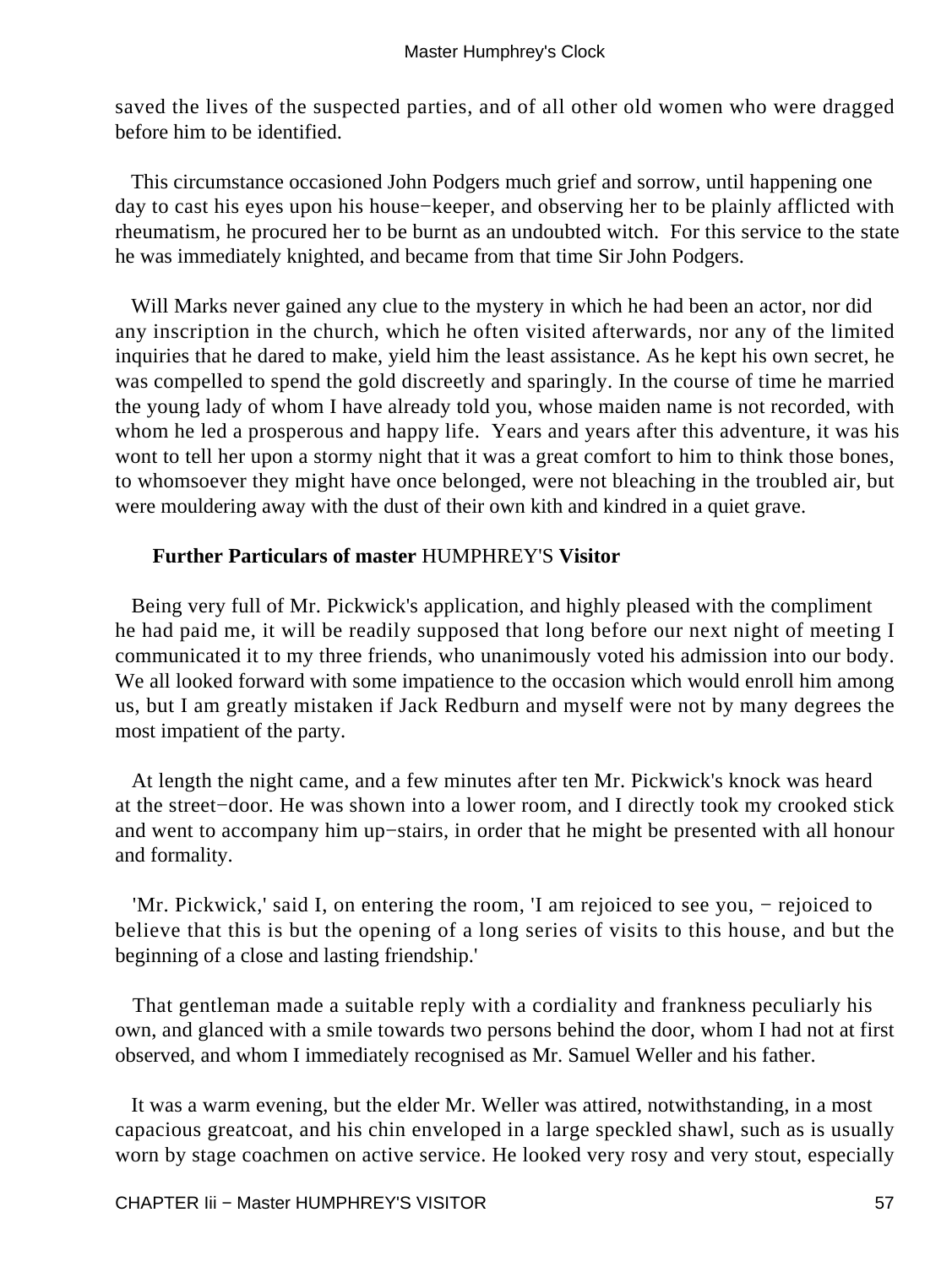about the legs, which appeared to have been compressed into his top−boots with some difficulty. His broad− brimmed hat he held under his left arm, and with the forefinger of his right hand he touched his forehead a great many times in acknowledgment of my presence.

'I am very glad to see you in such good health, Mr. Weller,' said I.

 'Why, thankee, sir,' returned Mr. Weller, 'the axle an't broke yet. We keeps up a steady pace, − not too sewere, but vith a moderate degree o' friction, − and the consekens is that ve're still a runnin' and comes in to the time reg'lar. − My son Samivel, sir, as you may have read on in history,' added Mr. Weller, introducing his first−born.

 I received Sam very graciously, but before he could say a word his father struck in again.

 'Samivel Veller, sir,' said the old gentleman, 'has conferred upon me the ancient title o' grandfather vich had long laid dormouse, and wos s'posed to be nearly hex−tinct in our family. Sammy, relate a anecdote o' vun o' them boys, – that 'ere little anecdote about young Tony sayin' as he **Would** smoke a pipe unbeknown to his mother.'

'Be quiet, can't you?' said Sam; 'I never see such a old magpie − never!'

 'That 'ere Tony is the blessedest boy,' said Mr. Weller, heedless of this rebuff, 'the blessedest boy as ever I see in MY days! of all the charmin'est infants as ever I heerd tell on, includin' them as was kivered over by the robin−redbreasts arter they'd committed sooicide with blackberries, there never wos any like that 'ere little Tony. He's alvays a playin' vith a quart pot, that boy is! To see him a settin' down on the doorstep pretending to drink out of it, and fetching a long breath artervards, and smoking a bit of firevood, and sayin', «Now I'm grandfather,» − to see him a doin' that at two year old is better than any play as wos ever wrote. «Now I'm grandfather!» He wouldn't take a pint pot if you wos to make him a present on it, but he gets his quart, and then he says, «Now I'm grandfather!»'

 Mr. Weller was so overpowered by this picture that he straightway fell into a most alarming fit of coughing, which must certainly have been attended with some fatal result but for the dexterity and promptitude of Sam, who, taking a firm grasp of the shawl just under his father's chin, shook him to and fro with great violence, at the same time administering some smart blows between his shoulders. By this curious mode of treatment Mr. Weller was finally recovered, but with a very crimson face, and in a state of great exhaustion.

'He'll do now, Sam,' said Mr. Pickwick, who had been in some alarm himself.

 'He'll do, sir!' cried Sam, looking reproachfully at his parent. 'Yes, he **Will** do one o' these days, − he'll do for his−self and then he'll wish he hadn't. Did anybody ever see sich a inconsiderate old file, − laughing into conwulsions afore company, and stamping on the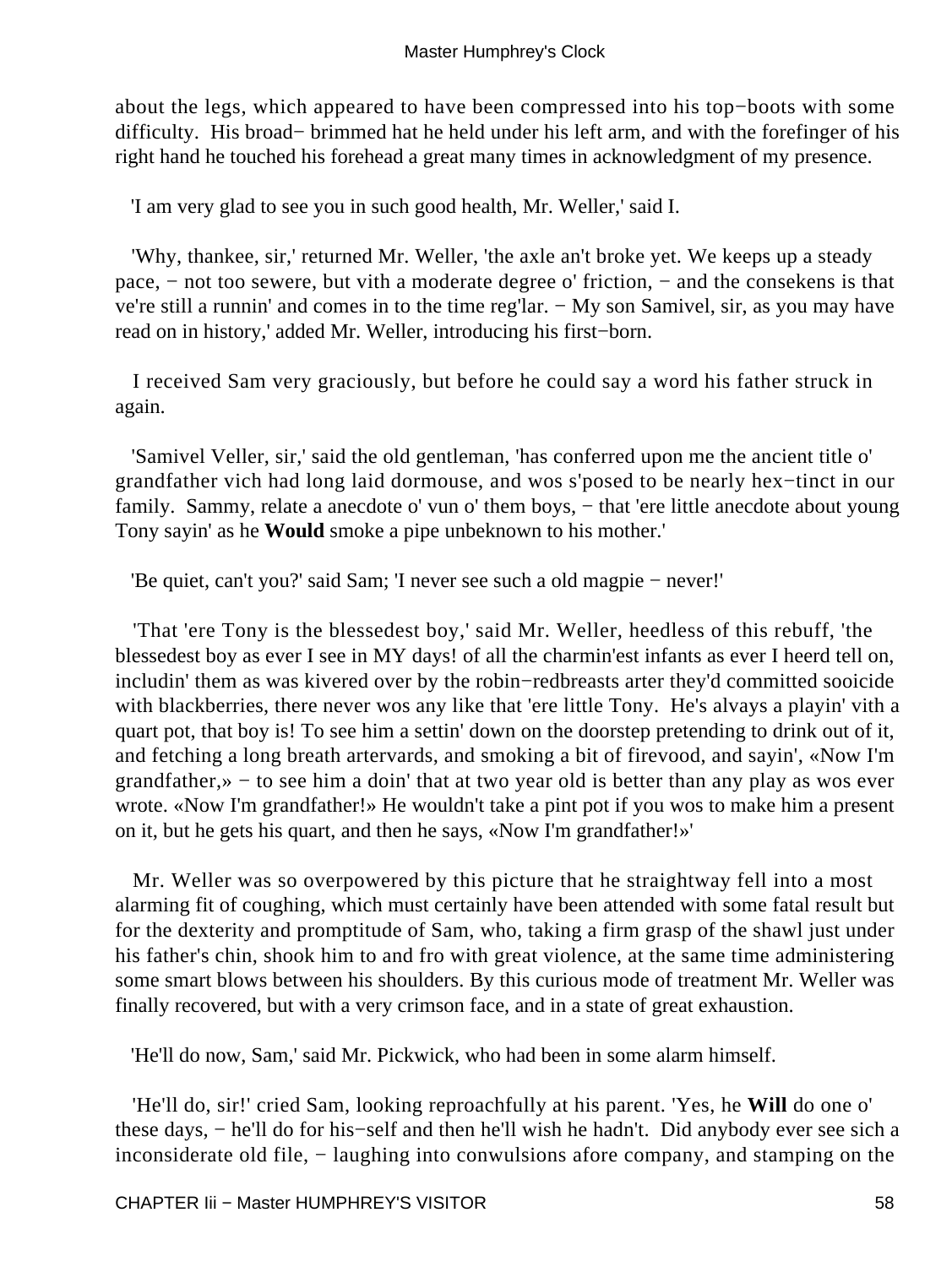floor as if he'd brought his own carpet vith him and wos under a wager to punch the pattern out in a given time? He'll begin again in a minute. There − he's a goin' off − I said he would!'

 In fact, Mr. Weller, whose mind was still running upon his precocious grandson, was seen to shake his head from side to side, while a laugh, working like an earthquake, below the surface, produced various extraordinary appearances in his face, chest, and shoulders, − the more alarming because unaccompanied by any noise whatever. These emotions, however, gradually subsided, and after three or four short relapses he wiped his eyes with the cuff of his coat, and looked about him with tolerable composure.

 'Afore the governor vith−draws,' said Mr. Weller, 'there is a pint, respecting vich Sammy has a qvestion to ask. Vile that qvestion is a perwadin' this here conwersation, p'raps the genl'men vill permit me to re−tire.'

'Wot are you goin' away for?' demanded Sam, seizing his father by the coat−tail.

 'I never see such a undootiful boy as you, Samivel,' returned Mr. Weller. 'Didn't you make a solemn promise, amountin' almost to a speeches o' wow, that you'd put that 'ere qvestion on my account?'

 'Well, I'm agreeable to do it,' said Sam, 'but not if you go cuttin' away like that, as the bull turned round and mildly observed to the drover ven they wos a goadin' him into the butcher's door. The fact is, sir,' said Sam, addressing me, 'that he wants to know somethin' respectin' that 'ere lady as is housekeeper here.'

'Ay. What is that?'

'Vy, sir,' said Sam, grinning still more, 'he wishes to know vether she − '

 'In short,' interposed old Mr. Weller decisively, a perspiration breaking out upon his forehead, 'vether that 'ere old creetur is or is not a widder.'

 Mr. Pickwick laughed heartily, and so did I, as I replied decisively, that 'my housekeeper was a spinster.'

'There!' cried Sam, 'now you're satisfied. You hear she's a spinster.'

'A wot?' said his father, with deep scorn.

'A spinster,' replied Sam.

Mr. Weller looked very hard at his son for a minute or two, and then said,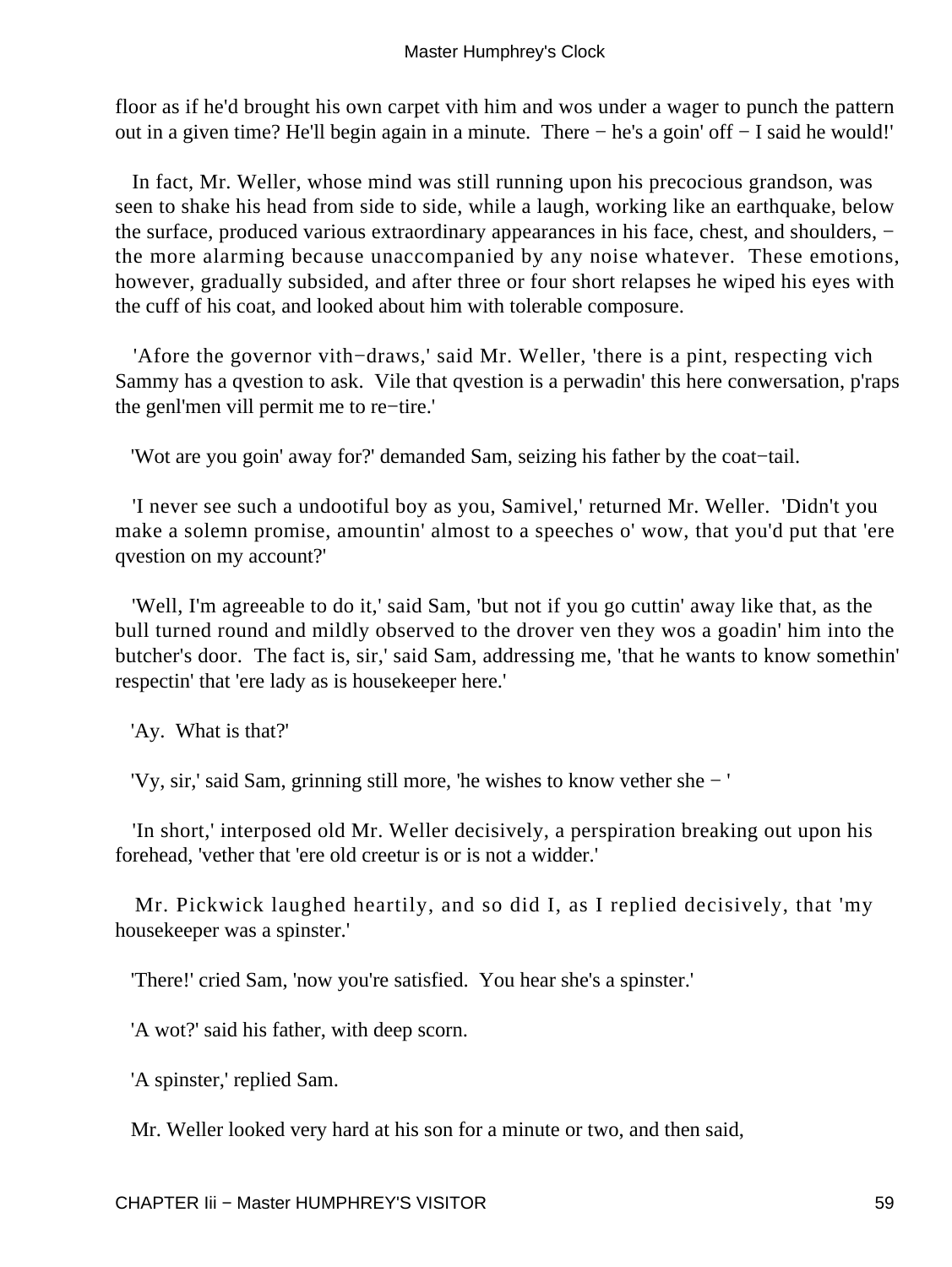'Never mind vether she makes jokes or not, that's no matter. Wot I say is, is that 'ere female a widder, or is she not?'

 'Wot do you mean by her making jokes?' demanded Sam, quite aghast at the obscurity of his parent's speech.

 'Never you mind, Samivel,' returned Mr. Weller gravely; 'puns may be wery good things or they may be wery bad 'uns, and a female may be none the better or she may be none the vurse for making of 'em; that's got nothing to do vith widders.'

 'Wy now,' said Sam, looking round, 'would anybody believe as a man at his time o' life could be running his head agin spinsters and punsters being the same thing?'

 'There an't a straw's difference between 'em,' said Mr. Weller. 'Your father didn't drive a coach for so many years, not to be ekal to his own langvidge as far as **That** goes, Sammy.'

 Avoiding the question of etymology, upon which the old gentleman's mind was quite made up, he was several times assured that the housekeeper had never been married. He expressed great satisfaction on hearing this, and apologised for the question, remarking that he had been greatly terrified by a widow not long before, and that his natural timidity was increased in consequence.

 'It wos on the rail,' said Mr. Weller, with strong emphasis; 'I wos a goin' down to Birmingham by the rail, and I wos locked up in a close carriage vith a living widder. Alone we wos; the widder and me wos alone; and I believe it wos only because we WOS alone and there wos no clergyman in the conwayance, that that 'ere widder didn't marry me afore ve reached the half−way station. Ven I think how she began a screaming as we wos a goin' under them tunnels in the dark, – how she kept on a faintin' and ketchin' hold o' me, – and how I tried to bust open the door as was tight−locked and perwented all escape − Ah! It was a awful thing, most awful!'

 Mr. Weller was so very much overcome by this retrospect that he was unable, until he had wiped his brow several times, to return any reply to the question whether he approved of railway communication, notwithstanding that it would appear from the answer which he ultimately gave, that he entertained strong opinions on the subject.

 'I con−sider,' said Mr. Weller, 'that the rail is unconstitootional and an inwaser o' priwileges, and I should wery much like to know what that 'ere old Carter as once stood up for our liberties and wun 'em too, − I should like to know wot he vould say, if he wos alive now, to Englishmen being locked up vith widders, or with anybody again their wills. Wot a old Carter would have said, a old Coachman may say, and I as−sert that in that pint o' view alone, the rail is an inwaser. As to the comfort, vere's the comfort o' sittin' in a harm−cheer lookin' at brick walls or heaps o' mud, never comin' to a public−house, never seein' a glass o'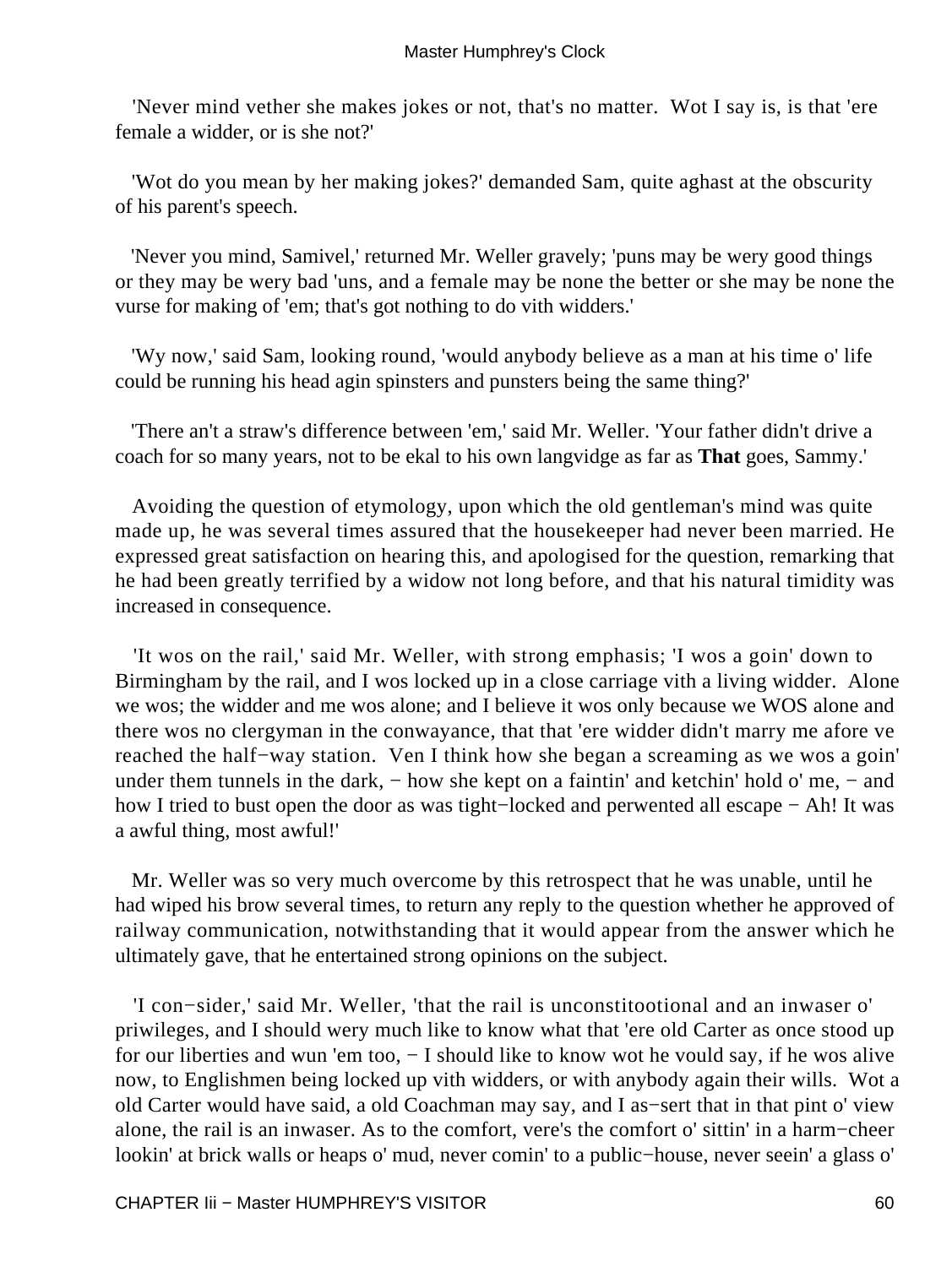ale, never goin' through a pike, never meetin' a change o' no kind (horses or othervise), but alvays comin' to a place, ven you come to one at all, the wery picter o' the last, vith the same p'leesemen standing about, the same blessed old bell a ringin', the same unfort'nate people standing behind the bars, a waitin' to be let in; and everythin' the same except the name, vich is wrote up in the same sized letters as the last name, and vith the same colours. As to the Honour and dignity o' travellin', vere can that be vithout a coachman; and wot's the rail to sich coachmen and guards as is sometimes forced to go by it, but a outrage and a insult? As to the pace, wot sort o' pace do you think I, Tony Veller, could have kept a coach goin' at, for five hundred thousand pound a mile, paid in adwance afore the coach was on the road? And as to the ingein, – a nasty, wheezin', creakin', gaspin', puffin', bustin' monster, alvays out o' breath, vith a shiny green−and−gold back, like a unpleasant beetle in that 'ere gas magnifier, – as to the ingein as is alvays a pourin' out red–hot coals at night, and black smoke in the day, the sensiblest thing it does, in my opinion, is, ven there's somethin' in the vay, and it sets up that 'ere frightful scream vich seems to say, «Now here's two hundred and forty passengers in the wery greatest extremity o' danger, and here's their two hundred and forty screams in vun!»'

 By this time I began to fear that my friends would be rendered impatient by my protracted absence. I therefore begged Mr. Pickwick to accompany me up−stairs, and left the two Mr. Wellers in the care of the housekeeper, laying strict injunctions upon her to treat them with all possible hospitality.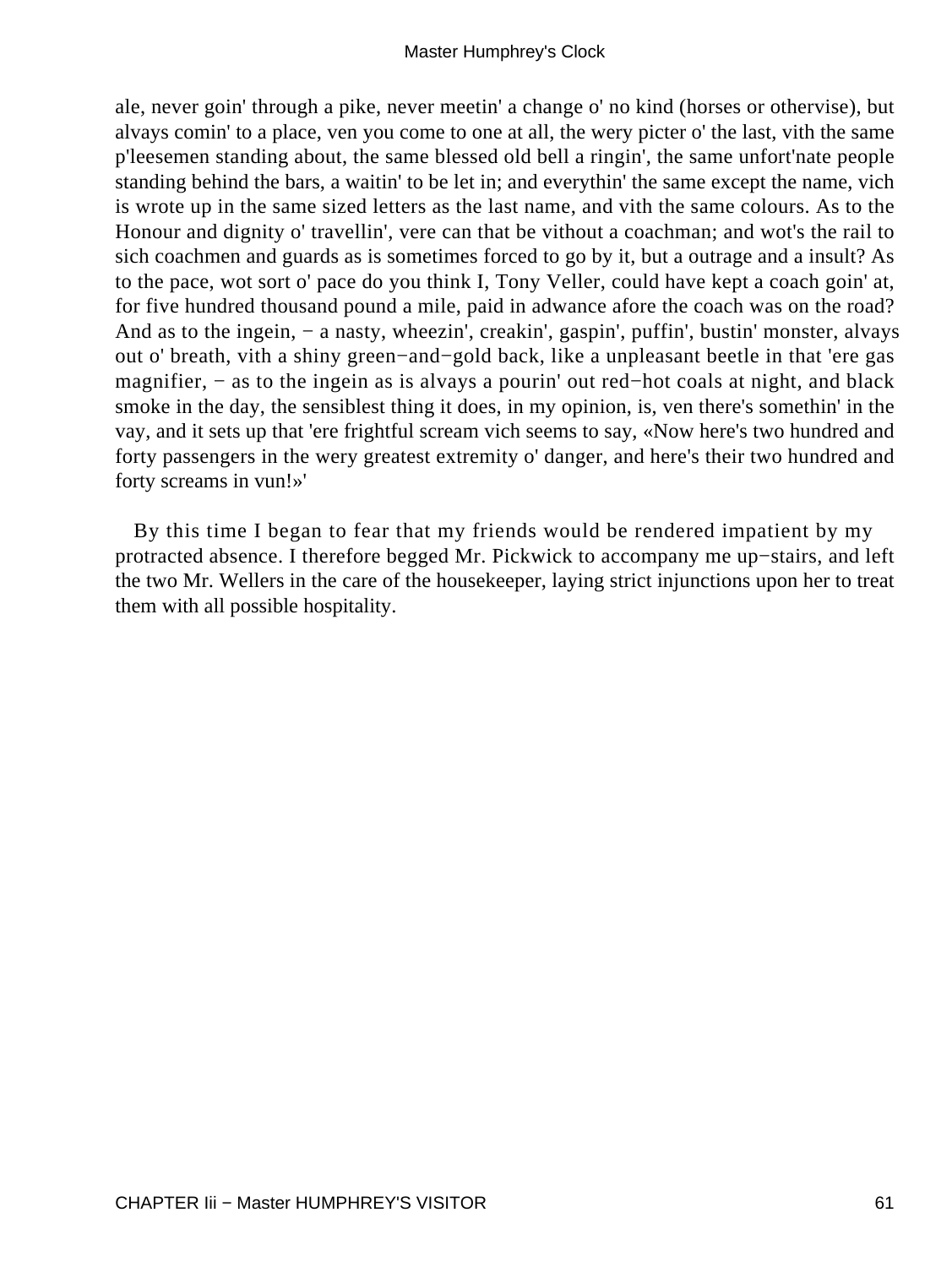# **[CHAPTER Iv − THE CLOCK](#page-93-0)**

*A*s we were going up−stairs, Mr. Pickwick put on his spectacles, which he had held in his hand hitherto; arranged his neckerchief, smoothed down his waistcoat, and made many other little preparations of that kind which men are accustomed to be mindful of, when they are going among strangers for the first time, and are anxious to impress them pleasantly. Seeing that I smiled, he smiled too, and said that if it had occurred to him before he left home, he would certainly have presented himself in pumps and silk stockings.

 'I would, indeed, my dear sir,' he said very seriously; 'I would have shown my respect for the society, by laying aside my gaiters.'

 'You may rest assured,' said I, 'that they would have regretted your doing so very much, for they are quite attached to them.'

 'No, really!' cried Mr. Pickwick, with manifest pleasure. 'Do you think they care about my gaiters? Do you seriously think that they identify me at all with my gaiters?'

'I am sure they do,' I replied.

 'Well, now,' said Mr. Pickwick, 'that is one of the most charming and agreeable circumstances that could possibly have occurred to me!'

 I should not have written down this short conversation, but that it developed a slight point in Mr. Pickwick's character, with which I was not previously acquainted. He has a secret pride in his legs. The manner in which he spoke, and the accompanying glance he bestowed upon his tights, convince me that Mr. Pickwick regards his legs with much innocent vanity.

 'But here are our friends,' said I, opening the door and taking his arm in mine; 'let them speak for themselves. – Gentlemen, I present to you Mr. Pickwick.'

 Mr. Pickwick and I must have been a good contrast just then. I, leaning quietly on my crutch−stick, with something of a care−worn, patient air; he, having hold of my arm, and bowing in every direction with the most elastic politeness, and an expression of face whose sprightly cheerfulness and good−humour knew no bounds. The difference between us must have been more striking yet, as we advanced towards the table, and the amiable gentleman, adapting his jocund step to my poor tread, had his attention divided between treating my infirmities with the utmost consideration, and affecting to be wholly unconscious that I required any.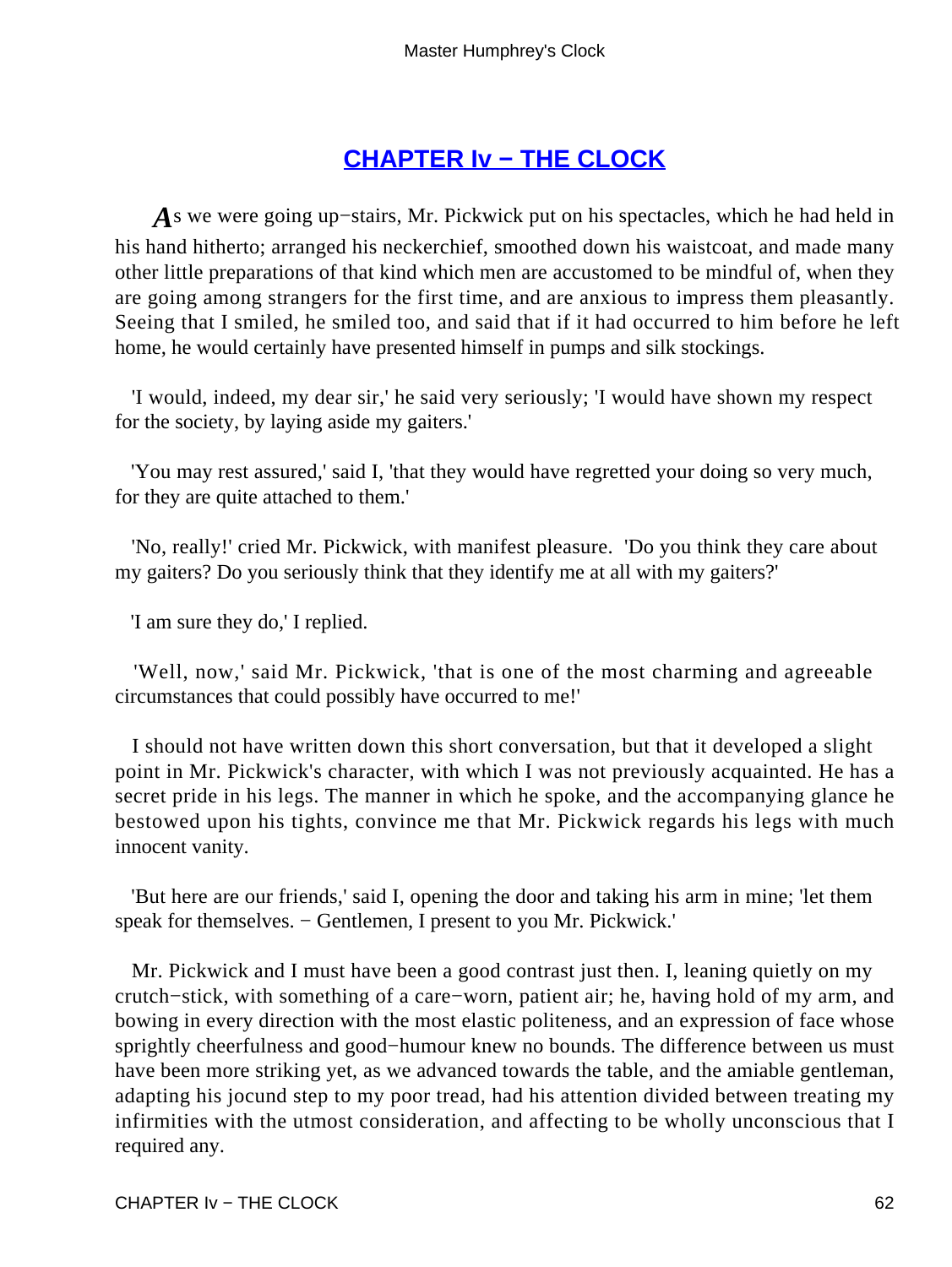I made him personally known to each of my friends in turn. First, to the deaf gentleman, whom he regarded with much interest, and accosted with great frankness and cordiality. He had evidently some vague idea, at the moment, that my friend being deaf must be dumb also; for when the latter opened his lips to express the pleasure it afforded him to know a gentleman of whom he had heard so much, Mr. Pickwick was so extremely disconcerted, that I was obliged to step in to his relief.

 His meeting with Jack Redburn was quite a treat to see. Mr. Pickwick smiled, and shook hands, and looked at him through his spectacles, and under them, and over them, and nodded his head approvingly, and then nodded to me, as much as to say, 'This is just the man; you were quite right;' and then turned to Jack and said a few hearty words, and then did and said everything over again with unimpaired vivacity. As to Jack himself, he was quite as much delighted with Mr. Pickwick as Mr. Pickwick could possibly be with him. Two people never can have met together since the world began, who exchanged a warmer or more enthusiastic greeting.

 It was amusing to observe the difference between this encounter and that which succeeded, between Mr. Pickwick and Mr. Miles. It was clear that the latter gentleman viewed our new member as a kind of rival in the affections of Jack Redburn, and besides this, he had more than once hinted to me, in secret, that although he had no doubt Mr. Pickwick was a very worthy man, still he did consider that some of his exploits were unbecoming a gentleman of his years and gravity. Over and above these grounds of distrust, it is one of his fixed opinions, that the law never can by possibility do anything wrong; he therefore looks upon Mr. Pickwick as one who has justly suffered in purse and peace for a breach of his plighted faith to an unprotected female, and holds that he is called upon to regard him with some suspicion on that account. These causes led to a rather cold and formal reception; which Mr. Pickwick acknowledged with the same stateliness and intense politeness as was displayed on the other side. Indeed, he assumed an air of such majestic defiance, that I was fearful he might break out into some solemn protest or declaration, and therefore inducted him into his chair without a moment's delay.

 This piece of generalship was perfectly successful. The instant he took his seat, Mr. Pickwick surveyed us all with a most benevolent aspect, and was taken with a fit of smiling full five minutes long. His interest in our ceremonies was immense. They are not very numerous or complicated, and a description of them may be comprised in very few words. As our transactions have already been, and must necessarily continue to be, more or less anticipated by being presented in these pages at different times, and under various forms, they do not require a detailed account.

 Our first proceeding when we are assembled is to shake hands all round, and greet each other with cheerful and pleasant looks. Remembering that we assemble not only for the promotion of our happiness, but with the view of adding something to the common stock, an air of languor or indifference in any member of our body would be regarded by the others as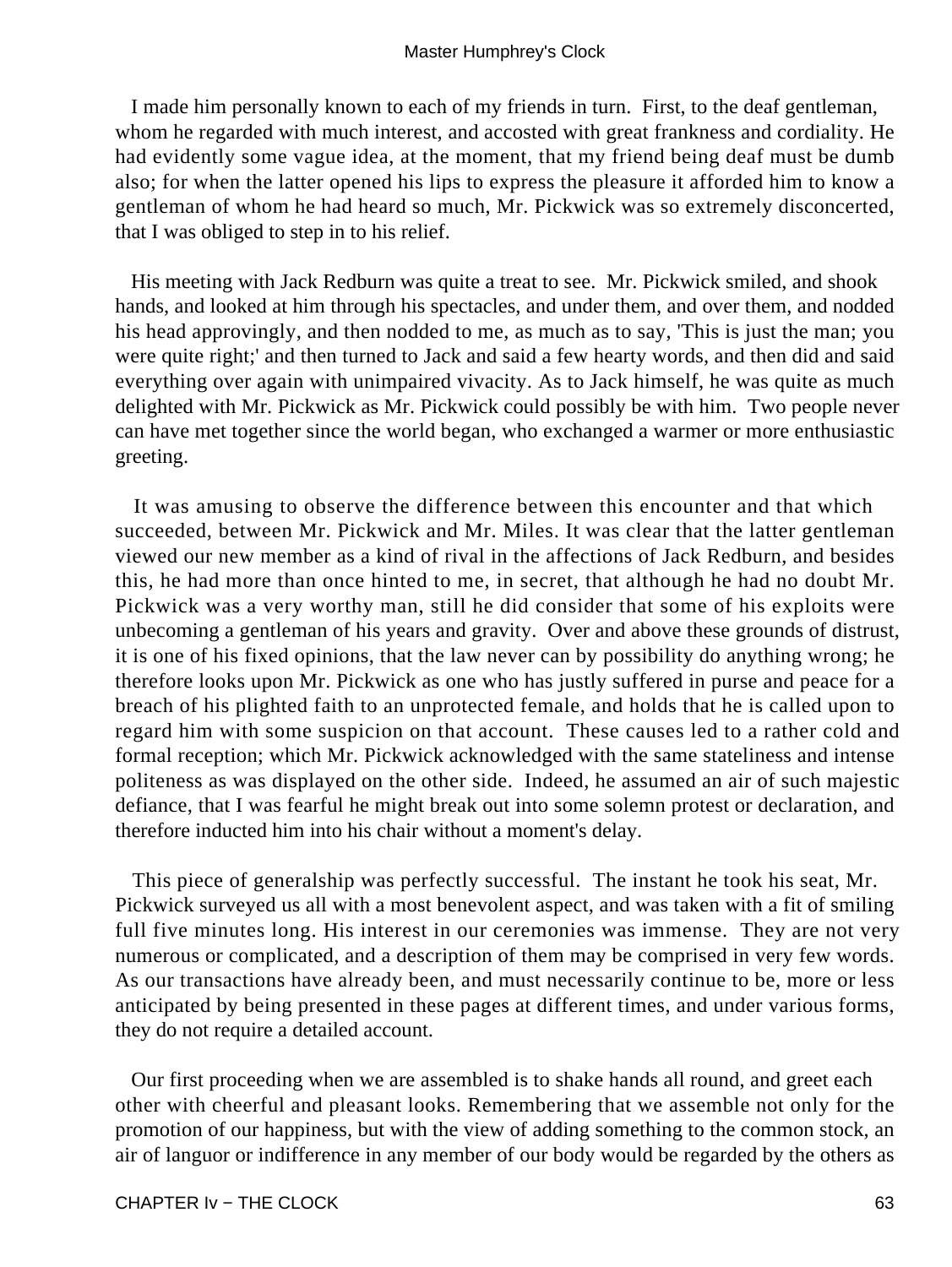a kind of treason. We have never had an offender in this respect; but if we had, there is no doubt that he would be taken to task pretty severely.

 Our salutation over, the venerable piece of antiquity from which we take our name is wound up in silence. The ceremony is always performed by Master Humphrey himself (in treating of the club, I may be permitted to assume the historical style, and speak of myself in the third person), who mounts upon a chair for the purpose, armed with a large key. While it is in progress, Jack Redburn is required to keep at the farther end of the room under the guardianship of Mr. Miles, for he is known to entertain certain aspiring and unhallowed thoughts connected with the clock, and has even gone so far as to state that if he might take the works out for a day or two, he thinks he could improve them. We pardon him his presumption in consideration of his good intentions, and his keeping this respectful distance, which last penalty is insisted on, lest by secretly wounding the object of our regard in some tender part, in the ardour of his zeal for its improvement, he should fill us with dismay and consternation.

 This regulation afforded Mr. Pickwick the highest delight, and seemed, if possible, to exalt Jack in his good opinion.

 The next ceremony is the opening of the clock−case (of which Master Humphrey has likewise the key), the taking from it as many papers as will furnish forth our evening's entertainment, and arranging in the recess such new contributions as have been provided since our last meeting. This is always done with peculiar solemnity. The deaf gentleman then fills and lights his pipe, and we once more take our seats round the table before mentioned, Master Humphrey acting as president, – if we can be said to have any president, where all are on the same social footing, – and our friend Jack as secretary. Our preliminaries being now concluded, we fall into any train of conversation that happens to suggest itself, or proceed immediately to one of our readings. In the latter case, the paper selected is consigned to Master Humphrey, who flattens it carefully on the table and makes dog's ears in the corner of every page, ready for turning over easily; Jack Redburn trims the lamp with a small machine of his own invention which usually puts it out; Mr. Miles looks on with great approval notwithstanding; the deaf gentleman draws in his chair, so that he can follow the words on the paper or on Master Humphrey's lips as he pleases; and Master Humphrey himself, looking round with mighty gratification, and glancing up at his old clock, begins to read aloud.

 Mr. Pickwick's face, while his tale was being read, would have attracted the attention of the dullest man alive. The complacent motion of his head and forefinger as he gently beat time, and corrected the air with imaginary punctuation, the smile that mantled on his features at every jocose passage, and the sly look he stole around to observe its effect, the calm manner in which he shut his eyes and listened when there was some little piece of description, the changing expression with which he acted the dialogue to himself, his agony that the deaf gentleman should know what it was all about, and his extraordinary anxiety to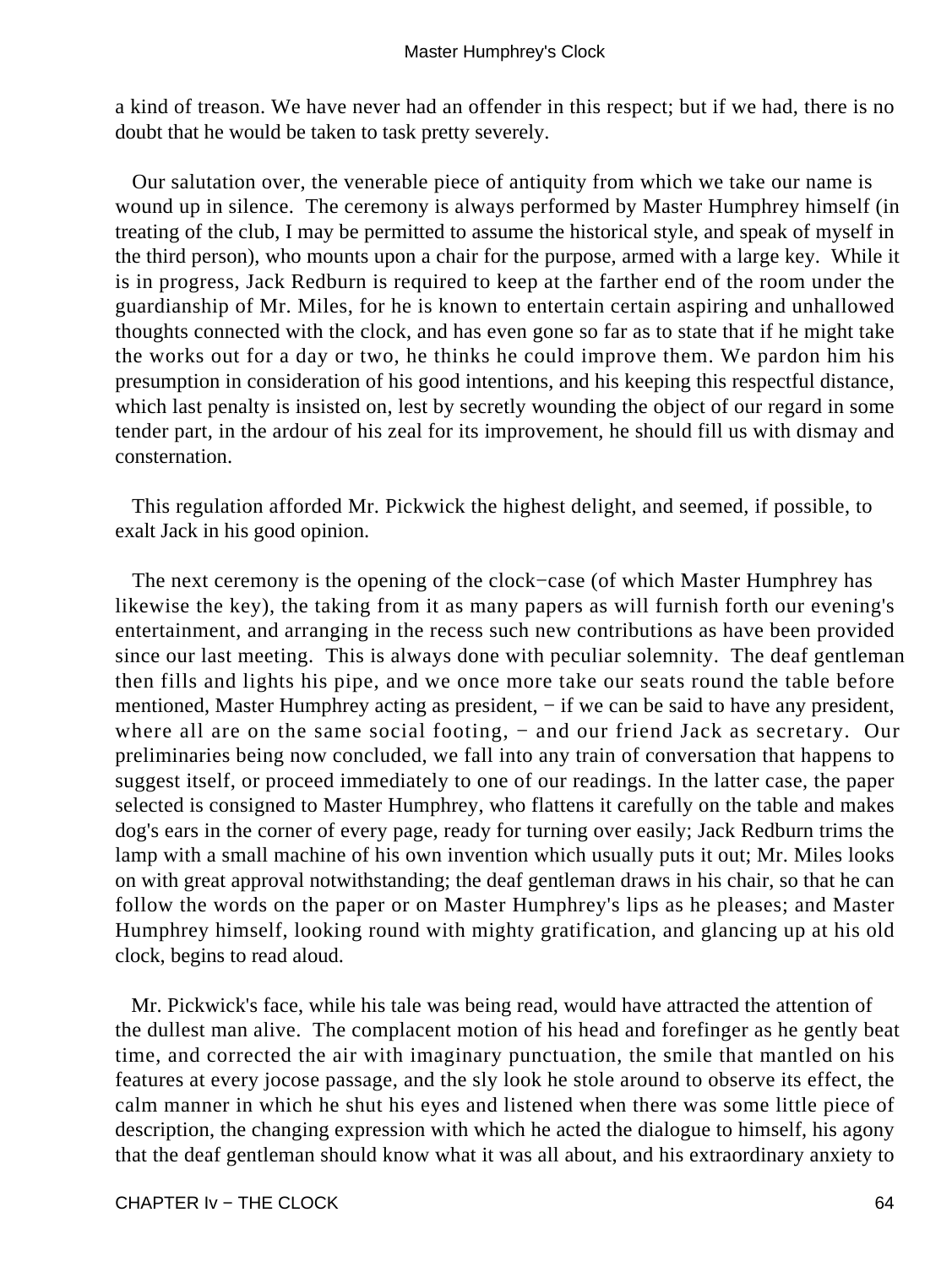correct the reader when he hesitated at a word in the manuscript, or substituted a wrong one, were alike worthy of remark. And when at last, endeavouring to communicate with the deaf gentleman by means of the finger alphabet, with which he constructed such words as are unknown in any civilised or savage language, he took up a slate and wrote in large text, one word in a line, the question, 'How − do − you − like − it?' − when he did this, and handing it over the table awaited the reply, with a countenance only brightened and improved by his great excitement, even Mr. Miles relaxed, and could not forbear looking at him for the moment with interest and favour.

 'It has occurred to me,' said the deaf gentleman, who had watched Mr. Pickwick and everybody else with silent satisfaction – 'it has occurred to me,' said the deaf gentleman, taking his pipe from his lips, 'that now is our time for filling our only empty chair.'

 As our conversation had naturally turned upon the vacant seat, we lent a willing ear to this remark, and looked at our friend inquiringly.

 'I feel sure,' said he, 'that Mr. Pickwick must be acquainted with somebody who would be an acquisition to us; that he must know the man we want. Pray let us not lose any time, but set this question at rest. Is it so, Mr. Pickwick?'

 The gentleman addressed was about to return a verbal reply, but remembering our friend's infirmity, he substituted for this kind of answer some fifty nods. Then taking up the slate and printing on it a gigantic 'Yes,' he handed it across the table, and rubbing his hands as he looked round upon our faces, protested that he and the deaf gentleman quite understood each other, already.

 'The person I have in my mind,' said Mr. Pickwick, 'and whom I should not have presumed to mention to you until some time hence, but for the opportunity you have given me, is a very strange old man. His name is Bamber.'

'Bamber!' said Jack. 'I have certainly heard the name before.'

 'I have no doubt, then,' returned Mr. Pickwick, 'that you remember him in those adventures of mine (the Posthumous Papers of our old club, I mean), although he is only incidentally mentioned; and, if I remember right, appears but once.'

 'That's it,' said Jack. 'Let me see. He is the person who has a grave interest in old mouldy chambers and the Inns of Court, and who relates some anecdotes having reference to his favourite theme, – and an odd ghost story, – is that the man?'

 'The very same. Now,' said Mr. Pickwick, lowering his voice to a mysterious and confidential tone, 'he is a very extraordinary and remarkable person; living, and talking, and looking, like some strange spirit, whose delight is to haunt old buildings; and absorbed in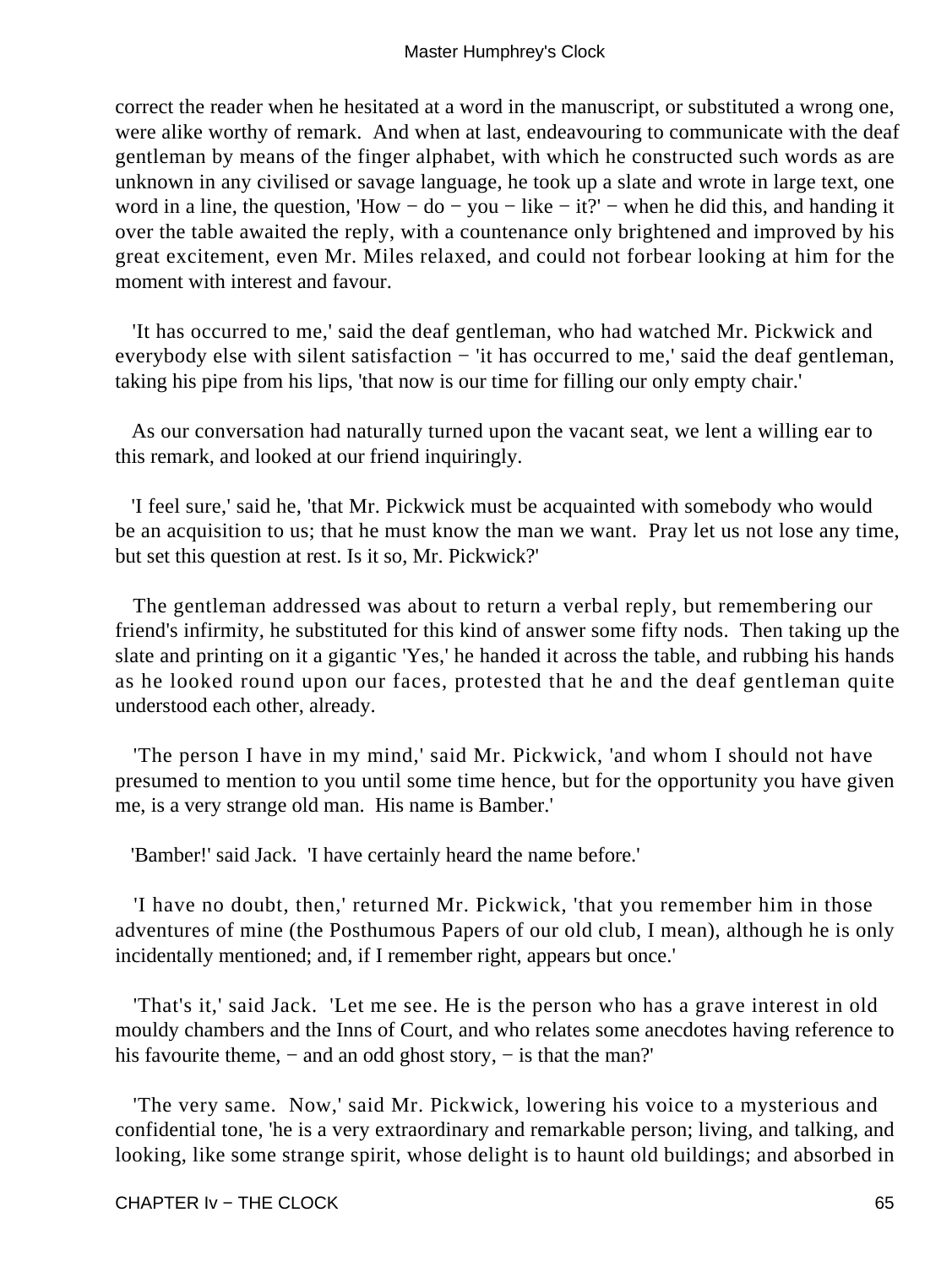that one subject which you have just mentioned, to an extent which is quite wonderful. When I retired into private life, I sought him out, and I do assure you that the more I see of him, the more strongly I am impressed with the strange and dreamy character of his mind.'

'Where does he live?' I inquired.

 'He lives,' said Mr. Pickwick, 'in one of those dull, lonely old places with which his thoughts and stories are all connected; quite alone, and often shut up close for several weeks together. In this dusty solitude he broods upon the fancies he has so long indulged, and when he goes into the world, or anybody from the world without goes to see him, they are still present to his mind and still his favourite topic. I may say, I believe, that he has brought himself to entertain a regard for me, and an interest in my visits; feelings which I am certain he would extend to Master Humphrey's Clock if he were once tempted to join us. All I wish you to understand is, that he is a strange, secluded visionary, in the world but not of it; and as unlike anybody here as he is unlike anybody elsewhere that I have ever met or known.'

 Mr. Miles received this account of our proposed companion with rather a wry face, and after murmuring that perhaps he was a little mad, inquired if he were rich.

'I never asked him,' said Mr. Pickwick.

'You might know, sir, for all that,' retorted Mr. Miles, sharply.

 'Perhaps so, sir,' said Mr. Pickwick, no less sharply than the other, 'but I do not. Indeed,' he added, relapsing into his usual mildness, 'I have no means of judging. He lives poorly, but that would seem to be in keeping with his character. I never heard him allude to his circumstances, and never fell into the society of any man who had the slightest acquaintance with them. I have really told you all I know about him, and it rests with you to say whether you wish to know more, or know quite enough already.'

We were unanimously of opinion that we would seek to know more; and as a sort of compromise with Mr. Miles (who, although he said 'Yes − O certainly − he should like to know more about the gentleman − he had no right to put himself in opposition to the general wish,' and so forth, shook his head doubtfully and hemmed several times with peculiar gravity), it was arranged that Mr. Pickwick should carry me with him on an evening visit to the subject of our discussion, for which purpose an early appointment between that gentleman and myself was immediately agreed upon; it being understood that I was to act upon my own responsibility, and to invite him to join us or not, as I might think proper. This solemn question determined, we returned to the clock−case (where we have been forestalled by the reader), and between its contents, and the conversation they occasioned, the remainder of our time passed very quickly.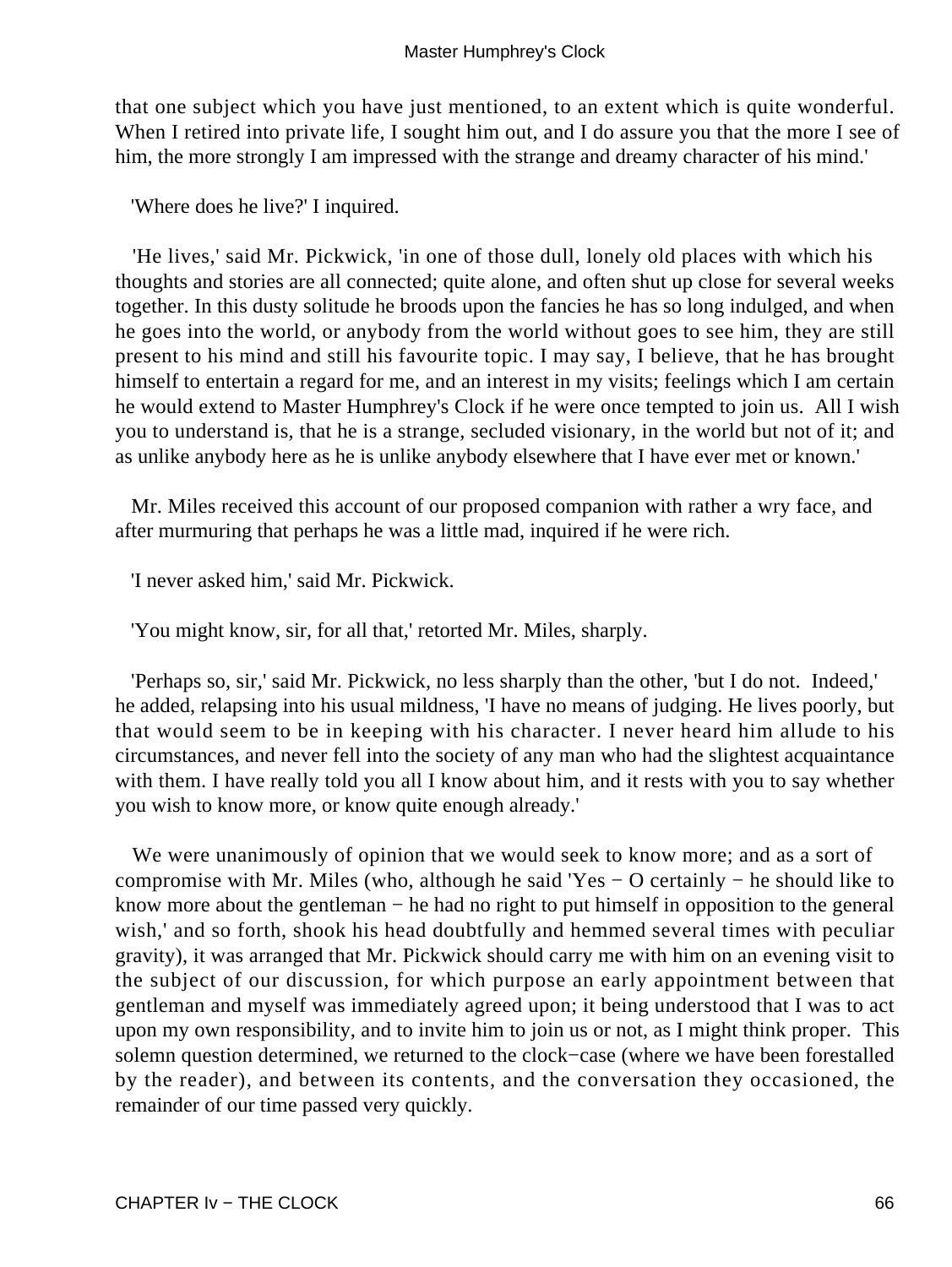When we broke up, Mr. Pickwick took me aside to tell me that he had spent a most charming and delightful evening. Having made this communication with an air of the strictest secrecy, he took Jack Redburn into another corner to tell him the same, and then retired into another corner with the deaf gentleman and the slate, to repeat the assurance. It was amusing to observe the contest in his mind whether he should extend his confidence to Mr. Miles, or treat him with dignified reserve. Half a dozen times he stepped up behind him with a friendly air, and as often stepped back again without saying a word; at last, when he was close at that gentleman's ear and upon the very point of whispering something conciliating and agreeable, Mr. Miles happened suddenly to turn his head, upon which Mr. Pickwick skipped away, and said with some fierceness, 'Good night, sir − I was about to say good night, sir, − nothing more;' and so made a bow and left him.

'Now, Sam,' said Mr. Pickwick, when he had got down−stairs.

 'All right, sir,' replied Mr. Weller. 'Hold hard, sir. Right arm fust − now the left − now one strong conwulsion, and the great− coat's on, sir.'

 Mr. Pickwick acted upon these directions, and being further assisted by Sam, who pulled at one side of the collar, and Mr. Weller, who pulled hard at the other, was speedily enrobed. Mr. Weller, senior, then produced a full−sized stable lantern, which he had carefully deposited in a remote corner, on his arrival, and inquired whether Mr. Pickwick would have 'the lamps alight.'

'I think not to−night,' said Mr. Pickwick.

 'Then if this here lady vill per−mit,' rejoined Mr. Weller, 'we'll leave it here, ready for next journey. This here lantern, mum,' said Mr. Weller, handing it to the housekeeper, 'vunce belonged to the celebrated Bill Blinder as is now at grass, as all on us vill be in our turns. Bill, mum, wos the hostler as had charge o' them two vell−known piebald leaders that run in the Bristol fast coach, and vould never go to no other tune but a sutherly vind and a cloudy sky, which wos consekvently played incessant, by the guard, wenever they wos on duty. He wos took wery bad one arternoon, arter having been off his feed, and wery shaky on his legs for some veeks; and he says to his mate, «Matey,» he says, «I think I'm a− goin' the wrong side o' the post, and that my foot's wery near the bucket. Don't say I an't,» he says, «for I know I am, and don't let me be interrupted,» he says, «for I've saved a little money, and I'm a−goin' into the stable to make my last vill and testymint.» «I'll take care as nobody interrupts,» says his mate, «but you on'y hold up your head, and shake your ears a bit, and you're good for twenty years to come.» Bill Blinder makes him no answer, but he goes avay into the stable, and there he soon artervards lays himself down a'tween the two piebalds, and dies, − previously a writin' outside the corn−chest, «This is the last vill and testymint of Villiam Blinder.» They wos nat'rally wery much amazed at this, and arter looking among the litter, and up in the loft, and vere not, they opens the corn−chest, and finds that he'd been and chalked his vill inside the lid; so the lid was obligated to be took off the hinges, and sent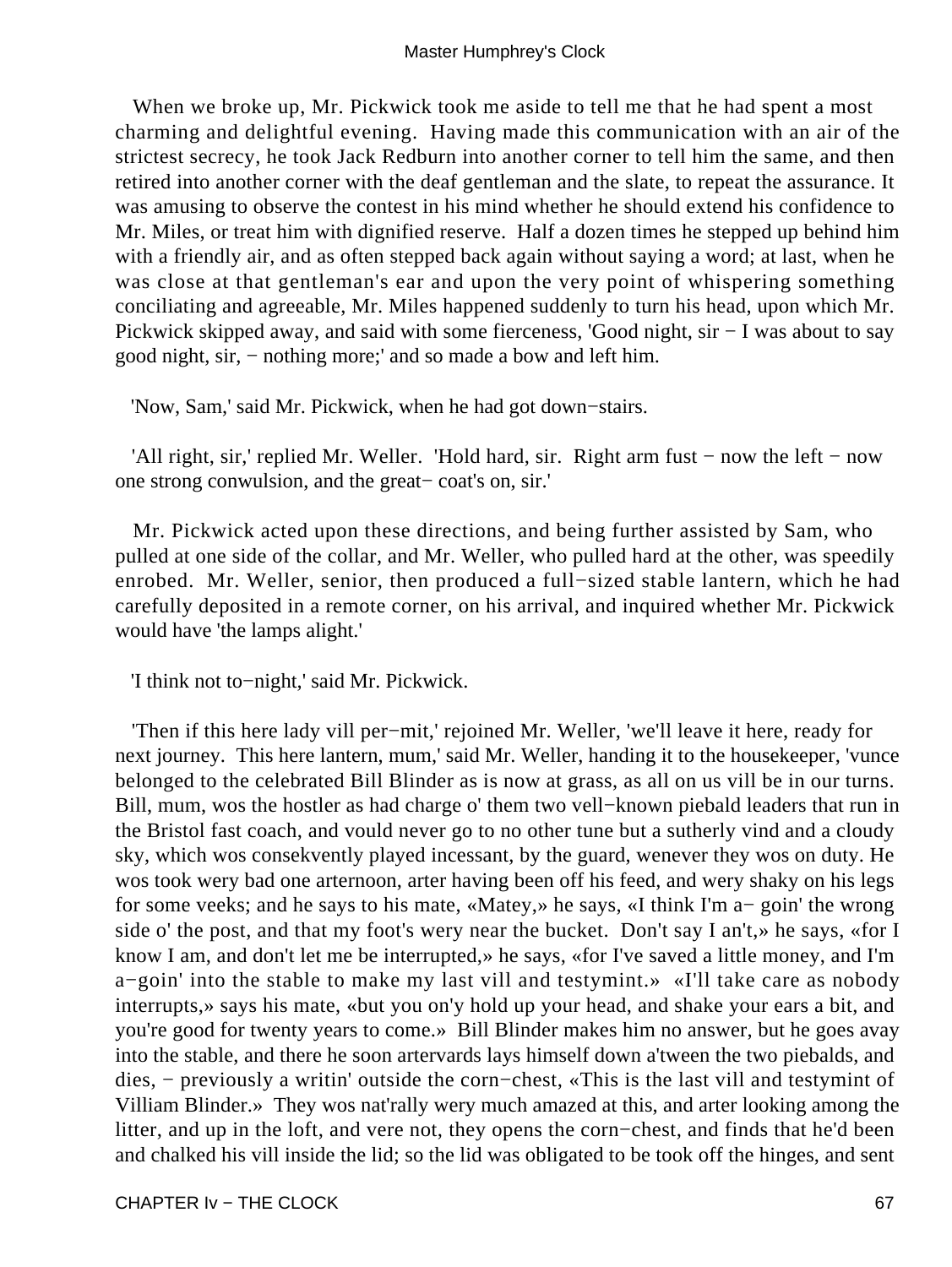up to Doctor Commons to be proved, and under that 'ere wery instrument this here lantern was passed to Tony Veller; vich circumstarnce, mum, gives it a wally in my eyes, and makes me rekvest, if you vill be so kind, as to take partickler care on it.'

 The housekeeper graciously promised to keep the object of Mr. Weller's regard in the safest possible custody, and Mr. Pickwick, with a laughing face, took his leave. The bodyguard followed, side by side; old Mr. Weller buttoned and wrapped up from his boots to his chin; and Sam with his hands in his pockets and his hat half off his head, remonstrating with his father, as he went, on his extreme loquacity.

 I was not a little surprised, on turning to go up−stairs, to encounter the barber in the passage at that late hour; for his attendance is usually confined to some half−hour in the morning. But Jack Redburn, who finds out (by instinct, I think) everything that happens in the house, informed me with great glee, that a society in imitation of our own had been that night formed in the kitchen, under the title of 'Mr. Weller's Watch,' of which the barber was a member; and that he could pledge himself to find means of making me acquainted with the whole of its future proceedings, which I begged him, both on my own account and that of my readers, by no means to neglect doing.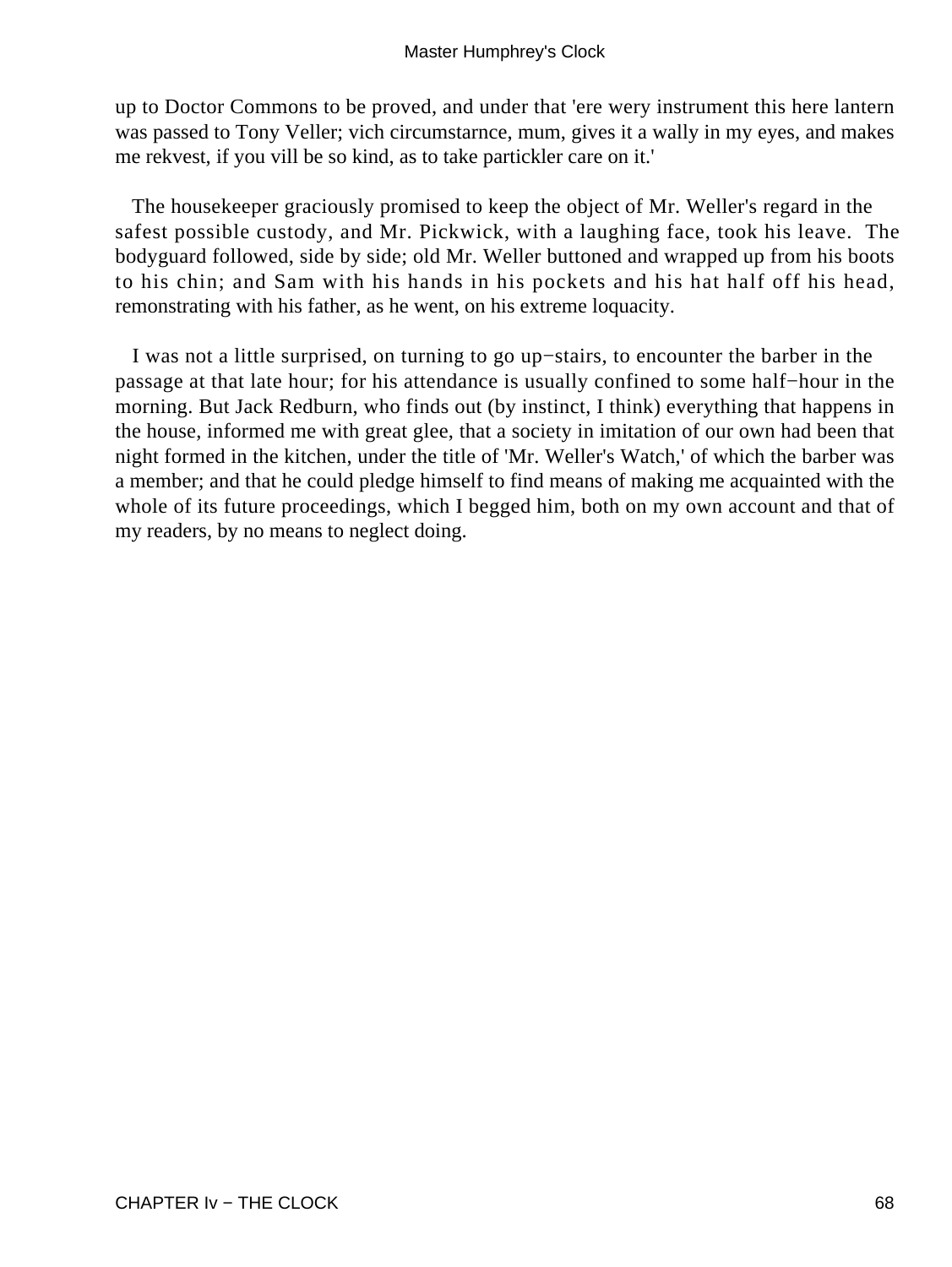# **[CHAPTER V − MR. WELLER'S WATCH](#page-93-0)**

*I*T **Seems** that the housekeeper and the two Mr. Wellers were no sooner left together on the occasion of their first becoming acquainted, than the housekeeper called to her assistance Mr. Slithers the barber, who had been lurking in the kitchen in expectation of her summons; and with many smiles and much sweetness introduced him as one who would assist her in the responsible office of entertaining her distinguished visitors.

 'Indeed,' said she, 'without Mr. Slithers I should have been placed in quite an awkward situation.'

 'There is no call for any hock'erdness, mum,' said Mr. Weller with the utmost politeness; 'no call wotsumever. A lady,' added the old gentleman, looking about him with the air of one who establishes an incontrovertible position, − 'a lady can't be hock'erd. Natur' has otherwise purwided.'

 The housekeeper inclined her head and smiled yet more sweetly. The barber, who had been fluttering about Mr. Weller and Sam in a state of great anxiety to improve their acquaintance, rubbed his hands and cried, 'Hear, hear! Very true, sir;' whereupon Sam turned about and steadily regarded him for some seconds in silence.

 'I never knew,' said Sam, fixing his eyes in a ruminative manner upon the blushing barber, − 'I never knew but vun o' your trade, but HE wos worth a dozen, and wos indeed dewoted to his callin'!'

 'Was he in the easy shaving way, sir,' inquired Mr. Slithers; 'or in the cutting and curling line?'

 'Both,' replied Sam; 'easy shavin' was his natur', and cuttin' and curlin' was his pride and glory. His whole delight wos in his trade. He spent all his money in bears, and run in debt for 'em besides, and there they wos a growling avay down in the front cellar all day long, and ineffectooally gnashing their teeth, vile the grease o' their relations and friends wos being re−tailed in gallipots in the shop above, and the first−floor winder wos ornamented vith their heads; not to speak o' the dreadful aggrawation it must have been to 'em to see a man alvays a walkin' up and down the pavement outside, vith the portrait of a bear in his last agonies, and underneath in large letters, «Another fine animal wos slaughtered yesterday at Jinkinson's!» Hows'ever, there they wos, and there Jinkinson wos, till he wos took wery ill with some inn'ard disorder, lost the use of his legs, and wos confined to his bed, vere he laid a wery long time, but sich wos his pride in his profession, even then, that wenever he wos worse than usual the doctor used to go down−stairs and say, «Jinkinson's wery low this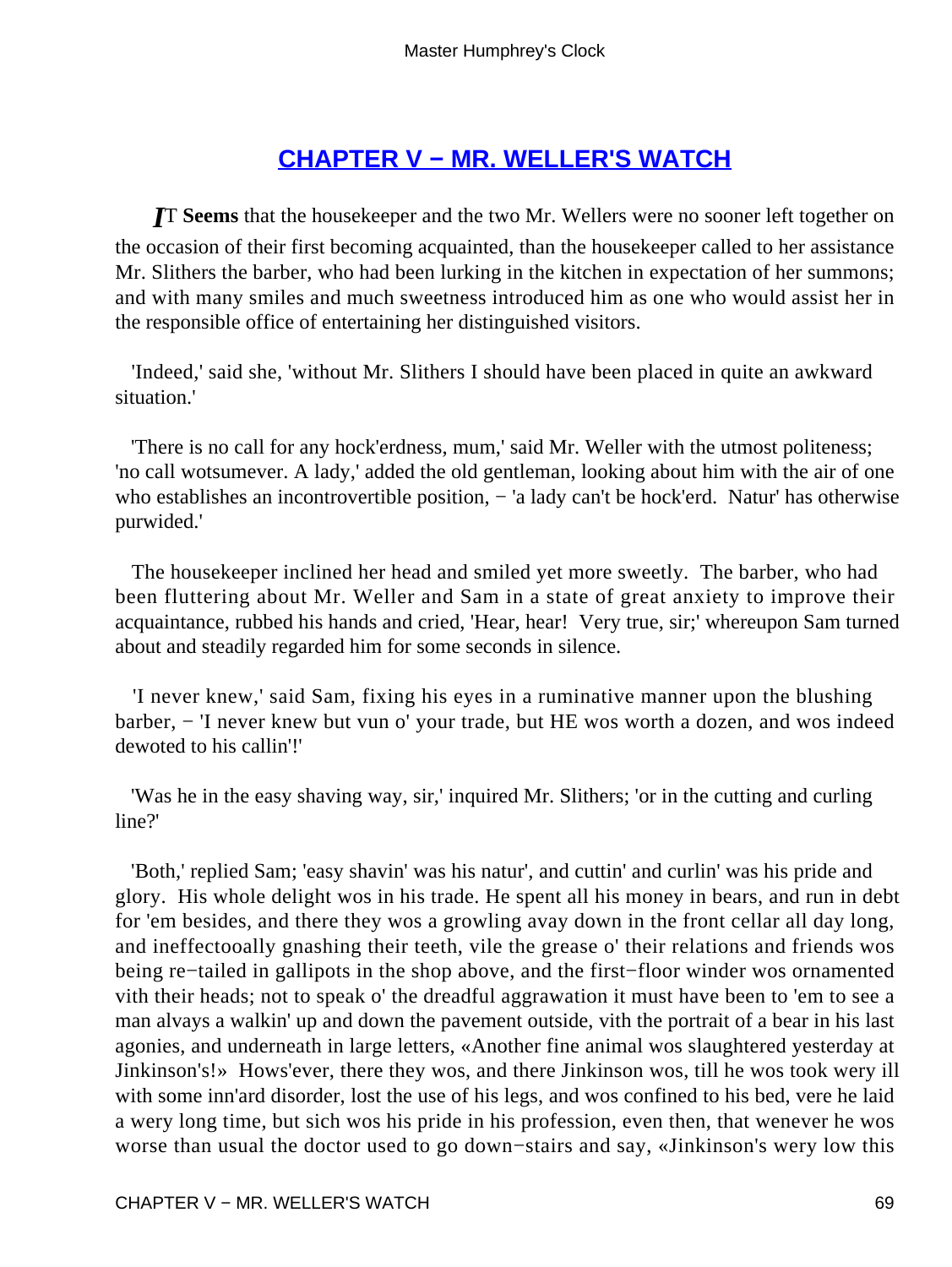mornin'; we must give the bears a stir;» and as sure as ever they stirred 'em up a bit and made 'em roar, Jinkinson opens his eyes if he wos ever so bad, calls out, «There's the bears!» and rewives agin.'

'Astonishing!' cried the barber.

 'Not a bit,' said Sam, 'human natur' neat as imported. Vun day the doctor happenin' to say, «I shall look in as usual to−morrow mornin',» Jinkinson catches hold of his hand and says, «Doctor,» he says, «will you grant me one favour?» «I will, Jinkinson,» says the doctor. «Then, doctor,» says Jinkinson, «vill you come unshaved, and let me shave you?» «I will,» says the doctor. «God bless you,» says Jinkinson. Next day the doctor came, and arter he'd been shaved all skilful and reg'lar, he says, «Jinkinson,» he says, «it's wery plain this does you good. Now,» he says, «I've got a coachman as has got a beard that it 'ud warm your heart to work on, and though the footman,» he says, «hasn't got much of a beard, still he's a trying it on vith a pair o' viskers to that extent that razors is Christian charity. If they take it in turns to mind the carriage when it's a waitin' below,» he says, «wot's to hinder you from operatin' on both of 'em ev'ry day as well as upon me? you've got six children,» he says, «wot's to hinder you from shavin' all their heads and keepin' 'em shaved? you've got two assistants in the shop down−stairs, wot's to hinder you from cuttin' and curlin' them as often as you like? Do this,» he says, «and you're a man agin.» Jinkinson squeedged the doctor's hand and begun that wery day; he kept his tools upon the bed, and wenever he felt his−self gettin' worse, he turned to at vun o' the children who wos a runnin' about the house vith heads like clean Dutch cheeses, and shaved him agin. Vun day the lawyer come to make his vill; all the time he wos a takin' it down, Jinkinson was secretly a clippin' avay at his hair vith a large pair of scissors. «Wot's that 'ere snippin' noise?» says the lawyer every now and then; «it's like a man havin' his hair cut.» «It IS wery like a man havin' his hair cut,» says poor Jinkinson, hidin' the scissors, and lookin' quite innocent. By the time the lawyer found it out, he was wery nearly bald. Jinkinson wos kept alive in this vay for a long time, but at last vun day he has in all the children vun arter another, shaves each on 'em wery clean, and gives him vun kiss on the crown o' his head; then he has in the two assistants, and arter cuttin' and curlin' of 'em in the first style of elegance, says he should like to hear the woice o' the greasiest bear, vich rekvest is immediately complied with; then he says that he feels wery happy in his mind and vishes to be left alone; and then he dies, previously cuttin' his own hair and makin' one flat curl in the wery middle of his forehead.'

 This anecdote produced an extraordinary effect, not only upon Mr. Slithers, but upon the housekeeper also, who evinced so much anxiety to please and be pleased, that Mr. Weller, with a manner betokening some alarm, conveyed a whispered inquiry to his son whether he had gone 'too fur.'

'Wot do you mean by too fur?' demanded Sam.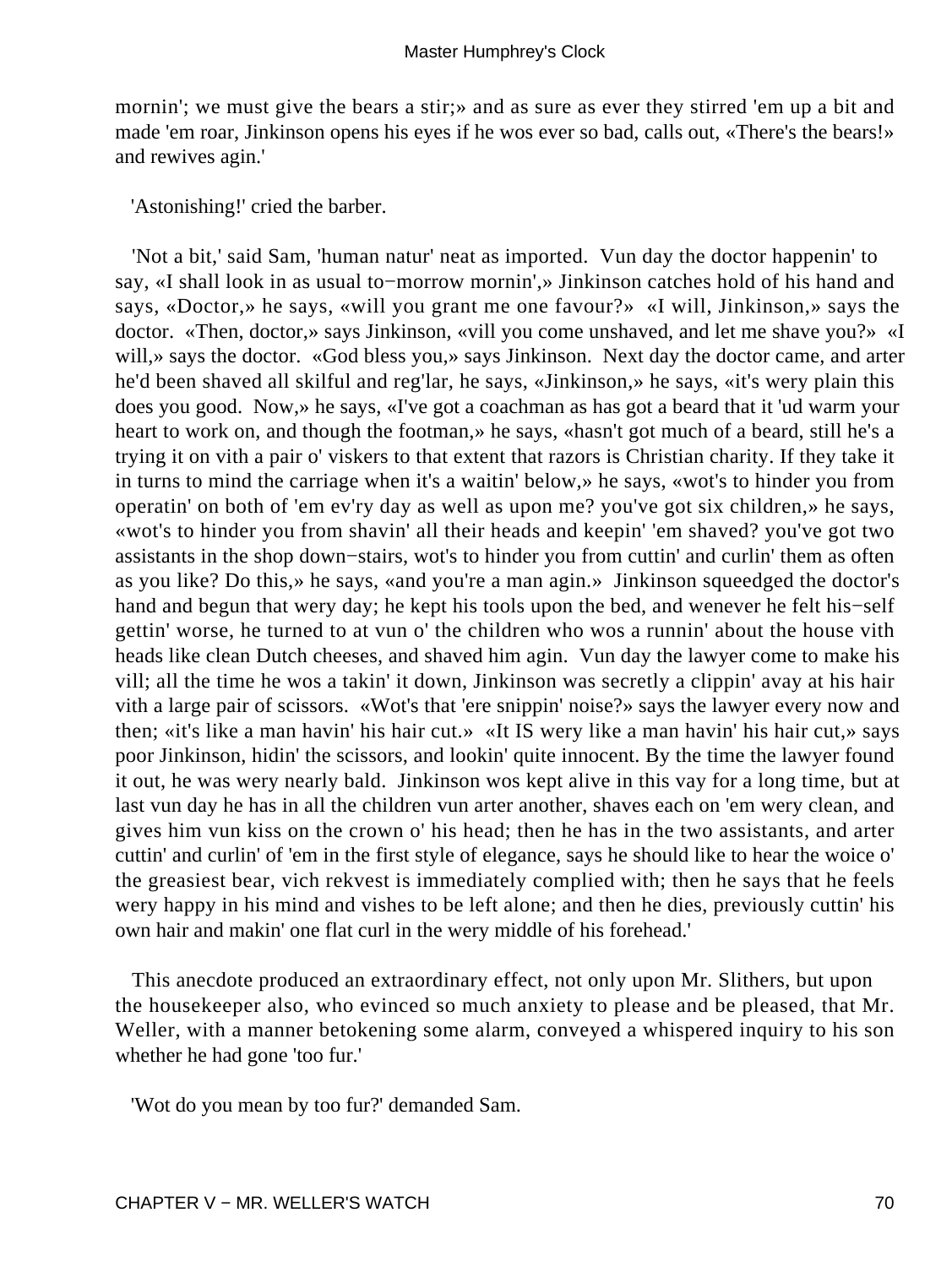'In that 'ere little compliment respectin' the want of hock'erdness in ladies, Sammy,' replied his father.

'You don't think she's fallen in love with you in consekens o' that, do you?' said Sam.

 'More unlikelier things have come to pass, my boy,' replied Mr. Weller in a hoarse whisper; 'I'm always afeerd of inadwertent captiwation, Sammy. If I know'd how to make myself ugly or unpleasant, I'd do it, Samivel, rayther than live in this here state of perpetival terror!'

 Mr. Weller had, at that time, no further opportunity of dwelling upon the apprehensions which beset his mind, for the immediate occasion of his fears proceeded to lead the way down−stairs, apologising as they went for conducting him into the kitchen, which apartment, however, she was induced to proffer for his accommodation in preference to her own little room, the rather as it afforded greater facilities for smoking, and was immediately adjoining the ale−cellar. The preparations which were already made sufficiently proved that these were not mere words of course, for on the deal table were a sturdy ale−jug and glasses, flanked with clean pipes and a plentiful supply of tobacco for the old gentleman and his son, while on a dresser hard by was goodly store of cold meat and other eatables. At sight of these arrangements Mr. Weller was at first distracted between his love of joviality and his doubts whether they were not to be considered as so many evidences of captivation having already taken place; but he soon yielded to his natural impulse, and took his seat at the table with a very jolly countenance.

 'As to imbibin' any o' this here flagrant veed, mum, in the presence of a lady,' said Mr. Weller, taking up a pipe and laying it down again, 'it couldn't be. Samivel, total abstinence, if YOU please.'

'But I like it of all things,' said the housekeeper.

'No,' rejoined Mr. Weller, shaking his head, − 'no.'

'Upon my word I do,' said the housekeeper. 'Mr. Slithers knows I do.'

 Mr. Weller coughed, and notwithstanding the barber's confirmation of the statement, said 'No' again, but more feebly than before. The housekeeper lighted a piece of paper, and insisted on applying it to the bowl of the pipe with her own fair hands; Mr. Weller resisted; the housekeeper cried that her fingers would be burnt; Mr. Weller gave way. The pipe was ignited, Mr. Weller drew a long puff of smoke, and detecting himself in the very act of smiling on the housekeeper, put a sudden constraint upon his countenance and looked sternly at the candle, with a determination not to captivate, himself, or encourage thoughts of captivation in others. From this iron frame of mind he was roused by the voice of his son.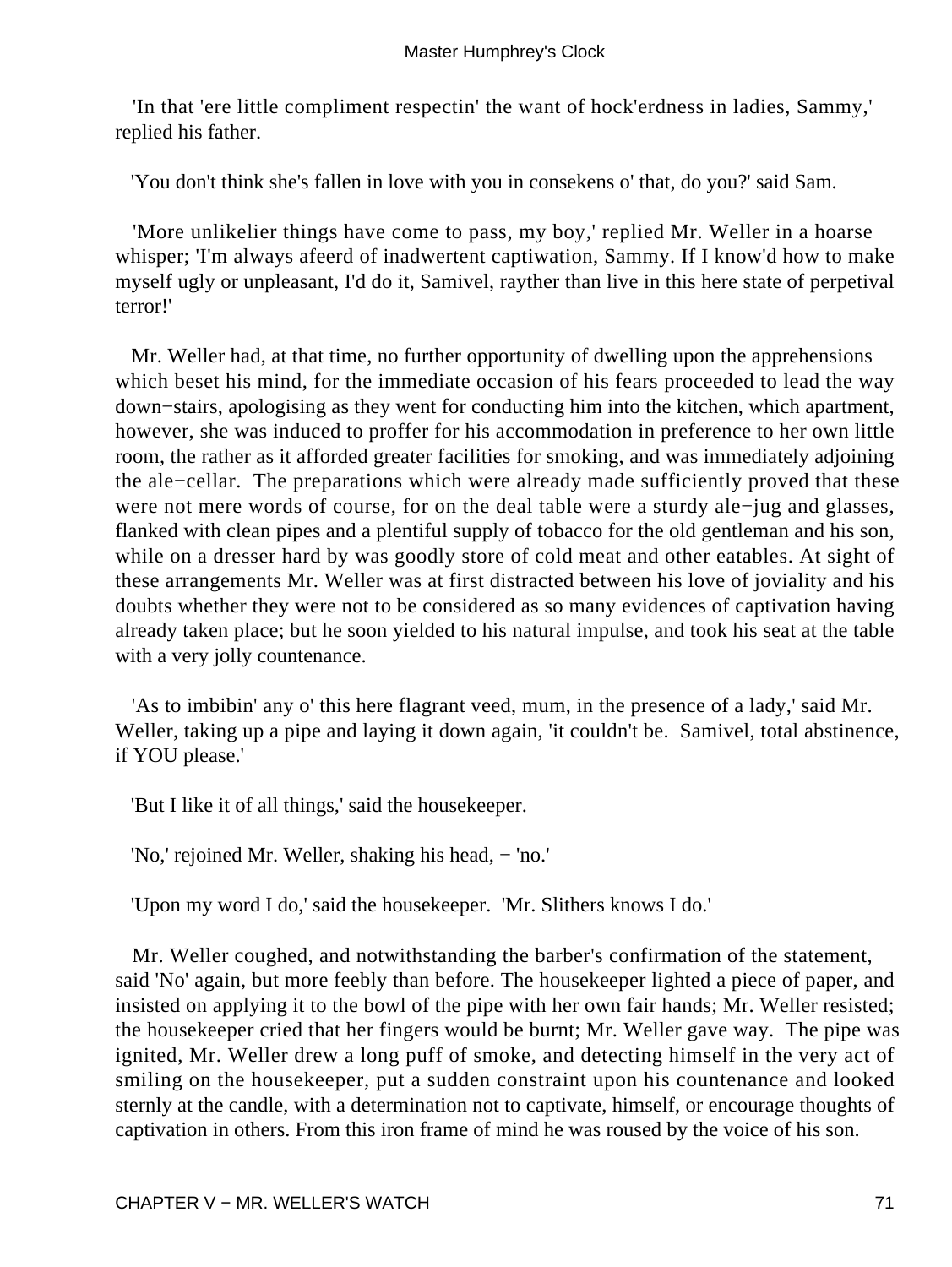'I don't think,' said Sam, who was smoking with great composure and enjoyment, 'that if the lady wos agreeable it 'ud be wery far out o' the vay for us four to make up a club of our own like the governors does up−stairs, and let him,' Sam pointed with the stem of his pipe towards his parent, 'be the president.'

 The housekeeper affably declared that it was the very thing she had been thinking of. The barber said the same. Mr. Weller said nothing, but he laid down his pipe as if in a fit of inspiration, and performed the following manoeuvres.

 Unbuttoning the three lower buttons of his waistcoat and pausing for a moment to enjoy the easy flow of breath consequent upon this process, he laid violent hands upon his watch–chain, and slowly and with extreme difficulty drew from his fob an immense double−cased silver watch, which brought the lining of the pocket with it, and was not to be disentangled but by great exertions and an amazing redness of face. Having fairly got it out at last, he detached the outer case and wound it up with a key of corresponding magnitude; then put the case on again, and having applied the watch to his ear to ascertain that it was still going, gave it some half−dozen hard knocks on the table to improve its performance.

 'That,' said Mr. Weller, laying it on the table with its face upwards, 'is the title and emblem o' this here society. Sammy, reach them two stools this vay for the wacant cheers. Ladies and gen'lmen, Mr. Weller's Watch is vound up and now a−goin'. Order!'

 By way of enforcing this proclamation, Mr. Weller, using the watch after the manner of a president's hammer, and remarking with great pride that nothing hurt it, and that falls and concussions of all kinds materially enhanced the excellence of the works and assisted the regulator, knocked the table a great many times, and declared the association formally constituted.

 'And don't let's have no grinnin' at the cheer, Samivel,' said Mr. Weller to his son, 'or I shall be committin' you to the cellar, and then p'r'aps we may get into what the 'Merrikins call a fix, and the English a qvestion o' privileges.'

 Having uttered this friendly caution, the President settled himself in his chair with great dignity, and requested that Mr. Samuel would relate an anecdote.

'I've told one,' said Sam.

'Wery good, sir; tell another,' returned the chair.

 'We wos a talking jist now, sir,' said Sam, turning to Slithers, 'about barbers. Pursuing that 'ere fruitful theme, sir, I'll tell you in a wery few words a romantic little story about another barber as p'r'aps you may never have heerd.'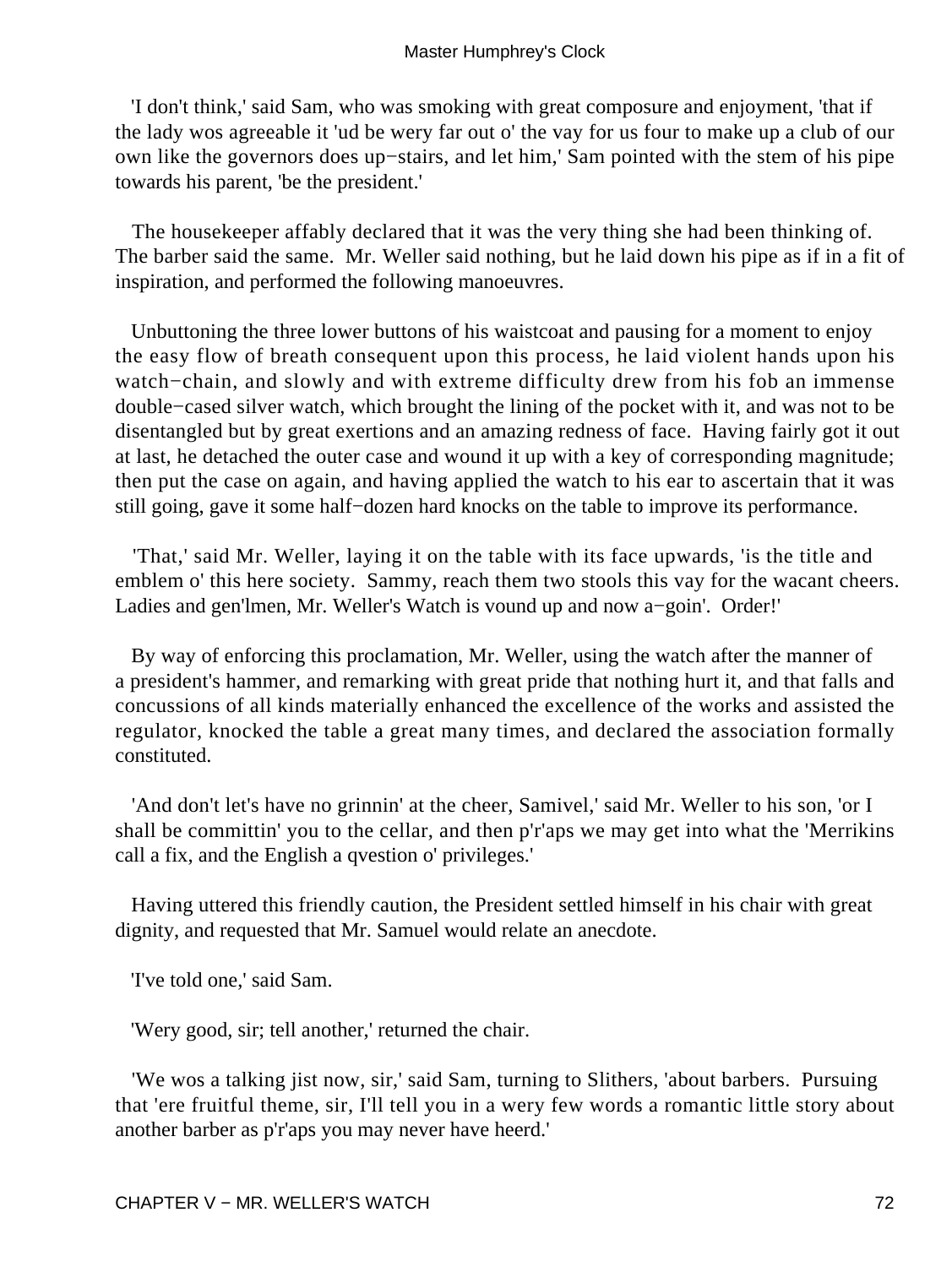'Samivel!' said Mr. Weller, again bringing his watch and the table into smart collision, 'address your obserwations to the cheer, sir, and not to priwate indiwiduals!'

 'And if I might rise to order,' said the barber in a soft voice, and looking round him with a conciliatory smile as he leant over the table, with the knuckles of his left hand resting upon it, − 'if **I might** rise to order, I would suggest that «barbers» is not exactly the kind of language which is agreeable and soothing to our feelings. You, sir, will correct me if I'm wrong, but I believe there IS such a word in the dictionary as hairdressers.'

'Well, but suppose he wasn't a hairdresser,' suggested Sam.

 'Wy then, sir, be parliamentary and call him vun all the more,' returned his father. 'In the same vay as ev'ry gen'lman in another place is a Honourable, ev'ry barber in this place is a hairdresser. Ven you read the speeches in the papers, and see as vun gen'lman says of another, «the Honourable member, if he vill allow me to call him so,» you vill understand, sir, that that means, «if he vill allow me to keep up that 'ere pleasant and uniwersal fiction.»'

 It is a common remark, confirmed by history and experience, that great men rise with the circumstances in which they are placed. Mr. Weller came out so strong in his capacity of chairman, that Sam was for some time prevented from speaking by a grin of surprise, which held his faculties enchained, and at last subsided in a long whistle of a single note. Nay, the old gentleman appeared even to have astonished himself, and that to no small extent, as was demonstrated by the vast amount of chuckling in which he indulged, after the utterance of these lucid remarks.

 'Here's the story,' said Sam. 'Vunce upon a time there wos a young hairdresser as opened a wery smart little shop vith four wax dummies in the winder, two gen'lmen and two ladies − the gen'lmen vith blue dots for their beards, wery large viskers, oudacious heads of hair, uncommon clear eyes, and nostrils of amazin' pinkness; the ladies vith their heads o' one side, their right forefingers on their lips, and their forms deweloped beautiful, in vich last respect they had the adwantage over the gen'lmen, as wasn't allowed but wery little shoulder, and terminated rayther abrupt in fancy drapery. He had also a many hair−brushes and tooth−brushes bottled up in the winder, neat glass−cases on the counter, a floor−clothed cuttin'−room up−stairs, and a weighin'− macheen in the shop, right opposite the door. But the great attraction and ornament wos the dummies, which this here young hairdresser wos constantly a runnin' out in the road to look at, and constantly a runnin' in again to touch up and polish; in short, he wos so proud on 'em, that ven Sunday come, he wos always wretched and mis'rable to think they wos behind the shutters, and looked anxiously for Monday on that account. Vun o' these dummies wos a favrite vith him beyond the others; and ven any of his acquaintance asked him wy he didn't get married − as the young ladies he know'd, in partickler, often did − he used to say, «Never! I never vill enter into the bonds of vedlock,» he says, «until I meet vith a young 'ooman as realises my idea o' that 'ere fairest dummy vith the light hair. Then, and not till then,» he says, «I vill approach the altar.» All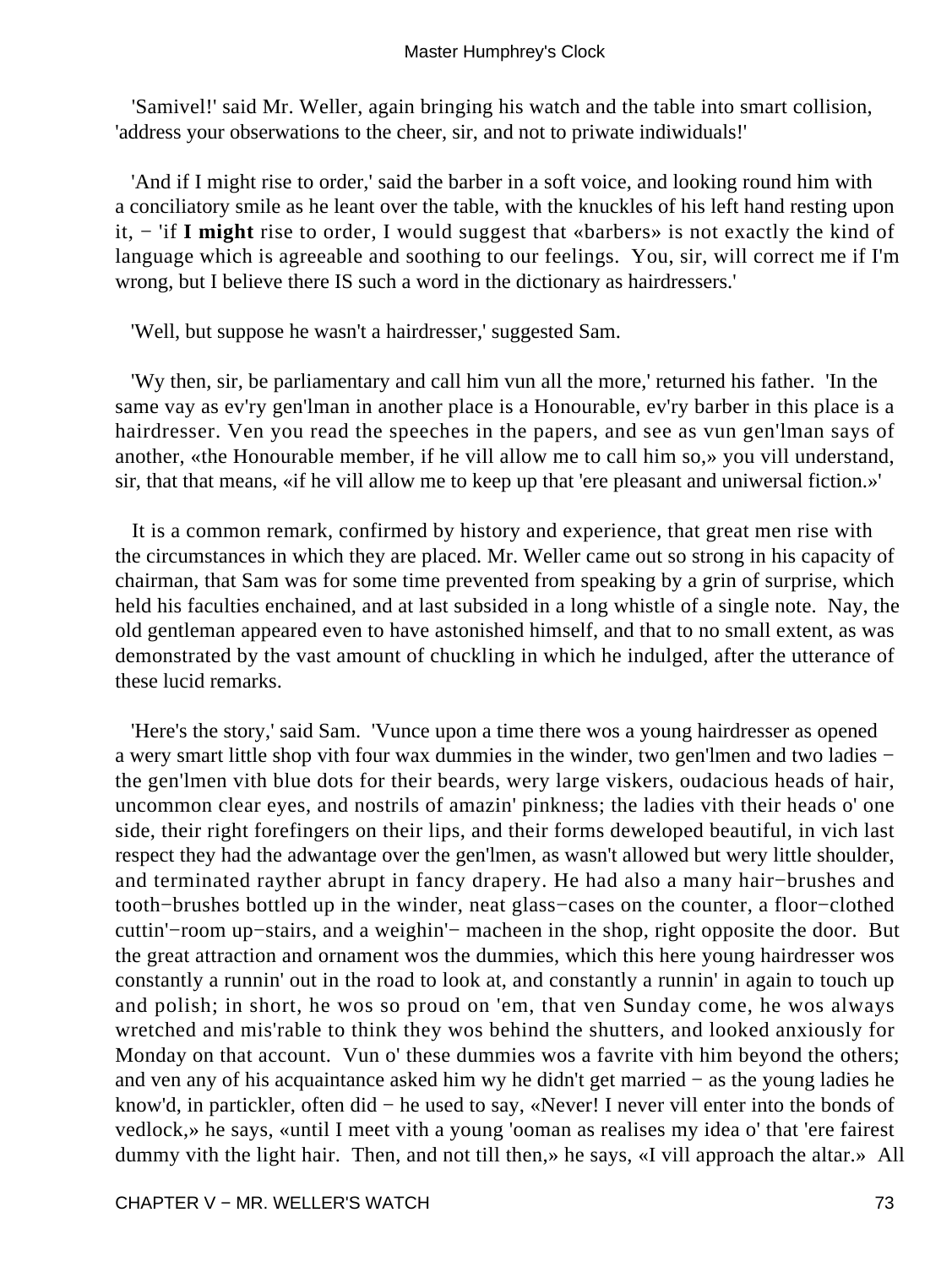the young ladies he know'd as had got dark hair told him this wos wery sinful, and that he wos wurshippin' a idle; but them as wos at all near the same shade as the dummy coloured up wery much, and wos observed to think him a wery nice young man.'

 'Samivel,' said Mr. Weller, gravely, 'a member o' this associashun bein' one o' that 'ere tender sex which is now immedetly referred to, I have to rekvest that you vill make no reflections.'

'I ain't a makin' any, am I?' inquired Sam.

 'Order, sir!' rejoined Mr. Weller, with severe dignity. Then, sinking the chairman in the father, he added, in his usual tone of voice: 'Samivel, drive on!'

Sam interchanged a smile with the housekeeper, and proceeded:

 'The young hairdresser hadn't been in the habit o' makin' this avowal above six months, ven he en−countered a young lady as wos the wery picter o' the fairest dummy. «Now,» he says, «it's all up. I am a slave!» The young lady wos not only the picter o' the fairest dummy, but she was wery romantic, as the young hairdresser was, too, and he says, «O!» he says, «here's a community o' feelin', here's a flow o' soul!» he says, «here's a interchange o' sentiment!» The young lady didn't say much, o' course, but she expressed herself agreeable, and shortly artervards vent to see him vith a mutual friend. The hairdresser rushes out to meet her, but d'rectly she sees the dummies she changes colour and falls a tremblin' wiolently. «Look up, my love,» says the hairdresser, «behold your imige in my winder, but not correcter than in my art!» «My imige!» she says. «Yourn!» replies the hairdresser. «But whose imige is THAT?» she says, a pinting at vun o' the gen'lmen. «No vun's, my love,» he says, «it is but a idea.» «A idea! » she cries: «it is a portrait, I feel it is a portrait, and that 'ere noble face must be in the millingtary!» «Wot do I hear!» says he, a crumplin' his curls. «Villiam Gibbs,» she says, quite firm, «never renoo the subject. I respect you as a friend,» she says, «but my affections is set upon that manly brow.» «This,» says the hairdresser, «is a reg'lar blight, and in it I perceive the hand of Fate. Farevell!» Vith these vords he rushes into the shop, breaks the dummy's nose vith a blow of his curlin'−irons, melts him down at the parlour fire, and never smiles artervards.'

'The young lady, Mr. Weller?' said the housekeeper.

 'Why, ma'am,' said Sam, 'finding that Fate had a spite agin her, and everybody she come into contact vith, she never smiled neither, but read a deal o' poetry and pined avay, − by rayther slow degrees, for she ain't dead yet. It took a deal o' poetry to kill the hair−dresser, and some people say arter all that it was more the gin and water as caused him to be run over; p'r'aps it was a little o' both, and came o' mixing the two.'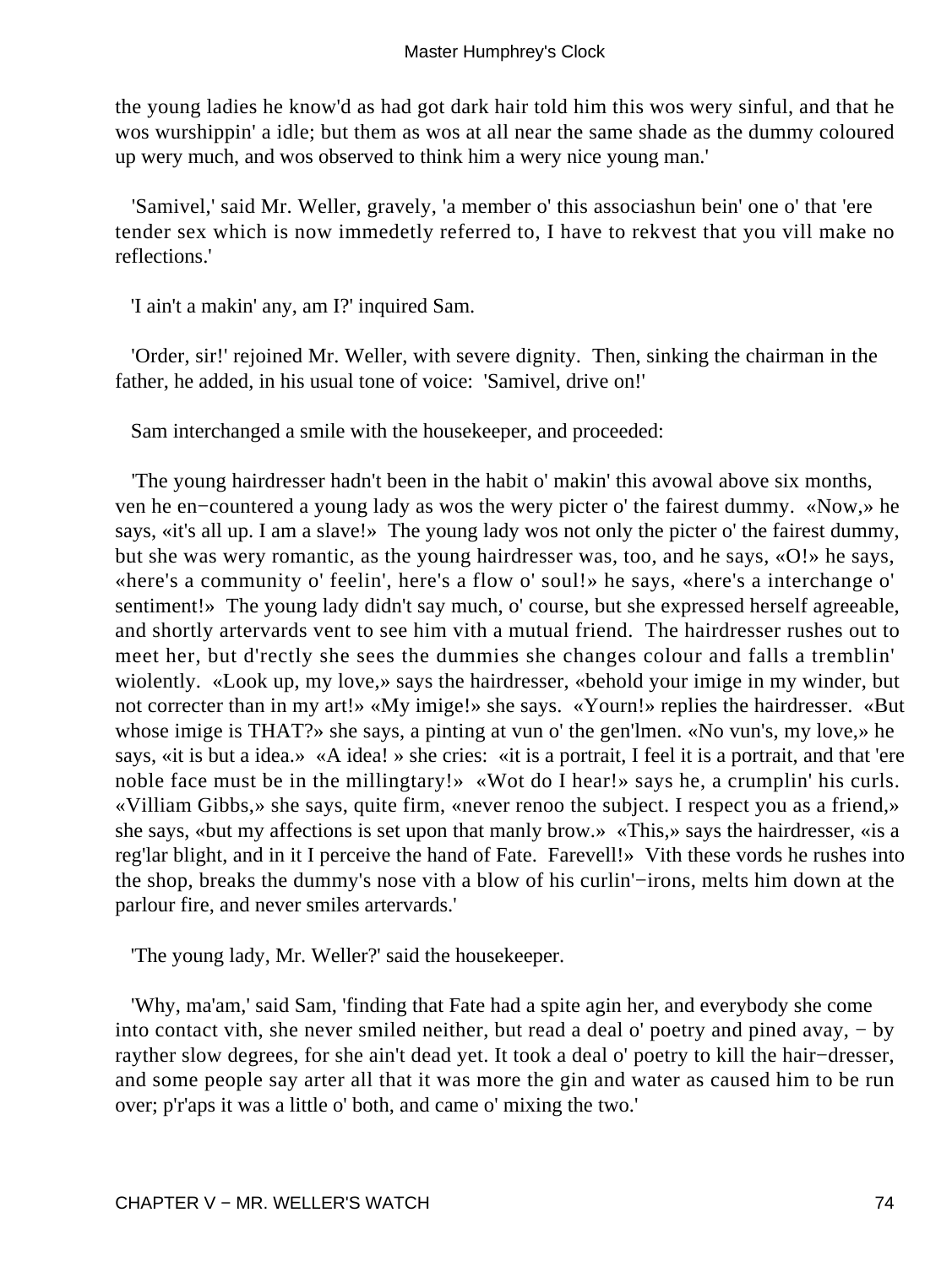The barber declared that Mr. Weller had related one of the most interesting stories that had ever come within his knowledge, in which opinion the housekeeper entirely concurred.

'Are you a married man, sir?' inquired Sam.

The barber replied that he had not that honour.

'I s'pose you mean to be?' said Sam.

 'Well,' replied the barber, rubbing his hands smirkingly, 'I don't know, I don't think it's very likely.'

 'That's a bad sign,' said Sam; 'if you'd said you meant to be vun o' these days, I should ha' looked upon you as bein' safe. You're in a wery precarious state.'

'I am not conscious of any danger, at all events,' returned the barber.

 'No more wos I, sir,' said the elder Mr. Weller, interposing; 'those vere my symptoms, exactly. I've been took that vay twice. Keep your vether eye open, my friend, or you're gone.'

 There was something so very solemn about this admonition, both in its matter and manner, and also in the way in which Mr. Weller still kept his eye fixed upon the unsuspecting victim, that nobody cared to speak for some little time, and might not have cared to do so for some time longer, if the housekeeper had not happened to sigh, which called off the old gentleman's attention and gave rise to a gallant inquiry whether 'there wos anythin' wery piercin' in that 'ere little heart?'

'Dear me, Mr. Weller!' said the housekeeper, laughing.

 'No, but is there anythin' as agitates it?' pursued the old gentleman. 'Has it always been obderrate, always opposed to the happiness o' human creeturs? Eh? Has it?'

 At this critical juncture for her blushes and confusion, the housekeeper discovered that more ale was wanted, and hastily withdrew into the cellar to draw the same, followed by the barber, who insisted on carrying the candle. Having looked after her with a very complacent expression of face, and after him with some disdain, Mr. Weller caused his glance to travel slowly round the kitchen, until at length it rested on his son.

'Sammy,' said Mr. Weller, 'I mistrust that barber.'

 'Wot for?' returned Sam; 'wot's he got to do with you? You're a nice man, you are, arter pretendin' all kinds o' terror, to go a payin' compliments and talkin' about hearts and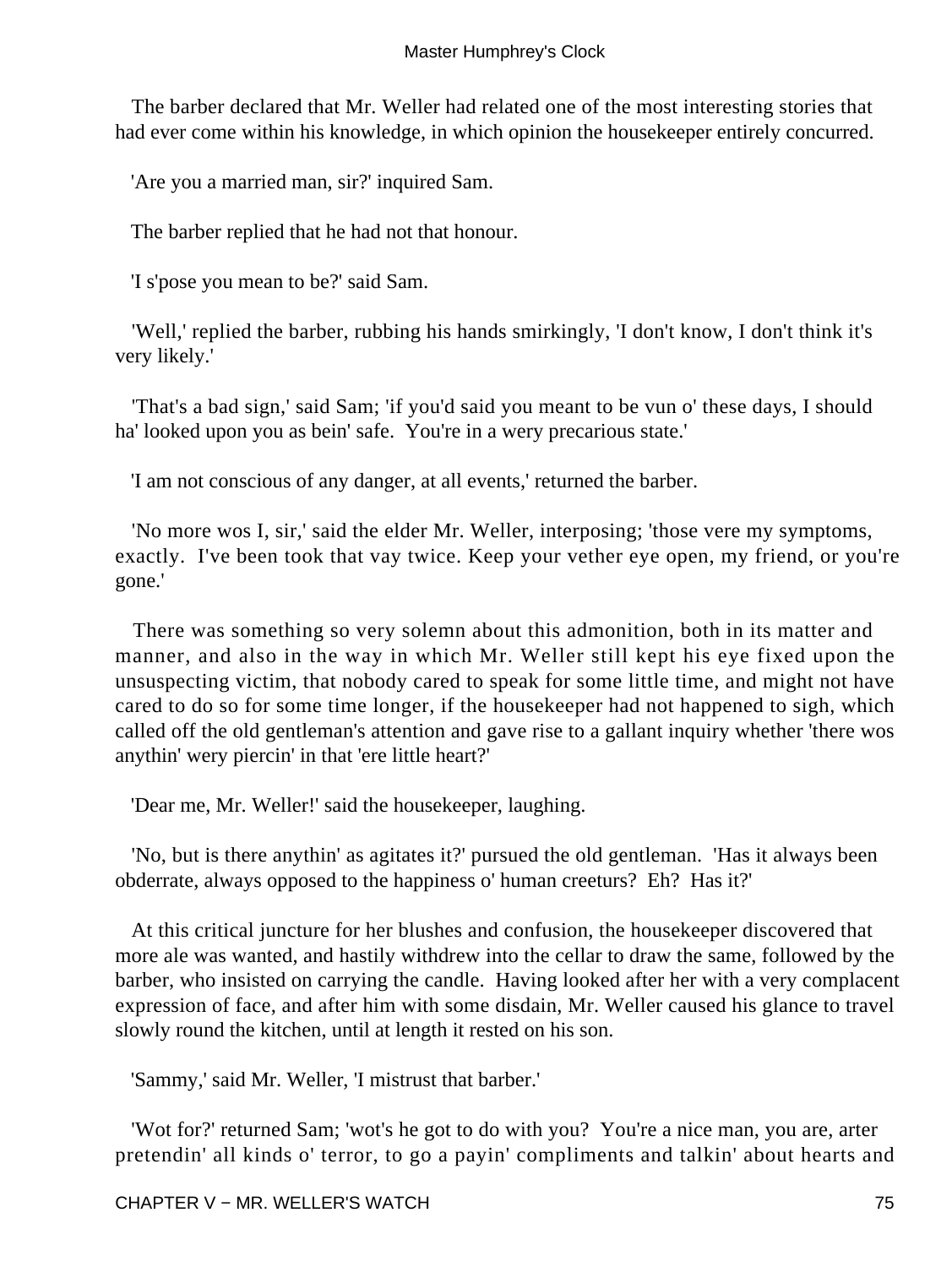piercers.'

 The imputation of gallantry appeared to afford Mr. Weller the utmost delight, for he replied in a voice choked by suppressed laughter, and with the tears in his eyes,

'Wos I a talkin' about hearts and piercers, − wos I though, Sammy, eh?'

'Wos you? of course you wos.'

 'She don't know no better, Sammy, there ain't no harm in it, − no danger, Sammy; she's only a punster. She seemed pleased, though, didn't she? O' course, she wos pleased, it's nat'ral she should be, wery nat'ral.'

'He's wain of it!' exclaimed Sam, joining in his father's mirth. 'He's actually wain!'

 'Hush!' replied Mr. Weller, composing his features, 'they're a comin' back, − the little heart's a comin' back. But mark these wurds o' mine once more, and remember 'em ven your father says he said 'em. Samivel, I mistrust that 'ere deceitful barber.'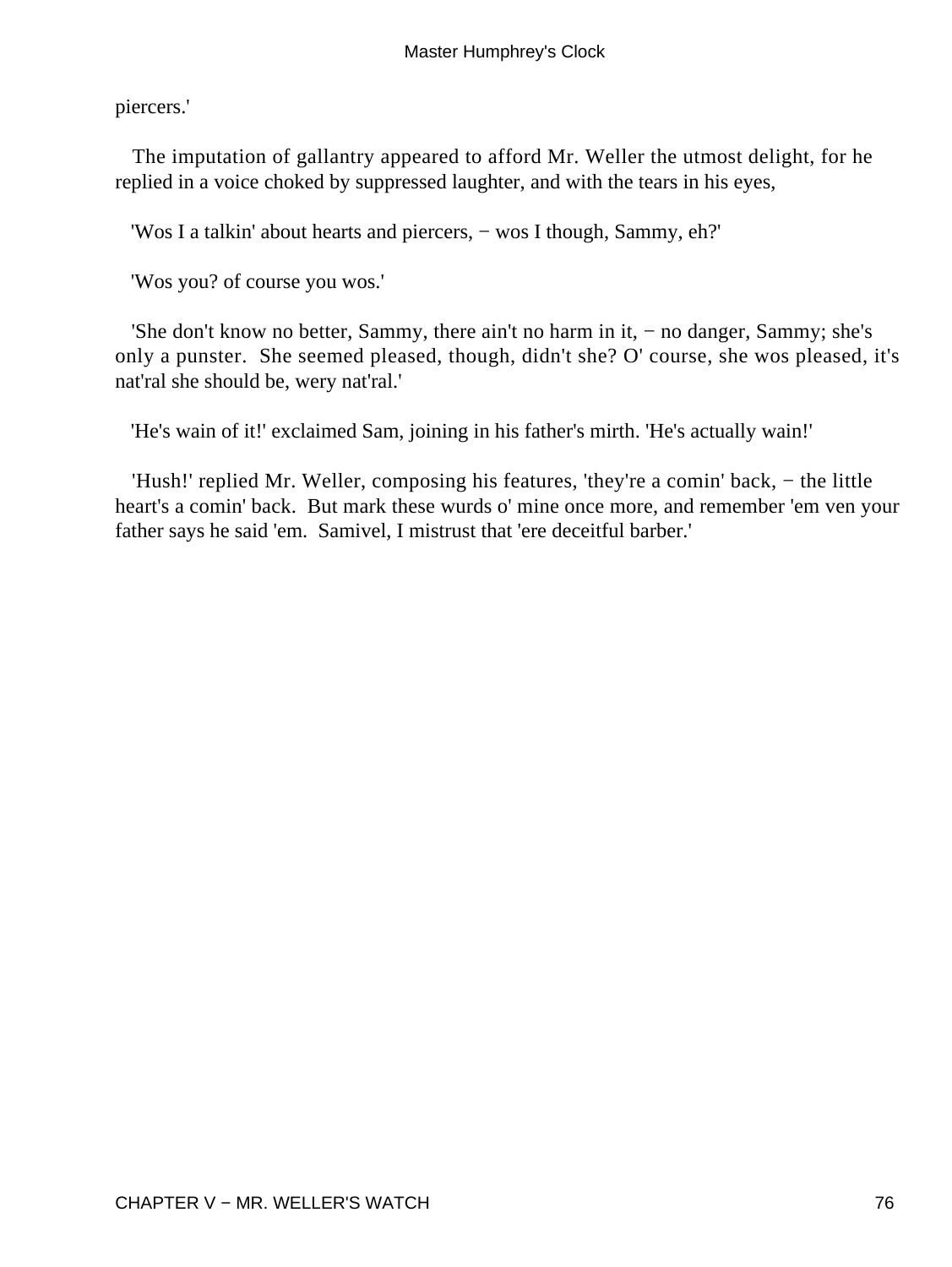# <span id="page-77-0"></span>**[CHAPTER Vi − Master Humphrey, From his CLOCK−SIDE In](#page-93-0) [the CHIMNEY](#page-93-0)**

## *C*ORNER

 TWO or three evenings after the institution of Mr. Weller's Watch, I thought I heard, as I walked in the garden, the voice of Mr. Weller himself at no great distance; and stopping once or twice to listen more attentively, I found that the sounds proceeded from my housekeeper's little sitting−room, which is at the back of the house. I took no further notice of the circumstance at that time, but it formed the subject of a conversation between me and my friend Jack Redburn next morning, when I found that I had not been deceived in my impression. Jack furnished me with the following particulars; and as he appeared to take extraordinary pleasure in relating them, I have begged him in future to jot down any such domestic scenes or occurrences that may please his humour, in order that they may be told in his own way. I must confess that, as Mr. Pickwick and he are constantly together, I have been influenced, in making this request, by a secret desire to know something of their proceedings.

 On the evening in question, the housekeeper's room was arranged with particular care, and the housekeeper herself was very smartly dressed. The preparations, however, were not confined to mere showy demonstrations, as tea was prepared for three persons, with a small display of preserves and jams and sweet cakes, which heralded some uncommon occasion. Miss Benton (my housekeeper bears that name) was in a state of great expectation, too, frequently going to the front door and looking anxiously down the lane, and more than once observing to the servant−girl that she expected company, and hoped no accident had happened to delay them.

 A modest ring at the bell at length allayed her fears, and Miss Benton, hurrying into her own room and shutting herself up, in order that she might preserve that appearance of being taken by surprise which is so essential to the polite reception of visitors, awaited their coming with a smiling countenance.

 'Good ev'nin', mum,' said the older Mr. Weller, looking in at the door after a prefatory tap. 'I'm afeerd we've come in rayther arter the time, mum, but the young colt being full o' wice, has been' a boltin' and shyin' and gettin' his leg over the traces to sich a extent that if he an't wery soon broke in, he'll wex me into a broken heart, and then he'll never be brought out no more except to learn his letters from the writin' on his grandfather's tombstone.'

 With these pathetic words, which were addressed to something outside the door about two feet six from the ground, Mr. Weller introduced a very small boy firmly set upon a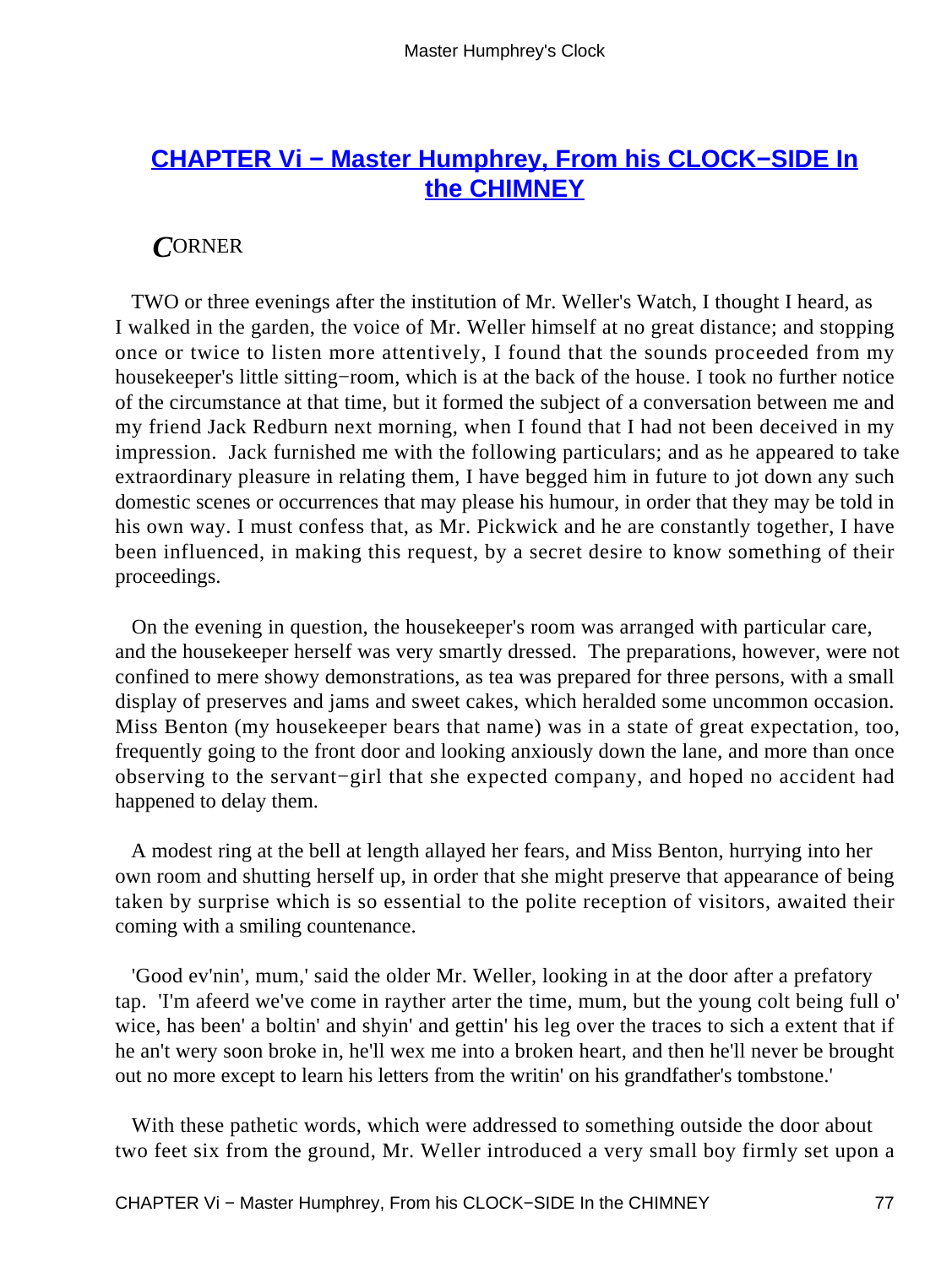couple of very sturdy legs, who looked as if nothing could ever knock him down. Besides having a very round face strongly resembling Mr. Weller's, and a stout little body of exactly his build, this young gentleman, standing with his little legs very wide apart, as if the top−boots were familiar to them, actually winked upon the housekeeper with his infant eye, in imitation of his grandfather.

 'There's a naughty boy, mum,' said Mr. Weller, bursting with delight, 'there's a immoral Tony. Wos there ever a little chap o' four year and eight months old as vinked his eye at a strange lady afore?'

 As little affected by this observation as by the former appeal to his feelings, Master Weller elevated in the air a small model of a coach whip which he carried in his hand, and addressing the housekeeper with a shrill 'ya − hip!' inquired if she was 'going down the road;' at which happy adaptation of a lesson he had been taught from infancy, Mr. Weller could restrain his feelings no longer, but gave him twopence on the spot.

 'It's in wain to deny it, mum,' said Mr. Weller, 'this here is a boy arter his grandfather's own heart, and beats out all the boys as ever wos or will be. Though at the same time, mum,' added Mr. Weller, trying to look gravely down upon his favourite, 'it was wery wrong on him to want to − over all the posts as we come along, and wery cruel on him to force poor grandfather to lift him cross− legged over every vun of 'em. He wouldn't pass vun single blessed post, mum, and at the top o' the lane there's seven−and−forty on 'em all in a row, and wery close together.'

 Here Mr. Weller, whose feelings were in a perpetual conflict between pride in his grandson's achievements and a sense of his own responsibility, and the importance of impressing him with moral truths, burst into a fit of laughter, and suddenly checking himself, remarked in a severe tone that little boys as made their grandfathers put 'em over posts never went to heaven at any price.

 By this time the housekeeper had made tea, and little Tony, placed on a chair beside her, with his eyes nearly on a level with the top of the table, was provided with various delicacies which yielded him extreme contentment. The housekeeper (who seemed rather afraid of the child, notwithstanding her caresses) then patted him on the head, and declared that he was the finest boy she had ever seen.

 'Wy, mum,' said Mr. Weller, 'I don't think you'll see a many sich, and that's the truth. But if my son Samivel vould give me my vay, mum, and only dis−pense vith his − MIGHT I wenter to say the vurd?'

'What word, Mr. Weller?' said the housekeeper, blushing slightly.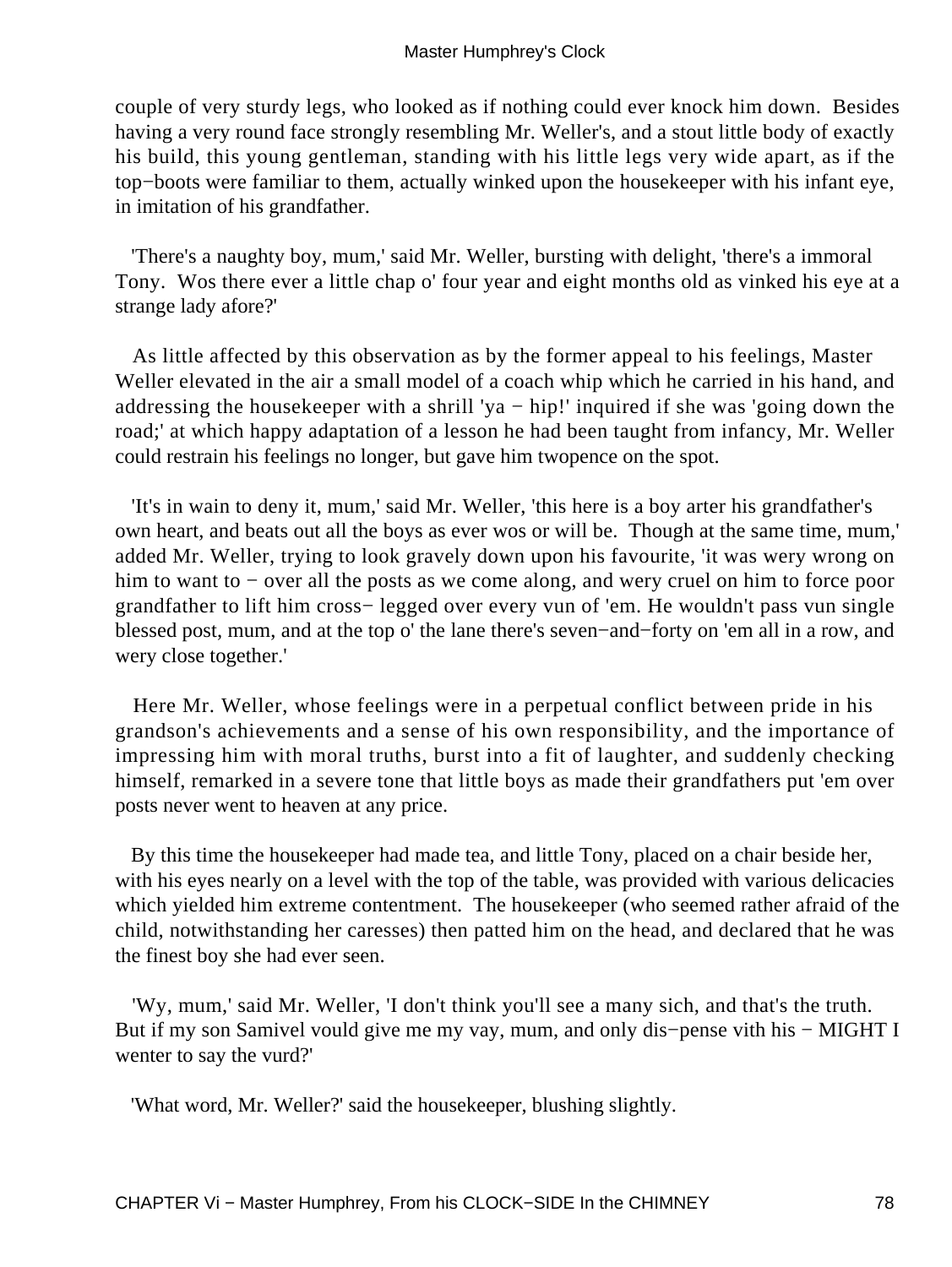'Petticuts, mum,' returned that gentleman, laying his hand upon the garments of his grandson. 'If my son Samivel, mum, vould only dis− pense vith these here, you'd see such a alteration in his appearance, as the imagination can't depicter.'

'But what would you have the child wear instead, Mr. Weller?' said the housekeeper.

 'I've offered my son Samivel, mum, agen and agen,' returned the old gentleman, 'to purwide him at my own cost vith a suit o' clothes as 'ud be the makin' on him, and form his mind in infancy for those pursuits as I hope the family o' the Vellers vill alvays dewote themselves to. Tony, my boy, tell the lady wot them clothes are, as grandfather says, father ought to let you vear.'

 'A little white hat and a little sprig weskut and little knee cords and little top−boots and a little green coat with little bright buttons and a little welwet collar,' replied Tony, with great readiness and no stops.

 'That's the cos−toom, mum,' said Mr. Weller, looking proudly at the housekeeper. 'Once make sich a model on him as that, and you'd say he WOS an angel!'

 Perhaps the housekeeper thought that in such a guise young Tony would look more like the angel at Islington than anything else of that name, or perhaps she was disconcerted to find her previously− conceived ideas disturbed, as angels are not commonly represented in top−boots and sprig waistcoats. She coughed doubtfully, but said nothing.

'How many brothers and sisters have you, my dear?' she asked, after a short silence.

 'One brother and no sister at all,' replied Tony. 'Sam his name is, and so's my father's. Do you know my father?'

'O yes, I know him,' said the housekeeper, graciously.

'Is my father fond of you?' pursued Tony.

'I hope so,' rejoined the smiling housekeeper.

Tony considered a moment, and then said, 'Is my grandfather fond of you?'

 This would seem a very easy question to answer, but instead of replying to it, the housekeeper smiled in great confusion, and said that really children did ask such extraordinary questions that it was the most difficult thing in the world to talk to them. Mr. Weller took upon himself to reply that he was very fond of the lady; but the housekeeper entreating that he would not put such things into the child's head, Mr. Weller shook his own while she looked another way, and seemed to be troubled with a misgiving that captivation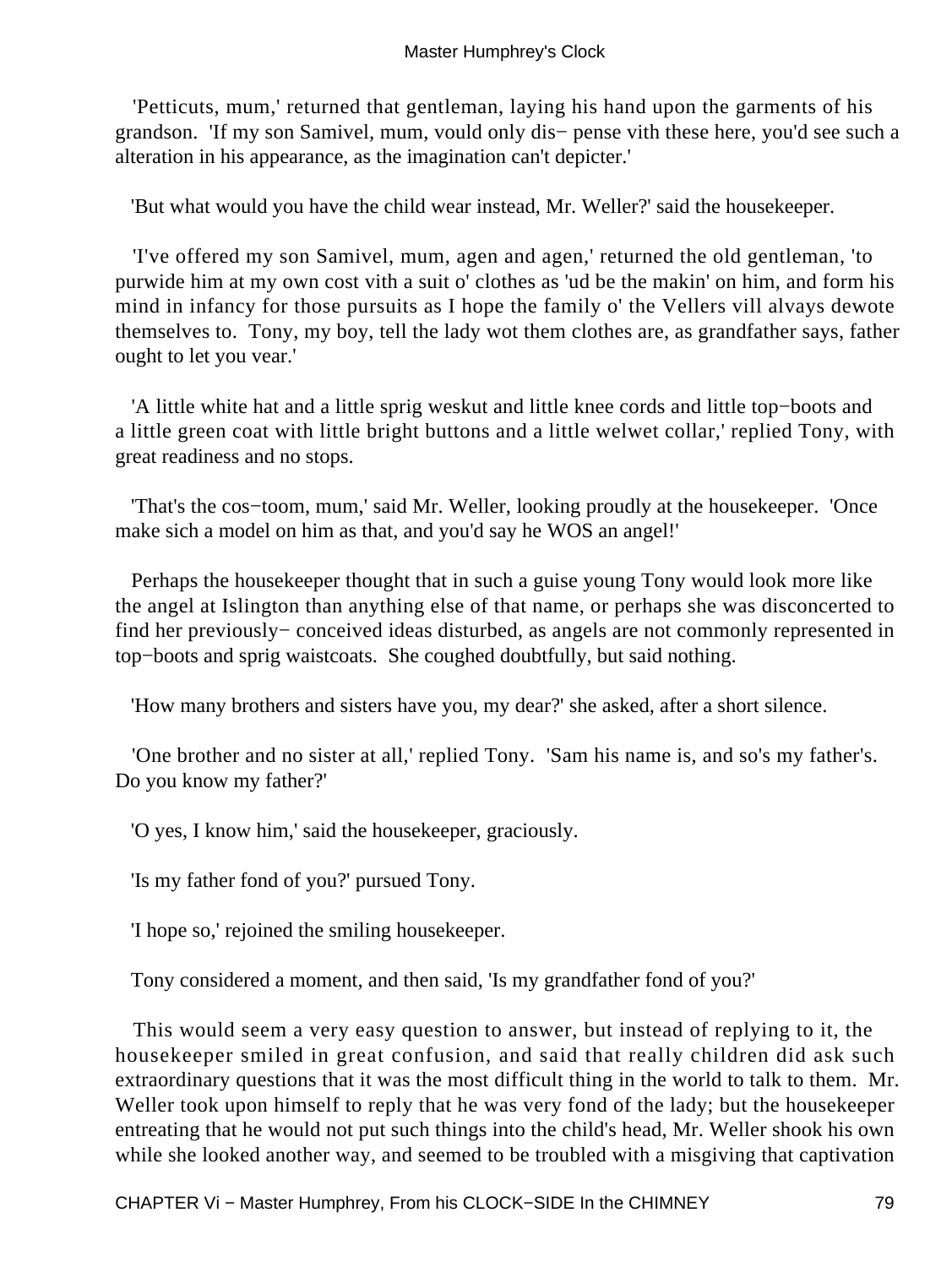was in progress. It was, perhaps, on this account that he changed the subject precipitately.

 'It's wery wrong in little boys to make game o' their grandfathers, an't it, mum?' said Mr. Weller, shaking his head waggishly, until Tony looked at him, when he counterfeited the deepest dejection and sorrow.

'O, very sad!' assented the housekeeper. 'But I hope no little boys do that?'

 'There is vun young Turk, mum,' said Mr. Weller, 'as havin' seen his grandfather a little overcome vith drink on the occasion of a friend's birthday, goes a reelin' and staggerin' about the house, and makin' believe that he's the old gen'lm'n.'

'O, quite shocking!' cried the housekeeper,

 'Yes, mum,' said Mr. Weller; 'and previously to so doin', this here young traitor that I'm a speakin' of, pinches his little nose to make it red, and then he gives a hiccup and says, «I'm all right,» he says; «give us another song!» Ha, ha! «Give us another song,» he says. Ha, ha, ha!'

 In his excessive delight, Mr. Weller was quite unmindful of his moral responsibility, until little Tony kicked up his legs, and laughing immoderately, cried, 'That was me, that was;' whereupon the grandfather, by a great effort, became extremely solemn.

 'No, Tony, not you,' said Mr. Weller. 'I hope it warn't you, Tony. It must ha' been that 'ere naughty little chap as comes sometimes out o' the empty watch−box round the corner, − that same little chap as wos found standing on the table afore the looking−glass, pretending to shave himself vith a oyster−knife.'

'He didn't hurt himself, I hope?' observed the housekeeper.

 'Not he, mum,' said Mr. Weller proudly; 'bless your heart, you might trust that 'ere boy vith a steam−engine a'most, he's such a knowin' young' − but suddenly recollecting himself and observing that Tony perfectly understood and appreciated the compliment, the old gentleman groaned and observed that 'it wos all wery shockin' − wery.'

 'O, he's a bad 'un,' said Mr. Weller, 'is that 'ere watch−box boy, makin' such a noise and litter in the back yard, he does, waterin' wooden horses and feedin' of 'em vith grass, and perpetivally spillin' his little brother out of a veelbarrow and frightenin' his mother out of her vits, at the wery moment wen she's expectin' to increase his stock of happiness vith another play−feller, − O, he's a bad one! He's even gone so far as to put on a pair of paper spectacles as he got his father to make for him, and walk up and down the garden vith his hands behind him in imitation of Mr. Pickwick, – but Tony don't do sich things, O no!'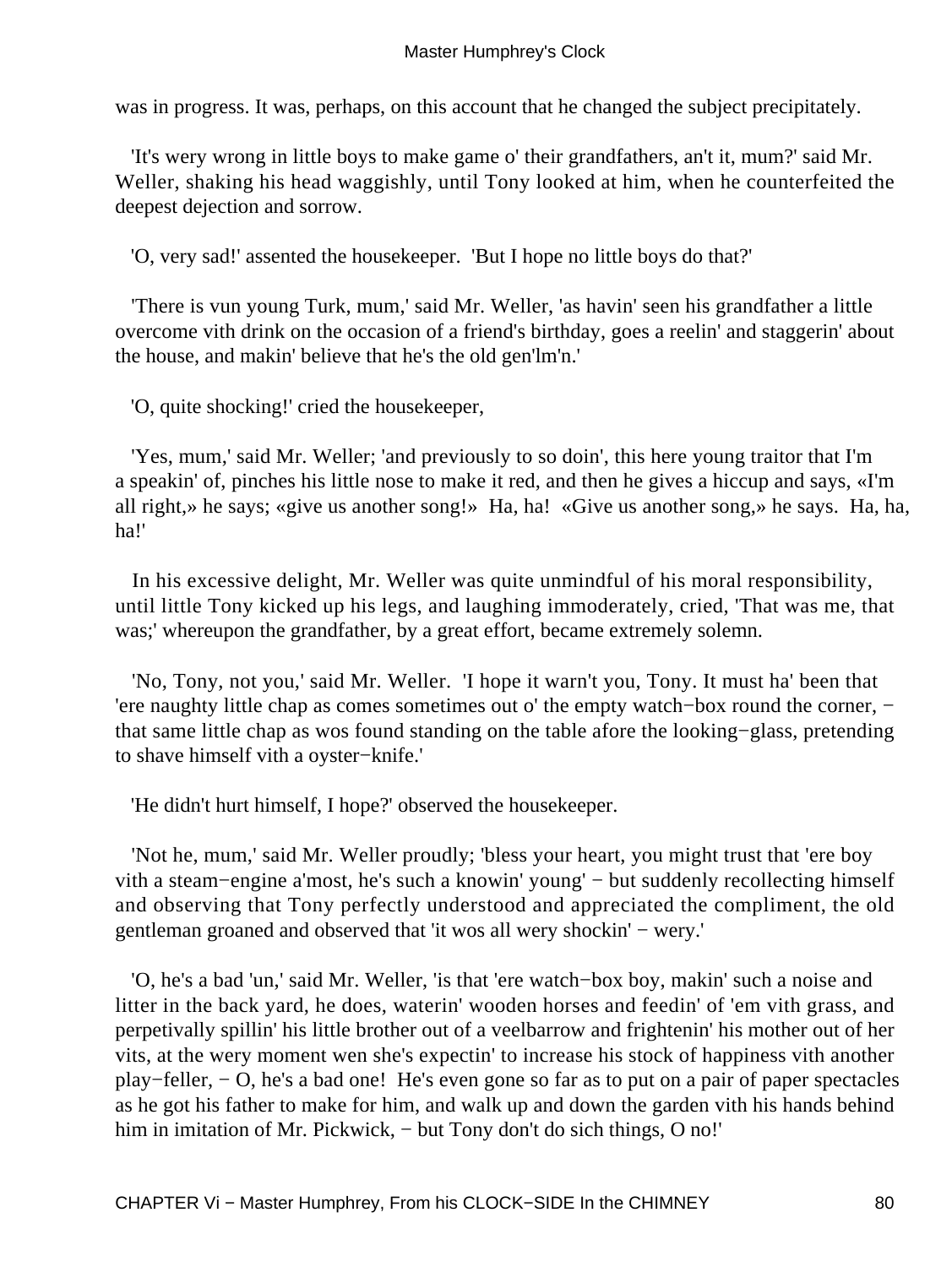'O no!' echoed Tony.

 'He knows better, he does,' said Mr. Weller. 'He knows that if he wos to come sich games as these nobody wouldn't love him, and that his grandfather in partickler couldn't abear the sight on him; for vich reasons Tony's always good.'

 'Always good,' echoed Tony; and his grandfather immediately took him on his knee and kissed him, at the same time, with many nods and winks, slyly pointing at the child's head with his thumb, in order that the housekeeper, otherwise deceived by the admirable manner in which he (Mr. Weller) had sustained his character, might not suppose that any other young gentleman was referred to, and might clearly understand that the boy of the watch−box was but an imaginary creation, and a fetch of Tony himself, invented for his improvement and reformation.

 Not confining himself to a mere verbal description of his grandson's abilities, Mr. Weller, when tea was finished, invited him by various gifts of pence and halfpence to smoke imaginary pipes, drink visionary beer from real pots, imitate his grandfather without reserve, and in particular to go through the drunken scene, which threw the old gentleman into ecstasies and filled the housekeeper with wonder. Nor was Mr. Weller's pride satisfied with even this display, for when he took his leave he carried the child, like some rare and astonishing curiosity, first to the barber's house and afterwards to the tobacconist's, at each of which places he repeated his performances with the utmost effect to applauding and delighted audiences. It was half−past nine o'clock when Mr. Weller was last seen carrying him home upon his shoulder, and it has been whispered abroad that at that time the infant Tony was rather intoxicated.

 I was musing the other evening upon the characters and incidents with which I had been so long engaged; wondering how I could ever have looked forward with pleasure to the completion of my tale, and reproaching myself for having done so, as if it were a kind of cruelty to those companions of my solitude whom I had now dismissed, and could never again recall; when my clock struck ten. Punctual to the hour, my friends appeared.

 On our last night of meeting, we had finished the story which the reader has just concluded. Our conversation took the same current as the meditations which the entrance of my friends had interrupted, and The Old Curiosity Shop was the staple of our discourse.

 I may confide to the reader now, that in connection with this little history I had something upon my mind; something to communicate which I had all along with difficulty repressed; something I had deemed it, during the progress of the story, necessary to its interest to disguise, and which, now that it was over, I wished, and was yet reluctant, to disclose.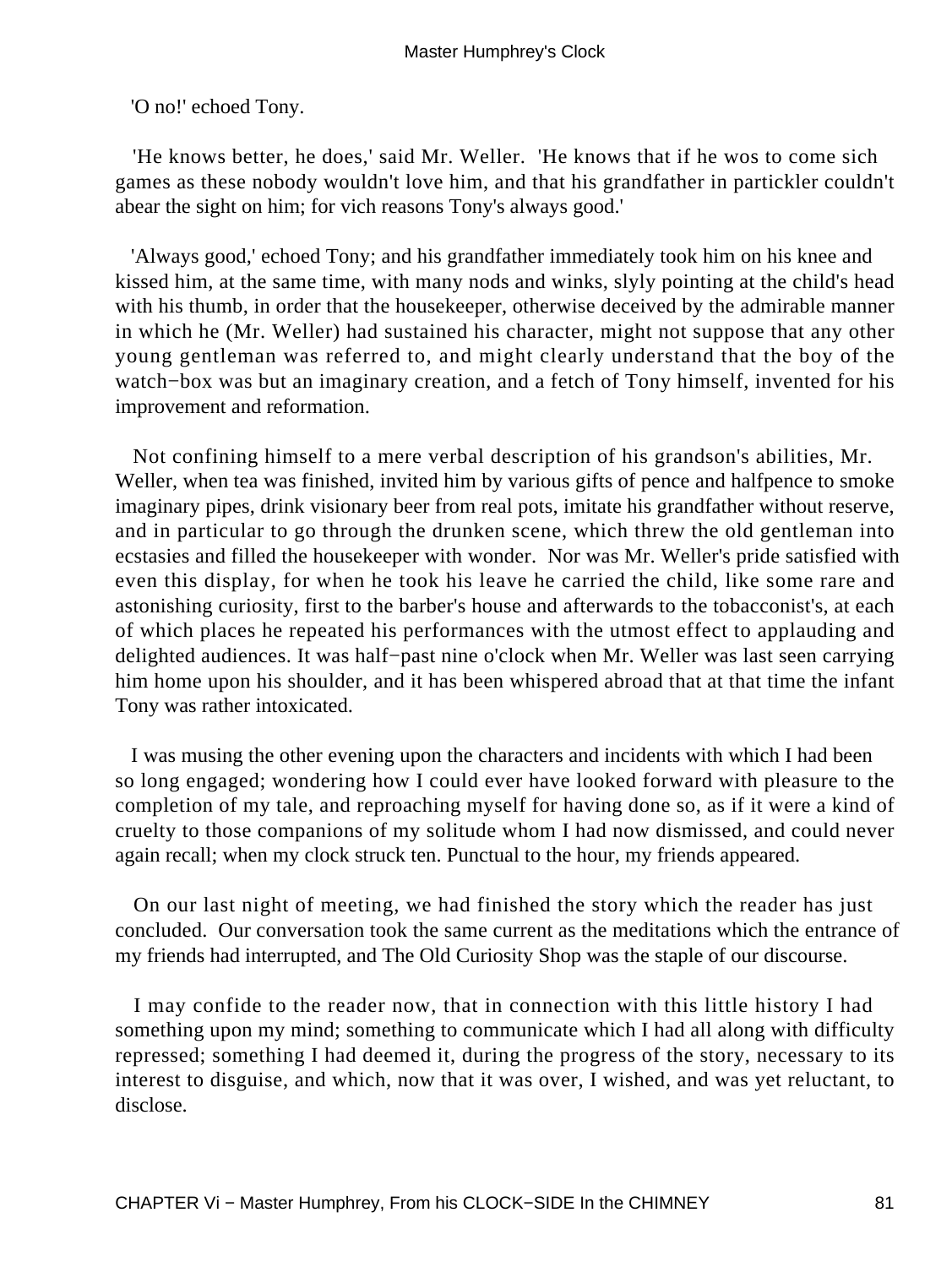To conceal anything from those to whom I am attached, is not in my nature. I can never close my lips where I have opened my heart. This temper, and the consciousness of having done some violence to it in my narrative, laid me under a restraint which I should have had great difficulty in overcoming, but for a timely remark from Mr. Miles, who, as I hinted in a former paper, is a gentleman of business habits, and of great exactness and propriety in all his transactions.

 'I could have wished,' my friend objected, 'that we had been made acquainted with the single gentleman's name. I don't like his withholding his name. It made me look upon him at first with suspicion, and caused me to doubt his moral character, I assure you. I am fully satisfied by this time of his being a worthy creature; but in this respect he certainly would not appear to have acted at all like a man of business.'

 'My friends,' said I, drawing to the table, at which they were by this time seated in their usual chairs, 'do you remember that this story bore another title besides that one we have so often heard of late?'

 Mr. Miles had his pocket−book out in an instant, and referring to an entry therein, rejoined, 'Certainly. Personal Adventures of Master Humphrey. Here it is. I made a note of it at the time.'

 I was about to resume what I had to tell them, when the same Mr. Miles again interrupted me, observing that the narrative originated in a personal adventure of my own, and that was no doubt the reason for its being thus designated.

This led me to the point at once.

 'You will one and all forgive me,' I returned, 'if for the greater convenience of the story, and for its better introduction, that adventure was fictitious. I had my share, indeed, – no light or trivial one, – in the pages we have read, but it was not the share I feigned to have at first. The younger brother, the single gentleman, the nameless actor in this little drama, stands before you now.'

It was easy to see they had not expected this disclosure.

 'Yes,' I pursued. 'I can look back upon my part in it with a calm, half−smiling pity for myself as for some other man. But I am he, indeed; and now the chief sorrows of my life are yours.'

 I need not say what true gratification I derived from the sympathy and kindness with which this acknowledgment was received; nor how often it had risen to my lips before; nor how difficult I had found it − how impossible, when I came to those passages which touched me most, and most nearly concerned me − to sustain the character I had assumed. It is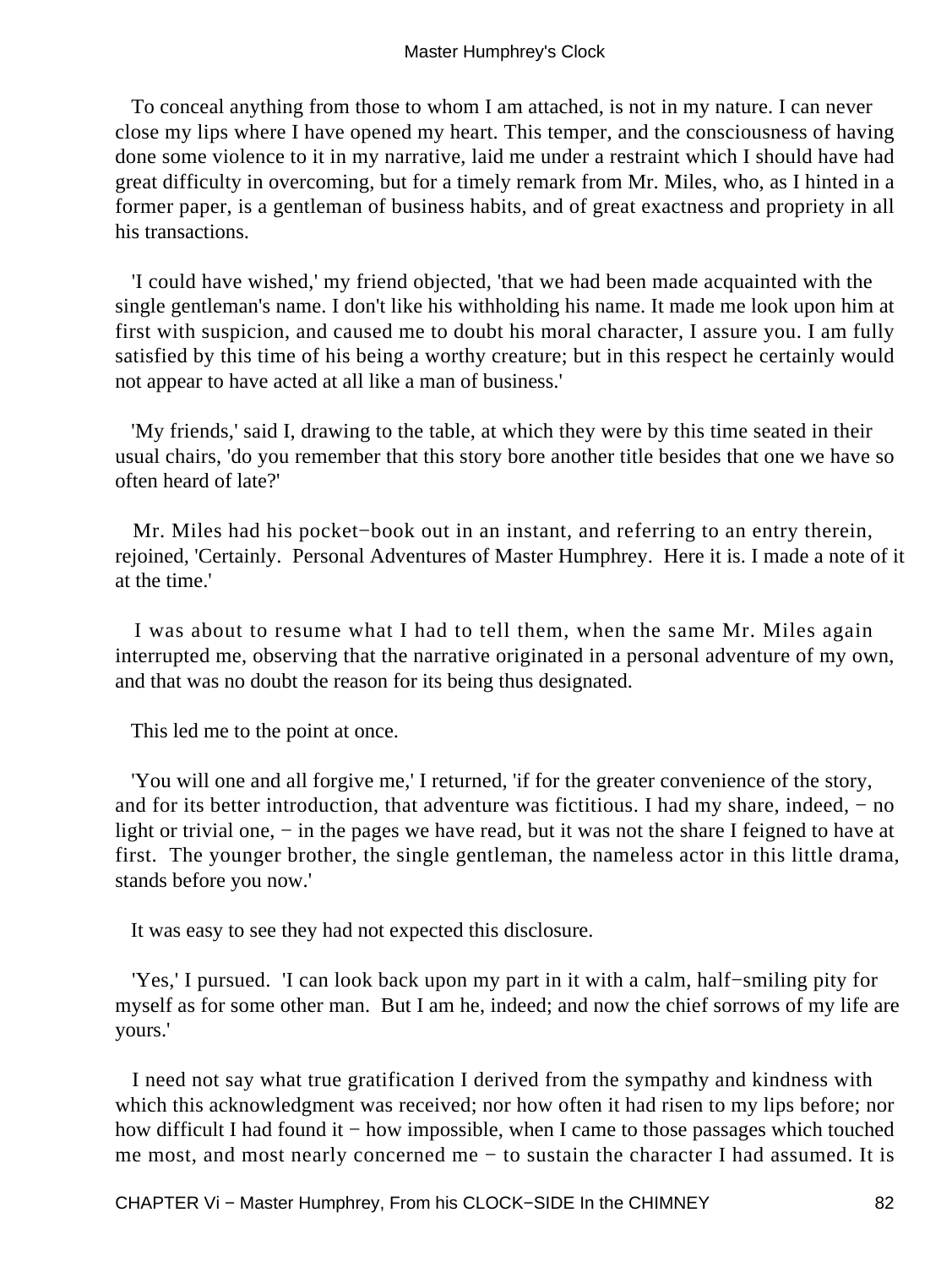enough to say that I replaced in the clock−case the record of so many trials, − sorrowfully, it is true, but with a softened sorrow which was almost pleasure; and felt that in living through the past again, and communicating to others the lesson it had helped to teach me, I had been a happier man.

We lingered so long over the leaves from which I had read, that as I consigned them to their former resting−place, the hand of my trusty clock pointed to twelve, and there came towards us upon the wind the voice of the deep and distant bell of St. Paul's as it struck the hour of midnight.

 'This,' said I, returning with a manuscript I had taken at the moment, from the same repository, 'to be opened to such music, should be a tale where London's face by night is darkly seen, and where some deed of such a time as this is dimly shadowed out. Which of us here has seen the working of that great machine whose voice has just now ceased?'

 Mr. Pickwick had, of course, and so had Mr. Miles. Jack and my deaf friend were in the minority.

 I had seen it but a few days before, and could not help telling them of the fancy I had about it.

 I paid my fee of twopence upon entering, to one of the money− changers who sit within the Temple; and falling, after a few turns up and down, into the quiet train of thought which such a place awakens, paced the echoing stones like some old monk whose present world lay all within its walls. As I looked afar up into the lofty dome, I could not help wondering what were his reflections whose genius reared that mighty pile, when, the last small wedge of timber fixed, the last nail driven into its home for many centuries, the clang of hammers, and the hum of busy voices gone, and the Great Silence whole years of noise had helped to make, reigning undisturbed around, he mused, as I did now, upon his work, and lost himself amid its vast extent. I could not quite determine whether the contemplation of it would impress him with a sense of greatness or of insignificance; but when I remembered how long a time it had taken to erect, in how short a space it might be traversed even to its remotest parts, for how brief a term he, or any of those who cared to bear his name, would live to see it, or know of its existence, I imagined him far more melancholy than proud, and looking with regret upon his labour done. With these thoughts in my mind, I began to ascend, almost unconsciously, the flight of steps leading to the several wonders of the building, and found myself before a barrier where another money−taker sat, who demanded which among them I would choose to see. There were the stone gallery, he said, and the whispering gallery, the geometrical staircase, the room of models, the clock – the clock being quite in my way, I stopped him there, and chose that sight from all the rest.

 I groped my way into the Turret which it occupies, and saw before me, in a kind of loft, what seemed to be a great, old oaken press with folding doors. These being thrown back by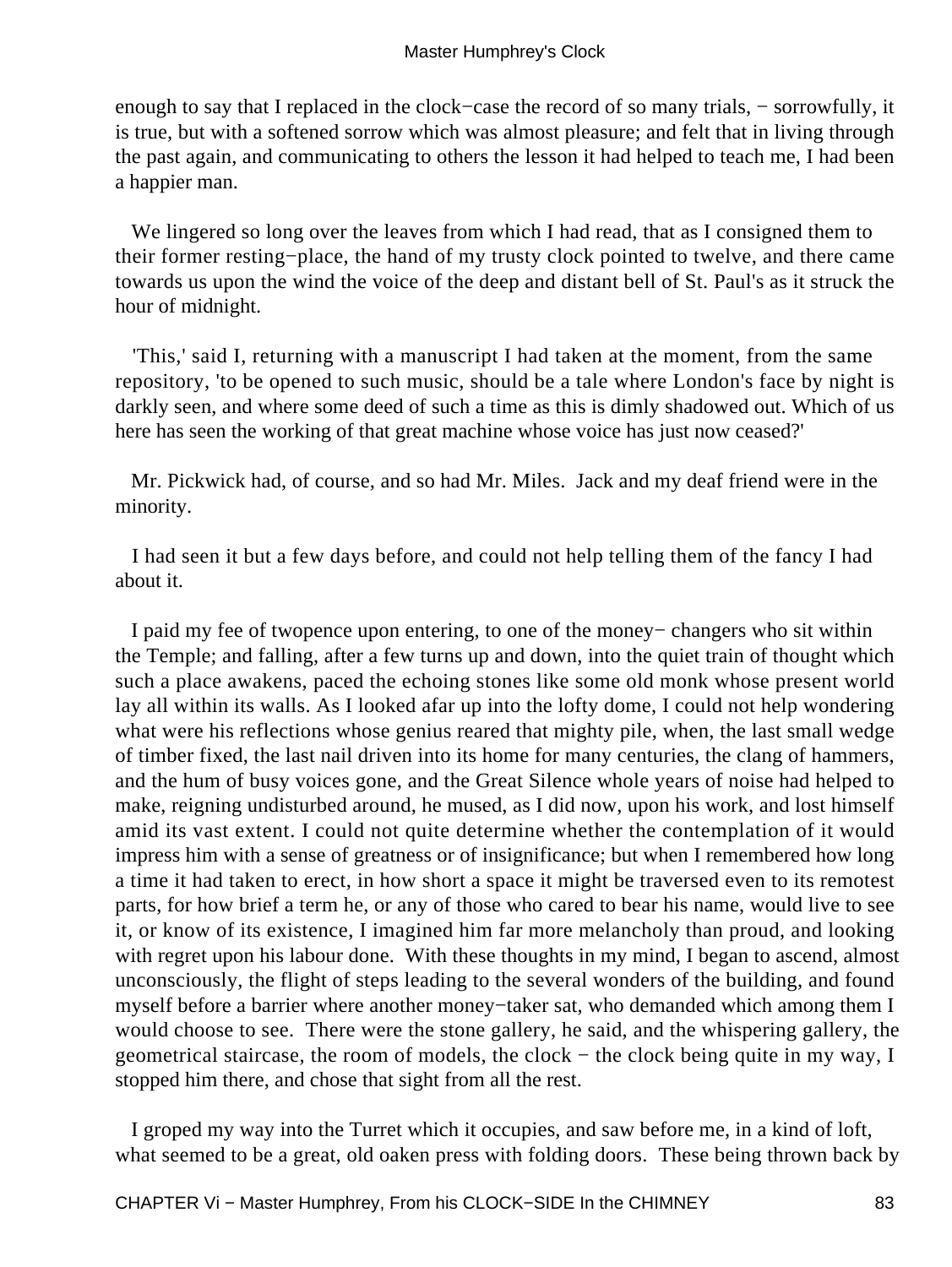the attendant (who was sleeping when I came upon him, and looked a drowsy fellow, as though his close companionship with Time had made him quite indifferent to it), disclosed a complicated crowd of wheels and chains in iron and brass, − great, sturdy, rattling engines, − suggestive of breaking a finger put in here or there, and grinding the bone to powder, – and these were the Clock! Its very pulse, if I may use the word, was like no other clock. It did not mark the flight of every moment with a gentle second stroke, as though it would check old Time, and have him stay his pace in pity, but measured it with one sledge−hammer beat, as if its business were to crush the seconds as they came trooping on, and remorselessly to clear a path before the Day of Judgment.

 I sat down opposite to it, and hearing its regular and never− changing voice, that one deep constant note, uppermost amongst all the noise and clatter in the streets below, – marking that, let that tumult rise or fall, go on or stop, – let it be night or noon, to–morrow or to−day, this year or next, − it still performed its functions with the same dull constancy, and regulated the progress of the life around, the fancy came upon me that this was London's Heart, – and that when it should cease to beat, the City would be no more.

 It is night. Calm and unmoved amidst the scenes that darkness favours, the great heart of London throbs in its Giant breast. Wealth and beggary, vice and virtue, guilt and innocence, repletion and the direst hunger, all treading on each other and crowding together, are gathered round it. Draw but a little circle above the clustering housetops, and you shall have within its space everything, with its opposite extreme and contradiction, close beside. Where yonder feeble light is shining, a man is but this moment dead. The taper at a few yards' distance is seen by eyes that have this instant opened on the world. There are two houses separated by but an inch or two of wall. In one, there are quiet minds at rest; in the other, a waking conscience that one might think would trouble the very air. In that close corner where the roofs shrink down and cower together as if to hide their secrets from the handsome street hard by, there are such dark crimes, such miseries and horrors, as could be hardly told in whispers. In the handsome street, there are folks asleep who have dwelt there all their lives, and have no more knowledge of these things than if they had never been, or were transacted at the remotest limits of the world, – who, if they were hinted at, would shake their heads, look wise, and frown, and say they were impossible, and out of Nature, − as if all great towns were not. Does not this Heart of London, that nothing moves, nor stops, nor quickens, – that goes on the same let what will be done, does it not express the City's character well?

 The day begins to break, and soon there is the hum and noise of life. Those who have spent the night on doorsteps and cold stones crawl off to beg; they who have slept in beds come forth to their occupation, too, and business is astir. The fog of sleep rolls slowly off, and London shines awake. The streets are filled with carriages and people gaily clad. The jails are full, too, to the throat, nor have the workhouses or hospitals much room to spare. The courts of law are crowded. Taverns have their regular frequenters by this time, and every mart of traffic has its throng. Each of these places is a world, and has its own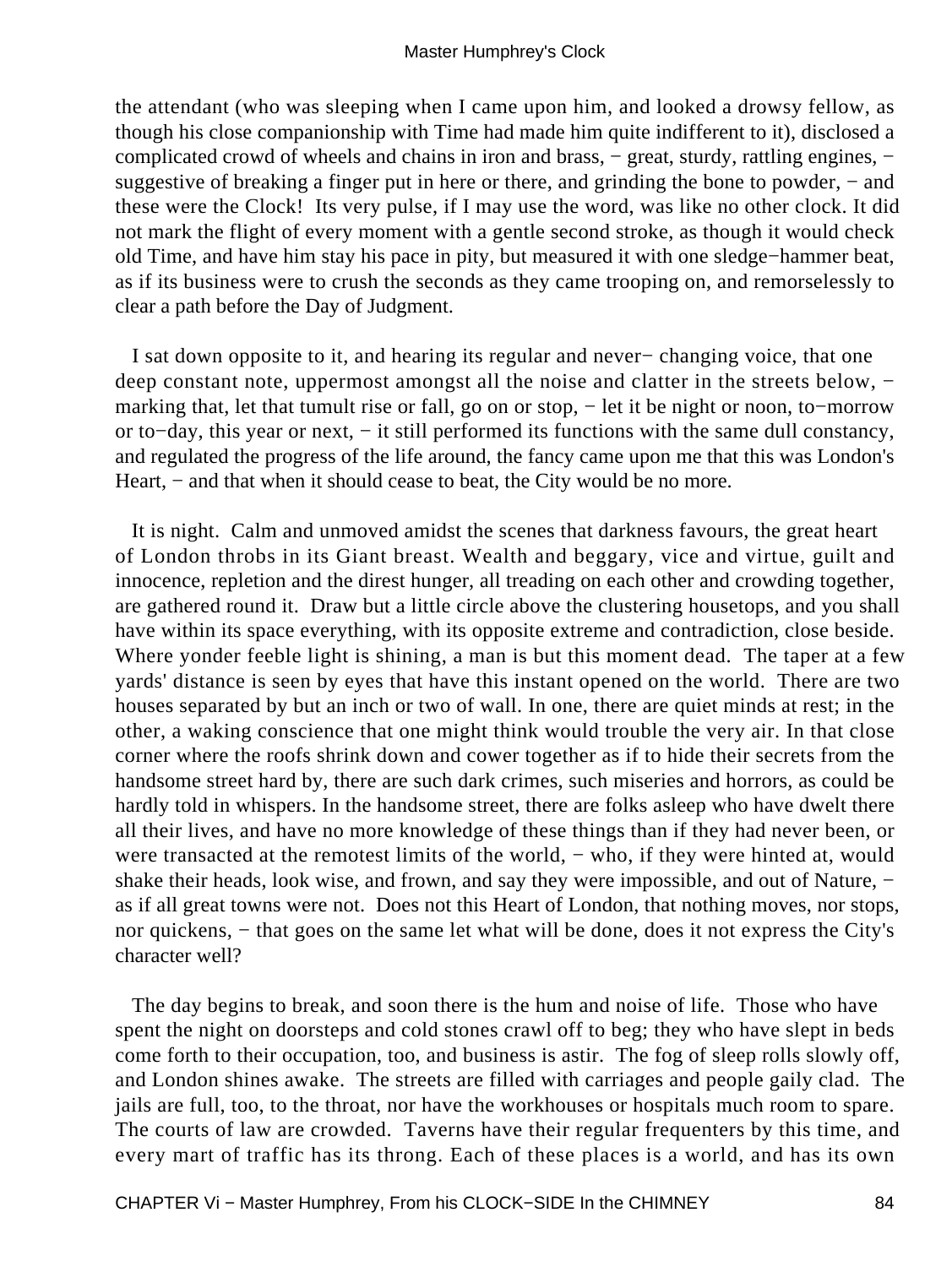inhabitants; each is distinct from, and almost unconscious of the existence of any other. There are some few people well to do, who remember to have heard it said, that numbers of men and women – thousands, they think it was – get up in London every day, unknowing where to lay their heads at night; and that there are quarters of the town where misery and famine always are. They don't believe it quite, – there may be some truth in it, but it is exaggerated, of course. So, each of these thousand worlds goes on, intent upon itself, until night comes again, − first with its lights and pleasures, and its cheerful streets; then with its guilt and darkness.

 Heart of London, there is a moral in thy every stroke! as I look on at thy indomitable working, which neither death, nor press of life, nor grief, nor gladness out of doors will influence one jot, I seem to hear a voice within thee which sinks into my heart, bidding me, as I elbow my way among the crowd, have some thought for the meanest wretch that passes, and, being a man, to turn away with scorn and pride from none that bear the human shape.

 I am by no means sure that I might not have been tempted to enlarge upon the subject, had not the papers that lay before me on the table been a silent reproach for even this digression. I took them up again when I had got thus far, and seriously prepared to read.

 The handwriting was strange to me, for the manuscript had been fairly copied. As it is against our rules, in such a case, to inquire into the authorship until the reading is concluded, I could only glance at the different faces round me, in search of some expression which should betray the writer. Whoever he might be, he was prepared for this, and gave no sign for my enlightenment.

I had the papers in my hand, when my deaf friend interposed with a suggestion.

 'It has occurred to me,' he said, 'bearing in mind your sequel to the tale we have finished, that if such of us as have anything to relate of our own lives could interweave it with our contribution to the Clock, it would be well to do so. This need be no restraint upon us, either as to time, or place, or incident, since any real passage of this kind may be surrounded by fictitious circumstances, and represented by fictitious characters. What if we make this an article of agreement among ourselves?'

 The proposition was cordially received, but the difficulty appeared to be that here was a long story written before we had thought of it.

 'Unless,' said I, 'it should have happened that the writer of this tale − which is not impossible, for men are apt to do so when they write − has actually mingled with it something of his own endurance and experience.'

Nobody spoke, but I thought I detected in one quarter that this was really the case.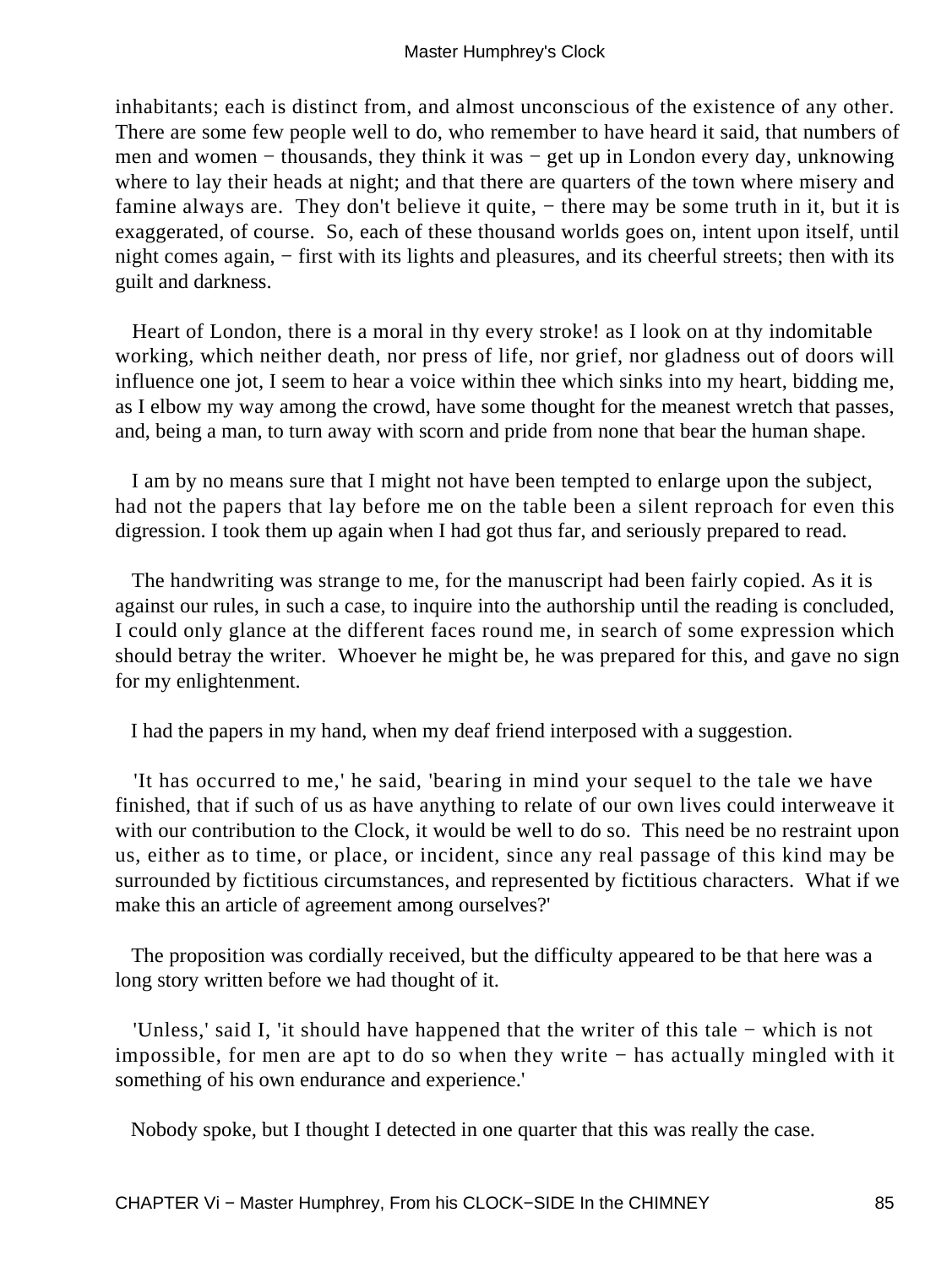'If I have no assurance to the contrary,' I added, therefore, 'I shall take it for granted that he has done so, and that even these papers come within our new agreement. Everybody being mute, we hold that understanding if you please.'

 And here I was about to begin again, when Jack informed us softly, that during the progress of our last narrative, Mr. Weller's Watch had adjourned its sittings from the kitchen, and regularly met outside our door, where he had no doubt that august body would be found at the present moment. As this was for the convenience of listening to our stories, he submitted that they might be suffered to come in, and hear them more pleasantly.

 To this we one and all yielded a ready assent, and the party being discovered, as Jack had supposed, and invited to walk in, entered (though not without great confusion at having been detected), and were accommodated with chairs at a little distance.

 Then, the lamp being trimmed, the fire well stirred and burning brightly, the hearth clean swept, the curtains closely drawn, the clock wound up, we entered on our new story.

 It is again midnight. My fire burns cheerfully; the room is filled with my old friend's sober voice; and I am left to muse upon the story we have just now finished.

 It makes me smile, at such a time as this, to think if there were any one to see me sitting in my easy−chair, my gray head hanging down, my eyes bent thoughtfully upon the glowing embers, and my crutch – emblem of my helplessness – lying upon the hearth at my feet, how solitary I should seem. Yet though I am the sole tenant of this chimney−corner, though I am childless and old, I have no sense of loneliness at this hour; but am the centre of a silent group whose company I love.

 Thus, even age and weakness have their consolations. If I were a younger man, if I were more active, more strongly bound and tied to life, these visionary friends would shun me, or I should desire to fly from them. Being what I am, I can court their society, and delight in it; and pass whole hours in picturing to myself the shadows that perchance flock every night into this chamber, and in imagining with pleasure what kind of interest they have in the frail, feeble mortal who is its sole inhabitant.

 All the friends I have ever lost I find again among these visitors. I love to fancy their spirits hovering about me, feeling still some earthly kindness for their old companion, and watching his decay. 'He is weaker, he declines apace, he draws nearer and nearer to us, and will soon be conscious of our existence.' What is there to alarm me in this? It is encouragement and hope.

 These thoughts have never crowded on me half so fast as they have done to−night. Faces I had long forgotten have become familiar to me once again; traits I had endeavoured to recall for years have come before me in an instant; nothing is changed but me; and even I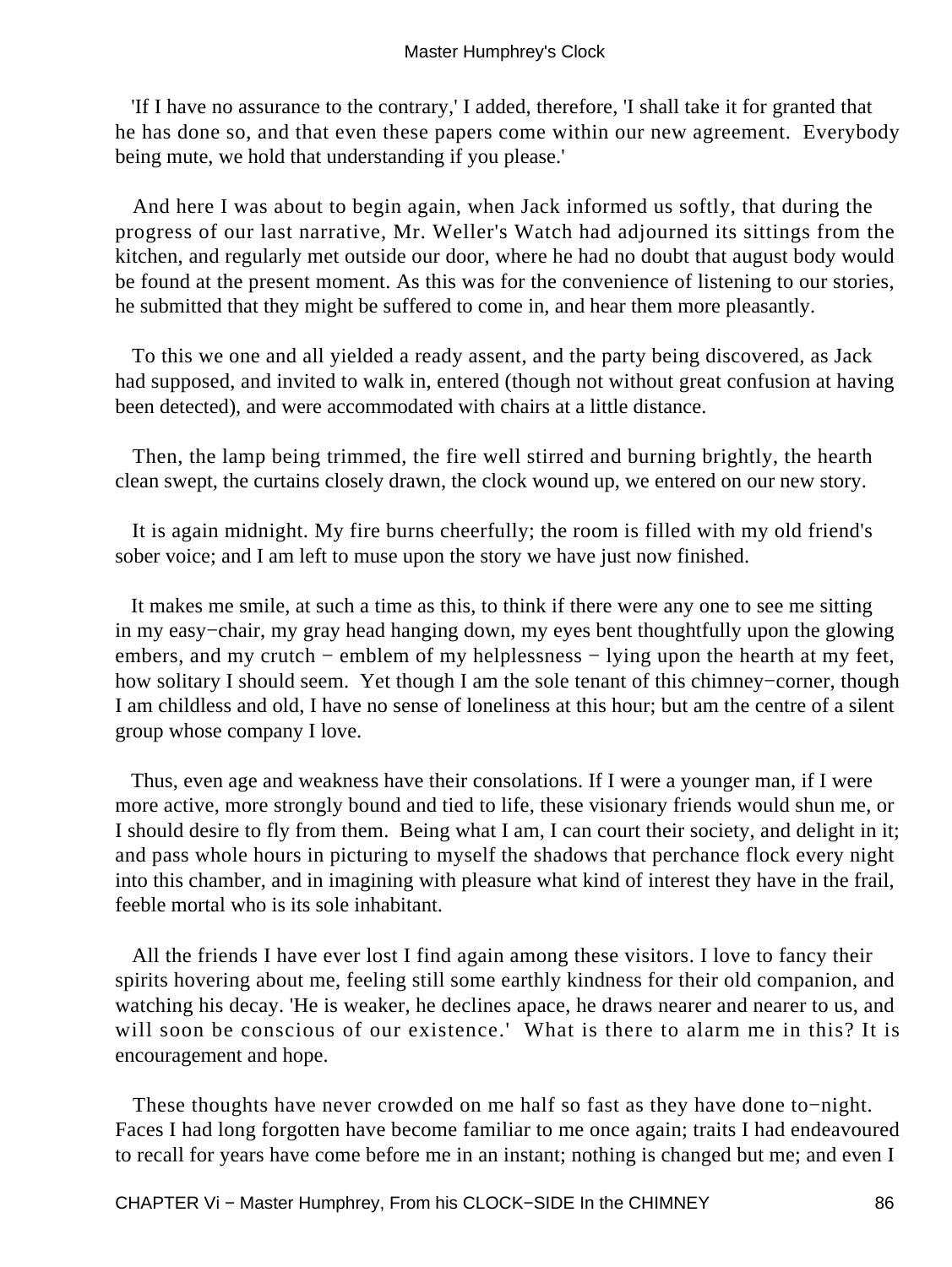can be my former self at will.

 Raising my eyes but now to the face of my old clock, I remember, quite involuntarily, the veneration, not unmixed with a sort of childish awe, with which I used to sit and watch it as it ticked, unheeded in a dark staircase corner. I recollect looking more grave and steady when I met its dusty face, as if, having that strange kind of life within it, and being free from all excess of vulgar appetite, and warning all the house by night and day, it were a sage. How often have I listened to it as it told the beads of time, and wondered at its constancy! How often watched it slowly pointing round the dial, and, while I panted for the eagerly expected hour to come, admired, despite myself, its steadiness of purpose and lofty freedom from all human strife, impatience, and desire!

 I thought it cruel once. It was very hard of heart, to my mind, I remember. It was an old servant even then; and I felt as though it ought to show some sorrow; as though it wanted sympathy with us in our distress, and were a dull, heartless, mercenary creature. Ah! how soon I learnt to know that in its ceaseless going on, and in its being checked or stayed by nothing, lay its greatest kindness, and the only balm for grief and wounded peace of mind.

 To−night, to−night, when this tranquillity and calm are on my spirits, and memory presents so many shifting scenes before me, I take my quiet stand at will by many a fire that has been long extinguished, and mingle with the cheerful group that cluster round it. If I could be sorrowful in such a mood, I should grow sad to think what a poor blot I was upon their youth and beauty once, and now how few remain to put me to the blush; I should grow sad to think that such among them as I sometimes meet with in my daily walks are scarcely less infirm than I; that time has brought us to a level; and that all distinctions fade and vanish as we take our trembling steps towards the grave.

 But memory was given us for better purposes than this, and mine is not a torment, but a source of pleasure. To muse upon the gaiety and youth I have known suggests to me glad scenes of harmless mirth that may be passing now. From contemplating them apart, I soon become an actor in these little dramas, and humouring my fancy, lose myself among the beings it invokes.

 When my fire is bright and high, and a warm blush mantles in the walls and ceiling of this ancient room; when my clock makes cheerful music, like one of those chirping insects who delight in the warm hearth, and are sometimes, by a good superstition, looked upon as the harbingers of fortune and plenty to that household in whose mercies they put their humble trust; when everything is in a ruddy genial glow, and there are voices in the crackling flame, and smiles in its flashing light, other smiles and other voices congregate around me, invading, with their pleasant harmony, the silence of the time.

 For then a knot of youthful creatures gather round my fireside, and the room re−echoes to their merry voices. My solitary chair no longer holds its ample place before the fire, but is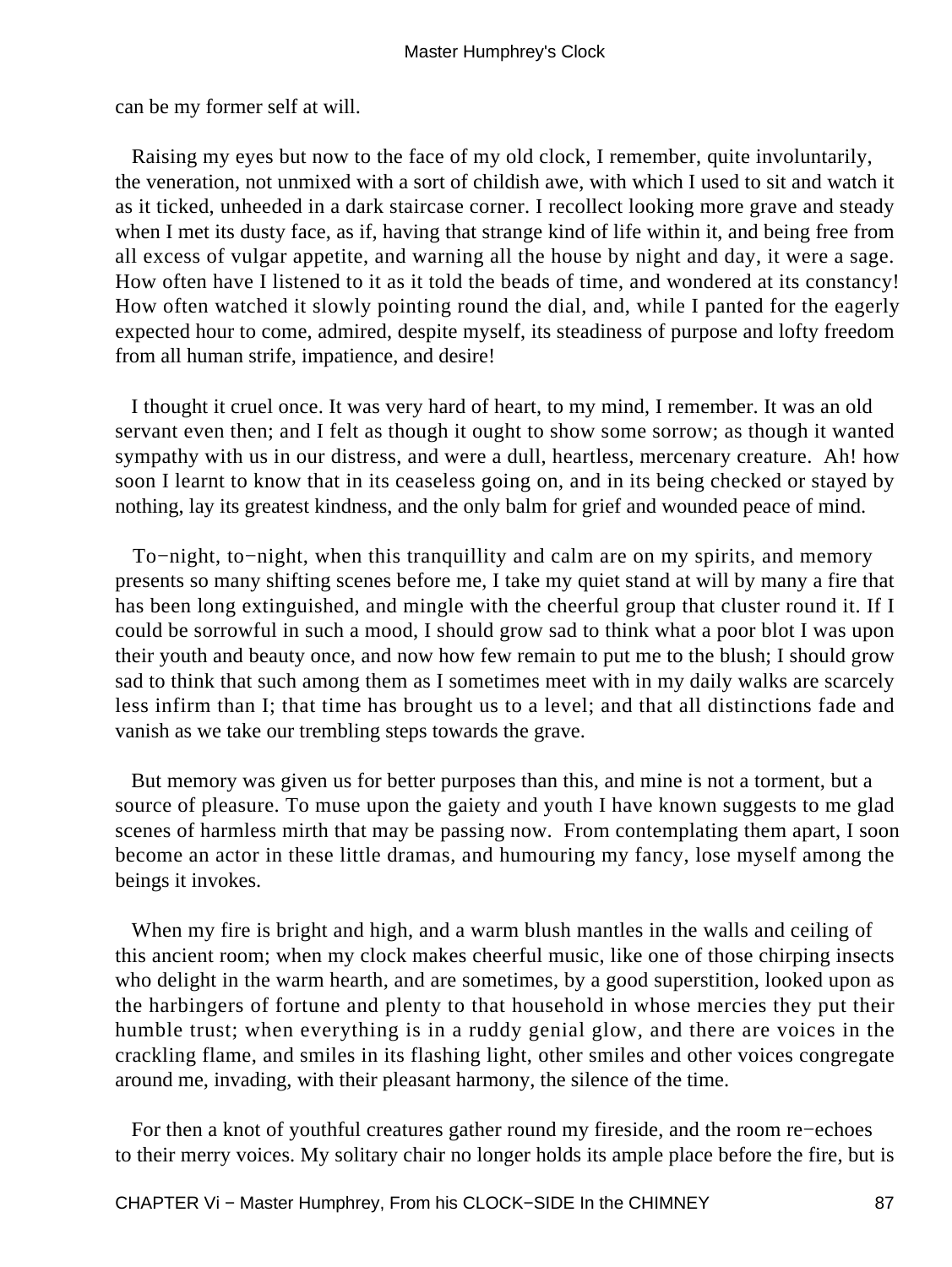wheeled into a smaller corner, to leave more room for the broad circle formed about the cheerful hearth. I have sons, and daughters, and grandchildren, and we are assembled on some occasion of rejoicing common to us all. It is a birthday, perhaps, or perhaps it may be Christmas time; but be it what it may, there is rare holiday among us; we are full of glee.

 In the chimney−comer, opposite myself, sits one who has grown old beside me. She is changed, of course; much changed; and yet I recognise the girl even in that gray hair and wrinkled brow. Glancing from the laughing child who half hides in her ample skirts, and half peeps out, – and from her to the little matron of twelve years old, who sits so womanly and so demure at no great distance from me, – and from her again, to a fair girl in the full bloom of early womanhood, the centre of the group, who has glanced more than once towards the opening door, and by whom the children, whispering and tittering among themselves, **Will** leave a vacant chair, although she bids them not, − I see her image thrice repeated, and feel how long it is before one form and set of features wholly pass away, if ever, from among the living. While I am dwelling upon this, and tracing out the gradual change from infancy to youth, from youth to perfect growth, from that to age, and thinking, with an old man's pride, that she is comely yet, I feel a slight thin hand upon my arm, and, looking down, see seated at my feet a crippled boy, – a gentle, patient child, – whose aspect I know well. He rests upon a little crutch, − I know it too, − and leaning on it as he climbs my footstool, whispers in my ear, 'I am hardly one of these, dear grandfather, although I love them dearly. They are very kind to me, but you will be kinder still, I know.'

 I have my hand upon his neck, and stoop to kiss him, when my clock strikes, my chair is in its old spot, and I am alone.

What if I be? What if this fireside be tenantless, save for the presence of one weak old man? From my house−top I can look upon a hundred homes, in every one of which these social companions are matters of reality. In my daily walks I pass a thousand men whose cares are all forgotten, whose labours are made light, whose dull routine of work from day to day is cheered and brightened by their glimpses of domestic joy at home. Amid the struggles of this struggling town what cheerful sacrifices are made; what toil endured with readiness; what patience shown and fortitude displayed for the mere sake of home and its affections! Let me thank Heaven that I can people my fireside with shadows such as these; with shadows of bright objects that exist in crowds about me; and let me say, 'I am alone no more.'

 I never was less so − I write it with a grateful heart − than I am to−night. Recollections of the past and visions of the present come to bear me company; the meanest man to whom I have ever given alms appears, to add his mite of peace and comfort to my stock; and whenever the fire within me shall grow cold, to light my path upon this earth no more, I pray that it may be at such an hour as this, and when I love the world as well as I do now.

### THE **Deaf gentleman from his own apartment**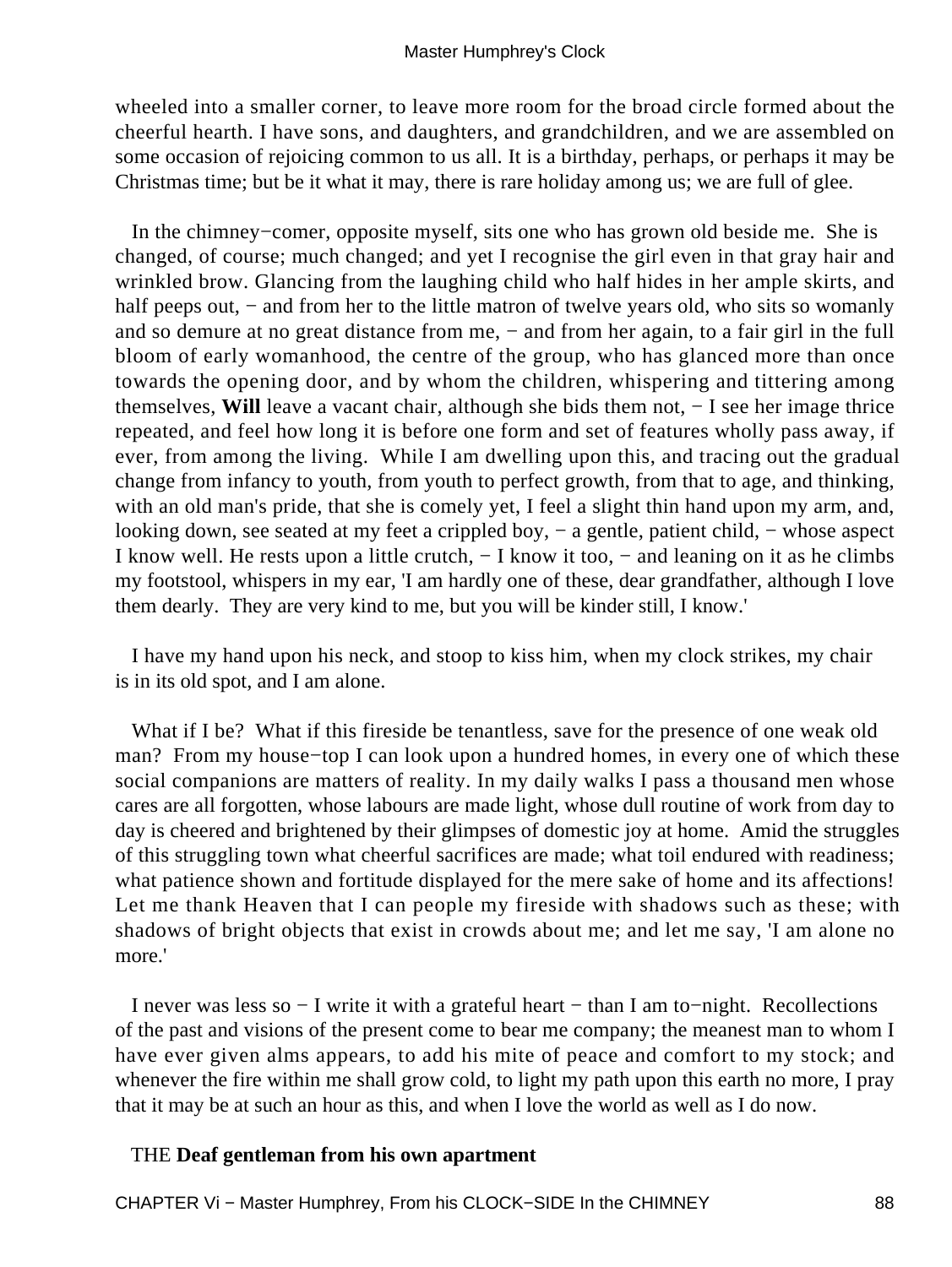Our dear friend laid down his pen at the end of the foregoing paragraph, to take it up no more. I little thought ever to employ mine upon so sorrowful a task as that which he has left me, and to which I now devote it.

 As he did not appear among us at his usual hour next morning, we knocked gently at his door. No answer being given, it was softly opened; and then, to our surprise, we saw him seated before the ashes of his fire, with a little table I was accustomed to set at his elbow when I left him for the night at a short distance from him, as though he had pushed it away with the idea of rising and retiring to his bed. His crutch and footstool lay at his feet as usual, and he was dressed in his chamber−gown, which he had put on before I left him. He was reclining in his chair, in his accustomed posture, with his face towards the fire, and seemed absorbed in meditation, – indeed, at first, we almost hoped he was.

 Going up to him, we found him dead. I have often, very often, seen him sleeping, and always peacefully, but I never saw him look so calm and tranquil. His face wore a serene, benign expression, which had impressed me very strongly when we last shook hands; not that he had ever had any other look, God knows; but there was something in this so very spiritual, so strangely and indefinably allied to youth, although his head was gray and venerable, that it was new even in him. It came upon me all at once when on some slight pretence he called me back upon the previous night to take me by the hand again, and once more say, 'God bless you.'

 A bell−rope hung within his reach, but he had not moved towards it; nor had he stirred, we all agreed, except, as I have said, to push away his table, which he could have done, and no doubt did, with a very slight motion of his hand. He had relapsed for a moment into his late train of meditation, and, with a thoughtful smile upon his face, had died.

 I had long known it to be his wish that whenever this event should come to pass we might be all assembled in the house. I therefore lost no time in sending for Mr. Pickwick and for Mr. Miles, both of whom arrived before the messenger's return.

 It is not my purpose to dilate upon the sorrow and affectionate emotions of which I was at once the witness and the sharer. But I may say, of the humbler mourners, that his faithful housekeeper was fairly heart−broken; that the poor barber would not be comforted; and that I shall respect the homely truth and warmth of heart of Mr. Weller and his son to the last moment of my life.

 'And the sweet old creetur, sir,' said the elder Mr. Weller to me in the afternoon, 'has bolted. Him as had no wice, and was so free from temper that a infant might ha' drove him, has been took at last with that 'ere unawoidable fit o' staggers as we all must come to, and gone off his feed for ever! I see him,' said the old gentleman, with a moisture in his eye, which could not be mistaken, − 'I see him gettin', every journey, more and more groggy; I says to Samivel, «My boy! the Grey's a−goin' at the knees;» and now my predilictions is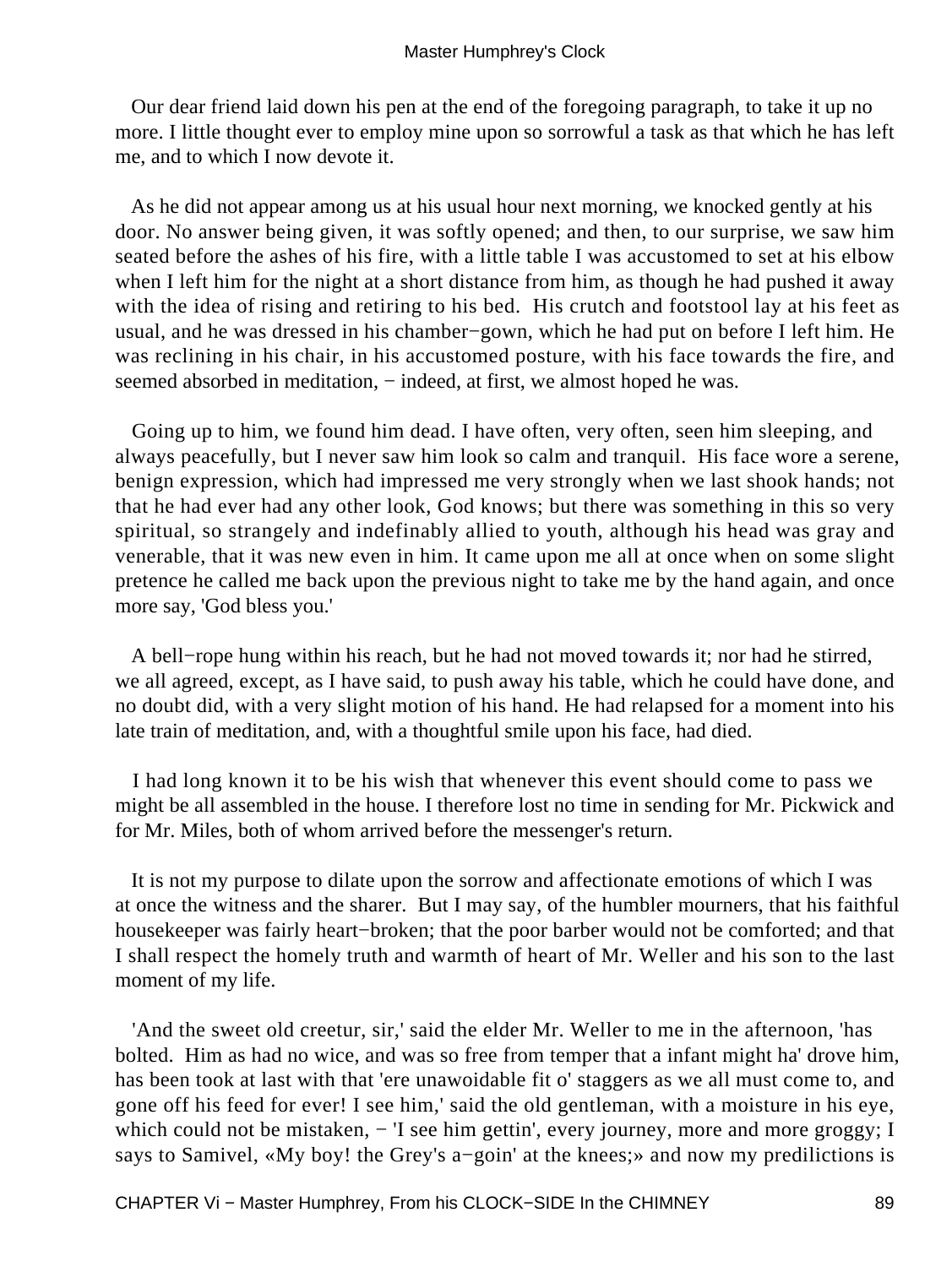fatally werified, and him as I could never do enough to serve or show my likin' for, is up the great uniwersal spout o' natur'.'

 I was not the less sensible of the old man's attachment because he expressed it in his peculiar manner. Indeed, I can truly assert of both him and his son, that notwithstanding the extraordinary dialogues they held together, and the strange commentaries and corrections with which each of them illustrated the other's speech, I do not think it possible to exceed the sincerity of their regret; and that I am sure their thoughtfulness and anxiety in anticipating the discharge of many little offices of sympathy would have done honour to the most delicate−minded persons.

 Our friend had frequently told us that his will would be found in a box in the Clock−case, the key of which was in his writing−desk. As he had told us also that he desired it to be opened immediately after his death, whenever that should happen, we met together that night for the fulfilment of his request.

 We found it where he had told us, wrapped in a sealed paper, and with it a codicil of recent date, in which he named Mr. Miles and Mr. Pickwick his executors, − as having no need of any greater benefit from his estate than a generous token (which he bequeathed to them) of his friendship and remembrance.

 After pointing out the spot in which he wished his ashes to repose, he gave to 'his dear old friends,' Jack Redburn and myself, his house, his books, his furniture, − in short, all that his house contained; and with this legacy more ample means of maintaining it in its present state than we, with our habits and at our terms of life, can ever exhaust. Besides these gifts, he left to us, in trust, an annual sum of no insignificant amount, to be distributed in charity among his accustomed pensioners − they are a long list − and such other claimants on his bounty as might, from time to time, present themselves. And as true charity not only covers a multitude of sins, but includes a multitude of virtues, such as forgiveness, liberal construction, gentleness and mercy to the faults of others, and the remembrance of our own imperfections and advantages, he bade us not inquire too closely into the venial errors of the poor, but finding that they **Were** poor, first to relieve and then endeavour − at an advantage − to reclaim them.

 To the housekeeper he left an annuity, sufficient for her comfortable maintenance and support through life. For the barber, who had attended him many years, he made a similar provision. And I may make two remarks in this place: first, that I think this pair are very likely to club their means together and make a match of it; and secondly, that I think my friend had this result in his mind, for I have heard him say, more than once, that he could not concur with the generality of mankind in censuring equal marriages made in later life, since there were many cases in which such unions could not fail to be a wise and rational source of happiness to both parties.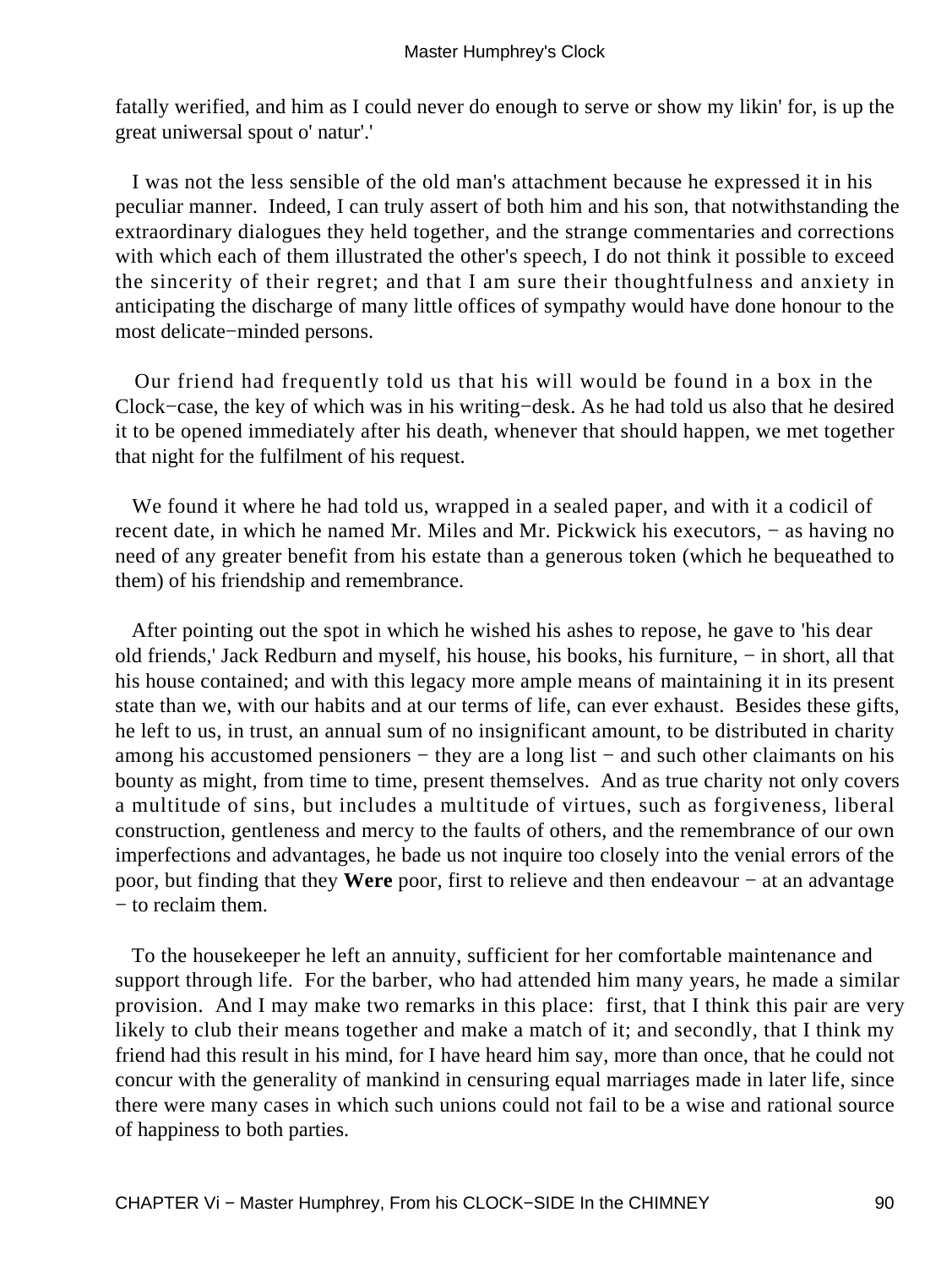The elder Mr. Weller is so far from viewing this prospect with any feelings of jealousy, that he appears to be very much relieved by its contemplation; and his son, if I am not mistaken, participates in this feeling. We are all of opinion, however, that the old gentleman's danger, even at its crisis, was very slight, and that he merely laboured under one of those transitory weaknesses to which persons of his temperament are now and then liable, and which become less and less alarming at every return, until they wholly subside. I have no doubt he will remain a jolly old widower for the rest of his life, as he has already inquired of me, with much gravity, whether a writ of habeas corpus would enable him to settle his property upon Tony beyond the possibility of recall; and has, in my presence, conjured his son, with tears in his eyes, that in the event of his ever becoming amorous again, he will put him in a strait−waistcoat until the fit is past, and distinctly inform the lady that his property is 'made over.'

 Although I have very little doubt that Sam would dutifully comply with these injunctions in a case of extreme necessity, and that he would do so with perfect composure and coolness, I do not apprehend things will ever come to that pass, as the old gentleman seems perfectly happy in the society of his son, his pretty daughter−in− law, and his grandchildren, and has solemnly announced his determination to 'take arter the old 'un in all respects;' from which I infer that it is his intention to regulate his conduct by the model of Mr. Pickwick, who will certainly set him the example of a single life.

 I have diverged for a moment from the subject with which I set out, for I know that my friend was interested in these little matters, and I have a natural tendency to linger upon any topic that occupied his thoughts or gave him pleasure and amusement. His remaining wishes are very briefly told. He desired that we would make him the frequent subject of our conversation; at the same time, that we would never speak of him with an air of gloom or restraint, but frankly, and as one whom we still loved and hoped to meet again. He trusted that the old house would wear no aspect of mourning, but that it would be lively and cheerful; and that we would not remove or cover up his picture, which hangs in our dining−room, but make it our companion as he had been. His own room, our place of meeting, remains, at his desire, in its accustomed state; our seats are placed about the table as of old; his easy−chair, his desk, his crutch, his footstool, hold their accustomed places, and the clock stands in its familiar corner. We go into the chamber at stated times to see that all is as it should be, and to take care that the light and air are not shut out, for on that point he expressed a strong solicitude. But it was his fancy that the apartment should not be inhabited; that it should be religiously preserved in this condition, and that the voice of his old companion should be heard no more.

 My own history may be summed up in very few words; and even those I should have spared the reader but for my friend's allusion to me some time since. I have no deeper sorrow than the loss of a child, – an only daughter, who is living, and who fled from her father's house but a few weeks before our friend and I first met. I had never spoken of this even to him, because I have always loved her, and I could not bear to tell him of her error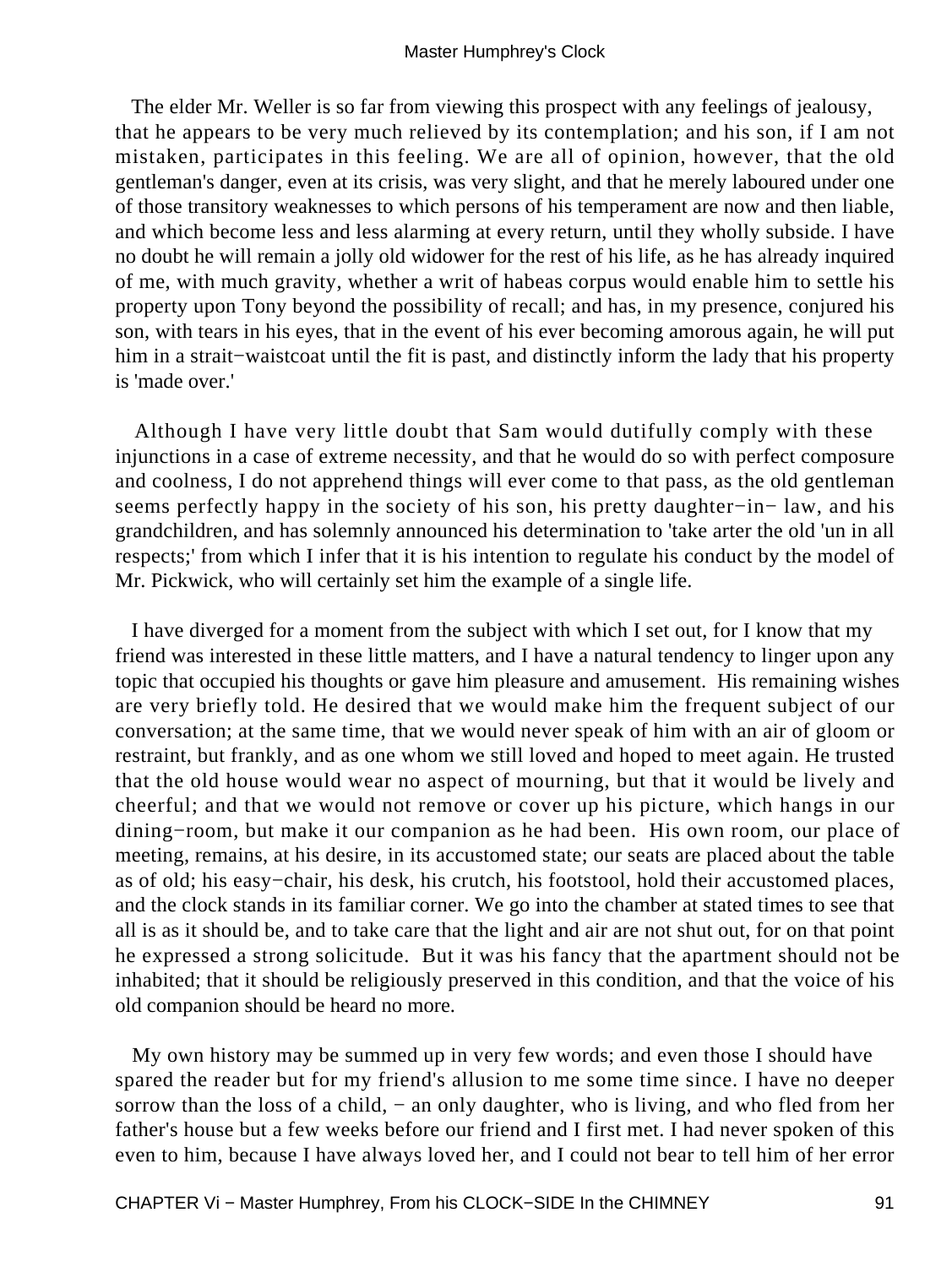until I could tell him also of her sorrow and regret. Happily I was enabled to do so some time ago. And it will not be long, with Heaven's leave, before she is restored to me; before I find in her and her husband the support of my declining years.

 For my pipe, it is an old relic of home, a thing of no great worth, a poor trifle, but sacred to me for her sake.

 Thus, since the death of our venerable friend, Jack Redburn and I have been the sole tenants of the old house; and, day by day, have lounged together in his favourite walks. Mindful of his injunctions, we have long been able to speak of him with ease and cheerfulness, and to remember him as he would be remembered. From certain allusions which Jack has dropped, to his having been deserted and cast off in early life, I am inclined to believe that some passages of his youth may possibly be shadowed out in the history of Mr. Chester and his son, but seeing that he avoids the subject, I have not pursued it.

 My task is done. The chamber in which we have whiled away so many hours, not, I hope, without some pleasure and some profit, is deserted; our happy hour of meeting strikes no more; the chimney− corner has grown cold; and **Master** HUMPHREY'S **Clock** has stopped for ever.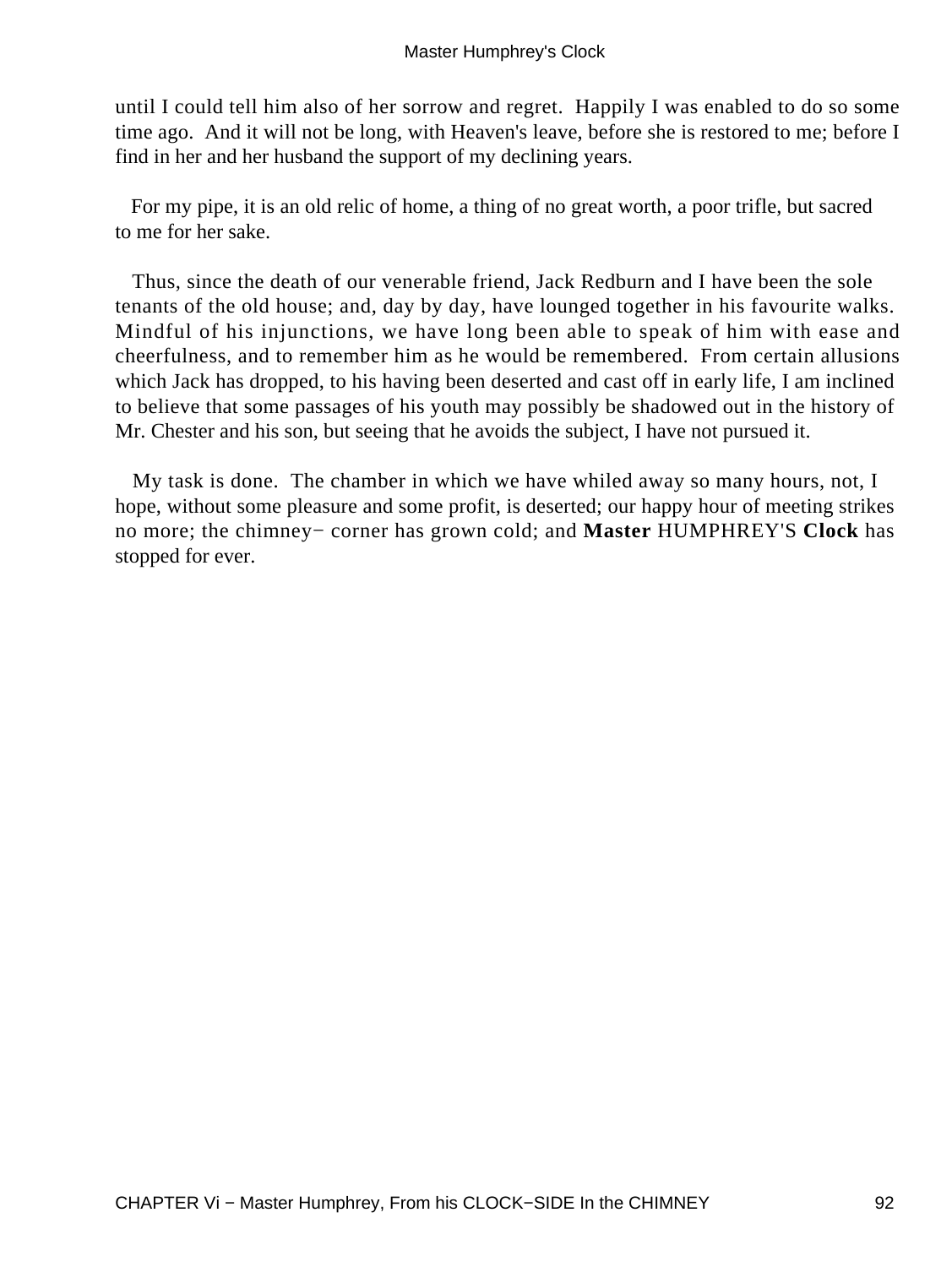# **Table Of Content**

## <span id="page-93-0"></span>**[CHAPTER I − MASTER HUMPHREY, FROM HIS CLOCK−SIDE IN THE](#page-3-0) [CHIMNEY CORNER](#page-3-0)**

## **[CHAPTER II − MASTER HUMPHREY, FROM HIS CLOCK−SIDE IN THE](#page-24-0) [CHIMNEY−CORNER](#page-24-0)**

**[CHAPTER III − MASTER HUMPHREY'S VISITOR](#page-38-0)**

# **[CHAPTER IV − THE CLOCK](#page-62-0)**

# **[CHAPTER V − MR. WELLER'S WATCH](#page-69-0)**

**[CHAPTER VI − MASTER HUMPHREY, FROM HIS CLOCK−SIDE IN THE](#page-77-0) [CHIMNEY](#page-77-0)**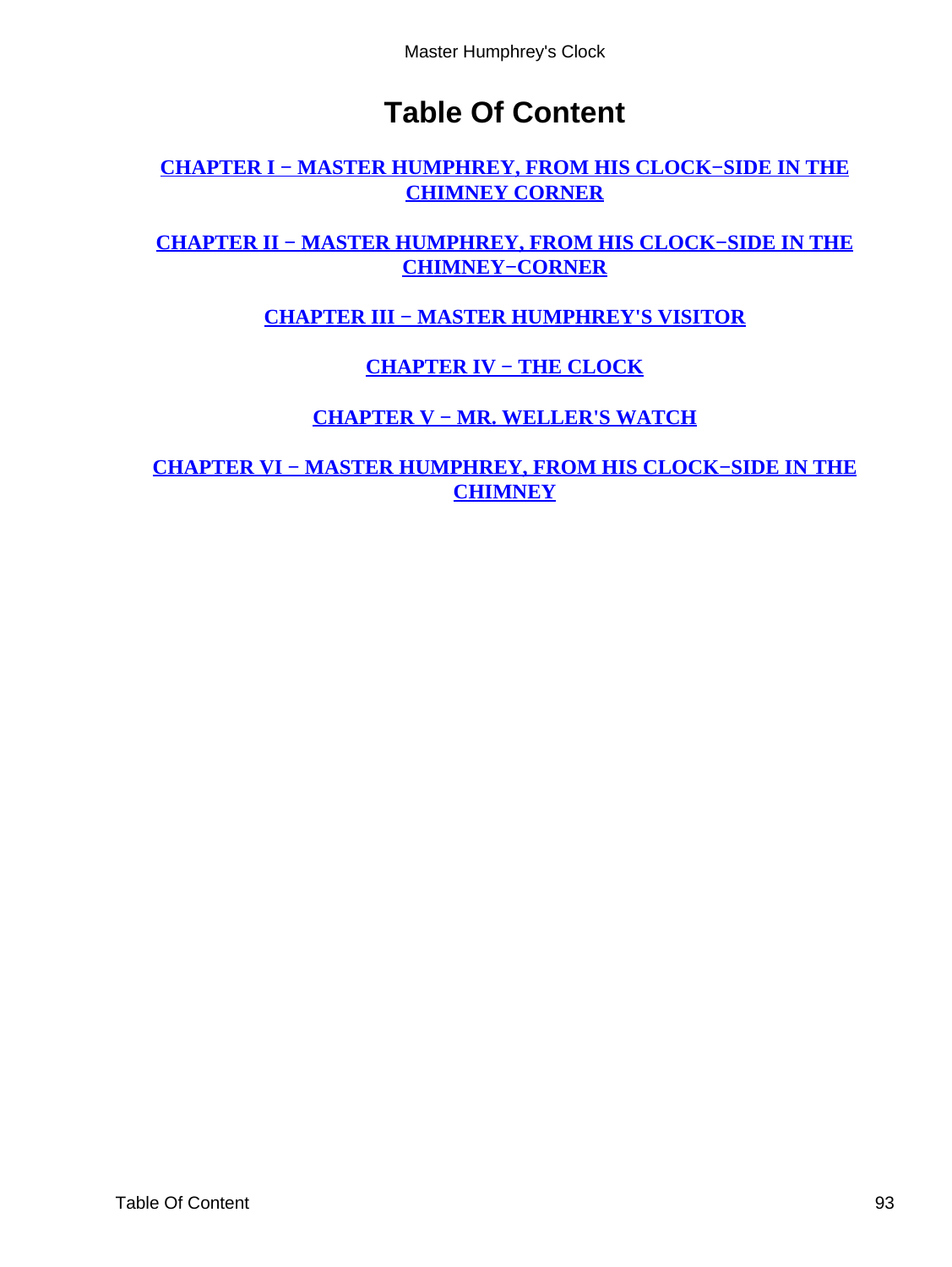# **About Phoenix Editions**

## **Why Phoenix Editions?**

With the already available tools, converting files to eBook formats is not a big task. You can use a plugin in MS Word and with just one click have a lit file. You can drag and drop html into Adobe Acrobat and create a pdf file.

If we can be happy over the possibilities given to anyone to publish and to be published, we must nevertheless look at previous experiences from the history of the computer and the internet in order to get some needed advice:

• The lack of standards threatens the persistance of data.

We are able to access data from tablets from 3.000 year B.C. but not from files created 10 years ago in a proprietary format, stored in some specific non standard media, or even in previous versions of existing products.

- If not enough care is taken, some operations like drag and drop or cut and paste can result in the production of corrupted data.
- Many ebooks come from html files. But outdated tags are still being used, and one only needs to view the source to find beginning tags without their corresponding end tags, improper nesting, and proprietary or non standard encoding. If the source code is not cleaned up, all this will make its way to the derivated ebook.
- Not every user knows how, is able to or wants to use the more advanced standard features of available ebooks formats, resulting in a work that very often doesn't make for the most pleasing reading experience.
- Centuries of history and experience in graphical and printing arts should not be lost for the sake of speed in converting to an ebook format. Much can be done in our search for excellence to adapt and improve, the end result of which is a ebook of higher quality.

But, we must be very careful in our search for quality and in our establishing criteria to meet this lofty goal. Otherwise, as we know and are aware of, a new kind of elitism, censorship or snobism can arise out of this endeavour.

Finding the proper and fair way to achieve this quality of ebook without such detrimental effects led us to implement what we at Phoenix−Library call **Phoenix Editions**.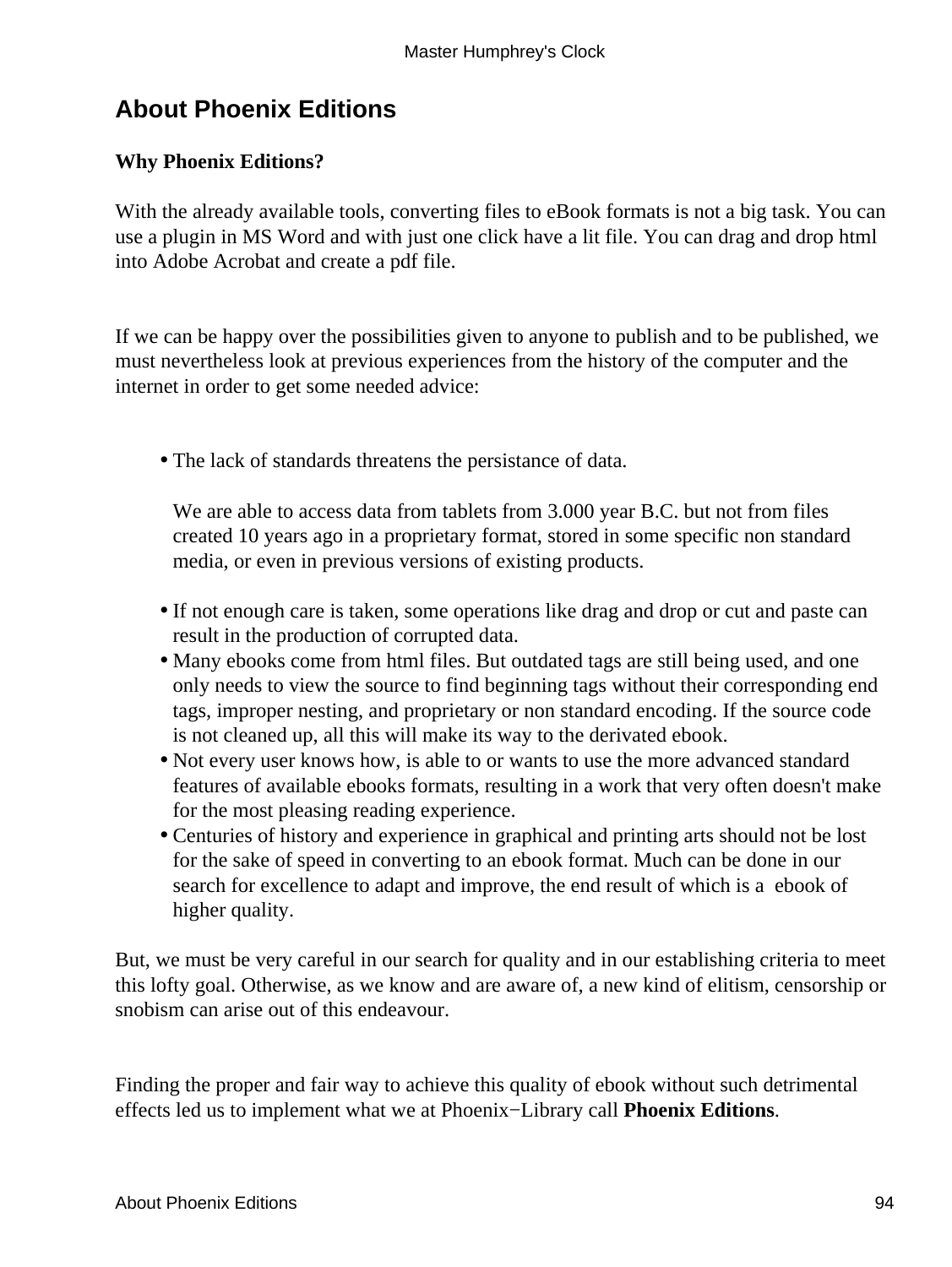# **What is a Phoenix Edition**

At Phoenix−Library we call a Phoenix Edition, an ebook with the following characteristics:

- It is converted from clean and standard xhtml/xml files
- It uses meta tags to identify content, and other data
- The available resources specific to each ebook format are used to give the reader a pleasant reading experience.

This means: objectives and normative criteria, regardless of taste, aesthetic or otherwise subjective evaluations of contents and/or presentation.

## **Phoenix Edition of a RocketEdition file:**

An ebook with a cover, a table of contents with active links, chapter breaks, a "go to" touch access at least to a TOC, oeb compliant metadata, indentation if required from a pEdition reproduction, internal links to notes.

## **Phoenix Edition of a Softbook file:**

An ebook with a cover, a table of contents with active links, chapter breaks, oeb compliant metadata, indentation if required from a pEdition reproduction, internal links to notes.

## **Phoenix Edition of a MS−Reader file:**

An ebook with a cover, an external table of contents with active links at least to an internal TOC, chapter breaks, images, oeb compliant metadata, indentation if required from a pEditon reproduction, internal links to notes.

## **Phoenix Edition of a Mobipocket file:**

An ebook with a cover, an external table of contents with active links at least to an internal TOC, chapter breaks, oeb compliant metadata, indentation if required from a pEdition reproduction, internal links to notes.

### **Phoenix Edition of a Acrobat file:**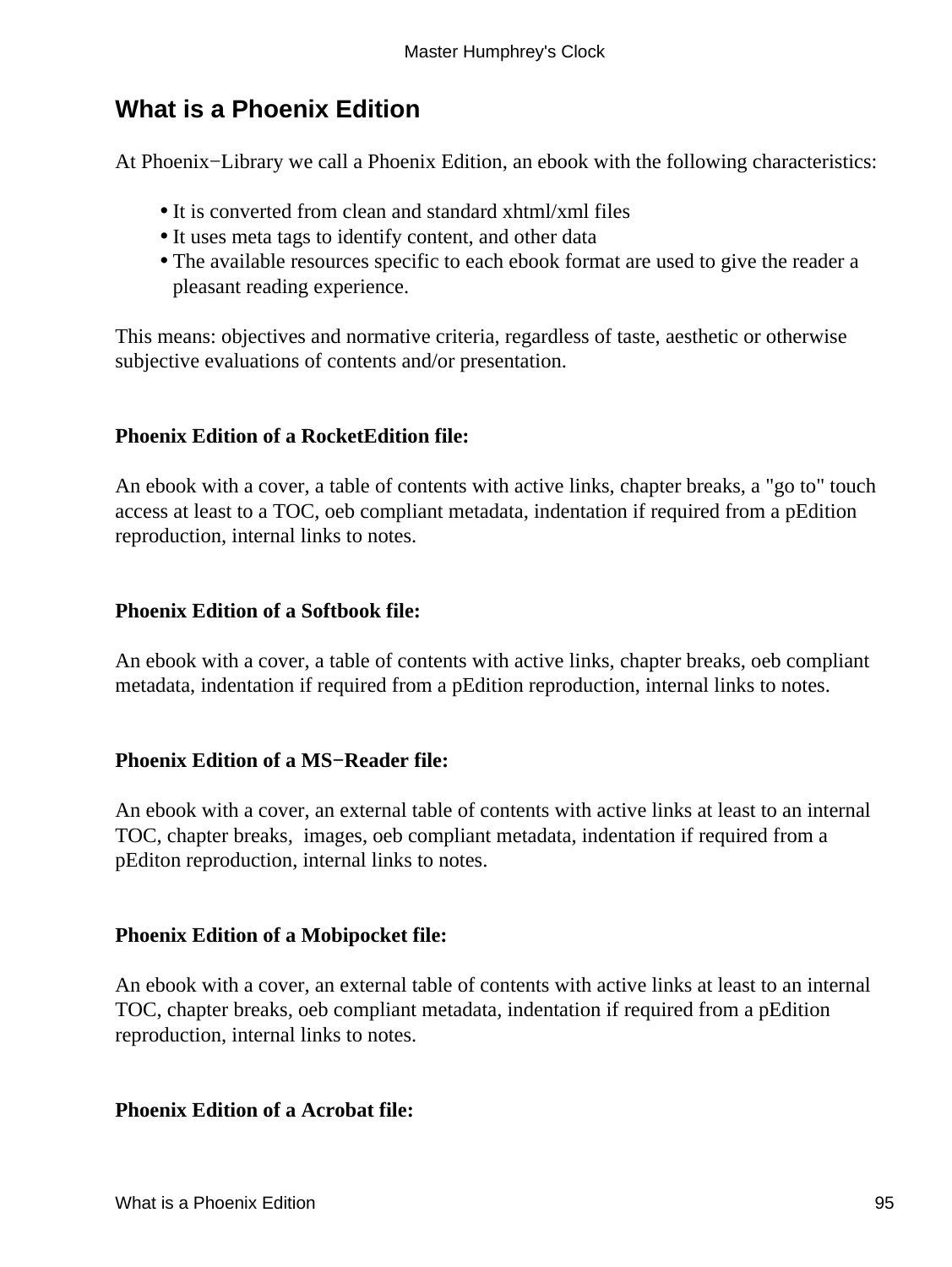An ebook with a cover, images, chapter breaks, matching page numbers, oeb compliant metadata, indentation if required from a pEdition reproduction, internal links to notes.

**Note 1:** These criteria will be discussed in the Phoenix eBook newsgroups in order to be refined and then implemented in a Phoenix Edition guideline, that will be available in the near future to all Phoenix−Library associates.

**Note 2:** In order to stimulate and reward all associate eBookProducers in their search for excellence, a percentage of all associate subscriptions will be allocated to this cause.